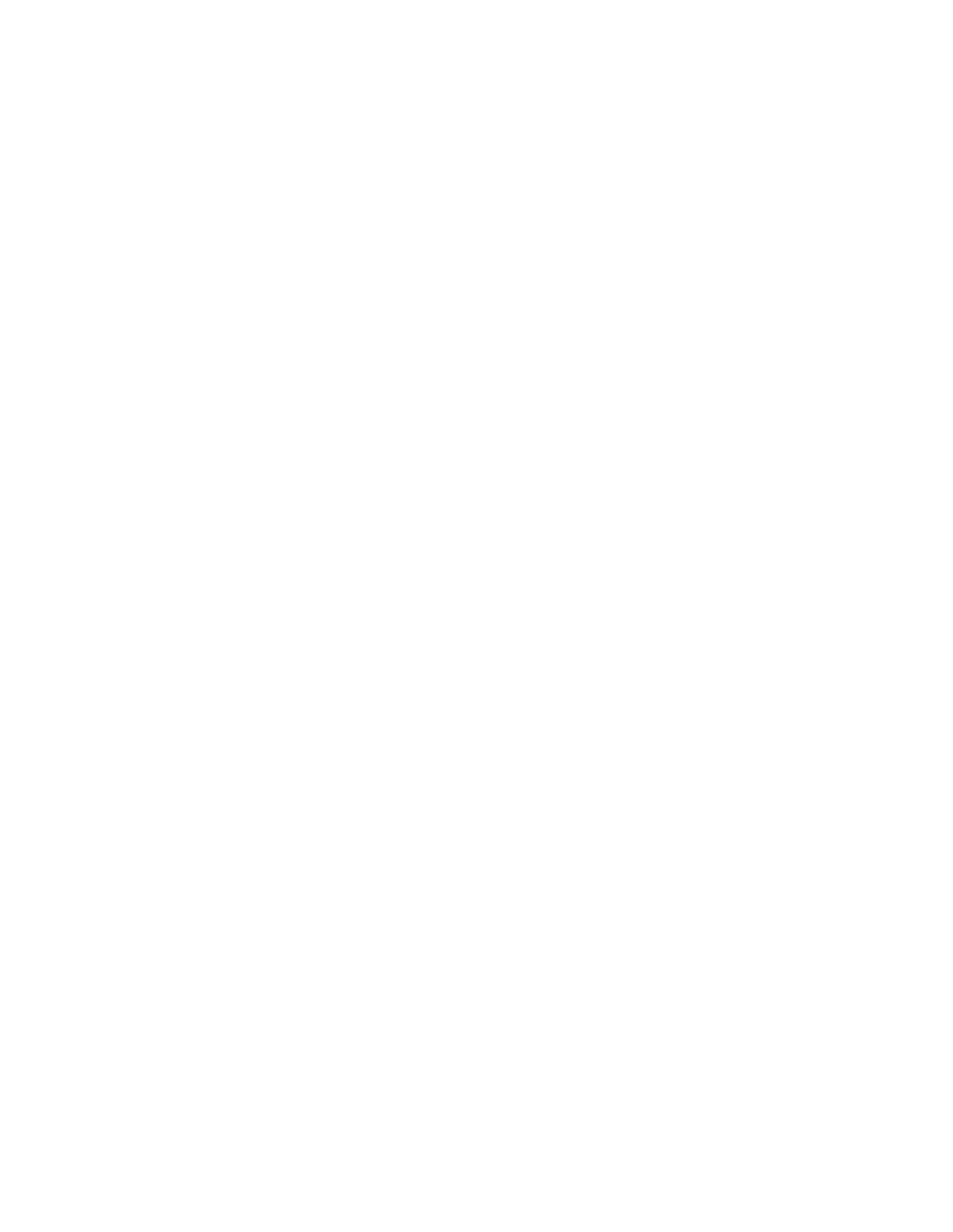## **TABLE OF CONTENTS**

| 1.   |          |  |
|------|----------|--|
| 1.1. |          |  |
| 1.2. |          |  |
| 1.3. |          |  |
| 1.4. |          |  |
|      | 1.4.1.1. |  |
|      | 1.4.1.2. |  |
|      | 1.4.1.3. |  |
| 2.   |          |  |
| 2.1. |          |  |
|      | 2.1.1.   |  |
|      | 2.1.2.   |  |
|      | 2.1.3.   |  |
|      | 2.1.4.   |  |
| 2.2. |          |  |
| 2.3. |          |  |
|      | 2.3.1.   |  |
|      | 2.3.2.   |  |
|      | 2.3.3.   |  |
|      | 2.3.4.   |  |
|      | 2.3.5.   |  |
|      | 2.3.6.   |  |
|      | 2.3.7.   |  |
|      | 2.3.8.   |  |
|      | 2.3.8.1. |  |
|      | 2.3.8.2. |  |
| 2.4. |          |  |
|      | 2.4.1.   |  |
|      |          |  |
|      | 2.4.3.   |  |
|      | 2.4.4.   |  |
|      | 2.4.5.   |  |
|      | 2.4.6.   |  |
|      | 2.4.7.   |  |
|      | 2.4.8.   |  |
|      |          |  |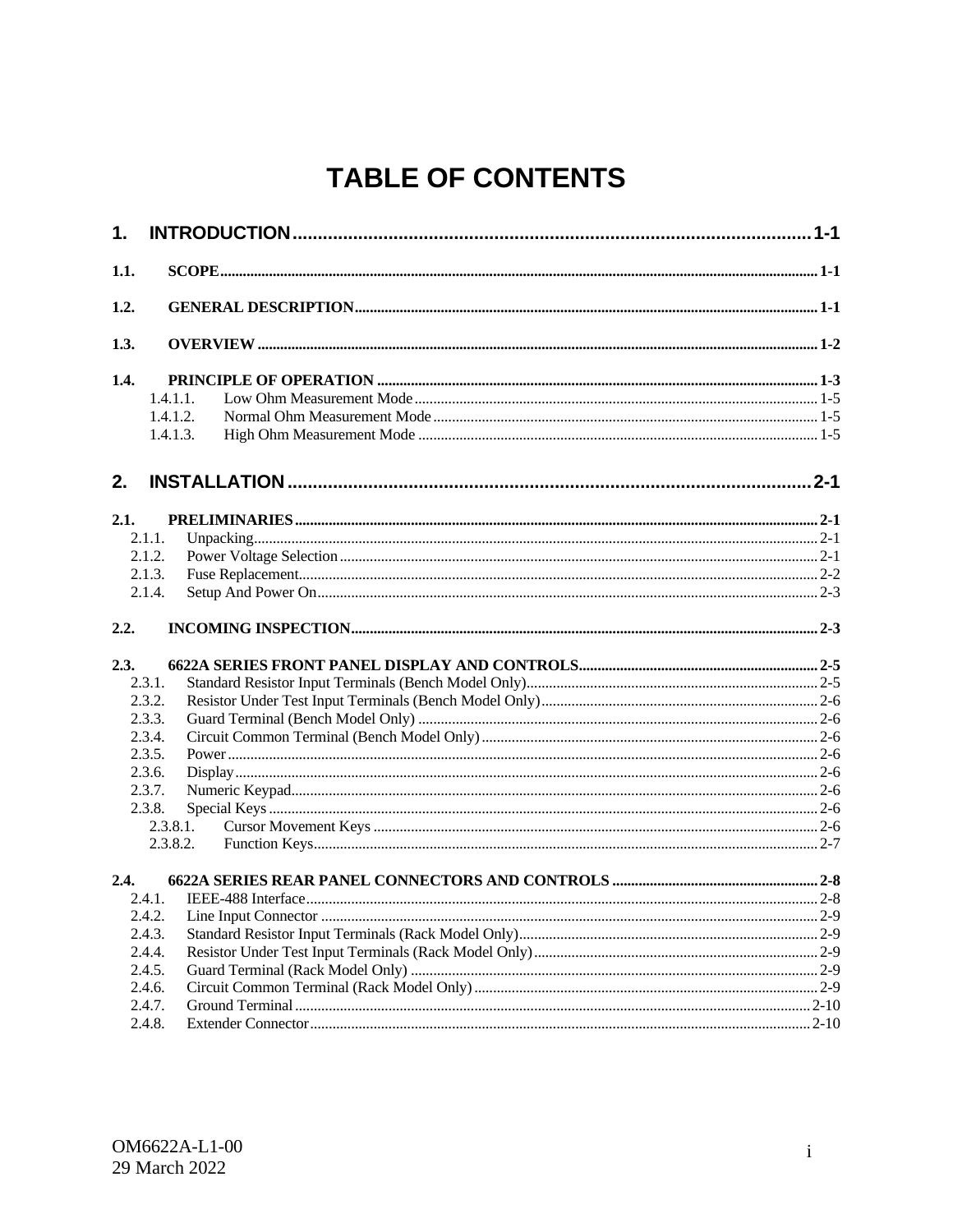| 3.     |          |  |
|--------|----------|--|
| 3.1.   |          |  |
| 3.1.1. |          |  |
| 3.1.2. |          |  |
| 3.1.3. |          |  |
| 3.1.4. |          |  |
| 3.2.   |          |  |
| 4.     |          |  |
| 4.1.   |          |  |
| 4.2.   |          |  |
| 4.3.   |          |  |
| 4.3.1. |          |  |
| 4.4.   |          |  |
| 4.4.1. |          |  |
| 4.4.2. |          |  |
| 4.4.3. |          |  |
| 4.4.4. |          |  |
| 4.4.5. |          |  |
|        | 4.4.5.1. |  |
|        | 4.4.5.2. |  |
|        | 4.4.5.3. |  |
| 4.5.   |          |  |
| 4.6.   |          |  |
| 4.6.1. |          |  |
|        | 4.6.1.1. |  |
|        | 4.6.1.2. |  |
|        | 4.6.1.3. |  |
| 4.6.2. |          |  |
|        |          |  |
| 4.6.4. |          |  |
|        | 4.6.4.1. |  |
|        | 4.6.4.2. |  |
|        | 4.6.4.3. |  |
|        | 4.6.4.4. |  |
| 4.6.5. |          |  |
|        | 4.6.5.1. |  |
|        | 4.6.5.2. |  |
|        | 4.6.5.3. |  |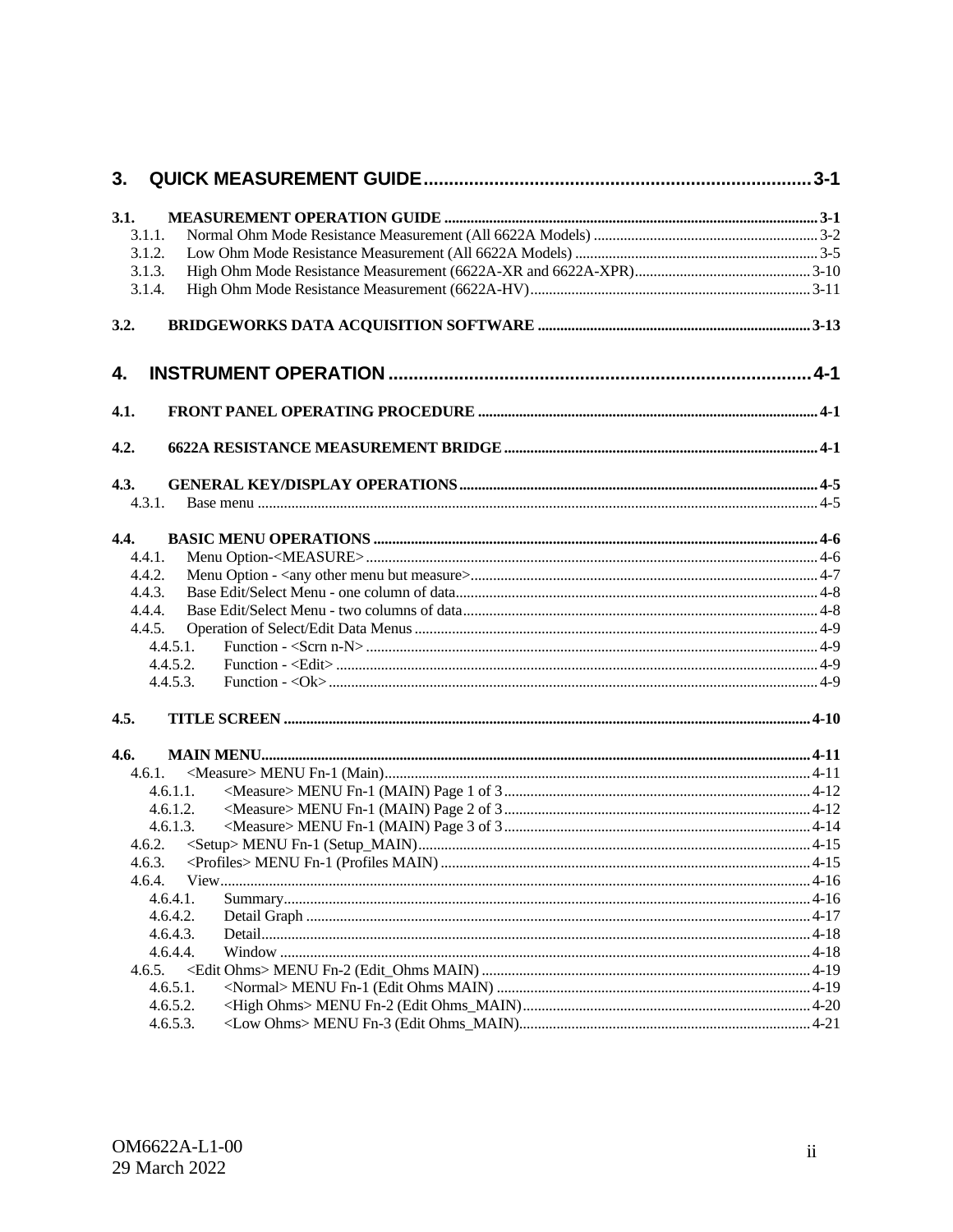| 4.6.6.           |               |                  |
|------------------|---------------|------------------|
|                  | 4.6.6.1.      |                  |
|                  | 4.6.6.2.      |                  |
|                  | 4.6.6.3.      |                  |
|                  | 4.6.6.4.      |                  |
|                  | 4.6.6.5.      |                  |
|                  | 4.6.6.6.      |                  |
|                  | 4.6.6.7.      |                  |
|                  | 4.6.6.8.      |                  |
|                  | 4.6.6.9       |                  |
| 5.               |               |                  |
| 5.1.             |               |                  |
| 5.1.1.           |               |                  |
| 5.1.2.           |               |                  |
| 5.1.3.           |               |                  |
| 5.1.4.           |               |                  |
| 6.               |               |                  |
| 6.1.             |               |                  |
| 6.1.1.           |               |                  |
| 6.1.2.           |               |                  |
| 6.1.3.           |               |                  |
| 6.2.             |               |                  |
| 6.2.1.           |               |                  |
| 6.2.2.           |               |                  |
| 6.2.3.           |               |                  |
| 6.2.4.           |               |                  |
| $\overline{7}$ . |               |                  |
| 7.1.             |               |                  |
| 7.2.             |               |                  |
| 7.2.1.           |               |                  |
| 7.2.2.           |               |                  |
| 7.2.3.           |               |                  |
| 7.2.4.           |               |                  |
| 7.2.5.<br>7.2.6. |               |                  |
| 7.2.7.           |               |                  |
| 7.2.8.           |               |                  |
| 7.2.9.           |               |                  |
| 7.3.             |               |                  |
| 7.3.1.           |               |                  |
| 7.3.2.           |               |                  |
| 7.4.             |               |                  |
|                  | OM6622A-L1-00 | $\overline{111}$ |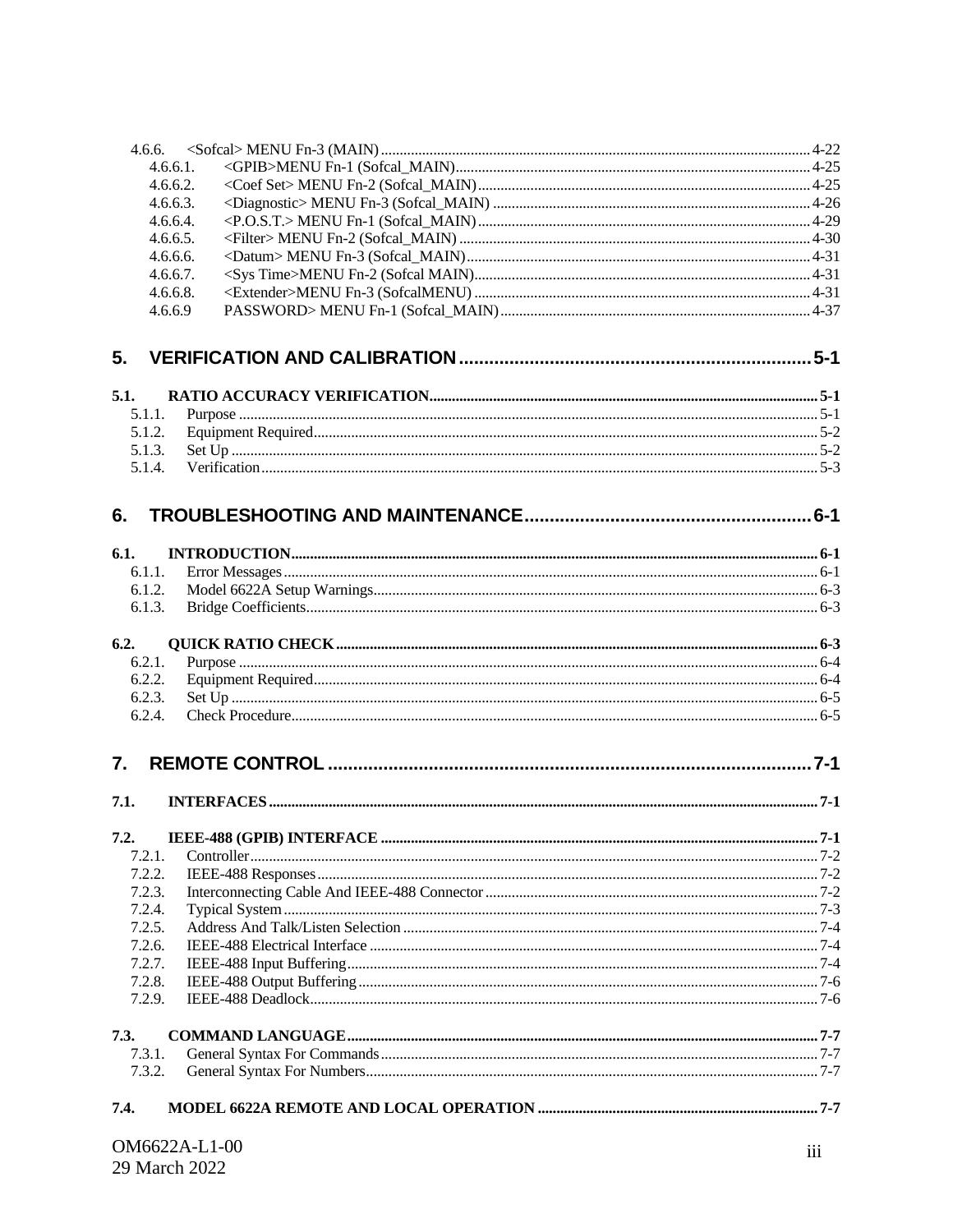| 8.3. |  |
|------|--|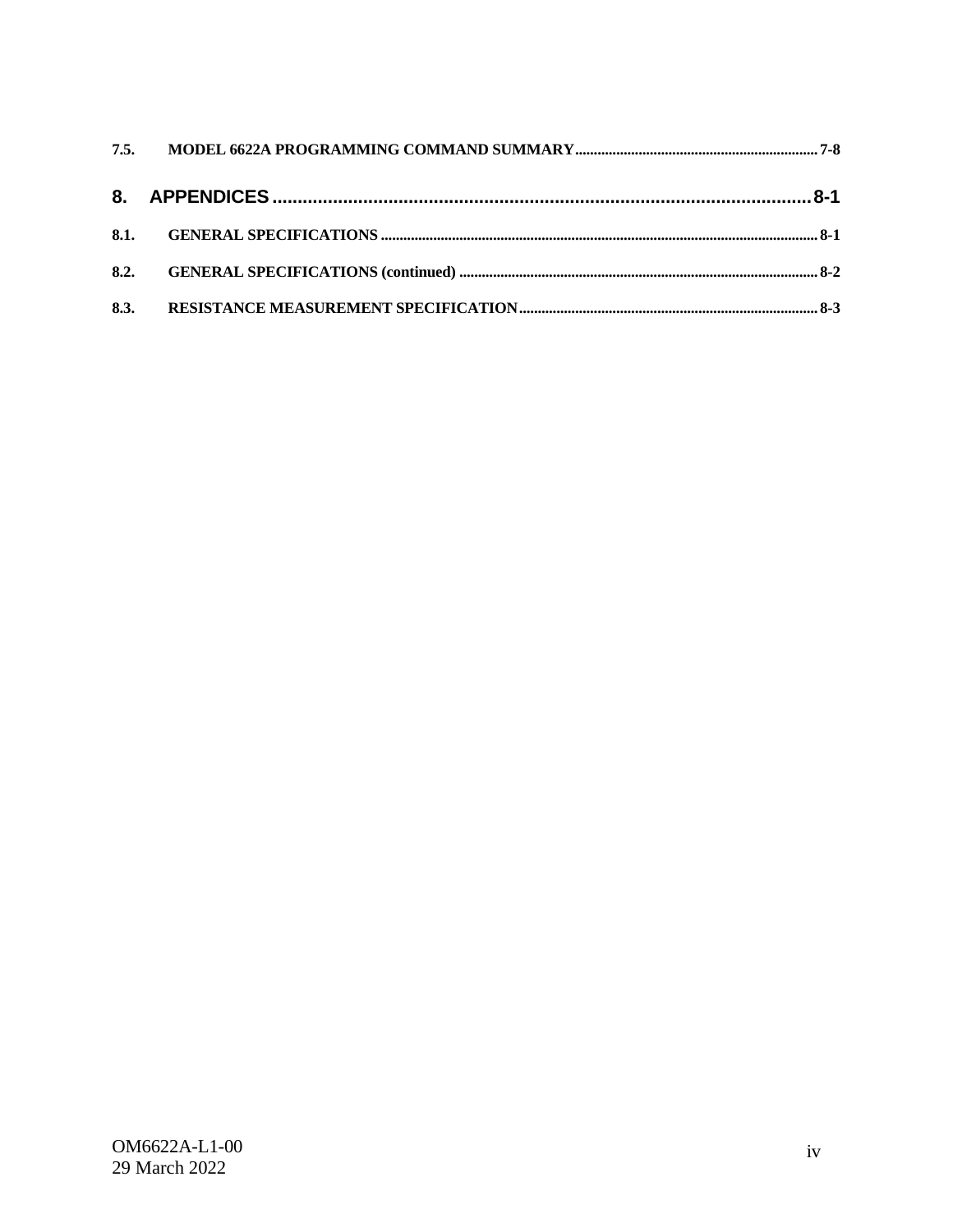### **LIST OF FIGURES**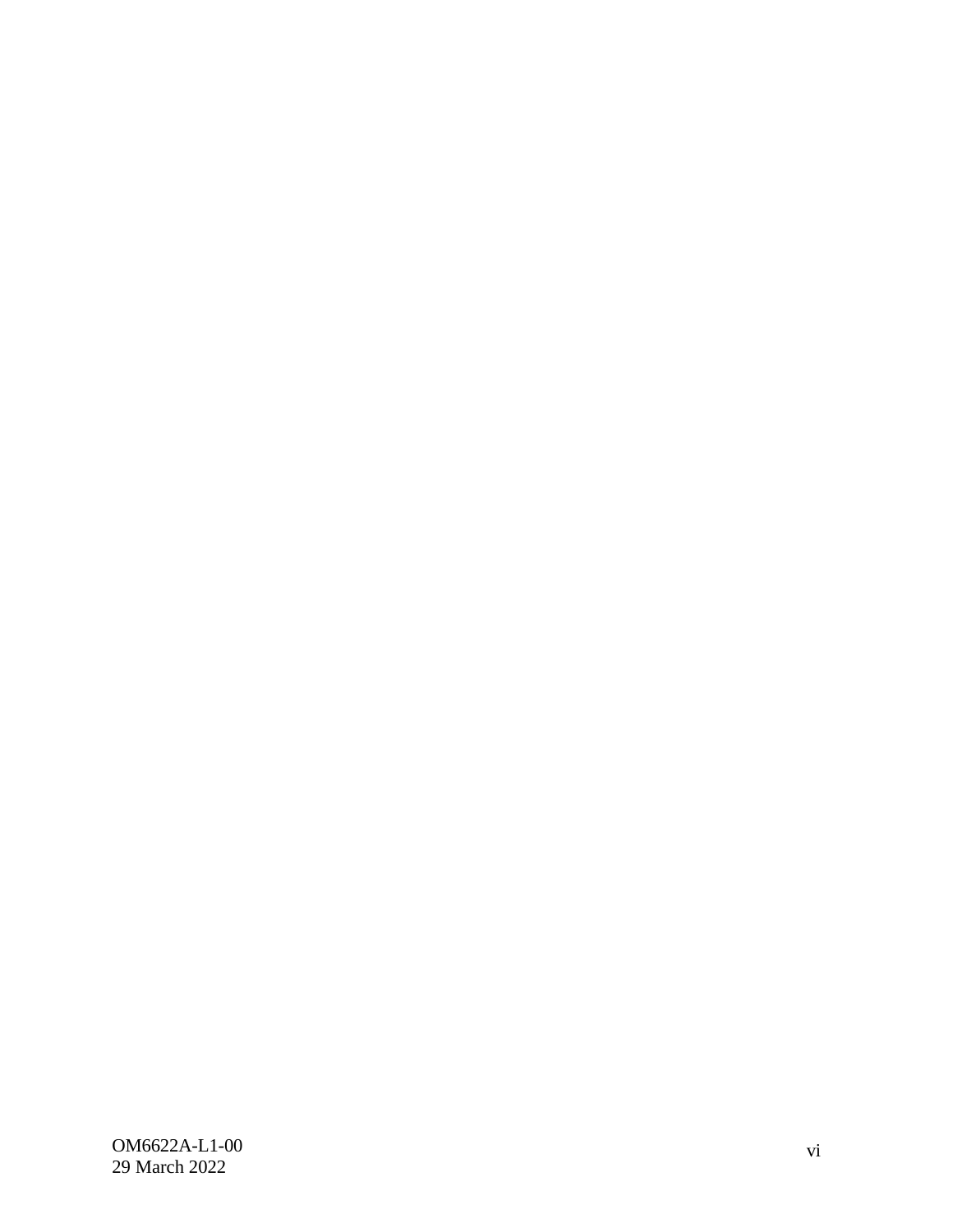### **LIST OF TABLES**

| TABLE 8-3 : RESISTANCE MEASUREMENT SPECIFICATION (ALL 6622A MODELS)  8-5 |  |
|--------------------------------------------------------------------------|--|
| TABLE 8-4 : RESISTANCE MEASUREMENT SPECIFICATION (ALL 6623A MODELS)  8-6 |  |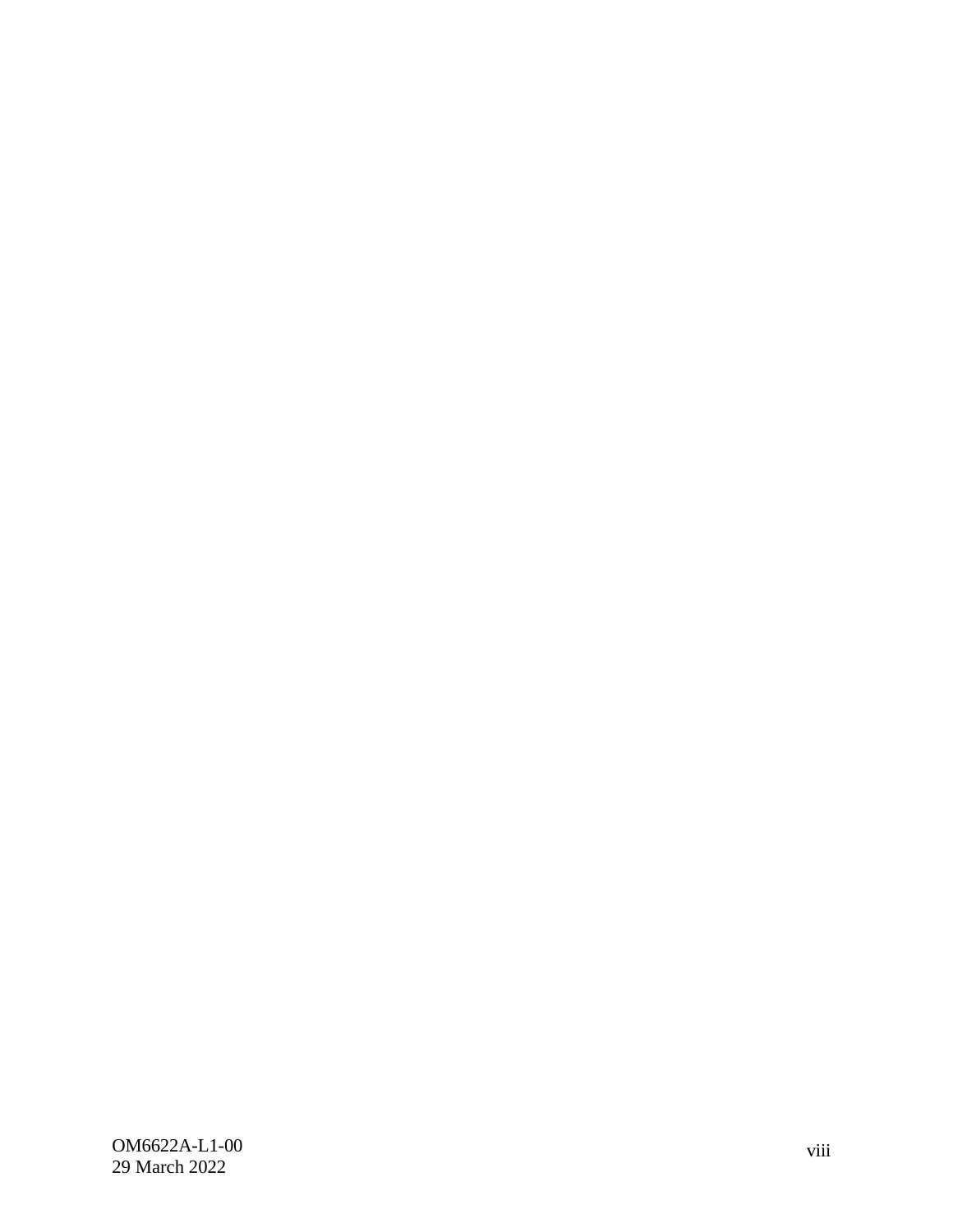

### **1. INTRODUCTION**

#### **1.1. SCOPE**

This document describes the operation and maintenance of the 6622A Series of Automatic DCC Resistance Bridges.

#### **1.2. GENERAL DESCRIPTION**

The 6622A series bridges can be controlled from the front panel or by a computer system through software. The BridgeWorks Software Users Manual describes the operation of the 6622A with the software. Once the computer system is installed and connected to the IEEE-488 Interface of the 6622A Resistance Bridge, full software control of the bridge is possible. The front panel controls and indicators of the 6622A Bridge, are shown in Figure 2-1. The corresponding rear panel controls and connectors are shown in Figure 2-2. The following models are described in this manual.

6622A-B (Base model with measurement up to 100 k $\Omega$ )

6622A-XP (e**X**tended **P**recision model with measurement up to 100 kΩ, and higher accuracy)

6622A-XPS (e**X**tended **S**pecial **A**ccuracy model with measurement up to 100 kΩ)

6622A-XR (e**X**tended **R**ange model with measurement up to 100 MΩ, at base accuracy)

6622A-XPR (e**X**tended **P**recision and **R**ange model with measurement up to 100 MΩ, and higher accuracy)

6622A-HV (**H**igh **V**oltage model with measurement up to 1 GΩ, and the best accuracy)

The 6622A series bridges can also be installed with a T-Option adding additional temperature functionality. The description of T-Option and use of the 6622A bridge series in thermometry applications is outlined in the manual OM6622A/T.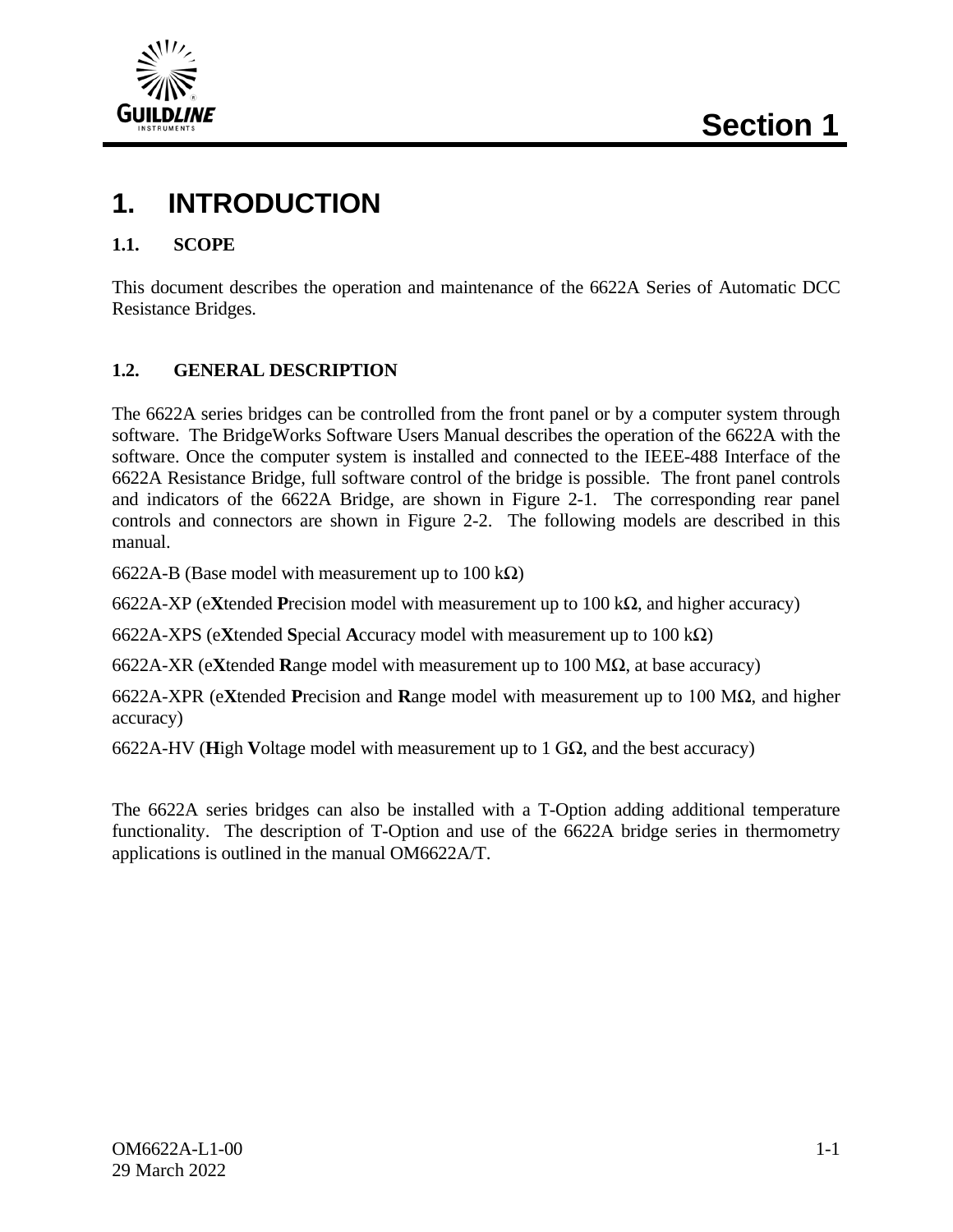

#### **1.3. OVERVIEW**

The 6622A is a microprocessor-based, direct-current-comparator bridge designed for the automatic measurement and display of the ratio of two resistances to accuracies better than 0.1 ppm. The ratio of the two resistances is determined from a direct measurement of the voltage of the bridge imbalance while an ampere-turn balance is maintained. A microprocessor-based, 16 bit technology is used to control the direct-current-comparator, set the bridge measurement currents and measurement configuration, initiate the voltage measurement cycle and maintain the ampere-turn balance. This fully automated measurement process achieves optimum resistance ratio resolution and accuracy at the sub-ppm level.

The bridge is designed for flexibility and ease of use and is based on the manually operated directcurrent-comparator bridge manufactured by Guildline Instruments (model 9975) and also on the original work of the National Research Council of Canada<sup>[1](#page-11-0)</sup>. Remote access to the embedded microprocessor-controller, through a simple control language command set and GPIB communication interface allows the 6622A to fully exploit the capabilities of the direct-currentcomparator to suit each user requirement while still maintaining optimum resistance ratio measurement accuracy at the sub-ppm level.

The design approach taken for the 6622A results in an effective bridge measurement accuracy of 27 bits (to a maximum of 32 bits depending on configuration), allowing the resistance ratio of resistances in the range 0.001  $\Omega$  to 1 G $\Omega$  to be automatically measured.

The balance of the zero ampere-turn flux condition is maintained automatically using an electronic closed loop feedback network operating on the flux detector output to drive a slave power supply for the standard resistor current. The bridge balance (null voltage condition), is maintained automatically by adjusting the number of turns in series with the unknown resistor.

<span id="page-11-0"></span><sup>&</sup>lt;sup>1</sup> MacMartin, M.P. and Kusters, N.L., "A direct -current-comparator for four terminal resistance measurements", IEEE Trans. Instrumentation and Measurement, vol IM-15, pp.212-220, December 1966.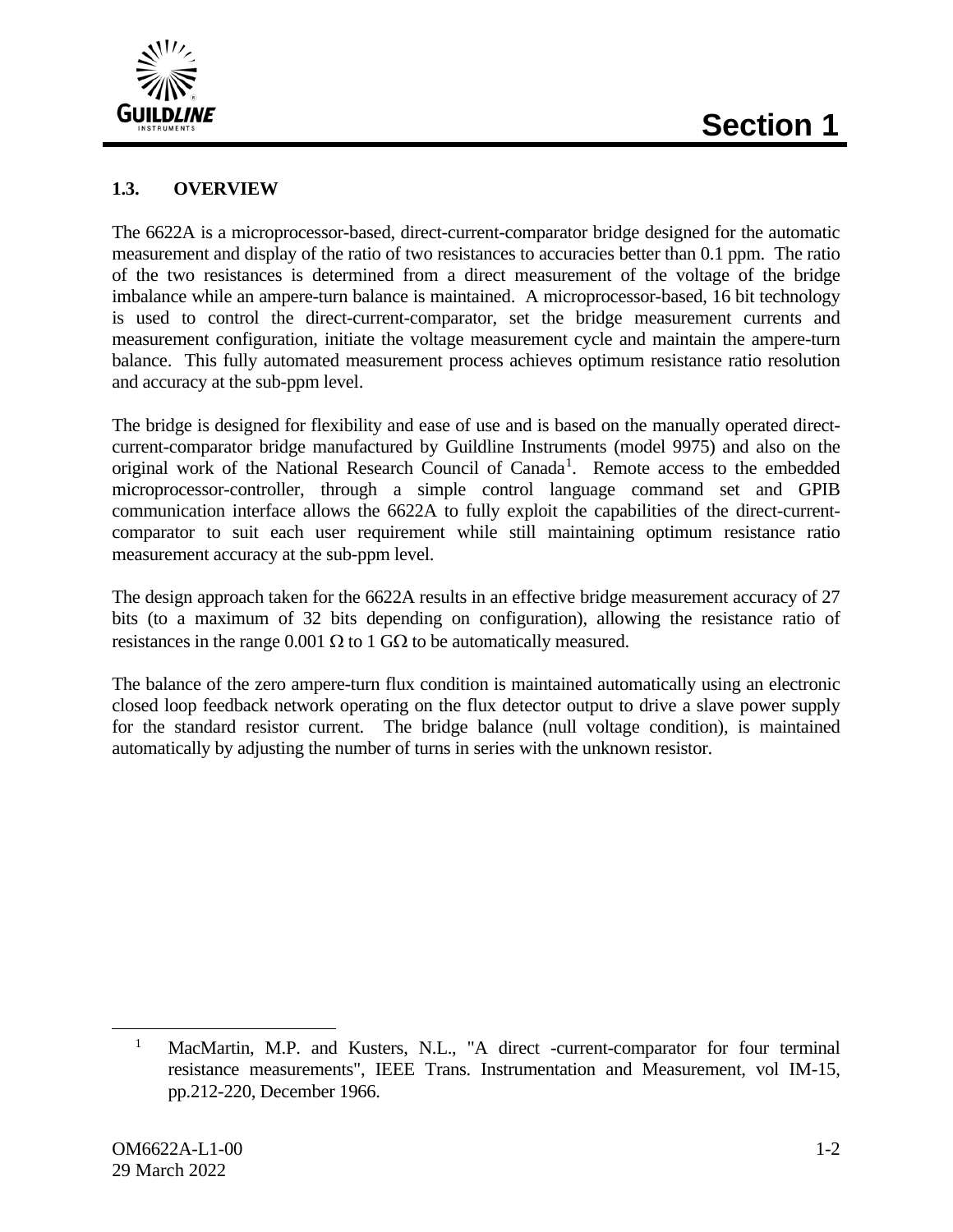

#### **1.4. PRINCIPLE OF OPERATION**

A simplified diagram of the automatic direct-current-comparator is shown in Figure 1-1. Two sets of four terminal connections hardware are provided, one set for the standard resistor and one set for the unknown resistance. A current (Ix), set under control of the microprocessor, is passed through the variable turns of winding (Nx) of the comparator and through the unknown resistance (Rx). The isolated slave current (Is) is generated under microprocessor control, as a linear function of the number of turns (Nx) and is forced through the fixed slave windings (Ns) and the reference resistor (Rs). The currents (Is) and (Ix) flowing in the windings (Ns) and (Nx) respectively generate a net magnetic flux imbalance in the flux detector windings (Nd). This flux imbalance is proportional to the net ampere-turn error between the two windings  $[(Is) \times (Ns)]$  and  $[(Ix) \times (Nx)]$ . By sensing this imbalance with the sensitive flux detector winding and an electronic peak detector, a voltage signal is generated proportional to the sign and magnitude of the ampere-turn error. This voltage is used in a simple closed loop control configuration to adjust the slave current (Is) to bring the (ampere-turn) error signal to zero. At balance, the ratio of the two currents (Ix and Is) flowing in the two windings is the same as the ratio of the turns set for each winding (Nx and Ns).

Complete electrical isolation between circuit currents is maintained throughout the 6622A by making full use of fiber optic technology. A fiber optic serial data communication link is used to transfer data between each functional component and the embedded microcontroller.

A link joining the two potential leads of the unknown resistance (Rx) and the reference resistance (Rs) and the nanovoltmeter detector provides the only connection between the two halves of the bridge. Power supply isolation techniques as recommended by Kibble<sup>[2](#page-12-0)</sup> are used throughout to further isolate the bridge halves. The nanovolt detector is a high input impedance (>1 G $\Omega$ ) amplifier arrangement capable of resolving voltages at the nanovolt level with a typical linearity accuracy of 14 bits (to a maximum of 22 bits). In the automatic direct-current-comparator bridge arrangement this amplifier is used to measure the potential across the reference and unknown resistances.

Knowledge of the reference resistance value (Rs), the effective resistance potential imbalance and confirmation that ampere-turn balance is maintained, with the turns (Nx, Ns) and current (Ix, Is) settings, allows the unknown resistance value (Rx) to be calculated.

<span id="page-12-0"></span><sup>2</sup> Kibble, B.P. and Robinson, I.A., "An Isolated Mains Driven Power Supply", NPL Memorandum DES 54, September 1985.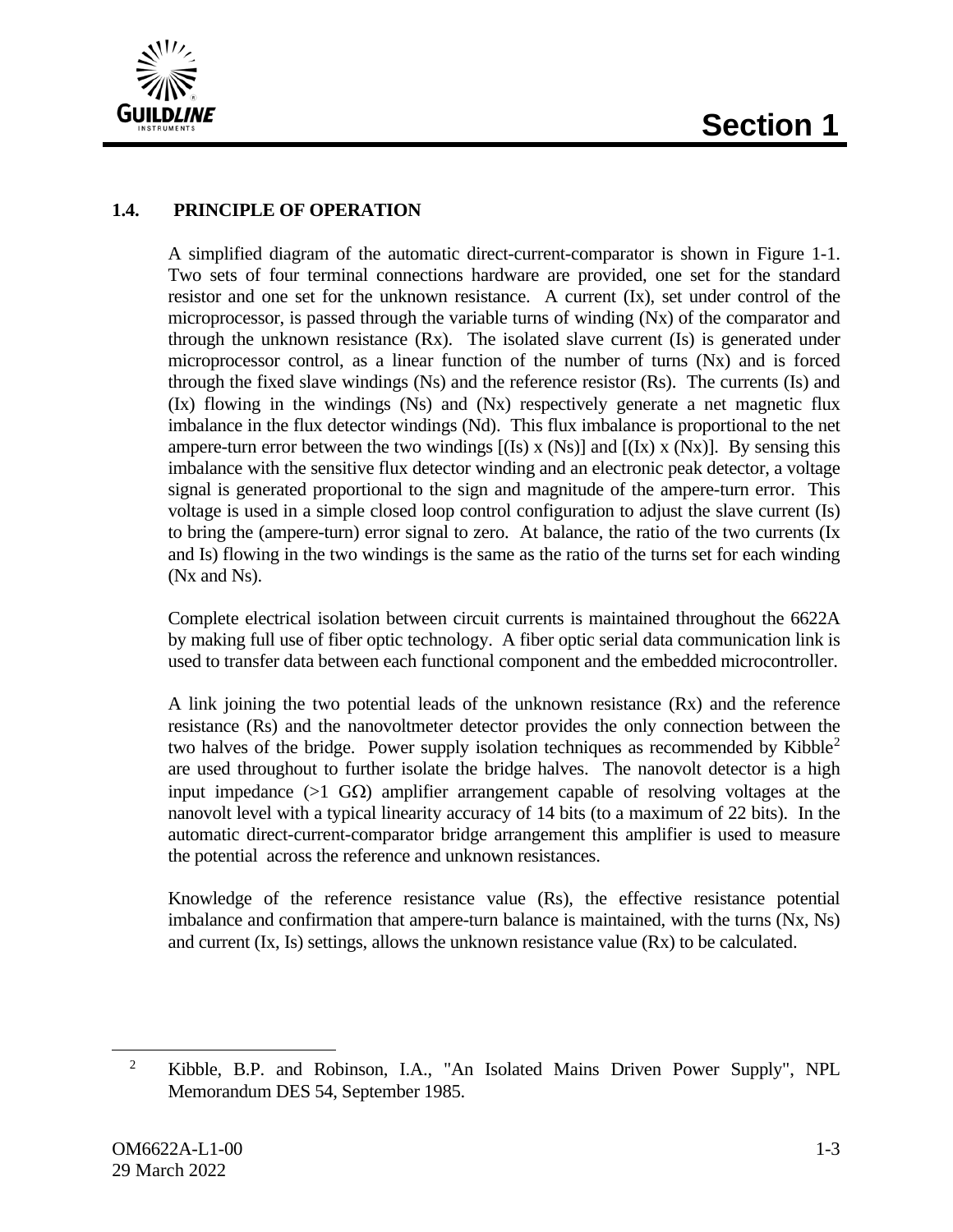

**Section 1**



<span id="page-13-0"></span>Figure 1-1 : Model 6622A Block Diagram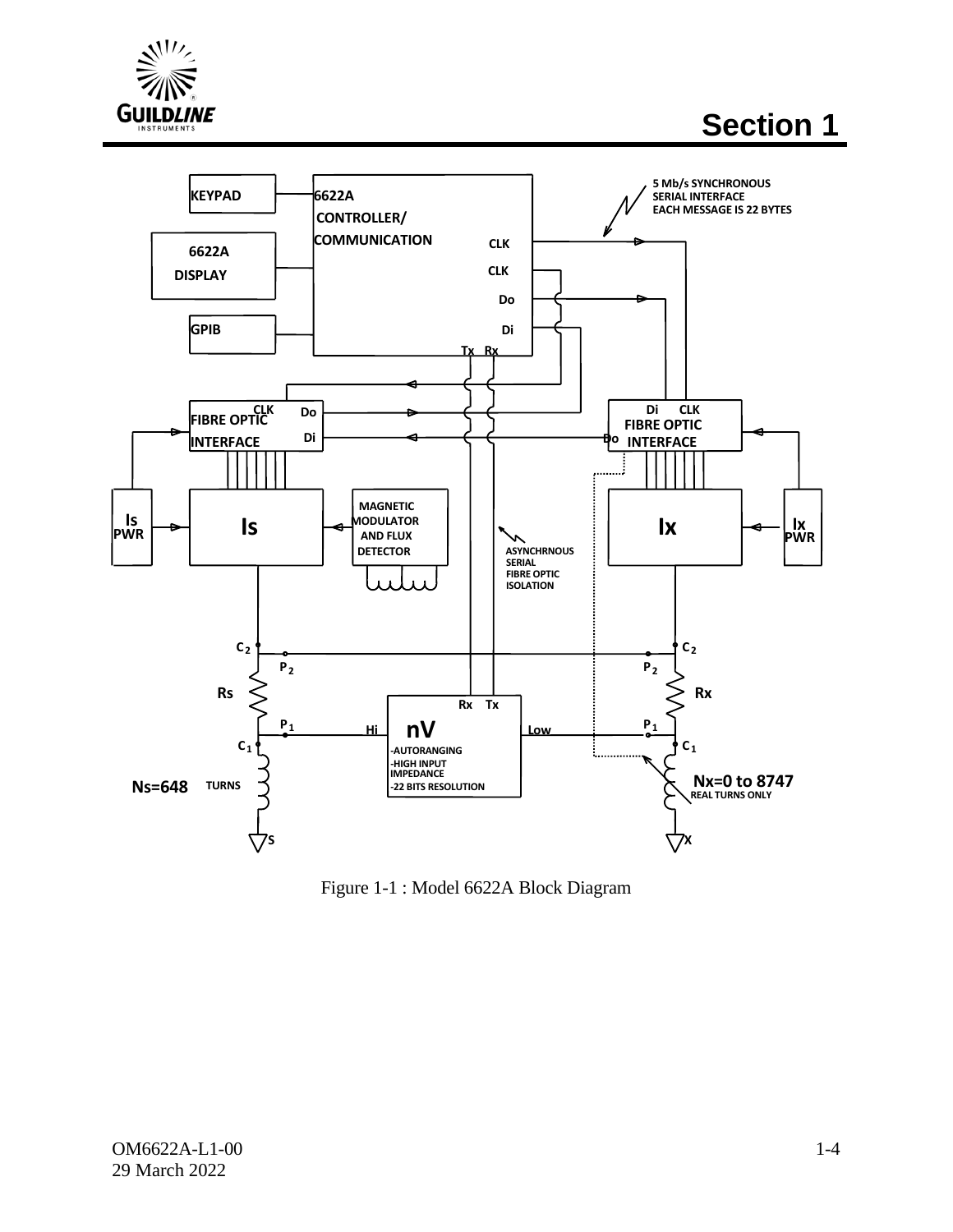



#### **1.4.1.1. Low Ohm Measurement Mode**

This mode can be used to make 4 terminal resistance measurements down to 0.1  $\mu\Omega$ against a 1 Ω. In Low Ohm mode a high current range extender such as the model 6623A is used to improve the accuracy and allow for measurements below the normal Ohm range.

#### **1.4.1.2. Normal Ohm Measurement Mode**

This mode allows a 4-terminal resistance measurement to be made from 1 m $\Omega \leq Rx \leq$ 100 kΩ. No external devices (except the two resistors) are required with the 6622A to make this measurement.

#### **1.4.1.3. High Ohm Measurement Mode**

This mode allows a 4-terminal resistance measurement to be made from 100 k $\Omega$  $≤$ Rx≤ 1 GΩ, and is done with two internal voltage supplies in the 6622A. This mode is only available for eXtended Range and High Voltage models.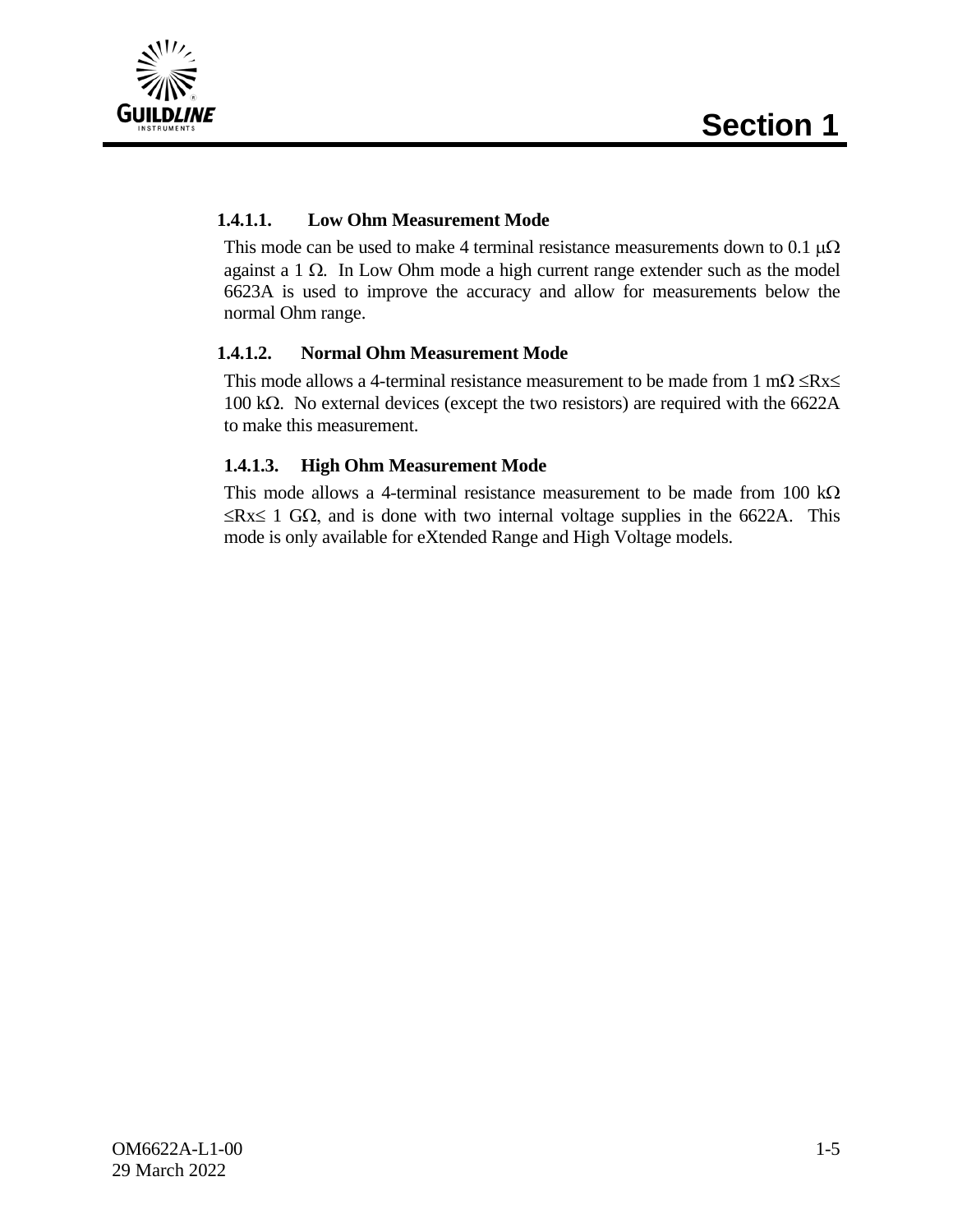



### **2. INSTALLATION**

#### **2.1. PRELIMINARIES**

#### **2.1.1. Unpacking**

- a. Remove the 6622A Automatic DCC Resistance Bridge and the other items from its shipping container in a suitable location.
- b. The following items are included with each new bridge
	- i. Operators Manual (OM6622A)
	- ii. Software Users Manual (SUM66XX)
	- iii. Spare Fuse 1 A Slo Blo (GPN# 099-21000)
	- iv. Spare Fuse 2 A Slo Blo (GPN# 099-22000)
	- v. Two 4-Wire Measurement Cables (GPN# 19591.01.02)
	- vi. AC Line Cord (GPN# 250-04030)
	- vii. Socket Screwkey, 5/64 (GPN# 950-61905)

#### **2.1.2. Power Voltage Selection**

The 6622A Automatic DCC Resistance Bridges are shipped with the line input voltage set to 240 V and the line frequency requested at time of order. The line input selector must be set to the correct line voltage and the correct fuse must be installed before power is applied to the instrument. The 6622A has a voltage selection which must be set correctly. The settings available are 100 V, 120 V, 220 V, and 240 V. Figure 2-1 details the line input voltage selector setting.

The line frequency setting can be confirmed through front panel operation as outlined in Section 4.6.6.2. If the line input voltage is changed from that requested at time of order, 6622A may not be compatible with the new line input voltage and frequency. The ADC Beta value must agree with the value provided in the Bridge Coefficient Report supplied with the bridge.

Where the molded plug on the line cord supplied with the instrument does not match the local power outlet socket, the plug can be removed and replaced with one that does fit the local service. The plug should be re-wired as follows:

| Brown wire   | $\overline{\phantom{0}}$ | Line input      |
|--------------|--------------------------|-----------------|
| Blue wire    |                          | Neutral input   |
| Green/Yellow |                          | Ground (safety) |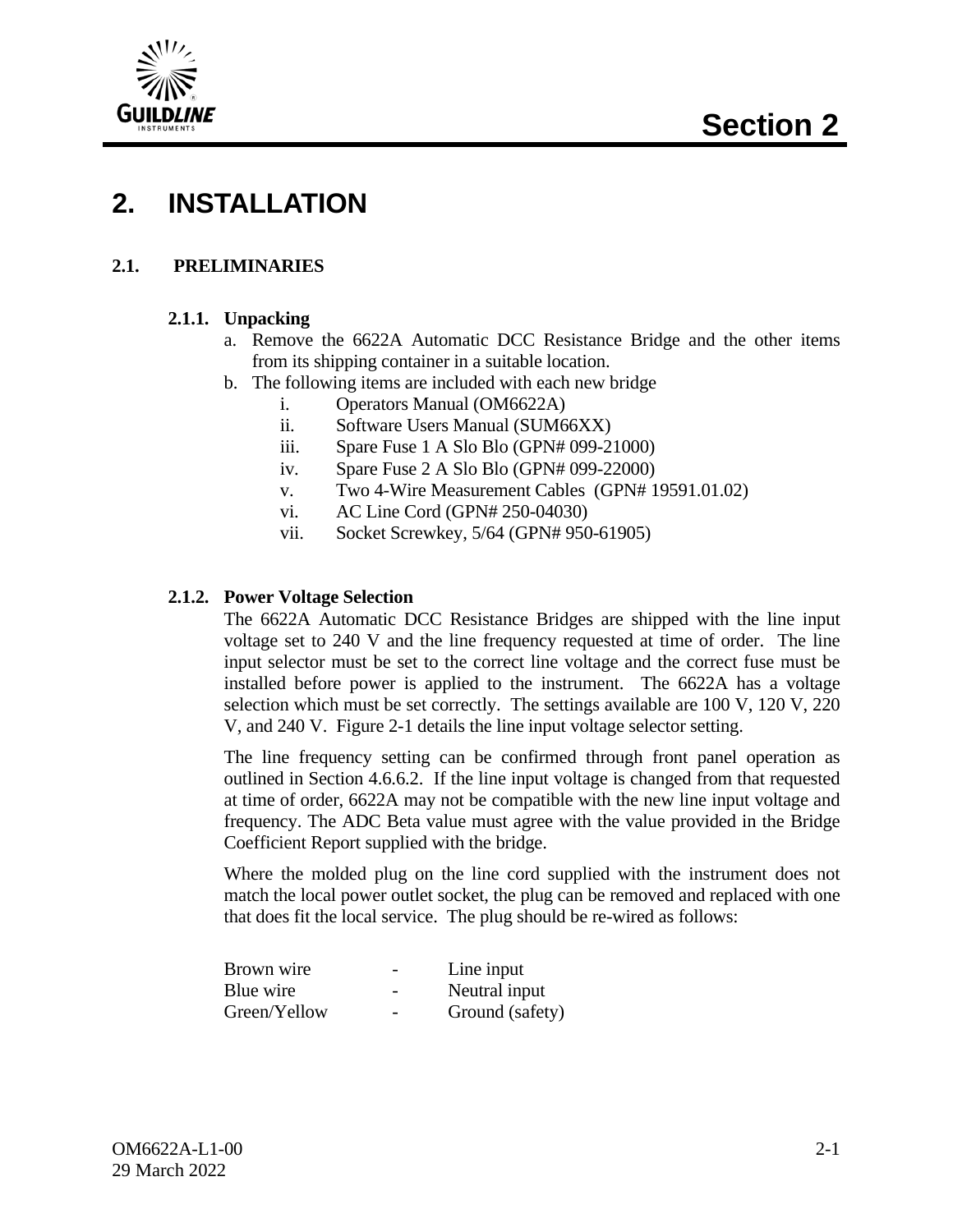

#### **2.1.3. Fuse Replacement**

Only fuses with specified current rating type should be used for replacement if necessary. See Table 2-1.

| <b>FUSES (TIME DELAY TYPE)</b> |                 |                    |                 |  |  |  |
|--------------------------------|-----------------|--------------------|-----------------|--|--|--|
| 100V                           | 120 V           | 220 V              | 240 V           |  |  |  |
|                                |                 |                    |                 |  |  |  |
| 2 A, 250 V, (T)                | 2 A, 250 V, (T) | 1 A, $250 V$ , (T) | 1 A, 250 V, (T) |  |  |  |
|                                |                 |                    |                 |  |  |  |

#### Table 2-1 : Fuse Ratings



<span id="page-16-0"></span>Figure 2-1 : Line Voltage Selector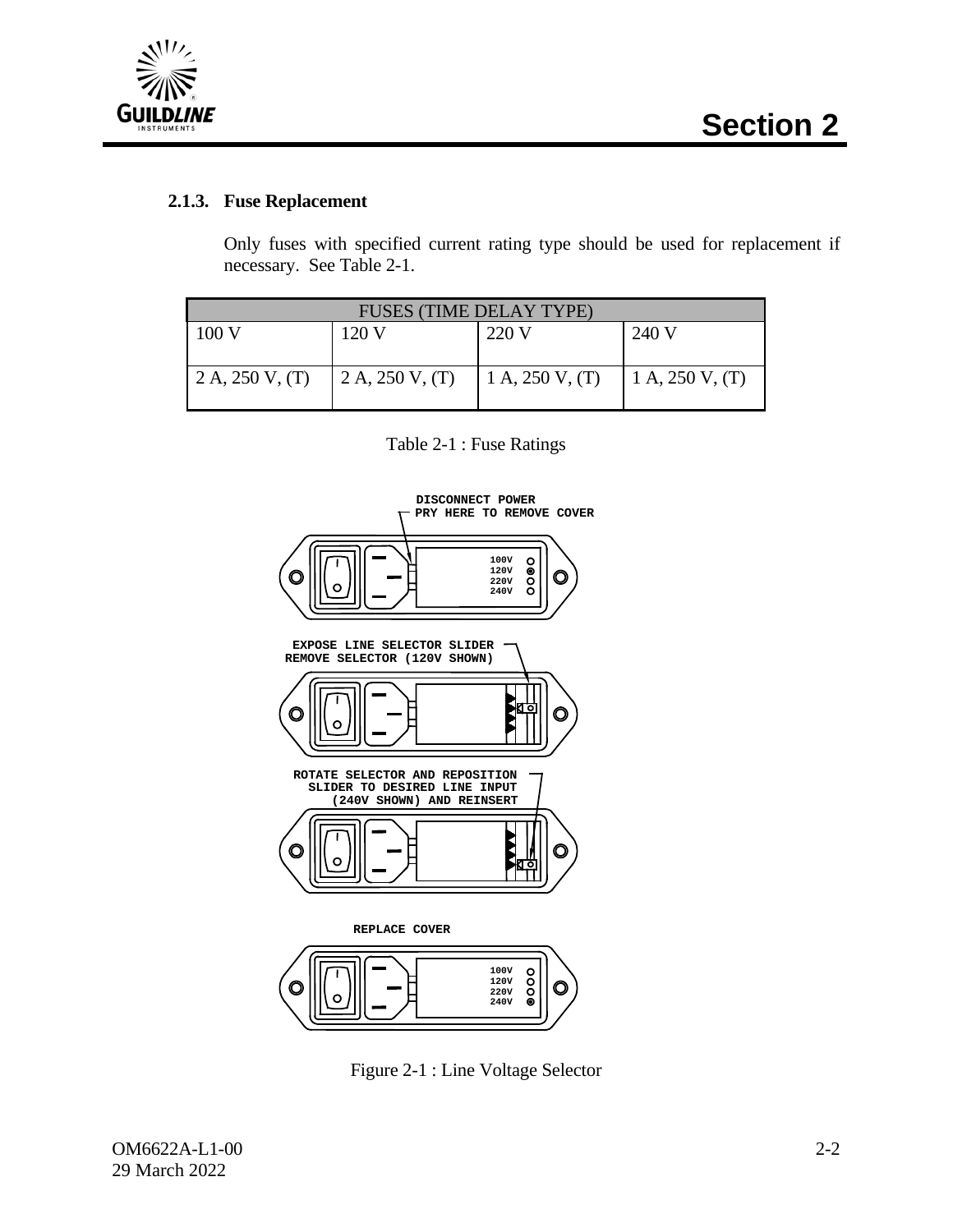

#### **2.1.4. Setup And Power On**

- a. Verify that the power switch is off.
- b. Remove any excess packing material from around the front panel that is provided for shipping purposes only.
- c. Connect the computer system as applicable in accordance with the documentation provided. Connect a GPIB cable to the GPIB connector of the bridge and to the GPIB connector of the computer system.
- d. Set the line input selector to the correct line voltage and install the correct fuse before power is applied to the instrument as shown in Sections 2.1.2 and 2.2.
- e. Connect the input power cord from the 6622A bridge to a local AC power outlet.
- f. Turn on the power switch. You should see the opening banner indicating which model and options you have. Verify that no errors are displayed.
- g. Confirm the line frequency setting, as per section 2.1.2.
- h. If you are using software control open the BridgeWorks Data Acquisition Software in the computer. Refer to the BridgeWorks Software User's Manual.
- i. If BridgeWorks indicates that the 6622A bridge has not been found, then run the Rescan For Bridge utility in the File menu, to locate it. Note that you will also need to run the Rescan For Bridge utility, if the bridge was turned on after BridgeWorks was opened, has been replaced or the GPIB cables have been disconnected.

#### **2.2. INCOMING INSPECTION**

If no errors are displayed during power up, (see section 2.1.4 above) then proceed to measure two 10 kΩ standard resistors. Use the measurement set up procedure below. Note that any two resistance standards of equal nominal value may be used but the setup parameters will be different. Refer to Section 3.

**Step 1)** Connect the resistors to the 6622A Rx & Rs terminals as illustrated in figure 3-2

From the front panel of the model 6622A select 'Setup' from the main menu functions.

From the Setup menu, configure the measurement setup as follows:

- Select 'Normal' mode function key.
- Select 'Edit' function key.
- Enter 10000 on highlighted 'Resistance RS:' line on display by using the numeric key pad.
- Select the down arrow key to highlight the next line on the display.
- Leave standard resistor serial number under 'serial No. RS:' line blank.
- Select the down arrow key to highlight the next line on the display.
- Enter 10000 on highlighted 'Resistance RX:' line on display by using the numeric key pad.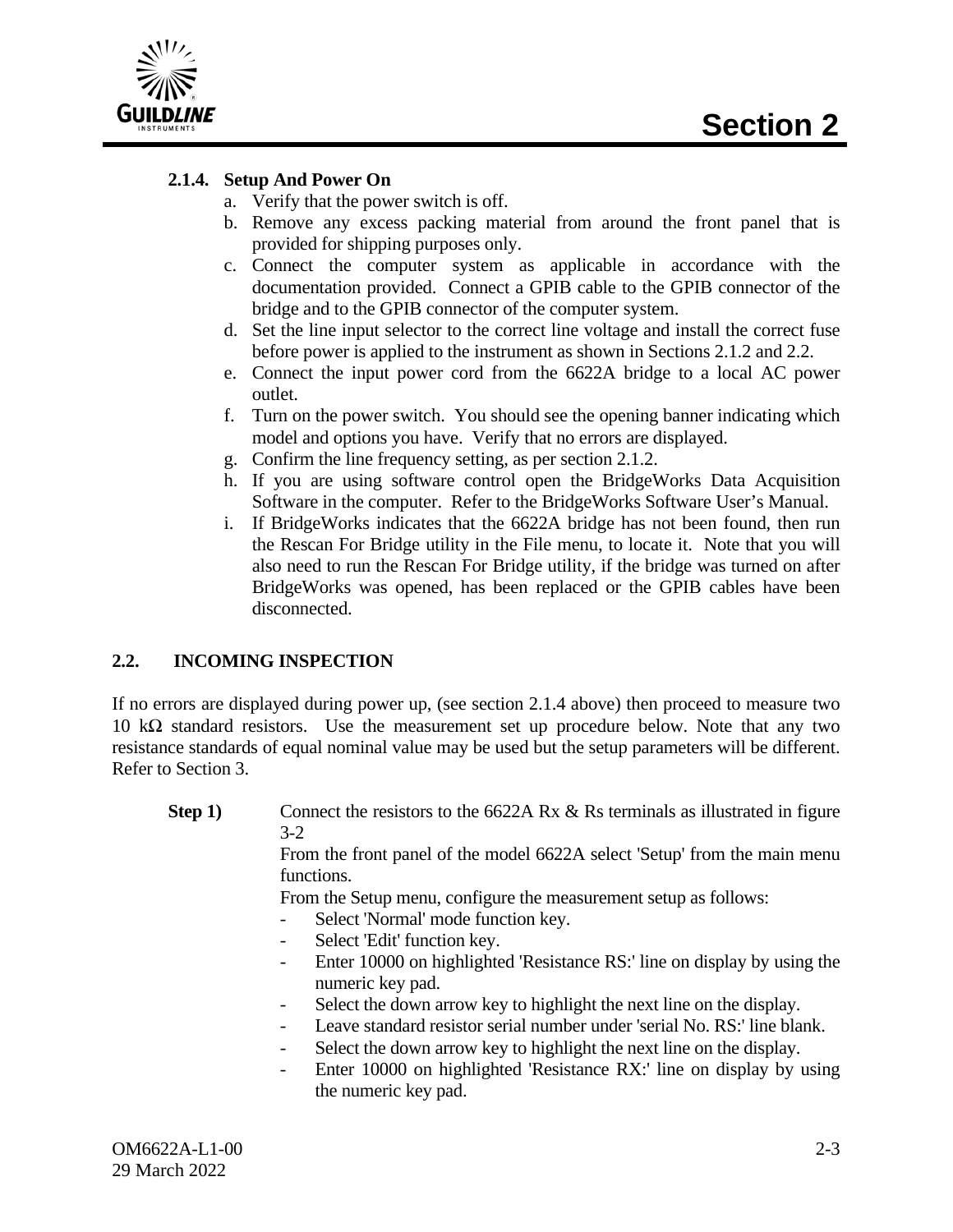

- Select the down arrow key to highlight the next line on the display.
- Enter in 15 for the reversal rate for the measurement.
- Select the down arrow key to highlight the next line on the display.
- Enter 1 mA test current value for the test
- Select the down arrow key to highlight the next line on the display.
- Enter the maximum current value of 10 mA.
- Verify that all entered data is correct, and then press 'OK'.
- **Step 2)** Press the 'Previous' function key twice to come back to the main menu.
- **Step 3)** Press the 'Measure' function key and then the 'Meas Off ' sub-menu function key to start the measurement. The 6622A bridge will begin by showing the nominal value of the resistor to be measured, and then continue to go through a number of rough measurement cycles until a full resolution measurement value is displayed. The measurement may be stopped at any time by pressing the 'Meas On' menu key.
- **Step 4)** The value displayed after about 15 minutes of measuring should read with in 100 ppm of the known ratio of the resistors.
- **Step 5)** After completing of the test the 10 k**Ω** resistors should be removed.

**Note: The test should execute with no measurement errors indicated and should indicate a ratio within 100 ppm of the known ratio. This is not the 6622A's full rated accuracy but serves a functional test for the purposes of determining the instrument has been received in proper working order.**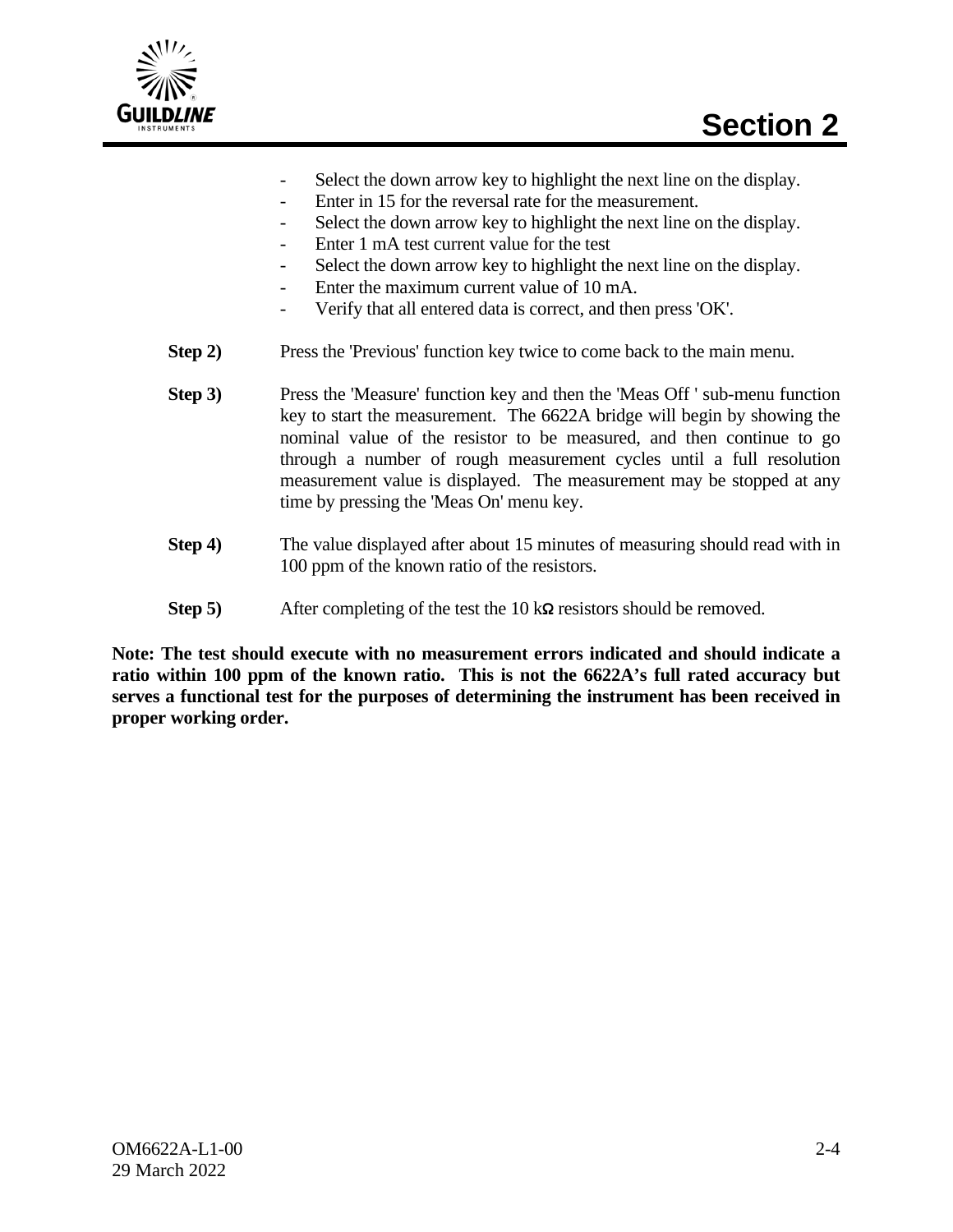

#### **2.3. 6622A SERIES FRONT PANEL DISPLAY AND CONTROLS**

The displayed text for each control of the 6622A Series represents the current applicable state of the bridge.



Figure 2-2 : 6622A Front View (Bench / Rack)

#### <span id="page-19-0"></span>**2.3.1. Standard Resistor Input Terminals (Bench Model Only)**

The standard resistor input terminals consist of 4 low thermal binding posts. The binding posts have the '**Rs**' label above the group of four posts. The posts are labeled clockwise from bottom left to right, 'C1', 'P1', 'P2', and 'C2'. These posts provide direct connection for your standard resistor. Switching between multiple resistances can be simplified and automated with the standard resistor input terminals connected to the Line A 'Rs C & P' output terminals of an optional model 16 Channel Scanner(s). These terminals are located on the front panel for bench top models.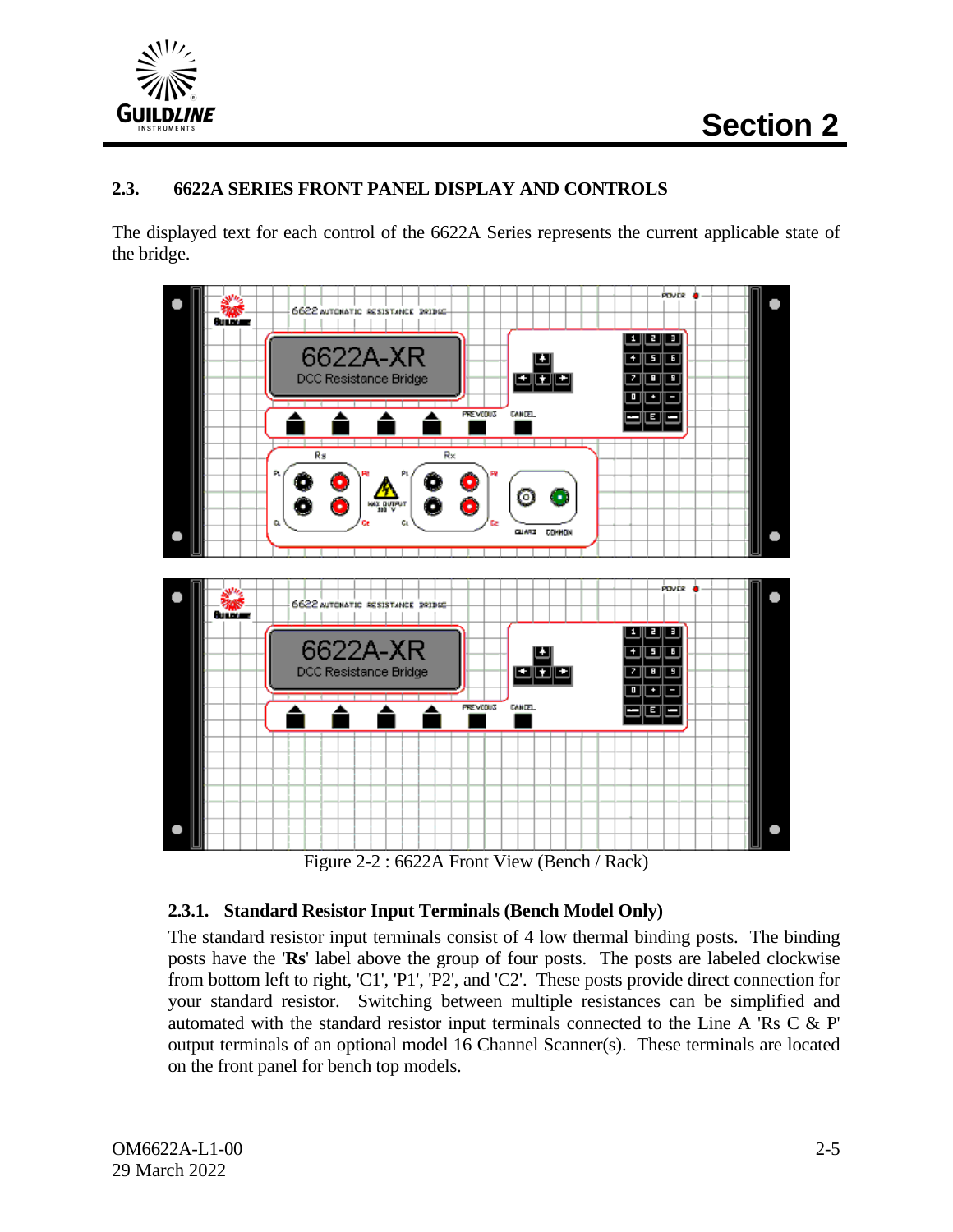

#### **2.3.2. Resistor Under Test Input Terminals (Bench Model Only)**

The resistor under test input terminals consist of 4 low thermal binding posts. The binding posts have the '**Rx**' label above the group of four posts. The posts are labeled clockwise from bottom left to right, 'C1', 'P1', 'P2', and 'C2'. These posts provide direct connection for your resistor under test. Switching between multiple resistances can be simplified and automated with the standard resistor input terminals connected to the Line B 'Rs C  $\&$  P' output terminals of an optional model 16 Channel Scanner(s). These terminals are located on the front panel for bench top models.

#### **2.3.3. Guard Terminal (Bench Model Only)**

The guard terminal consists of a four way white binding post. The guard is an active circuit referenced to the signal low, C1, side of the four terminal Rx resistor. This terminal is located on the front panel for bench top models. Guard should never be connected to Ground as this will cause damage to the 6622A. The active guard on the 6622A should also never be connected to another device's guard that has an active guard such as a Fluke 5700A calibrator or damage may occur. This terminal is located on the front panel for bench top models.

#### **2.3.4. Circuit Common Terminal (Bench Model Only)**

The circuit common terminal consists of a four way black binding post. The circuit common terminal is connected to the circuit common internal to the model 6622A and is isolated from the chassis ground terminal. This terminal is located on the front panel for bench top models. This terminal is typically not used in measurement practice and is mainly used for diagnostics. This terminal is located on the front panel for bench top models.

#### **2.3.5. Power**

The power-on indicator is lighted when the AC power is applied to the unit and the power switch on the rear panel is "ON".

#### **2.3.6. Display**

The display is a combined green fluorescent vacuum consisting of  $256 \times 64$  graphic display pixel and of  $8 \times 42$ -display character.

#### **2.3.7. Numeric Keypad**

The numeric keypad consists of the following cited 15 keys; **<0>**, **<1>**, **<2>**, **<3>**, **<4>**, **<5>**, **<6>**, **<7>**, **<8>**, **<9>**, **< - >, <. >**, **<CLEAR>**, **<E>**, **<LOAD>**.

#### **2.3.8. Special Keys**

#### **2.3.8.1. Cursor Movement Keys**

The 4 movement cursor keys are labeled as follow: **<LEFT ARROW>, <UP ARROW>, <DOWN ARROW>,** and **<RIGHT ARROW>**.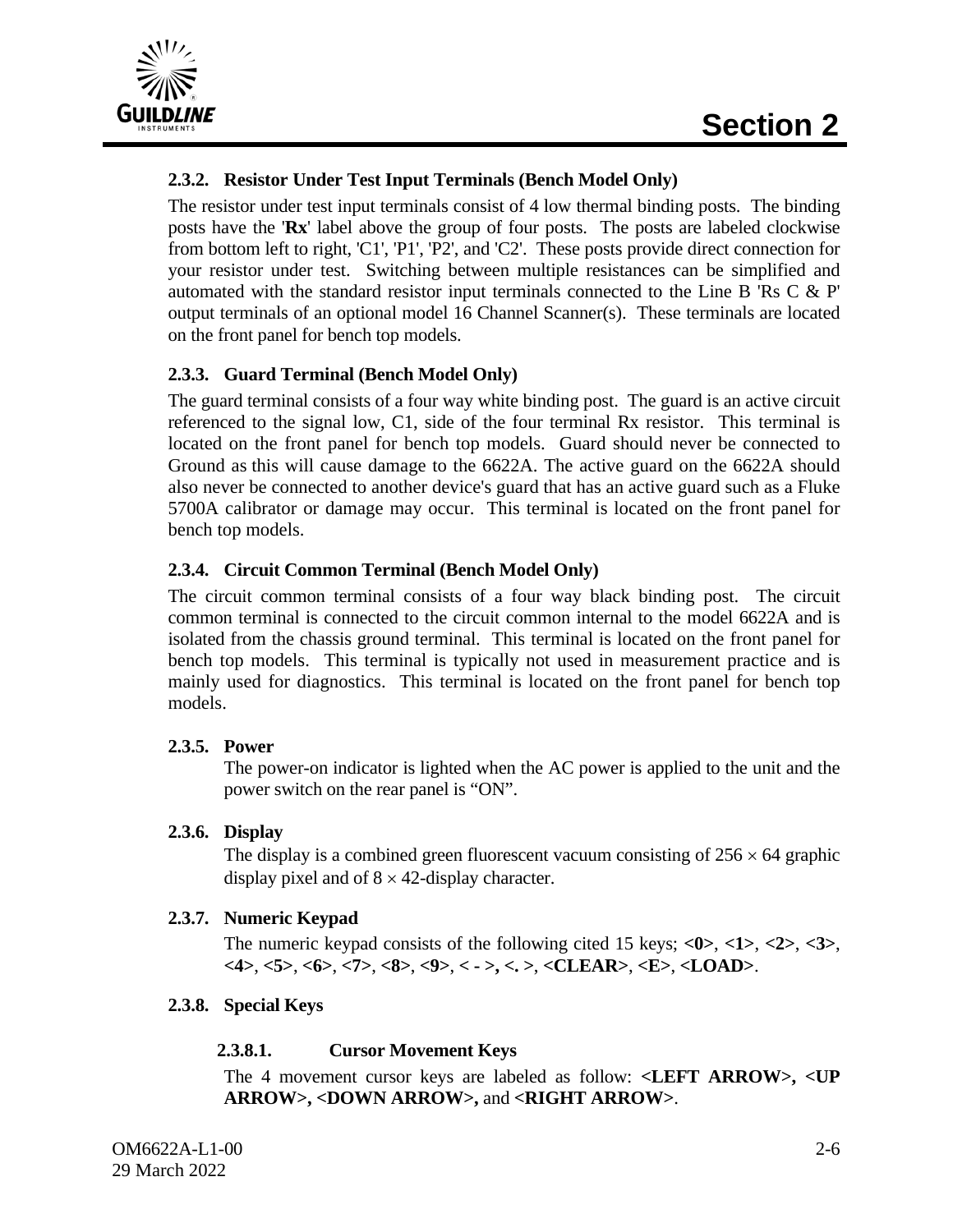

#### **2.3.8.2. Function Keys**

The four unlabelled keys located below the display are the function keys. Their functionality depends on the "soft" functions described in this manual Section 4. In addition to this, there are two fixed function keys: the **<PREVIOUS>** and the **<CANCEL>** keys. By pressing the **<PREVIOUS>** key within a selected menu, this action will return the control to the previous selected menu and by keying the **<CANCEL>** key; this action will undo any current keypad entries that have been entered.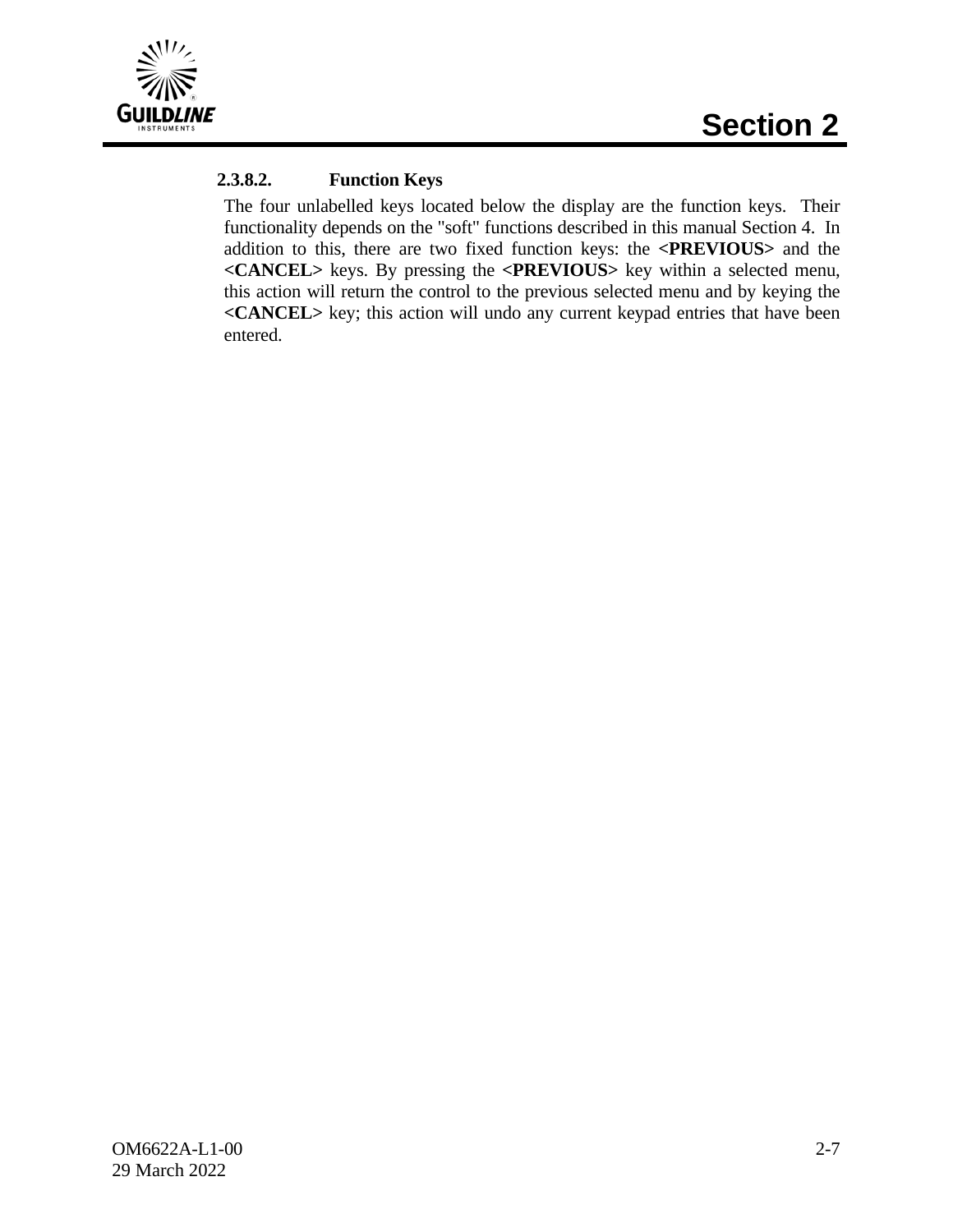



#### **2.4. 6622A SERIES REAR PANEL CONNECTORS AND CONTROLS**

Figure 2-3 : 6622A Rear View (Bench / Rack)

#### <span id="page-22-0"></span>**2.4.1. IEEE-488 Interface**

The **IEEE-488** interface consists of the standard **IEEE-488** interface connector. The **IEEE-488** interface provides the means for the computer system to obtain complete computer control of the 6622A Series Automatic DCC Resistance Bridge.

OM6622A-L1-00 29 March 2022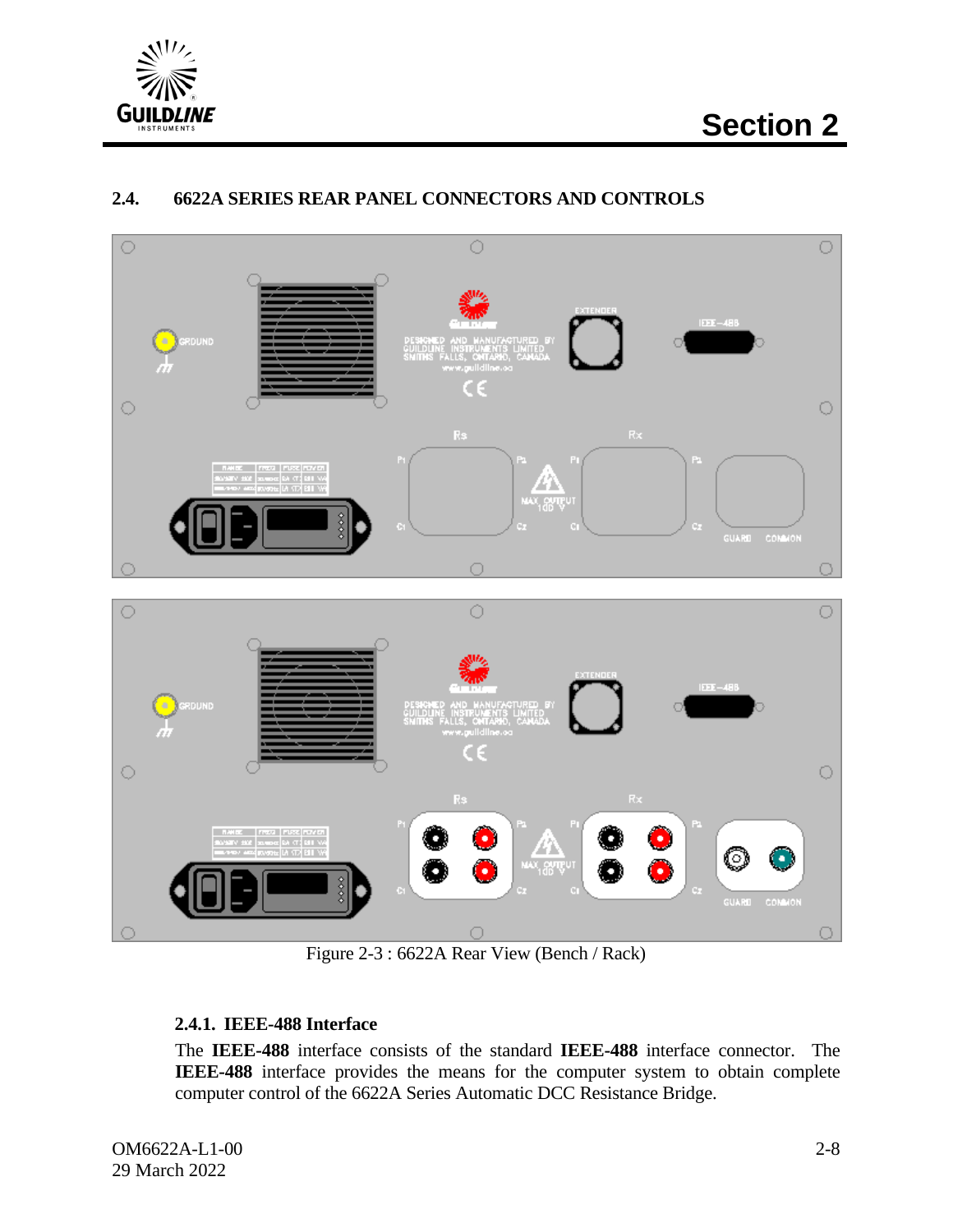

#### **2.4.2. Line Input Connector**

The **Line Input Connector** is a combination of a 3-prong AC standard male connector, an ON/OFF switch and a fused input line voltage selector. The input line's voltage selector consists of a four-position selector and a fuse holder. The selector allows switching between the four possible tensions: 100 V, 120 V, 220 V and 240 V. A 2 A time delay fuse is provided for the100/120 V operation and a 1 A time delay fuse is provided for the 220/240 V operation. The voltage selector and the fuse are set for the 240 V operation unless if it is requested otherwise.

#### **2.4.3. Standard Resistor Input Terminals (Rack Model Only)**

The reference resistor's input terminals consist of 4 low thermal binding posts. These binding posts have their **'Rs'** label inside a group of four posts. These posts are labeled clockwise from bottom left to right, 'C1', 'P1', 'P2', and 'C2'. These posts provide direct connection for your standard resistor. Switching between multiple standards can be simplified and automated with the standard resistor input terminals connected to the Line A 'Rs C & P' output terminals of an optional model 6664C 16 Channel Scanner(s). These terminals are located on the rear panel for rack mount models.

#### **2.4.4. Resistor Under Test Input Terminals (Rack Model Only)**

The resistor under test input terminals consist of 4 low thermal binding posts. The binding posts have the '**Rx**' label inside the group of four posts. The posts are labeled clockwise from bottom left to right, 'C1', 'P1', 'P2', and 'C2'. These posts provide direct connection for your resistor under test. Switching between multiple resistances can be simplified and automated with the standard resistor input terminals connected to the Line B 'Rs C & P' output terminals of an optional model 6664C 16 Channel Scanner(s). These terminals are located on the rear panel for rack mount models.

#### **2.4.5. Guard Terminal (Rack Model Only)**

The guard terminal consists of a four way white binding post. The guard is an active circuit referenced to the signal low, C1, side of the four terminal Rx resistor. This terminal is located on the rear panel for rack mount models. Guard should never be connected to Ground as this will cause damage to the 6622A. The active guard on the 6622A should also never be connected to another device's guard that has an active guard such as a Fluke 5700A calibrator or damage may occur). This terminal is located on the rear panel for rack mount models.

#### **2.4.6. Circuit Common Terminal (Rack Model Only)**

The circuit common terminal consists of a four way black binding post. The circuit common terminal is connected to the circuit common internal to the model 6622A and is isolated from the chassis ground terminal. This terminal is located on the rear panel for rack mount models. This terminal is typically not used in measurement practice and is mainly used for diagnostics. This terminal is located on the rear panel for rack mount models.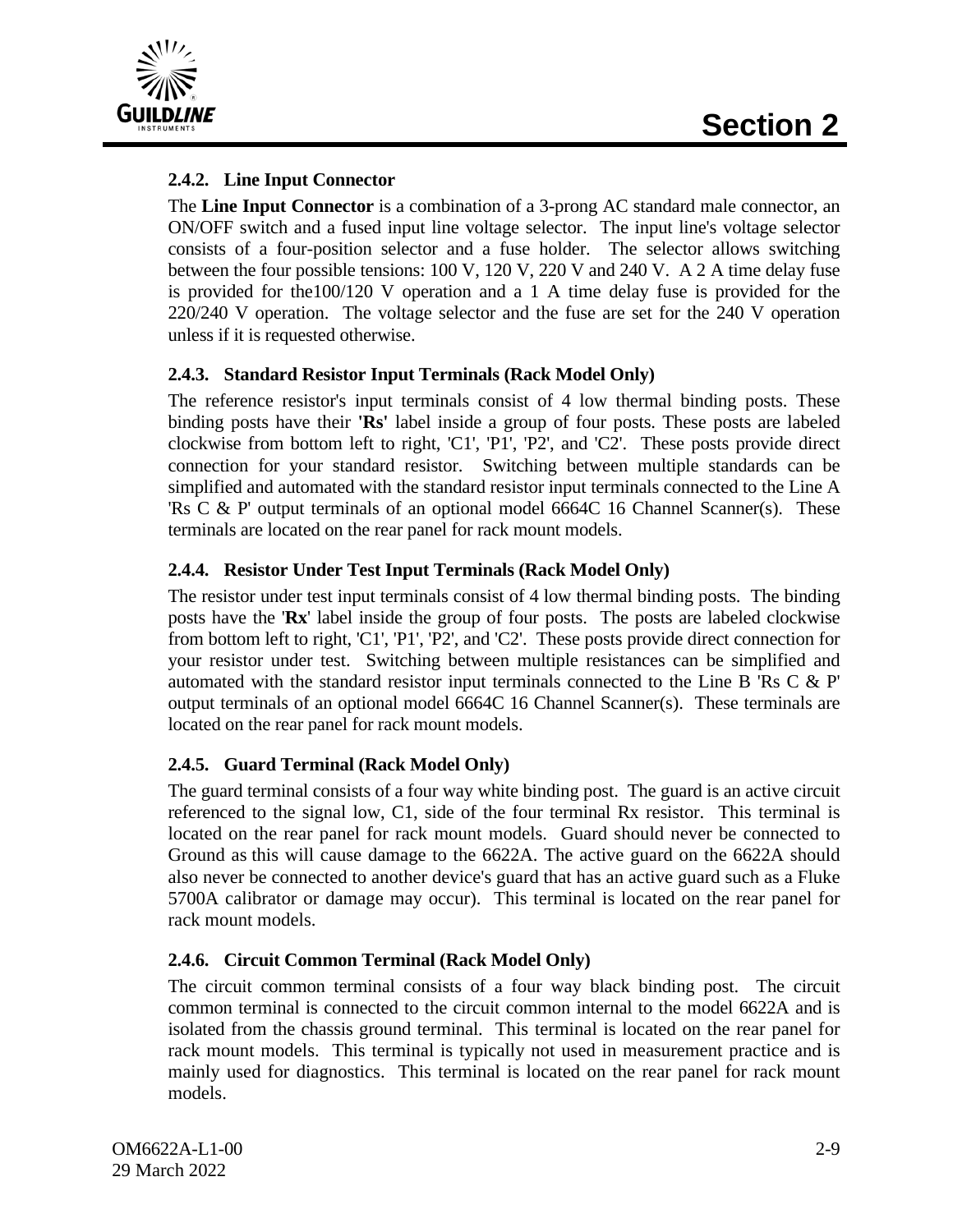

#### **2.4.7. Ground Terminal**

The ground terminal consists of a four way green binding post. The ground terminal is bonded to the chassis of the 6622A Series and to power ground of the line input connector.

#### **2.4.8. Extender Connector**

The Extender connector is a 6 pin circular connector which is used to connect the necessary signals to and from the 6623A Series or 6623 Range Extenders.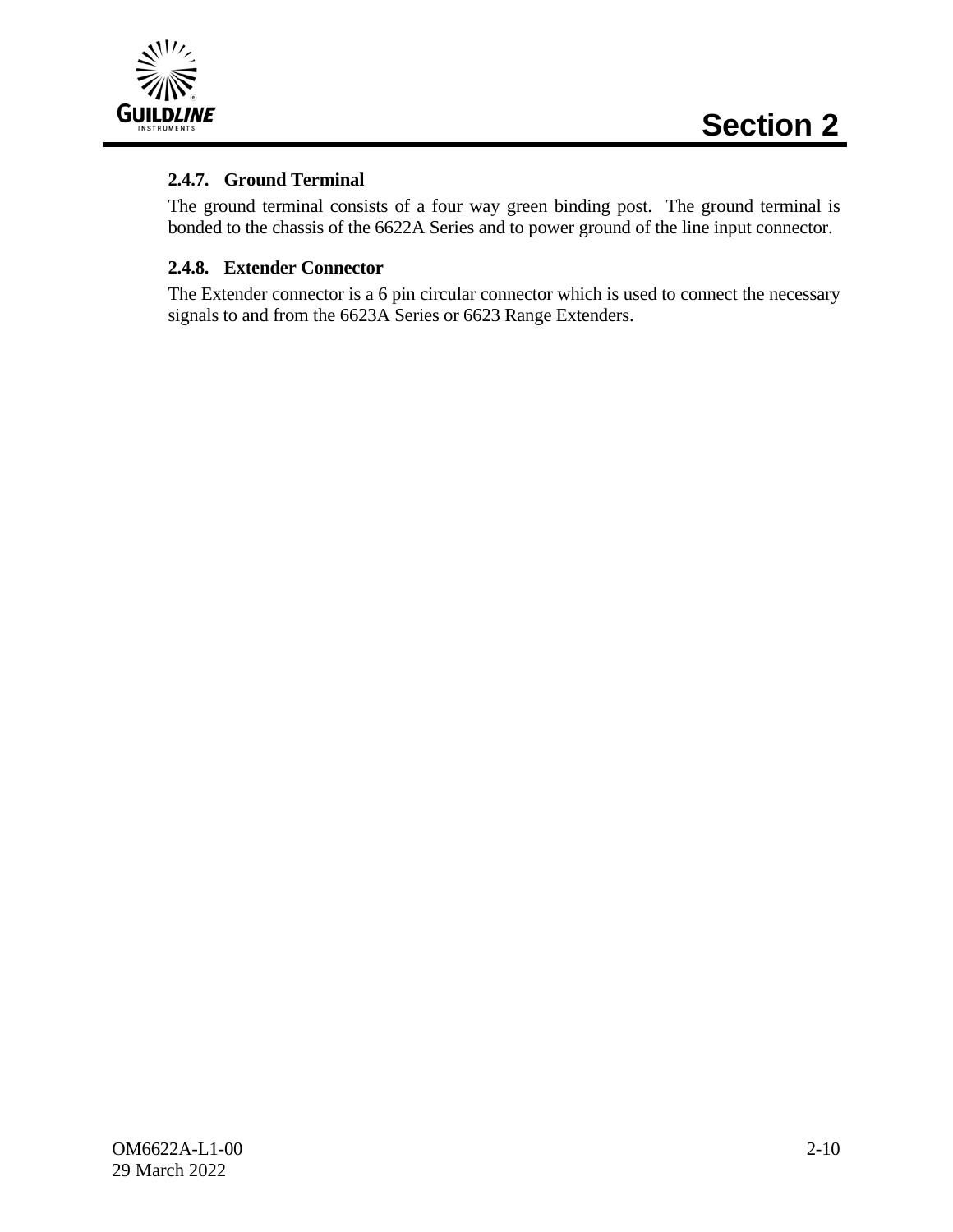

### **3. QUICK MEASUREMENT GUIDE**

#### **3.1. MEASUREMENT OPERATION GUIDE**

This section contains information regarding the measurement of resistors in the range of 1m ohm to 1G ohms. This guide is provided for manual front panel control of the 6622A bridge. An operation guide for full automatic control of the 6622A bridge, through the terminal of the system computer, is provided in the BridgeWorks Software User's Manual. A typical example of a resistance measurement response versus test sample is illustrated in Figure 3-1.



Figure 3-1 : Resistance Measurement Response Versus Test Sample

<span id="page-25-0"></span>**NOTE: The last 35 samples of a total of 150 measurement samples should be used to determine the mean measurement value and standard deviation of the sample set, to allow sufficient stabilization time to achieve the specified uncertainty for the model 6622A Bridge.**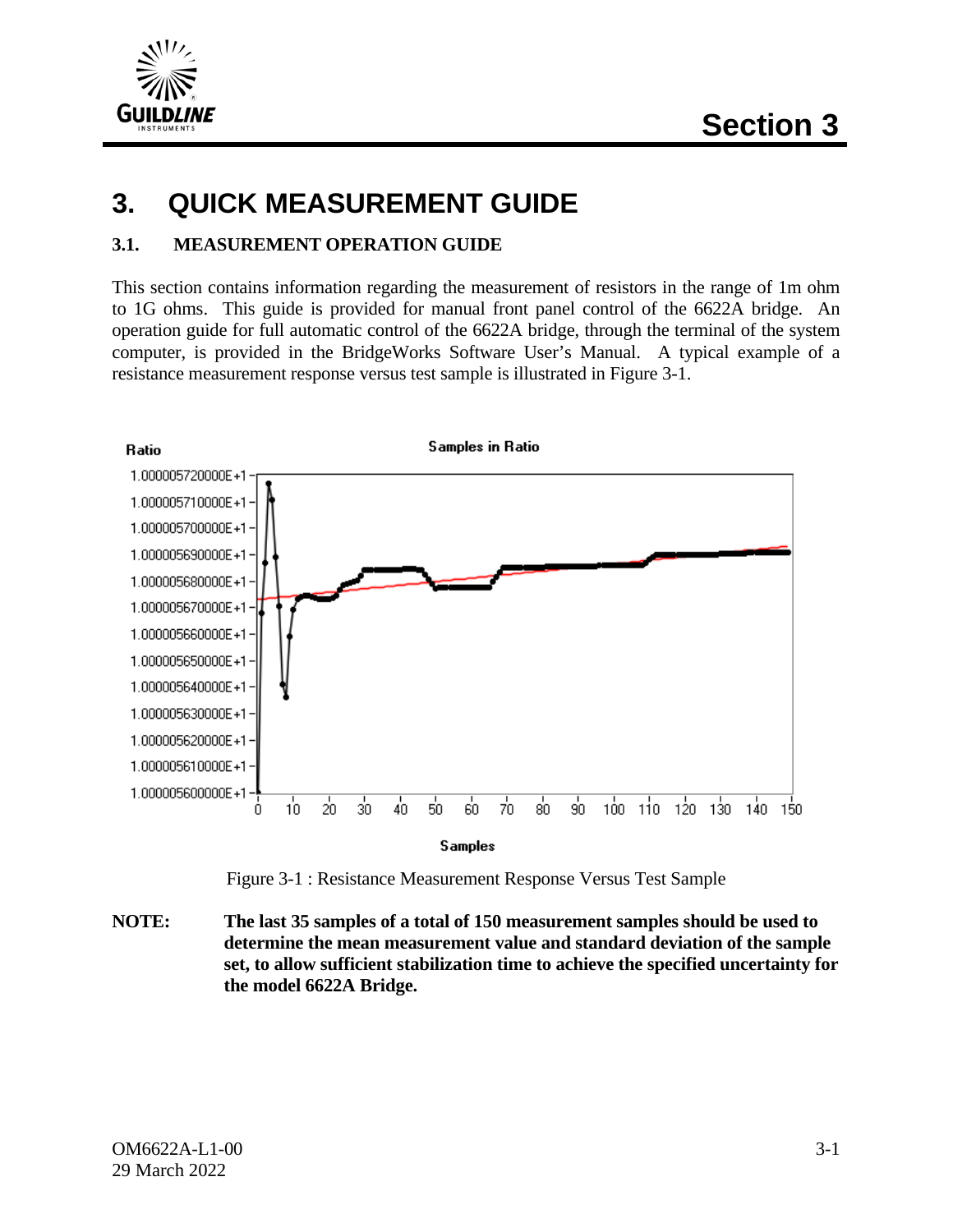

#### **3.1.1. Normal Ohm Mode Resistance Measurement (All 6622A Models)**

The 6622A in its Normal Ohm Mode enables measurement of resistors in the range of 1 m $\Omega$ to 100 kΩ. The following steps outline the general procedure for making Normal Ohm measurements. Figure 3-2 shows a typical rear panel connection for this measurement mode. Specifications are based on use of shielded wire connections throughout, with shields connected to the 'GUARD' terminal. Use of SCW cable from Guildline is most recommended.

#### **NOTE:**

**In this, as in all measurements, optimum results will be obtained if the environment is controlled. The recommendations in the Instrument Society of America (ISA) publication ISA RE52.1, especially in regards to relative humidity, should be observed.**



Figure 3-2 : Rear Panel Connections - Normal Ohm Mode

<span id="page-26-0"></span>**Step 1)** Select the appropriate working standard resistor such that Rs:Rx is from 1:1 to 1:100, (see Table 3-1).

OM6622A-L1-00 29 March 2022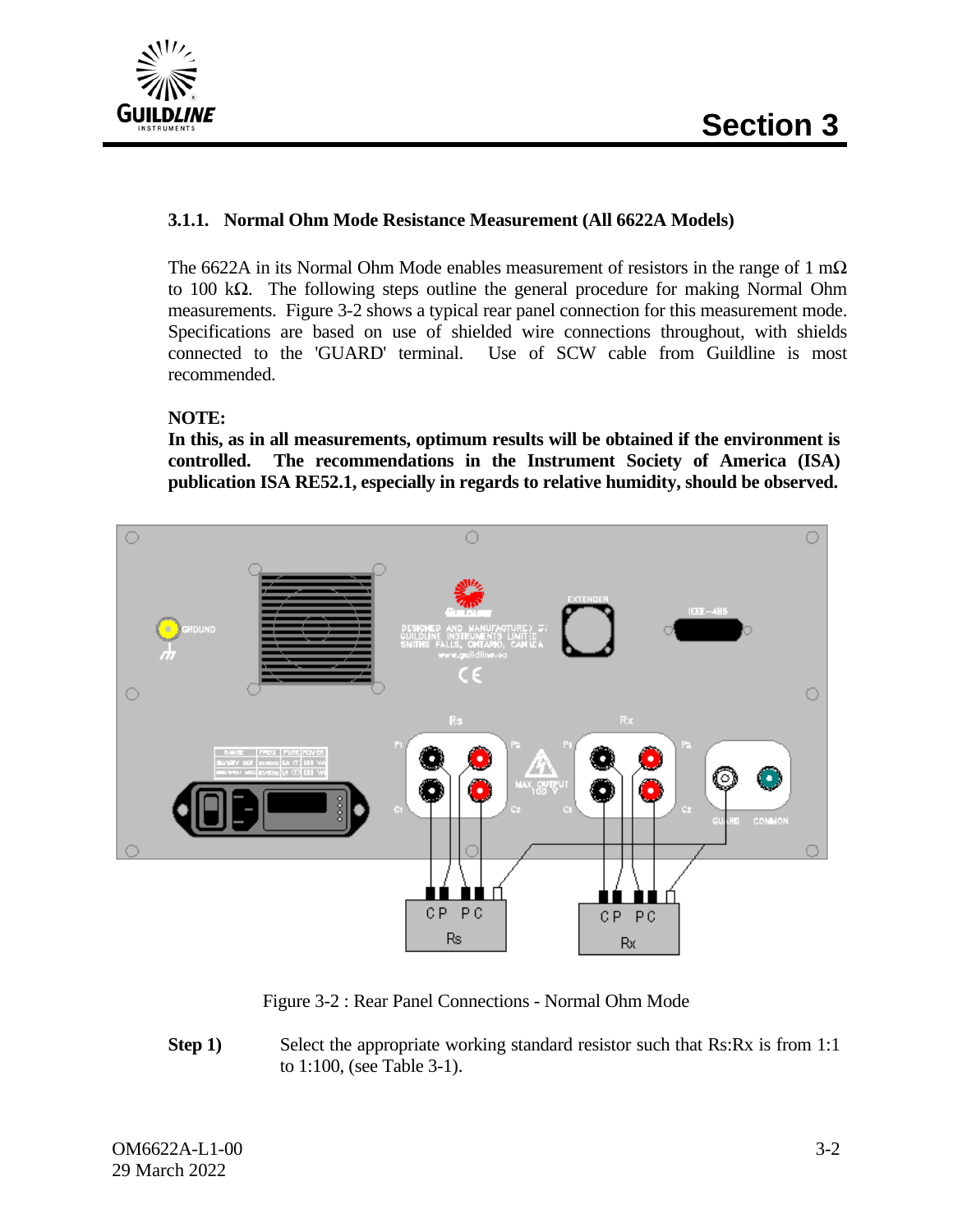

- **Step 2)** Connect the Rs and Rx terminals to the terminals of the resistor to be measured. The four terminals are labeled as C1, P1, C2, and P2, and should be connected to the corresponding terminals of the 4 terminal resistor to be measured. For a 2 terminal resistor, connect the C1 and P1 pair shorted together at one terminal of the resistor and the C2 and P2 pair at the other terminal.of the resistor.
- **Step 3)** From the front panel of the model 6622A select 'Setup' from the main menu functions. See Section 4.6 for the menu descriptions and Table 3-1 for a summary of recommended test setups.

From the Setup menu, configure the measurement setup as follows:

- Select 'Normal' mode function key.
- Select 'Edit' function key.
- Enter standard resistor value on highlighted 'Resistance RS:' line on display by using the numeric key pad.
- Select the down arrow key to highlight the next line on the display.
- Enter standard resistor serial number under 'serial No. RS:' line.
- Select the down arrow key to highlight the next line on the display.
- Enter the reversal rate for the measurement.
- Select the down arrow key to highlight the next line on the display.
- Enter the test current value for the resistor to be measured in mA.
- Select the down arrow key to highlight the next line on the display.
- Enter the maximum current value for the standard resistor in mA.
- Verify that all entered data is correct, and then press 'OK'.

Note that the current in the standard resistor is controlled by the resistance of the resistor to be measured by the following formula:

#### **Standard Resistor Current = Test Current x (Rx/Rs)**

- **Step 4)** Press the 'Previous' function key twice to come back to the main menu.
- **Step 5)** Press the 'Measure' function key and then the 'Meas Off' sub-menu function key to start the measurement. The 6622A bridge will begin by showing the nominal value of the resistor to be measured, and then continue to go through a number of rough measurement cycles until a full resolution measurement value is displayed. The measurement may be stopped at any time by pressing the 'Meas On' menu key.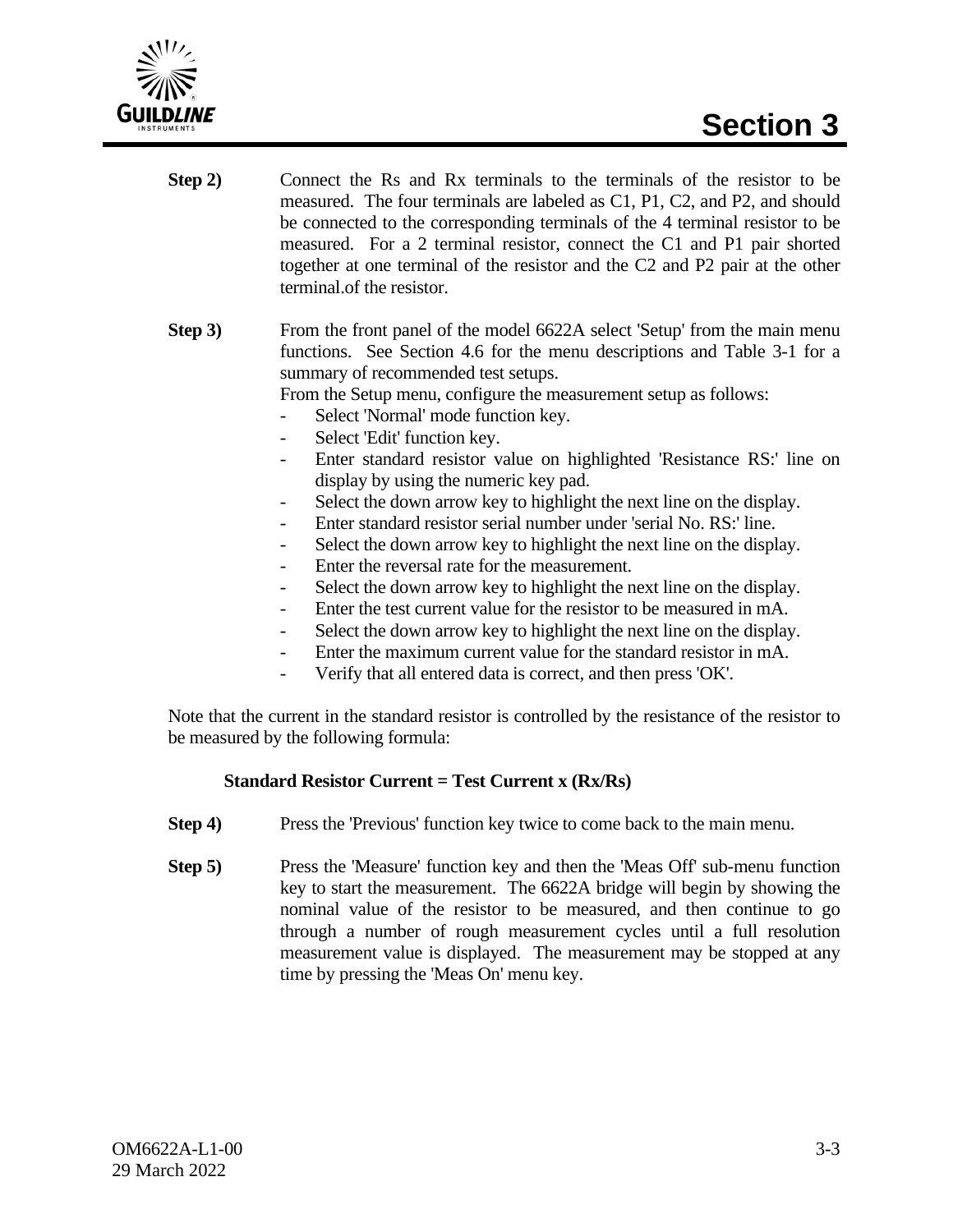



| Ref.           | U.U.T.          | Itest | <b>Imax</b> | Reversal   | Comment $(1)$                    |
|----------------|-----------------|-------|-------------|------------|----------------------------------|
| $(\Omega)$     | $(\Omega)$      | (mA)  | (mA)        | Rate (sec) |                                  |
| 1              | 0.1             | 150   | 150         | 60         | Output current limited to 150 mA |
| $\mathbf{1}$   | 1               | 100   | 150         | 20         |                                  |
| $\mathbf{1}$   | 10              | 10    | 150         | 20         |                                  |
| $\mathbf{1}$   | 100             | 1     | 150         | 60         |                                  |
| 10             | 1               | 100   | 100         | 20         |                                  |
| 10             | 10              | 31.6  | 31.6        | 20         |                                  |
| 10             | 100             | 3.16  | 31.6        | 20         |                                  |
| 10             | 1 <sup>k</sup>  | 0.316 | 31.6        | 60         |                                  |
| 100            | 10              | 31.6  | 31.6        | 20         |                                  |
| 100            | 100             | 10    | 10          | 20         |                                  |
| 100            | 1 <sup>k</sup>  |       | 10          | 40         |                                  |
| 100            | 10 <sub>k</sub> | 0.1   | 10          | 90         |                                  |
| 1 <sup>k</sup> | 100             | 10    | 10          | 40         |                                  |
| 1 <sup>k</sup> | 1 <sup>k</sup>  | 3.16  | 3.16        | 40         |                                  |
| 1 <sup>k</sup> | 10k             | 0.316 | 3.16        | 60         |                                  |
| 1 <sup>k</sup> | 100k            | 0.032 | 3.2         | 90         |                                  |
| 10k            | 1 <sup>k</sup>  | 3.16  | 3.16        | 60         |                                  |
| 10k            | 10k             | 1     | 1           | 60         |                                  |
| 10k            | 100k            | 0.1   | 1           | 90         |                                  |

Table 3-1 : Recommended Normal Ohm Mode Test Setups

**NOTE: The last 35 measurement samples, of a total of 150, should be used, to allow for sufficient stabilization time to achieve the specified uncertainty.**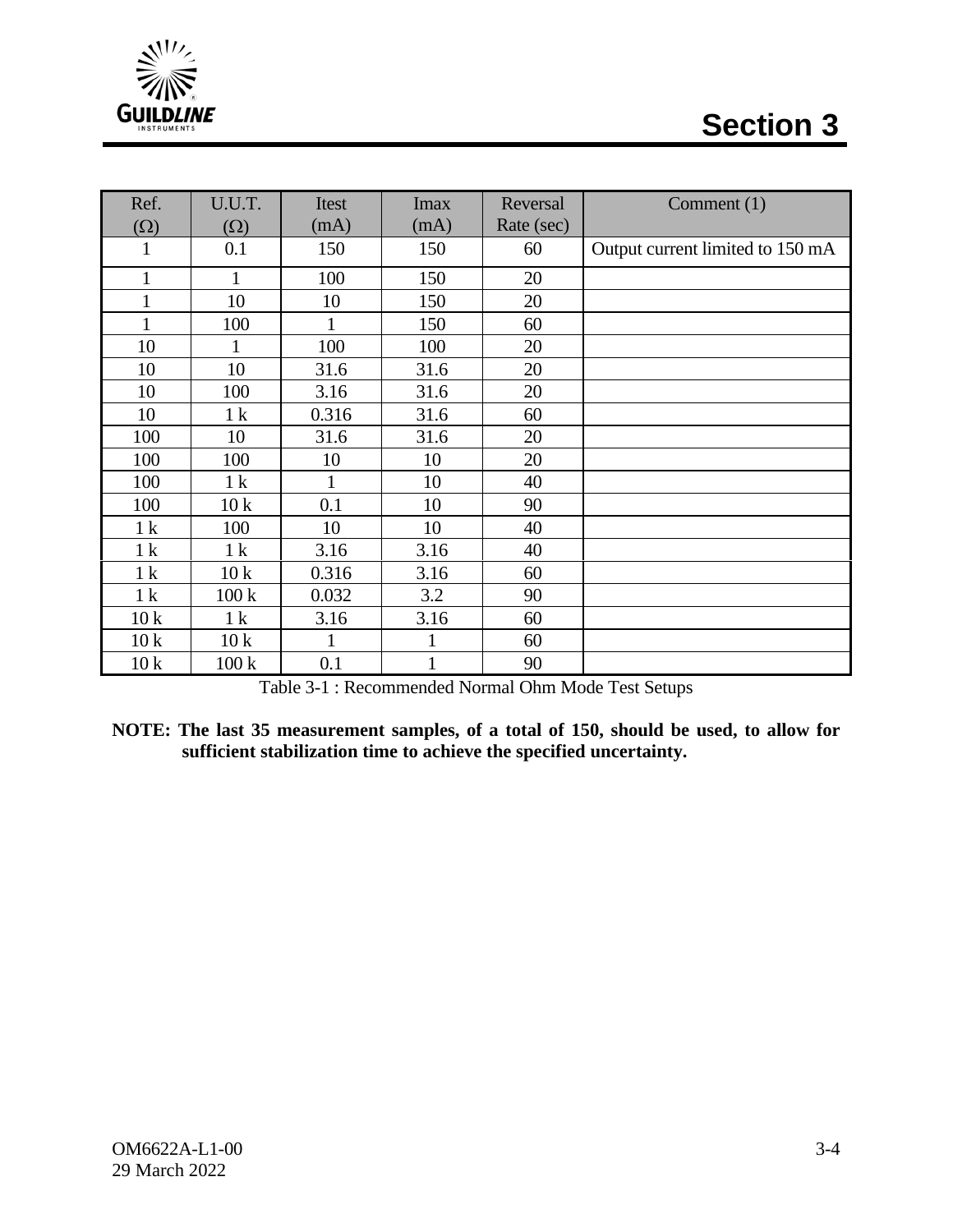

#### **3.1.2. Low Ohm Mode Resistance Measurement (All 6622A Models)**

The 6622A in its Low Ohm Mode enables measurement of resistors below 1 ohm. When used with a 6623A series or 6623 range extender, measurement of low ohm resistors can be made with larger currents.

- **Step 1)** Connect the bridge, the range extender, and external power supply (required only for 6623), the reference standard and the UUT resistor as shown below in the connection diagram, figure 3-3 or figure 3-4. Ensure you are using appropriate leads to carry the high current.
- **Step 2)** Make sure the selection of working standard resistor is appropriate. For Measurement of low ohm UUT, usually a 1  $\Omega$  reference is chosen.
- **Step 3)** From the front panel of the model 6622A select 'Setup' from the main menu functions. Tables 3-2 and 3-3 show a summary of recommended test setups. From the Setup menu, configure the measurement setup as follows:
	- Select 'Low (ohm)' mode function key.
	- Options at this level are 'edit' (test setup information), 'ok' (to accept) or '6623A', or '6623'. Make sure the appropriate mode is selected. This can be done by pressing the softkey under displayed range extender model until the displayed value is changed to the desired model. The 6622(A) family of DCC bridges can work with the 6623A Series, or the 6623 of range extenders.
	- Select 'Edit' function key.
	- Enter standard resistor value on highlighted 'Resistance RS:' line on display by using the numeric key pad.
	- Select the down arrow key to highlight the next line on the display.
	- Enter standard resistor serial number under 'Serial No. RS:' line.
	- Select the down arrow key to highlight the next line on the display.
	- Enter the nominal value of Rx.
	- Enter the reversal rate for the measurement.
	- Select the down arrow key to highlight the next line on the display.
	- Enter the extender (transformation) ratio of 10 or 20, 100, or 1000. The ratio entered here should agree with the set of terminals used on the 6623 or 6623A. For example, if you are using the x1000 set of terminals on the 6623, enter ratio 1000 in the setup window here.
	- Select the down arrow key to highlight the next line on the display.
	- Enter the maximum current value for the (reference) standard resistor in mAmps. The max current needs to be slightly larger than the Rs current shown in Table 3-3 and is normally set at 150 mA.
	- Select the down arrow key to highlight the next line on the display.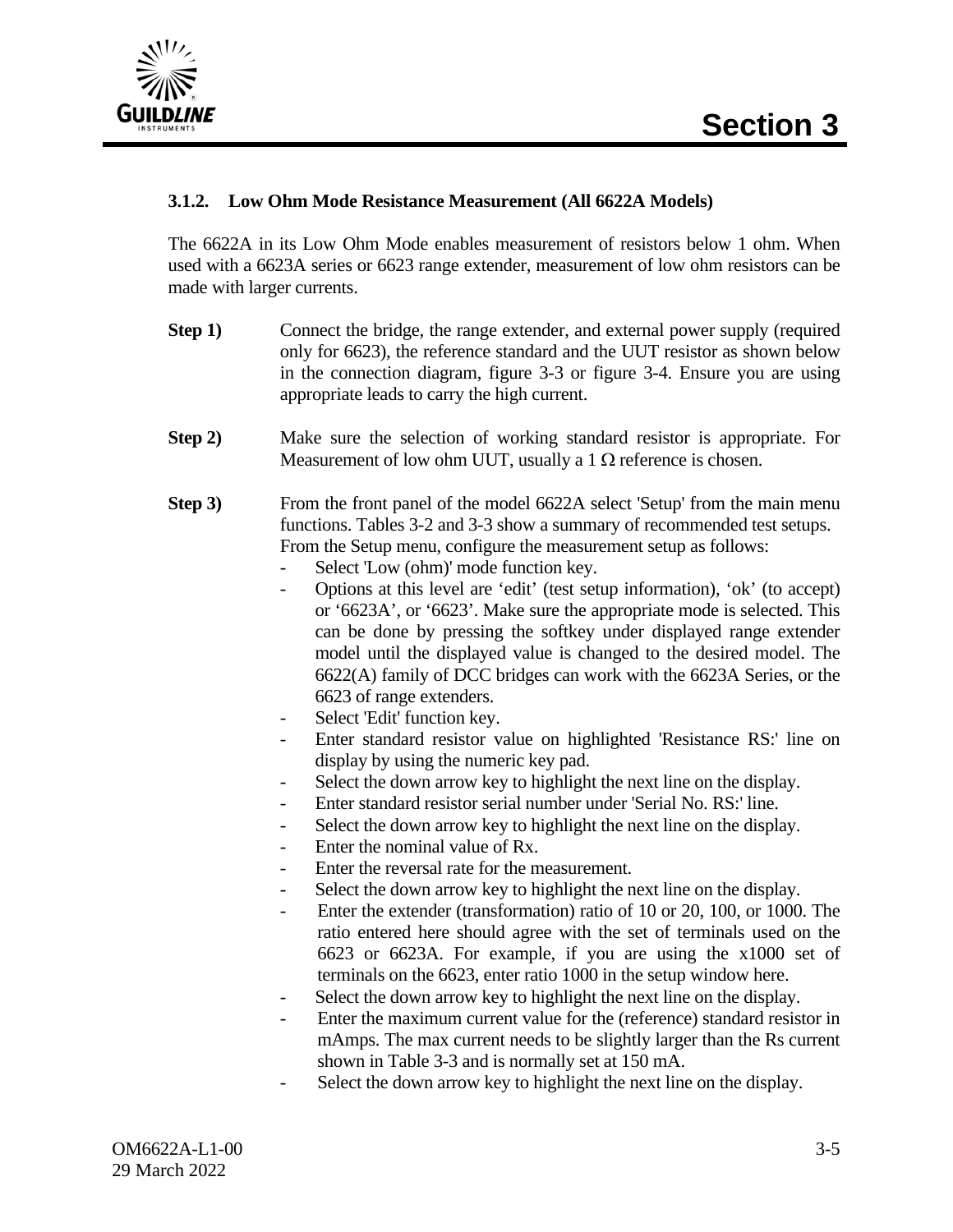

- When a model 6623 and the external power supply are used, a user sets the test current on the external power supply, the bridge does not. When a model 6623A range extender is in use, enter the test current (for the resistor to be measured) in Amps.
- Verify that all entered data is correct, and then press 'OK'.
- **Step 4)** Press the 'Previous' function key twice to come back to the main menu.
- **Step 5)** On the current power supply, if being used, set the desired output current, but **DO NOT** enable the output yet. Press the 'Measure' function key on the 6622A bridge and then the 'Meas Off ' sub-menu function key to start the measurement. The 6622A bridge will begin by showing the nominal value of either the resistor or the ratio to be measured. At this time, the bridge is carrying out a measurement at 0 (zero) current. Now enable the current output of the power supply. Remember to always start the bridge measurement before the high current output of the current power supply is enabled. The bridge will continue to go through a number of measurement cycles until a full resolution measurement value is displayed. It may take a while to reach a stable measurement after the application of current. To stop a measurement, always disable the current of the power supply first.

Then bridge measurement may be stopped by pressing the 'Meas On' menu key.

See Tables 3-2 and 3-3 for the recommended test setups. Note that the current in the standard resistor is controlled by the resistance of the resistor to be measured and the extender current by the following formula:

#### **Standard Resistor Current = Test Current x (Rx/Rs)**

Also note that measurements made in Low Ohm mode should be made such that the following conditions are maintained:

 $\text{Rs } \geq \text{Ext.}$  Ratio  $\text{X}$   $\text{Rx}/2$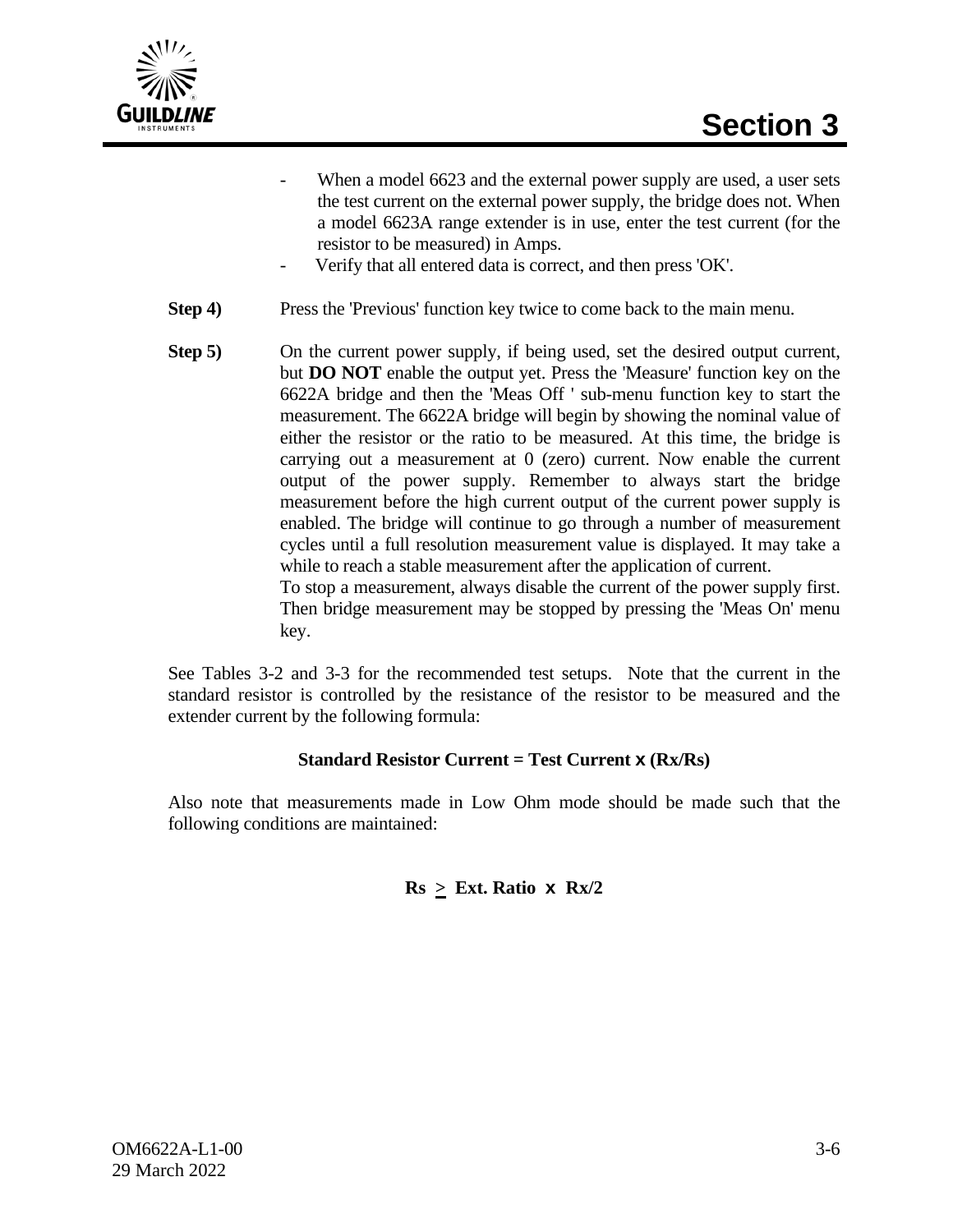

|            | $Rs > (Extended Ratio) \times Rx$ |       |                   |          |            |                         |  |  |  |
|------------|-----------------------------------|-------|-------------------|----------|------------|-------------------------|--|--|--|
| Ref.       | U.U.T.                            | Itest | <b>Rs</b> Current | Extender | Reversal   | Comment $(1)$           |  |  |  |
| $(\Omega)$ | $(\Omega)$                        | (A)   | (mAmps)           | Ratio    | Rate (sec) |                         |  |  |  |
|            | 0.1                               | 0.316 | 31.6              | 10:1     | 60         | 1 W test in Rx          |  |  |  |
|            | 0.01                              | 10    | 100               | 100:1    | 60         | 1 W test in Rx          |  |  |  |
|            | 0.001                             | 31.6  | 31.6              | 1000:1   | 60         | 1 W test in Rx          |  |  |  |
|            | 0.0001                            | 100   | 100               | 1000:1   | 60         | 1 W test in Rx          |  |  |  |
|            | 0.00001                           | 100   | 100               | 1000:1   | 60         | Limit of Current Source |  |  |  |
|            | 0.000001                          | 100   | 100               | 1000:1   | 60         | Limit of Current Source |  |  |  |

Table 3-2 : 6623 Recommended Low Ohm Mode Test Setup

**NOTE: The last 35 measurement samples, of a total of 150, should be used, to allow for sufficient stabilization time to achieve the specified uncertainty.**

| Ref.         | U.U.T.     | Itest          | <b>Rs</b> Current | Extender      | Reversal   | Comment $(1)$               |
|--------------|------------|----------------|-------------------|---------------|------------|-----------------------------|
| $(\Omega)$   | $(\Omega)$ | (A)            | (mA)              | Ratio/Range   | Rate (sec) |                             |
| 1            | 0.01       | 3              | 30                | 20:1/3A       | 60         | Limit of x 20, 3A Range     |
| $\mathbf{1}$ | 0.05       | $\overline{2}$ | 100               | 20:1/3A       | 60         | Limit of 10 mW in Rs        |
| $\mathbf{1}$ | 0.1        | $\mathbf 1$    | 100               | 20:1/3A       | 60         | Limit of 10 mW in Rs        |
| 10           | 0.1        | 3              | 30                | 20:1/3A       | 60         | Limit of x 20, 3A Range     |
| 100          | 0.5        | 3              | 15                | 20:1/3A       | 60         | Limit of x 20, 3A Range     |
| 1000         | 10         | 0.8            | 8                 | 20:1/3A       | 60         | Limit of Voltage Compliance |
| 1            | 0.001      | 15             | 15                | 200:1 / 15A   | 60         | Limit of x 200/15A Range    |
| $\mathbf{1}$ | 0.005      | 15             | 75                | 200:1 / 15A   | 60         | Limit of x 200/15A Range    |
| $\mathbf{1}$ | 0.01       | 10             | 100               | 200:1 / 15A   | 60         | Limit of 10 mW in Rs        |
| 10           | 0.01       | 15             | 15                | 200:1 / 15A   | 60         | Limit of x 200/15A Range    |
| 10           | 0.05       | 6.32           | 31.6              | 200:1 / 15A   | 60         | Limit of 10 mW in Rs        |
| 100          | 0.1        | 10             | 10                | 200:1 / 15A   | 60         | Limit of 10 mW in Rs        |
| 1            | 1u         | 300            | 0.3               | 2000:1 / 300A | 90         | Limit of x2000/300A Range   |
| $\mathbf{1}$ | 10u        | 300            | 3                 | 2000:1 / 300A | 90         | Limit of x2000/300A Range   |
| $\mathbf{1}$ | 50u        | 300            | 15                | 2000:1 / 300A | 90         | Limit of x2000/300A Range   |
| $\mathbf{1}$ | 100u       | 300            | 30                | 2000:1 / 300A | 90         | Limit of x2000/300A Range   |
| 1            | 0.0005     | 200            | 100               | 2000:1 / 300A | 90         | Limit of 10 mW in Rs        |
| 10           | 0.0005     | 300            | 15                | 2000:1 / 300A | 90         | Limit of x2000/300A Range   |
| 10           | 0.001      | 300            | 30                | 2000:1 / 300A | 90         | Limit of x2000/300A Range   |

Table 3-3 : 6623A-300 Recommended Low Ohm Mode Test Setup

**NOTE: 1. The last 35 measurement samples, of a total of 150, should be used, to allow for sufficient stabilization time to achieve the specified uncertainty.**

**2. Refer to the specific Range Extender Operation Manual for test parameters of other Range Extender models.**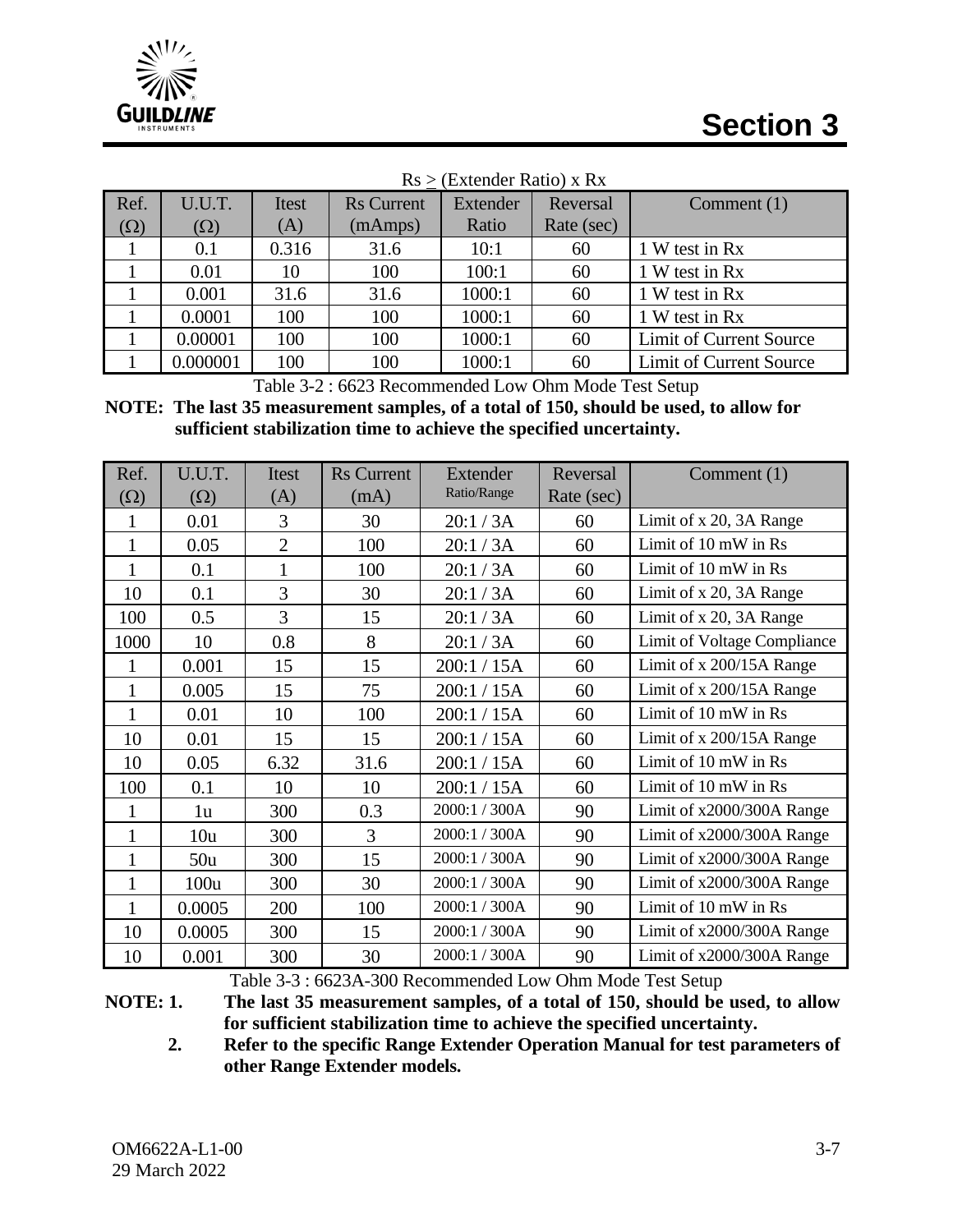

# **Section 3**



<span id="page-32-0"></span>Figure 3-3 : Rear Panel Connections – Low Ohm Mode with 6623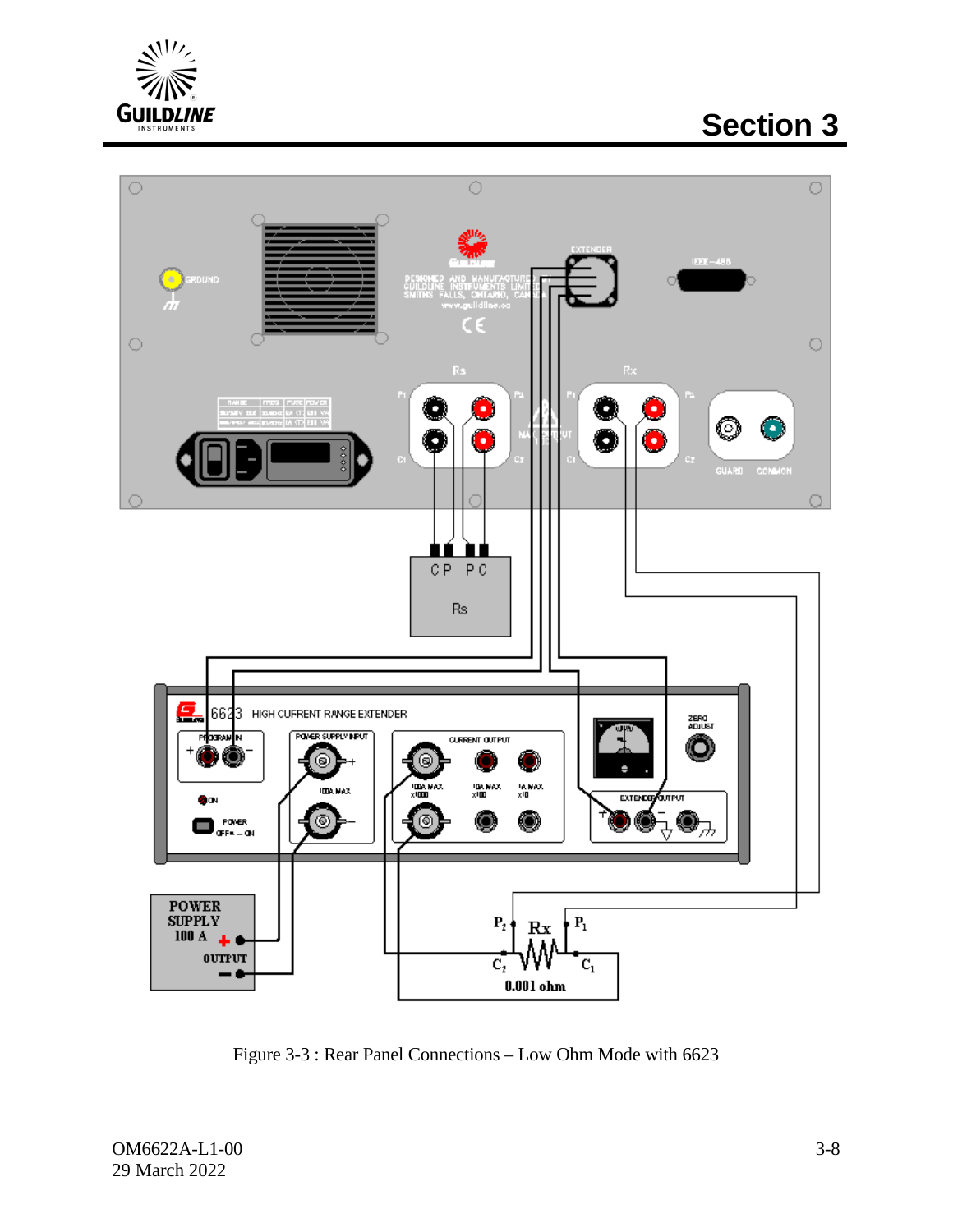

# **Section 3**



<span id="page-33-0"></span>Figure 3-4 : Rear Panel Connections – Low Ohm Mode with 6623A-300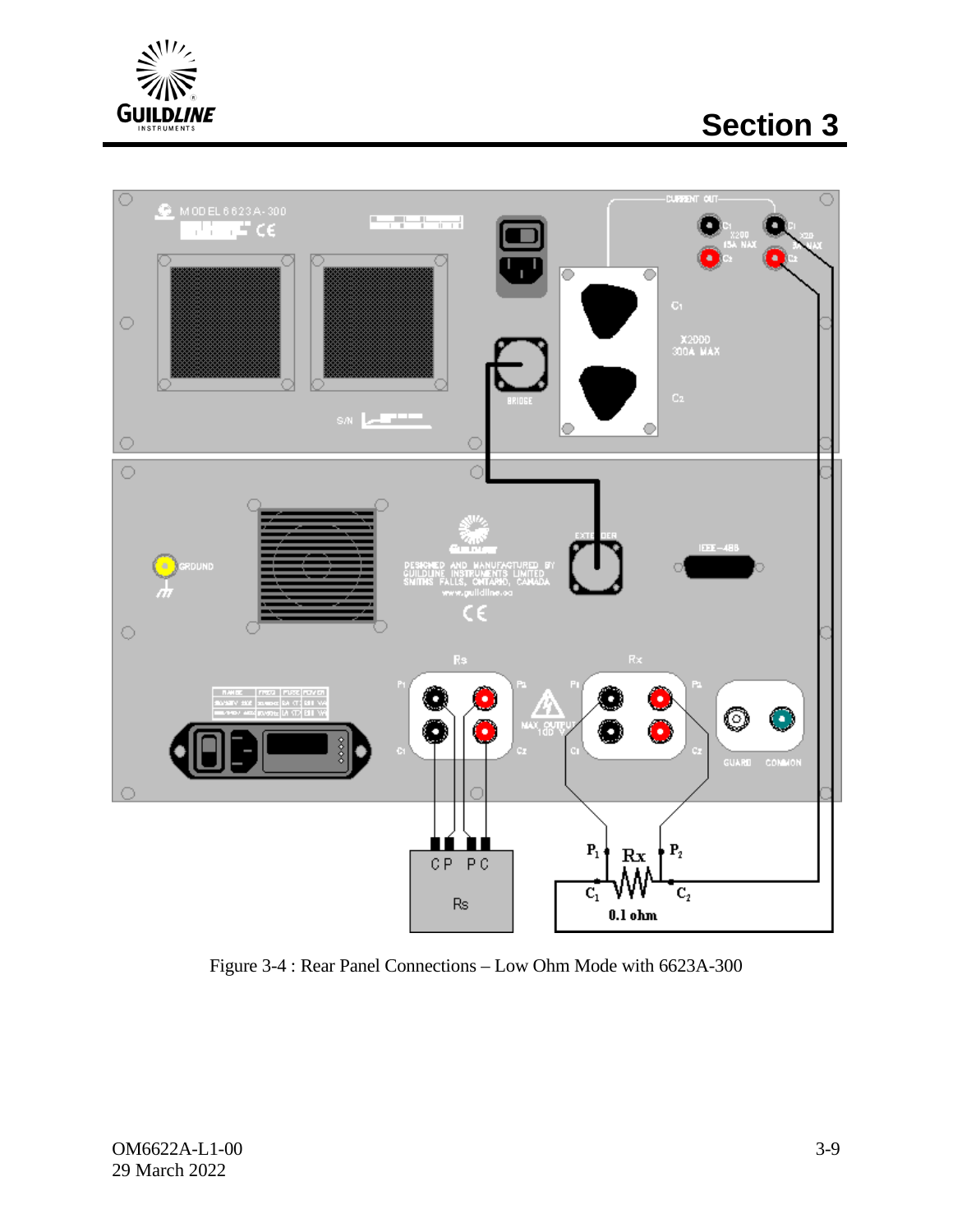

#### **3.1.3. High Ohm Mode Resistance Measurement (6622A-XR and 6622A-XPR)**

The 6622A in its High Ohm mode enables measurement of resistors in the range of 100 k $\Omega$ to 100 MΩ. The setup is the same as for the Normal mode described in section 3.1.1, except select the 'High Ohm' mode function key in step 4, and enter a 'Test Voltage' and 'Max Voltage' in place of currents. Figure 3-5 shows a typical rear panel connection for four terminal resistors. Specifications are based on use of shielded wire connections throughout, with shields connected to the 'GUARD' terminal. Use of SCW cable from Guildline is most recommended.

#### **WARNING:**

#### **The 6622A bridge can produce dangerous voltages of up to 100 V for the XR and XPR models. Exercise caution when setting output voltages as to avoid injury or equipment damage.**

In High Ohm Mode, the 6622A uses the internal voltage source to make the measurement. See Table 3-4 for the recommended test setups up to 100 V. Note that in High Ohm mode, the test voltages are equal on both the Rx and Rs resistors. The Rs:Rx ratio should be such that Rs:Rx is from 1:1 to 1:100.

| Ref.            | U.U.T.           | <b>Vtest</b> | Vmax | Reversal | Comment $(1)$                  |
|-----------------|------------------|--------------|------|----------|--------------------------------|
| $(\Omega)$      | $(\Omega)$       | (V)          | (V)  | Rate     |                                |
|                 |                  |              |      | $(\sec)$ |                                |
| 10k             | 1 <sub>M</sub>   | 10           | 32   | 90       |                                |
| 100k            | 100k             | 31.6         | 32   | 90       |                                |
| 100k            | 1 <sub>M</sub>   | 31.6         | 32   | 90       |                                |
| 1 <sub>M</sub>  | 1 <sub>M</sub>   | 100          | 100  | 90       | Output limit of voltage source |
| 1 <sub>M</sub>  | 10 <sub>M</sub>  | 100          | 100  | 120      | Output limit of voltage source |
| 1 <sub>M</sub>  | 100 <sub>M</sub> | 100          | 100  | 120      | Output limit of voltage source |
| 10 <sub>M</sub> | 10 <sub>M</sub>  | 100          | 100  | 120      | Output limit of voltage source |
| 10 <sub>M</sub> | 100 M            | 100          | 100  | 120      | Output limit of voltage source |

Table 3-4 : Recommended 100 V High Ohm Mode Test Setup

#### **NOTE: The last 35 measurement samples, of a total of 150, should be used, to allow for sufficient stabilization time to achieve the specified uncertainty.**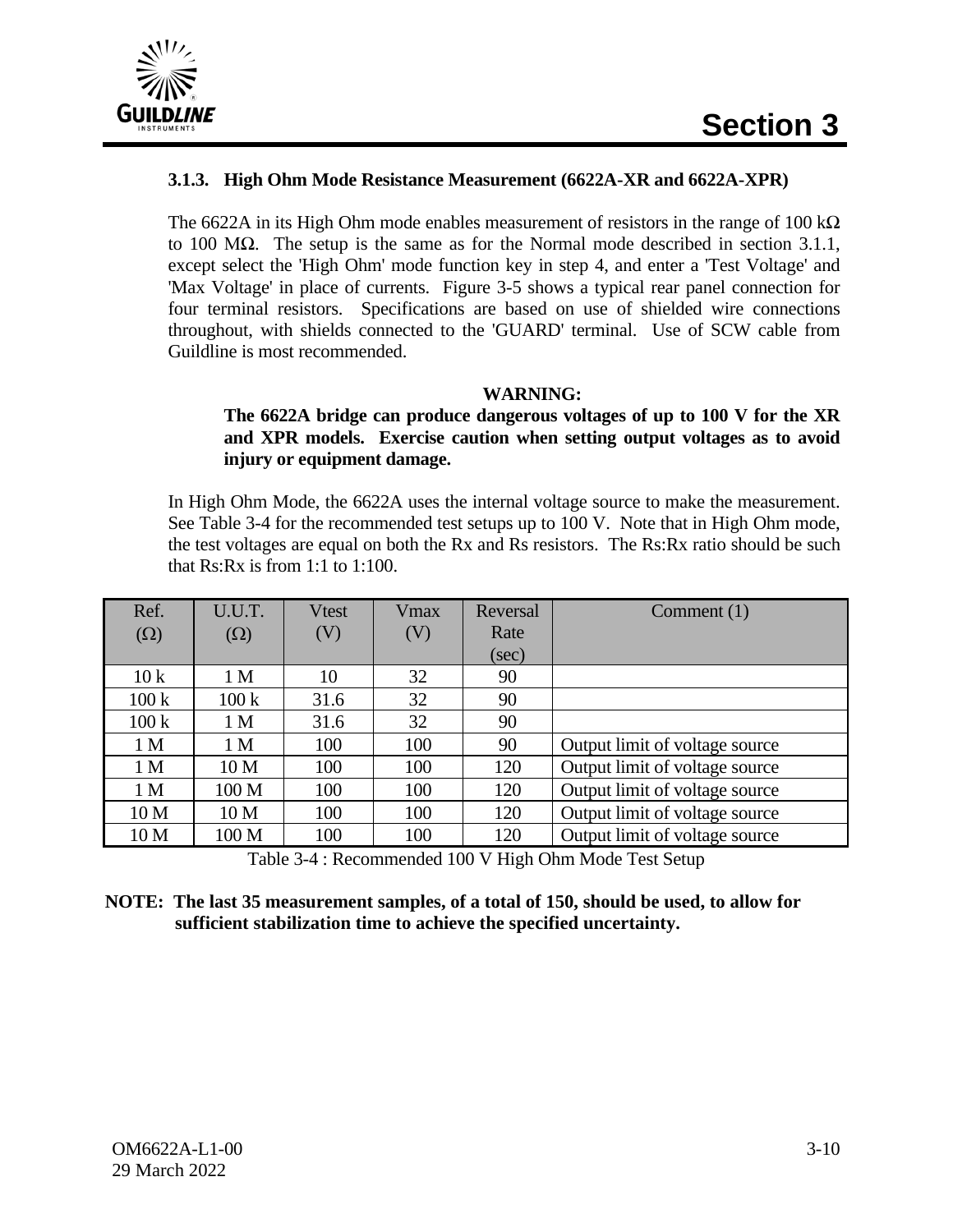

#### **3.1.4. High Ohm Mode Resistance Measurement (6622A-HV)**

The 6622A-HV in its High Ohm mode enables measurement of resistors in the range of 100 kΩ to 1 GΩ. The setup is the same as for the 6622A-XR and 6622A-XPR with the difference being that there is 1000 V available. Figure 3-5 shows a typical rear panel connection for four terminal resistors. Specifications are based on use of shielded wire connections throughout, with shields connected to the 'GUARD' terminal. Use of SCW cable from Guildline is most recommended.

#### **WARNING:**

#### **The 6622A bridge can produce dangerous voltages of up to 1000 V for the HV model. Exercise caution when setting output voltages as to avoid injury or equipment damage.**

In High Ohm mode, the 6622A uses the internal voltage source to make the measurement. See Table 3-5 for the recommended test setups at 1000 V. Note that in High Ohm mode, the test voltages are equal on both the Rx and Rs resistors. The Rs:Rx ratio should be such that  $Rs:Rx$  is from 1:1 to 1:100.

| Ref.             | U.U.T.           | <b>Vtest</b> | <b>V</b> max | Reversal | Comment $(1)$ |
|------------------|------------------|--------------|--------------|----------|---------------|
| $(\Omega)$       | $(\Omega)$       | (V)          | (V)          | Rate     |               |
|                  |                  |              |              | (sec)    |               |
| 10k              | 1 <sub>M</sub>   | 10           | 32           | 90       |               |
| 100k             | 100k             | 31.6         | 32           | 90       |               |
| 100k             | 1 <sub>M</sub>   | 31.6         | 32           | 90       |               |
| 1 <sub>M</sub>   | 1 <sub>M</sub>   | 100          | 100          | 90       |               |
| 1 <sub>M</sub>   | 10 <sub>M</sub>  | 100          | 100          | 120      |               |
| 1 <sub>M</sub>   | 100 M            | 100          | 320          | 120      |               |
| 10 M             | 100 <sub>M</sub> | 316          | 320          | 120      |               |
| 100 M            | 100 <sub>M</sub> | 1000         | 1000         | 150      |               |
| 100 <sub>M</sub> | 1 <sub>G</sub>   | 1000         | 1000         | 150      |               |

Table 3-5 : Recommended 1000 V High Ohm Mode Test Setup

#### **NOTE: The last 35 measurement samples, of a total of 150, should be used, to allow for sufficient stabilization time to achieve the specified uncertainty.**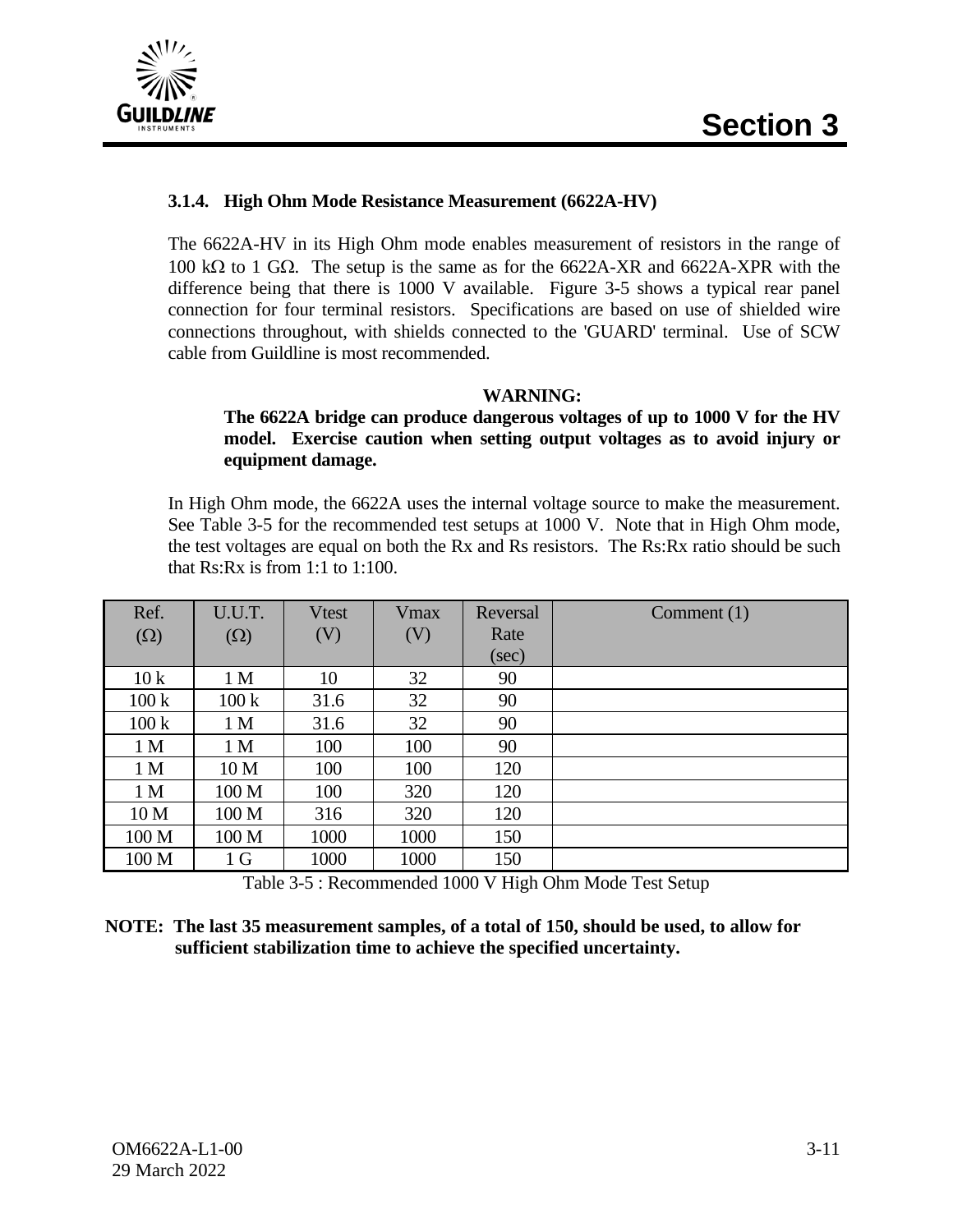



Figure 3-5 : Rear Panel Connections – High Ohm Mode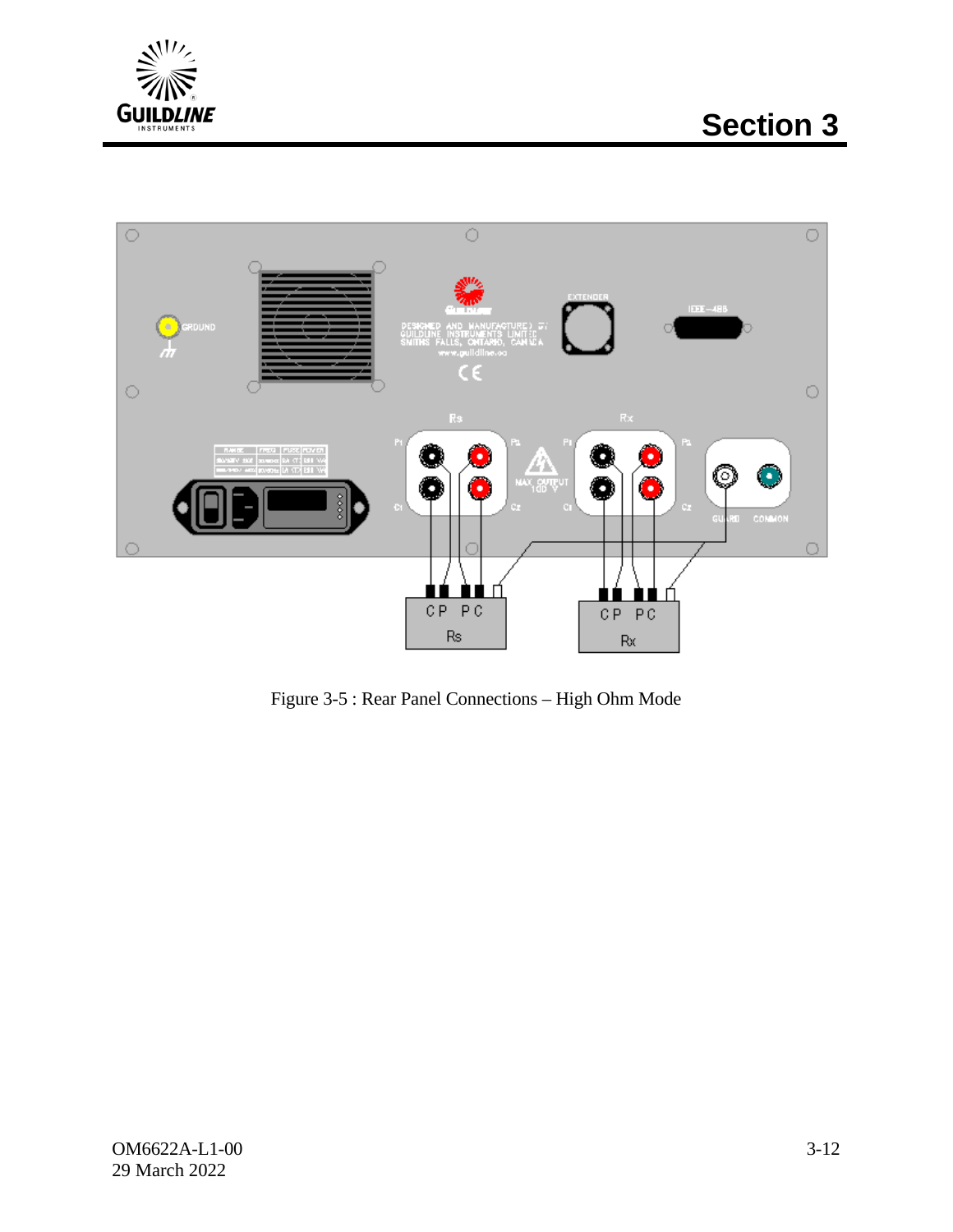

## **3.2. BRIDGEWORKS DATA ACQUISITION SOFTWARE**

The BridgeWorks Data Acquisition Software is the control software for the 6622A Series Automatic DCC Resistance Bridges. Using the 6622A with the BridgeWorks Data Acquisition Software will increase the functionality and the productivity of the bridge. Adding optional 6664C Scanner(s) to work along with 6622A Series bridges and software control will create a fully automated Resistance Measurement System. Before using the 6622A with the computer, ensure that the operation of the software package is well understood. The computer controls the system through the IEEE-488 Interface (GPIB) of the 6622A, and optionally, the model 6664C.

**Warning: It is strongly advised that you do not attempt to change any parameters manually while under software control. If manual intervention is viewed as necessary, it should only occur while the software is either closed or displaying an error message.**

Refer to the BridgeWorks Software User's Manual for a description of the software functions and automatic operation of the system under software control.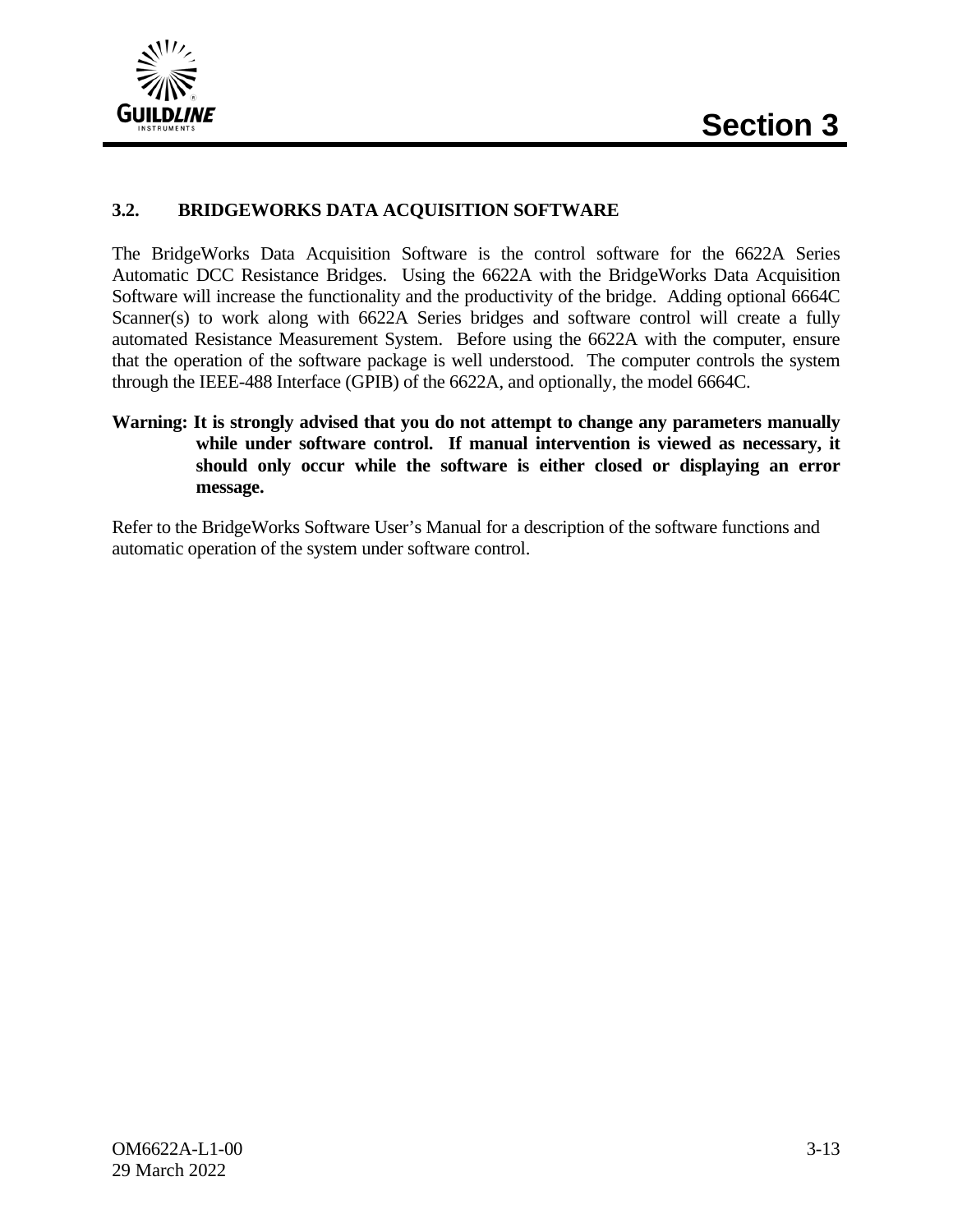

# **4. INSTRUMENT OPERATION**

## **4.1. FRONT PANEL OPERATING PROCEDURE**

The 6622A Bridges is manually operable from the front panel. The BridgeWorks Software User's Manual contains the operating instructions for fully automatic software control of the 6622A Automatic DCC Resistance Bridge via its computer system.

## **4.2. 6622A RESISTANCE MEASUREMENT BRIDGE**

The front panel of the 6622A consists of a keypad and display area. The keypad consists of:

one set of numeric keys <0,1,2,3,4,5,6,7,8,9> for numeric data entry; one change sign key  $\langle \rightarrow \rangle$ ; one enter exponent key <E>; one <CLEAR> data value key; one <LOAD> data value key.

A set of four cursor movement keys are also provided, in the form of the <up arrow>, <down arrow>, <left arrow> and <right arrow>.

Four software programmable keys are positioned beneath the display area. These keys take on the function as displayed in the display area immediately above the key.

The <PREVIOUS> key is provided to move backward to the last menu level through the menu software and the <CANCEL> key is provided to cancel the last data entry.

The display is used to provide data information and user function feedback to the operator. The display is divided into three main areas:

- 1. status line area; for display of system status information;
- 2. function key area; for description of function key operation;
- 3. data area; for display of result data and configuration data.

The following information describes typical displays and corresponding menu descriptions for associated function keys. Figures 4-1 and 4-2 illustrate the 6622A bridge menu tree.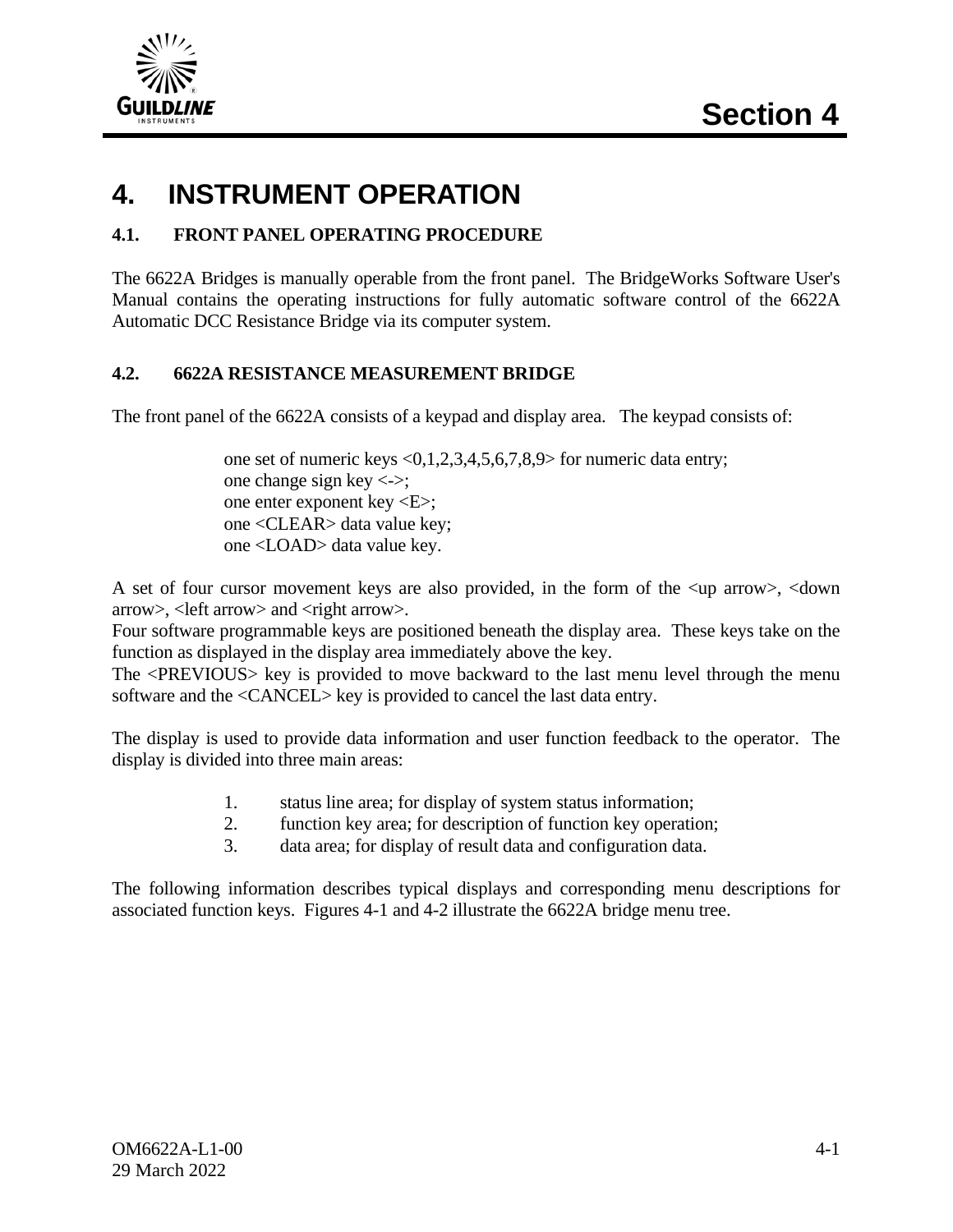



Figure 4-1 : Menu Tree – MEASURE/SOFCAL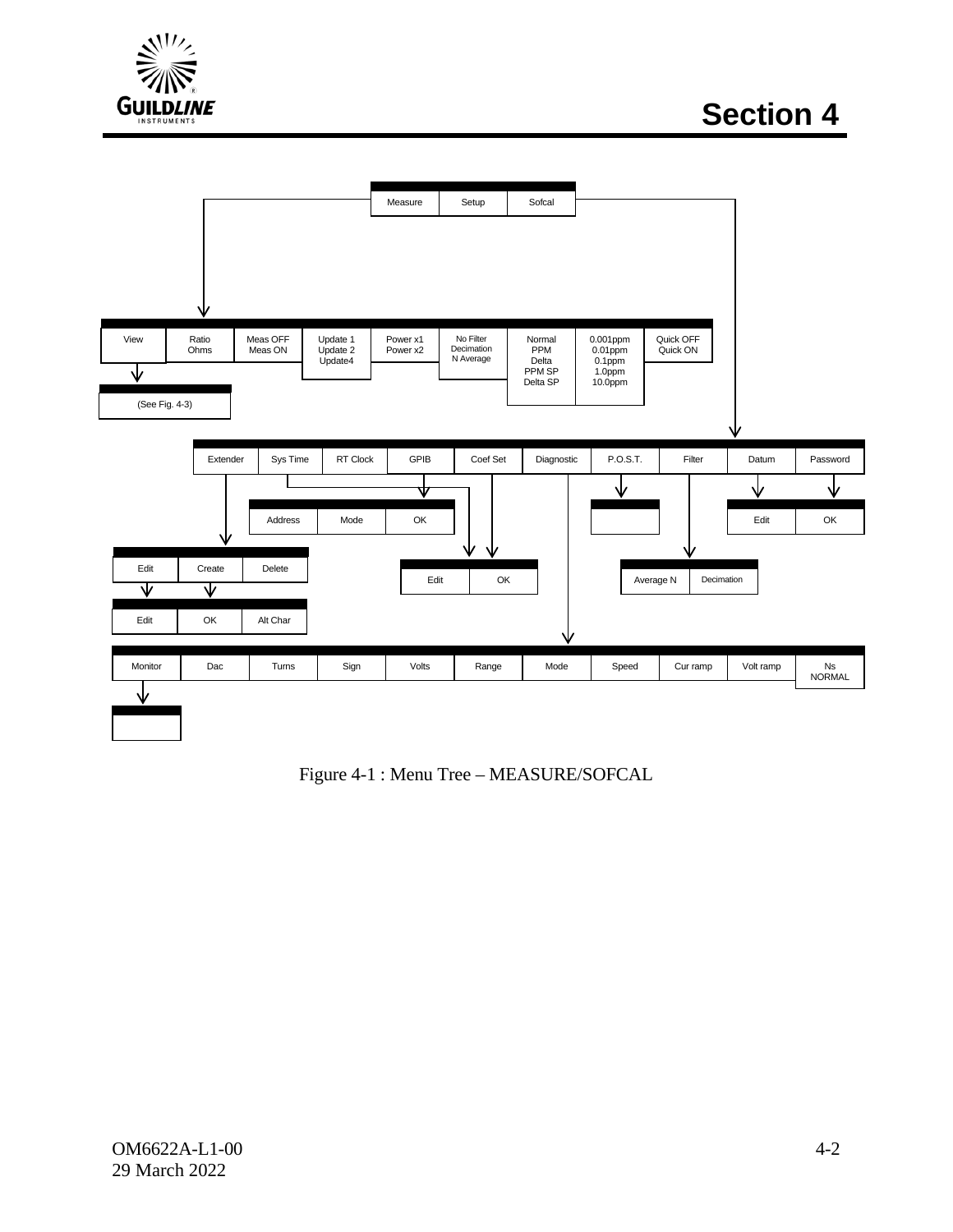



Figure 4-2 : Menu Tree – SETUP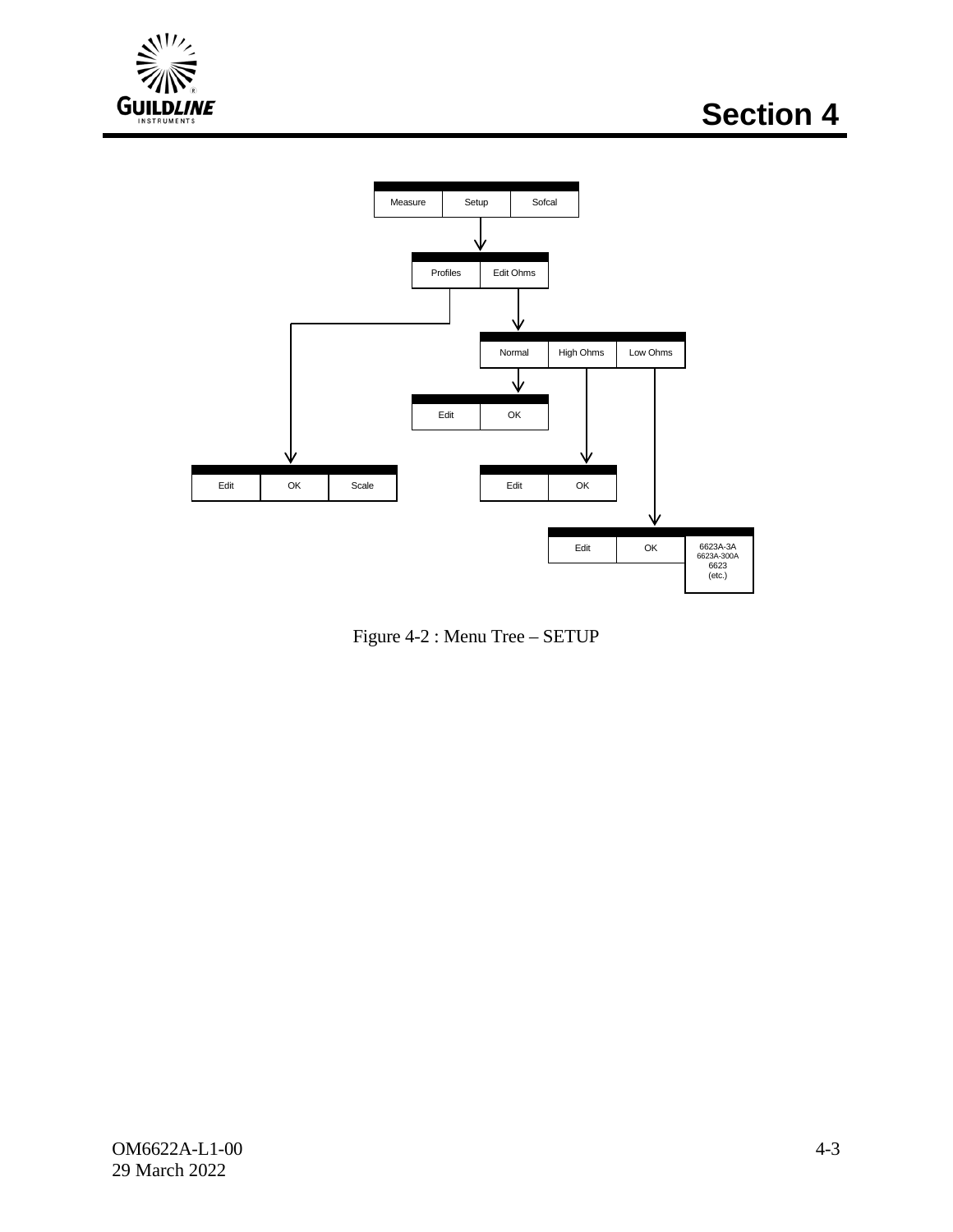



Figure 4-3 : Menu Tree – MEASURE-VIEW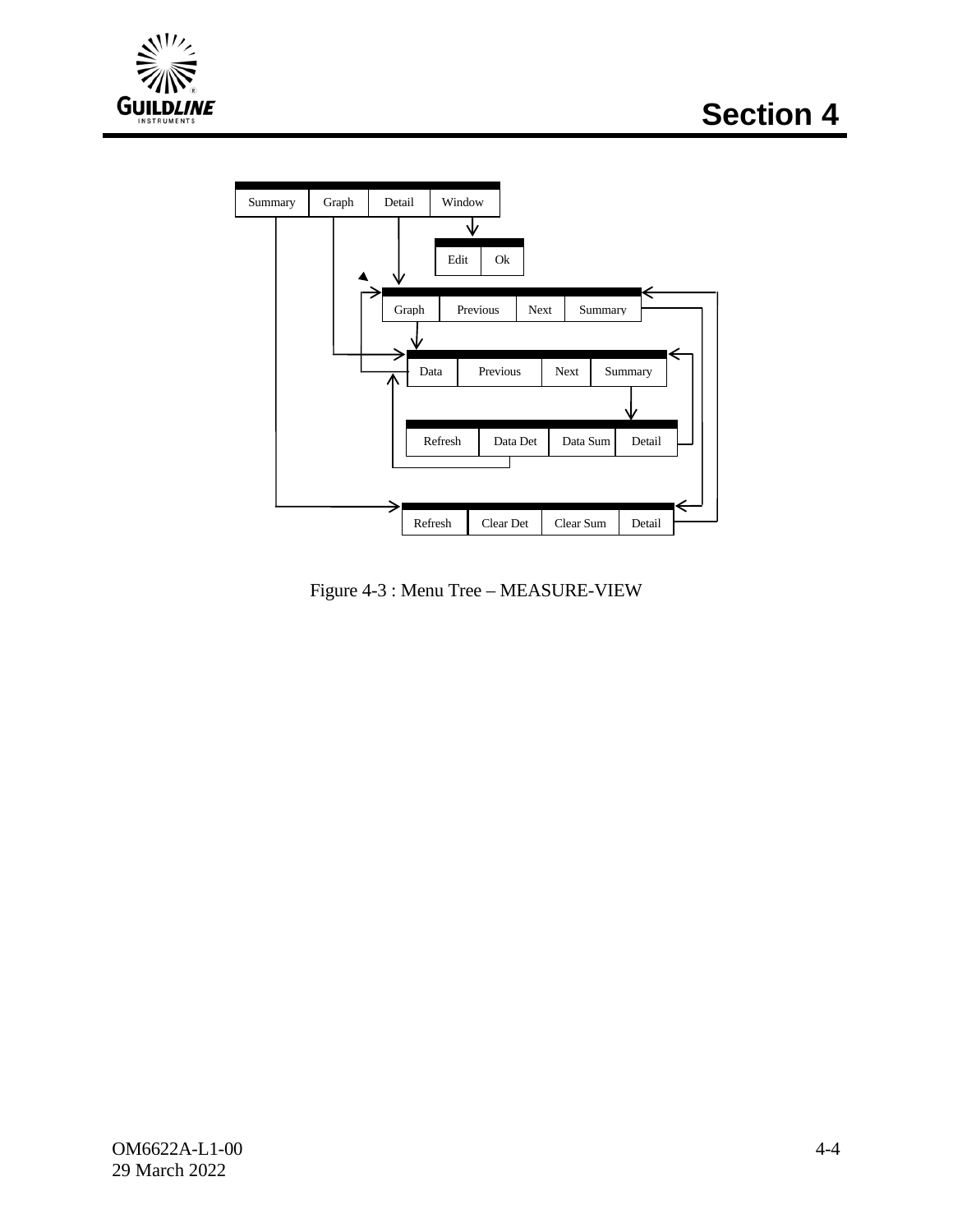

## **4.3. GENERAL KEY/DISPLAY OPERATIONS**

#### **4.3.1. Base menu**

Typically consists of four function key (or less) description areas, and a status line.

| Status Line                                                                     |  |  |
|---------------------------------------------------------------------------------|--|--|
|                                                                                 |  |  |
| $\lceil$ Function 1 $\lceil$ Function 2 $\lceil$ Function 3 $\lceil$ Function 4 |  |  |

When there are more than four functions for a given menu level a  $\leq$ Scrn n-N $>$  function key will appear. Pressing this menu option will display the remaining set of operations available at the current menu level.

| Status Line                          |  |           |
|--------------------------------------|--|-----------|
|                                      |  |           |
| Function 1   Function 2   Function 3 |  | More ?-?? |

**Where, in the function key - <Scrn n-N>**

- **N represents the total number of available menu pages**
- **n represents the current menu page**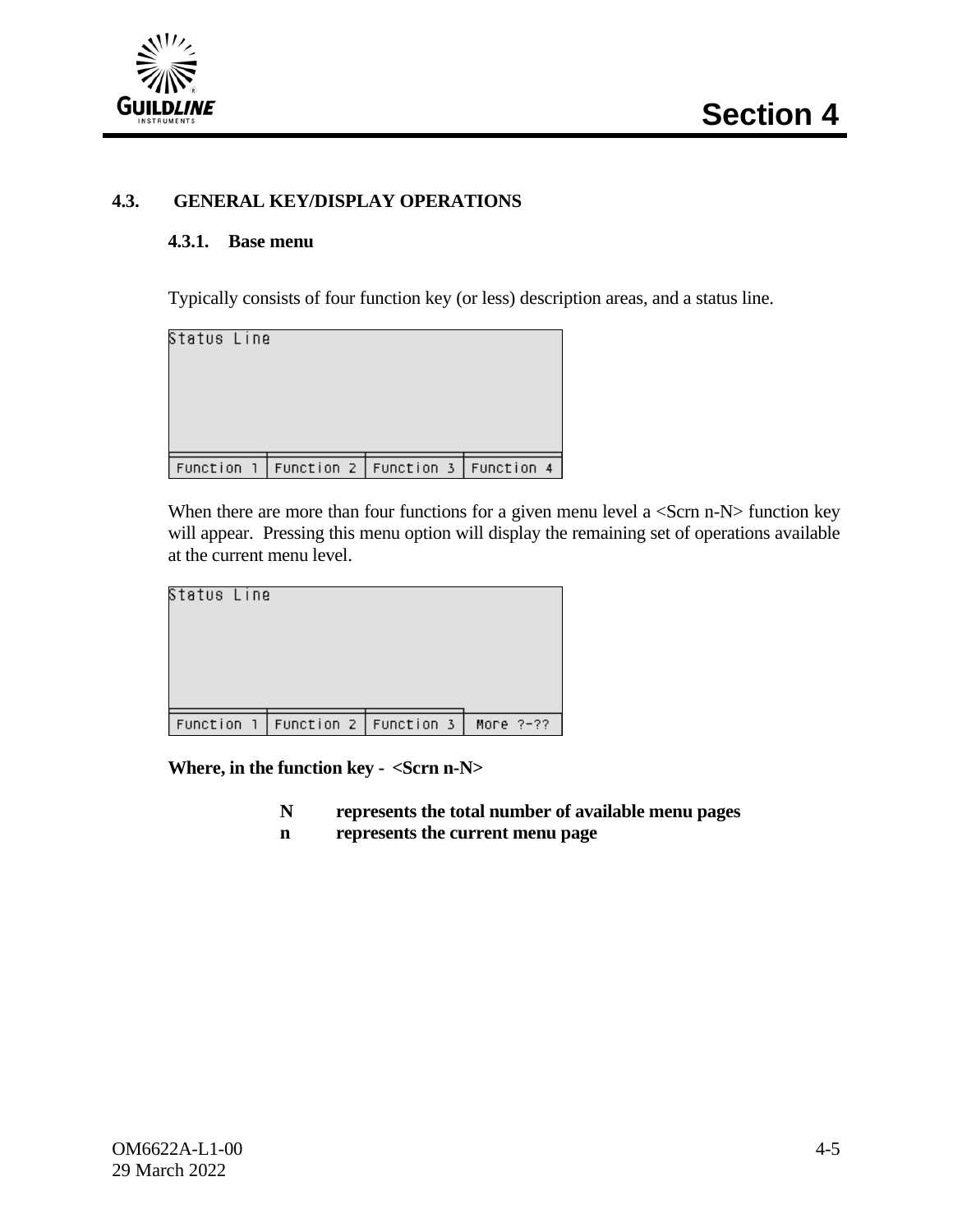



## **4.4. BASIC MENU OPERATIONS**

## **4.4.1. Menu Option-<MEASURE>**

In the menu option <MEASURE>, several function keys are defined where each key can cause one of several actions. If the function key  $\langle \text{Fn} \rangle$  has multiple states, pressing the key beneath the displayed function will cause it to toggle between the valid states. The displayed name of the key will be updated to reflect the newly assigned state.

#### **Example: Current key option Option after key press**



If the displayed option leads to another menu level then the functions available at the next (lower) level menu will be displayed on the screen.

To return to the previous menu, (go up one menu level), press the <PREVIOUS> key that is located to the right of the screen.

Continually pressing the <PREVIOUS> key will return control to the Main Menu.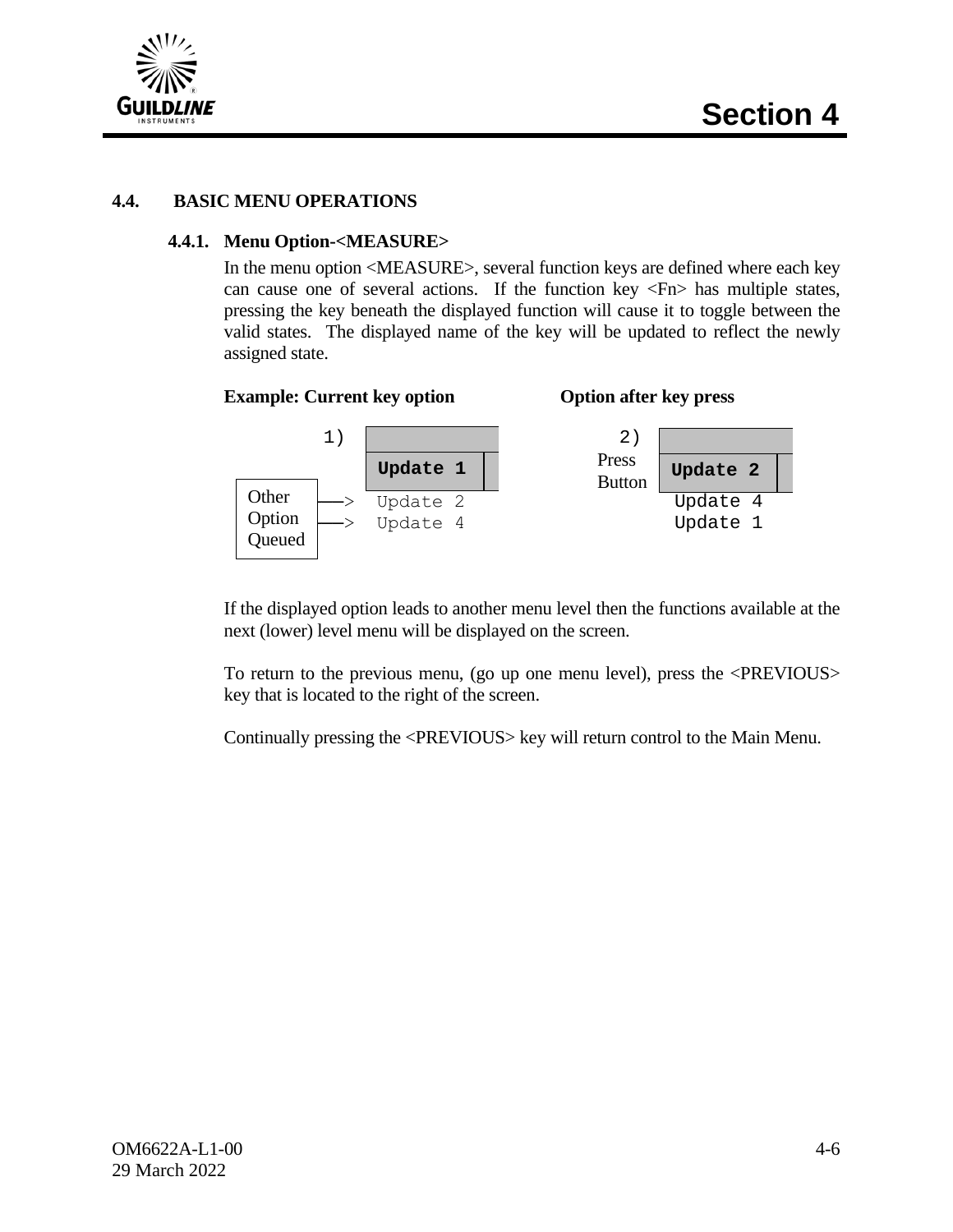

## **4.4.2. Menu Option - <any other menu but measure>**

In all other menu options if a function key has a defined set of alternate values, pressing that function key will cause one of the alternate values to be selected and displayed in the associated active area of the display screen.

#### **Example: Current Screen**

| Mode: Normal<br>Display: Ratio<br>Update: Update 4<br>Filter: No Filter<br>Power: Power X1 |                | $RS \Omega = 1.000000000000+01$<br>RS SN: 9334-123<br>$RX \Omega$ : 1.000000000e+01<br>RRATE: 60<br>mAmps: 10.0000<br>Max mAmps: 150.000 |          |
|--------------------------------------------------------------------------------------------|----------------|------------------------------------------------------------------------------------------------------------------------------------------|----------|
| Mode                                                                                       | Display Update |                                                                                                                                          | More 1-3 |

**Example continued: Screen after pressing function key <Display>**

| Mode: Normal<br>Display: Ohms – I<br>Update: Update 4<br>Filter: No Filter<br>Power: Power X1 |         | $RS \Omega = 1.0000000000e + 01$<br>RS SN: 9334-123<br>$RX \Omega$ : 1.0000000000e+01<br>RRATE: 60<br>mAmps: 10.0000<br>Max mAmps: 150.000 |            |
|-----------------------------------------------------------------------------------------------|---------|--------------------------------------------------------------------------------------------------------------------------------------------|------------|
| Mode                                                                                          | Display | Update                                                                                                                                     | More $1-3$ |

The alternate value "Ohms", associated with the function key <Display>, is toggled into the active screen area to replace the previous value "Ratio".

#### **NOTE:**

**When a function key box is drawn with two lines in the display window pressing that function key will select a set of lower level menu options. In the previous example, the function key <Mode> will move to a second lower level in the menu system.**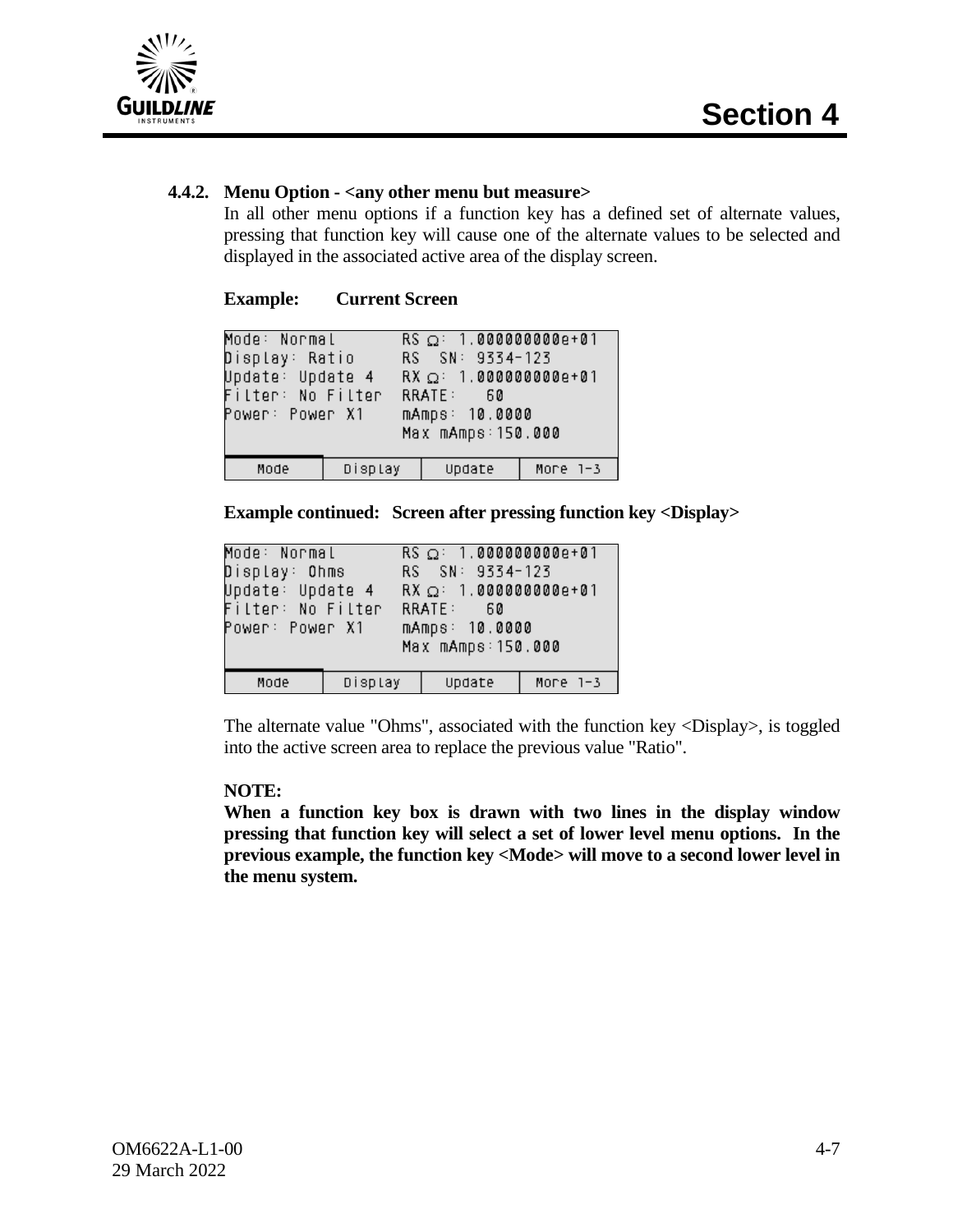

## **4.4.3. Base Edit/Select Menu - one column of data**

An optional header line can appear at the top of a screen display to prompt or inform the user with "details" of the present menu level. If a header line is displayed the number of selections are restricted to 5 or less. If there is no header line then the number of selections can be 6 or less.

| Header Line |    |  |
|-------------|----|--|
| Edit/Data 0 |    |  |
| Edit/Data 1 |    |  |
| Edit/Data 2 |    |  |
| Edit/Data 3 |    |  |
| Edit/Data 4 |    |  |
|             |    |  |
| Edit        | 0k |  |

## **4.4.4. Base Edit/Select Menu - two columns of data**

If there is a header line then the number of selections displayed is limited to a maximum of 10. Without the header, line up to 12 selections can be displayed. (Header line is optional.)

| Header Line |                                                                         |
|-------------|-------------------------------------------------------------------------|
| Edit/Data 0 |                                                                         |
| Edit/Data 1 |                                                                         |
| Edit/Data 2 |                                                                         |
| Edit/Data 3 |                                                                         |
| Edit/Data 4 |                                                                         |
|             |                                                                         |
| 0K.         |                                                                         |
|             | Edit/Data 5<br>Edit/Data 6<br>Edit/Data 7<br>Edit/Data 8<br>Edit/Data 9 |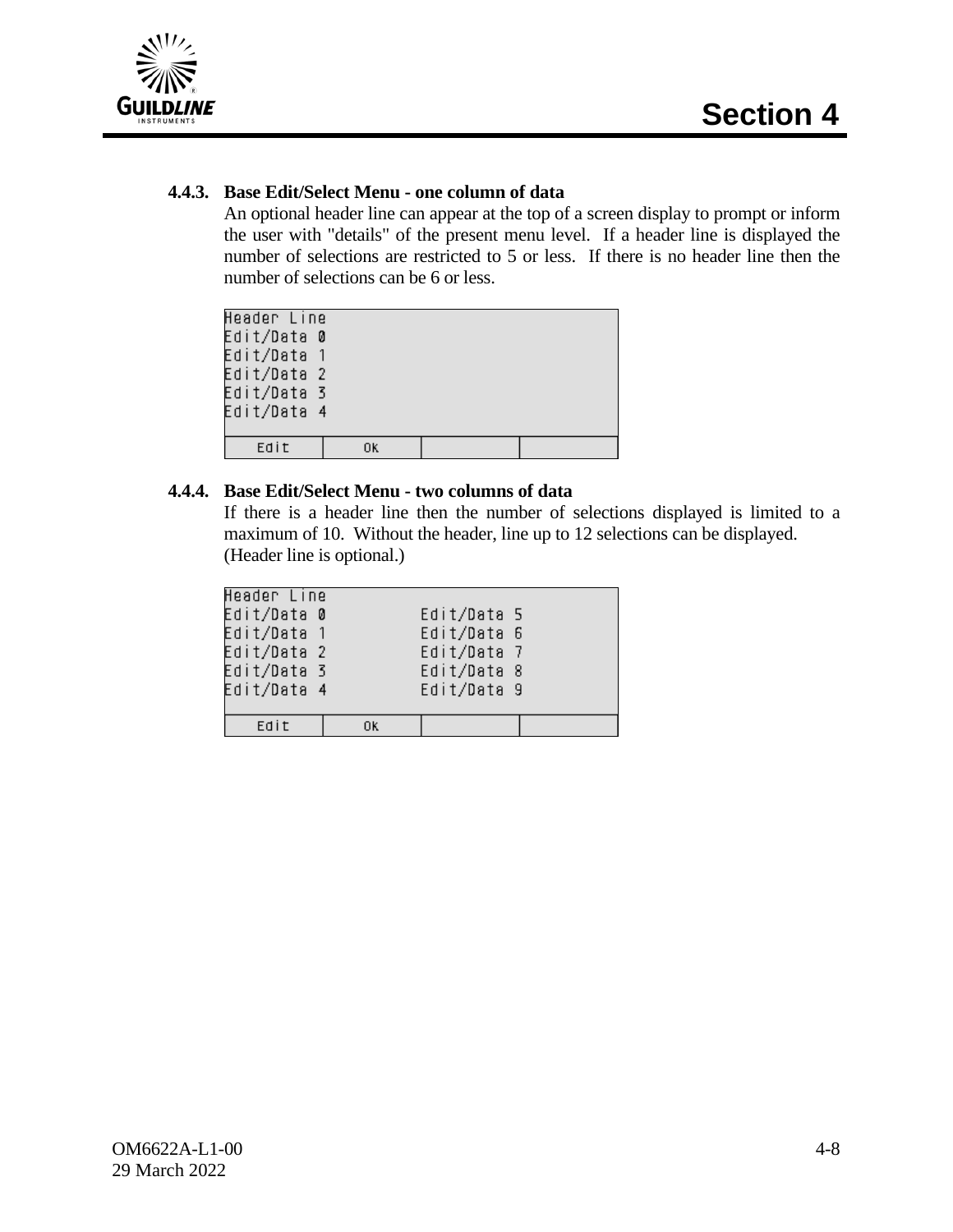

## **4.4.5. Operation of Select/Edit Data Menus**

#### **4.4.5.1. Function - <Scrn n-N>**

If more than one screen of display information is available for selection as current at a menu level, then a <Scrn n-N> software function key will appear above the fourth function key <Fn-4>. The numeric "N" represents the total number of screens available for view. Pressing the <Scrn n-N> function key will cause the display to move to the next sequential screen. Pressing the key on the last screen will cause the display to move back to the first screen.

## **4.4.5.2. Function - <Edit>**

Pressing the <**Edit**> key will cause one of the currently selected items or the first item in a list to be highlighted. The cursor arrow keys can then be used to move the highlight from selection to selection on the screen.

If the screen type is a selection screen, for example the <Resistor select menu function>, the highlighted item will be selected active, only when the soft function key <Ok> is pressed.

While in an  $\leq$ Edit screen function >, the highlighted item can be modified by using direct entry from the numeric key pad. If the cursor movement  $\leq$ left/right arrow> keys, or  $\leq$ CLEAR> key have not been pressed then any numeric entry will clear the current line and display the pressed key at the cursor position. Pressing any one of the cursor movement keys will cause the current character under the cursor to be replaced with the next numeric key pressed.

The <CLEAR> key, when editing data will clear the current data.

#### **4.4.5.3. Function - <Ok>**

Pressing the soft function <Ok> key will either load the item selected or accept all the changes that have been made in the current menu (including the screens not currently displayed if there are multiple screens).

At any time before pressing the  $\langle$ Ok $>$  key, the  $\langle$ CANCEL $>$  key can be pressed to undo all changes that have been made.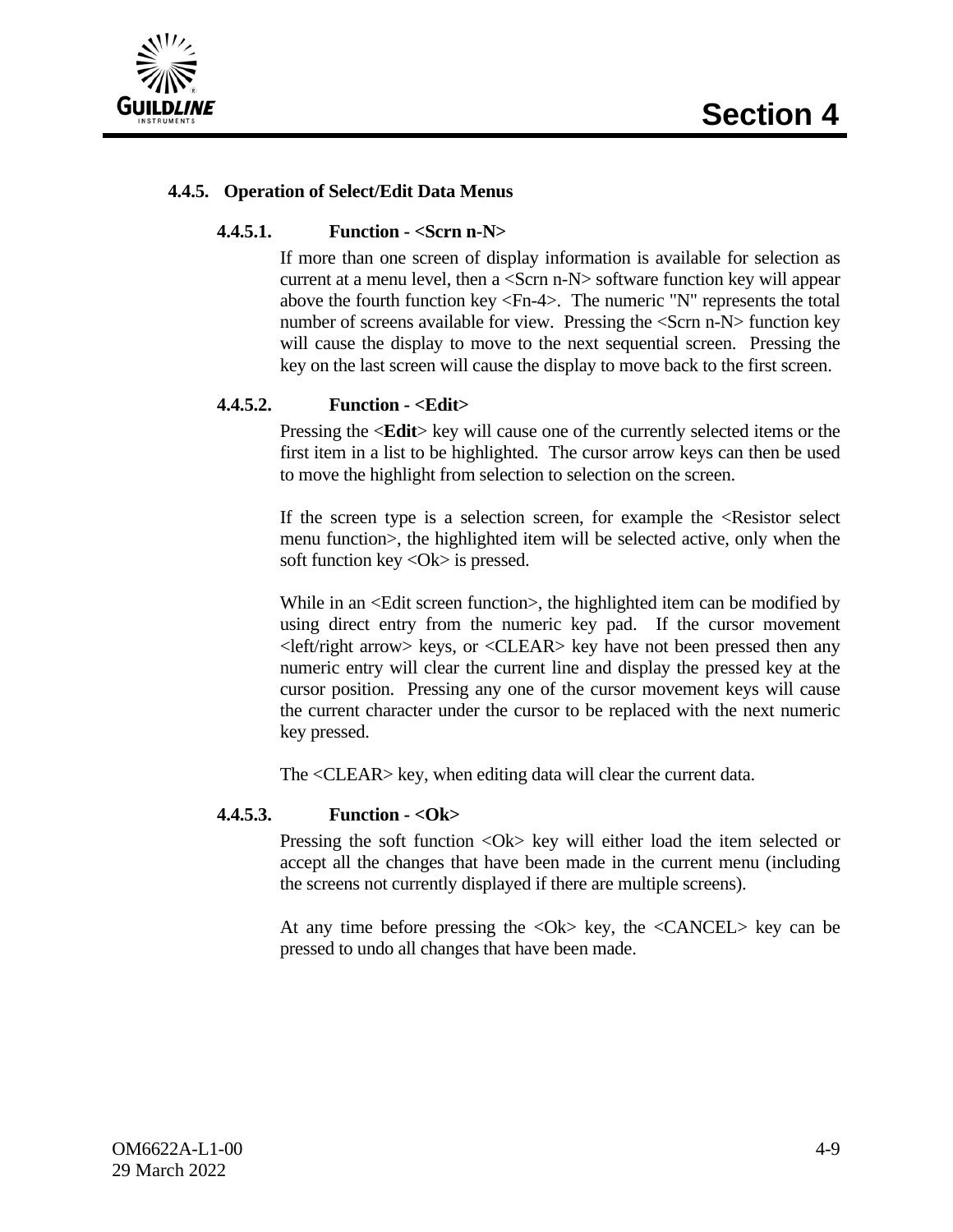

## **4.5. TITLE SCREEN**

At power ON the 6622A will start its internal power on self-test programming and display its opening banner. This banner will outline the 6622A's model configuration and the installed options. (i.e. -B, -XP, XPS, -XR, -XPR, -HV)



The REMOTE DISPLAY screen will appear only when the 6622A has been addressed by a remote communication device on the GPIB .



The only active soft function key that will work when in Remote mode is the function key <Fn-1>, <Remote>. The exception is when local lockout has been enabled; in this case none of the keys on the front panel will be enabled.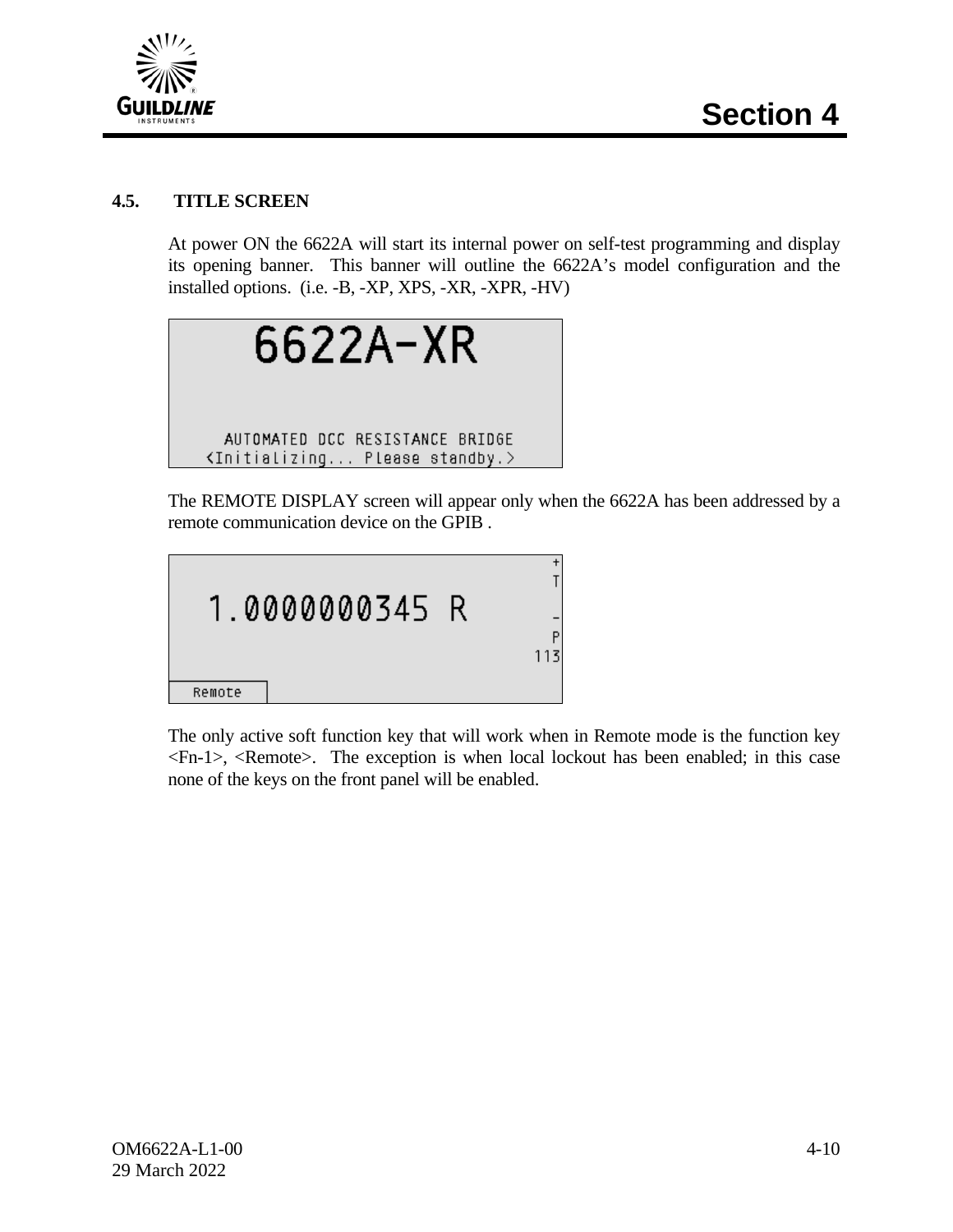

#### **4.6. MAIN MENU**

| Mode: Normal<br>Display: Ratio<br>Update: Update 4<br>Filter: No Filter RRATE: 60<br>Power: Power X1 |       | $RS \Omega: 1.0000000000e+01$<br>RS SN: 9334-123<br>$RX \Omega$ : 1.000000000e+01<br>mAmps: 10.0000<br>Max mAmps: 150.000 |  |
|------------------------------------------------------------------------------------------------------|-------|---------------------------------------------------------------------------------------------------------------------------|--|
| Measure                                                                                              | Setup | Sofcal                                                                                                                    |  |

The main menu, on power up will display a null measurement configuration where all parameters have been initialized to zero.

On power up the 6622A Bridge will default to a standby condition with the measurement cycle of operations OFF i.e. <Measure off>.

During instrument operation, the operator can return to the main menu from any previously selected lower menu level. When at the Main Menu level, pressing the <CANCEL> key will automatically stop the measurement cycle and cause a return to the  $\leq$ Measure of  $\geq$ mode.

There are two other menu sequences that will also turn <Measure off> automatically:

- 1. When entering another measurement mode using the <Setup> <Mode> menu. For example, when currently measuring a pair of NORMAL OHM resistors and then selecting LOW OHMS mode, the measurement cycle will be terminated and the 6622A will enter the <Measure off> mode.
- 2. When entering the <Sofcal> <Diagnostic> menu.

## **4.6.1. <Measure> MENU Fn-1 (Main)**

Function key <Fn-1>, <Measure> will select the Measure sub-functions menu to control the measurement functions of the bridge.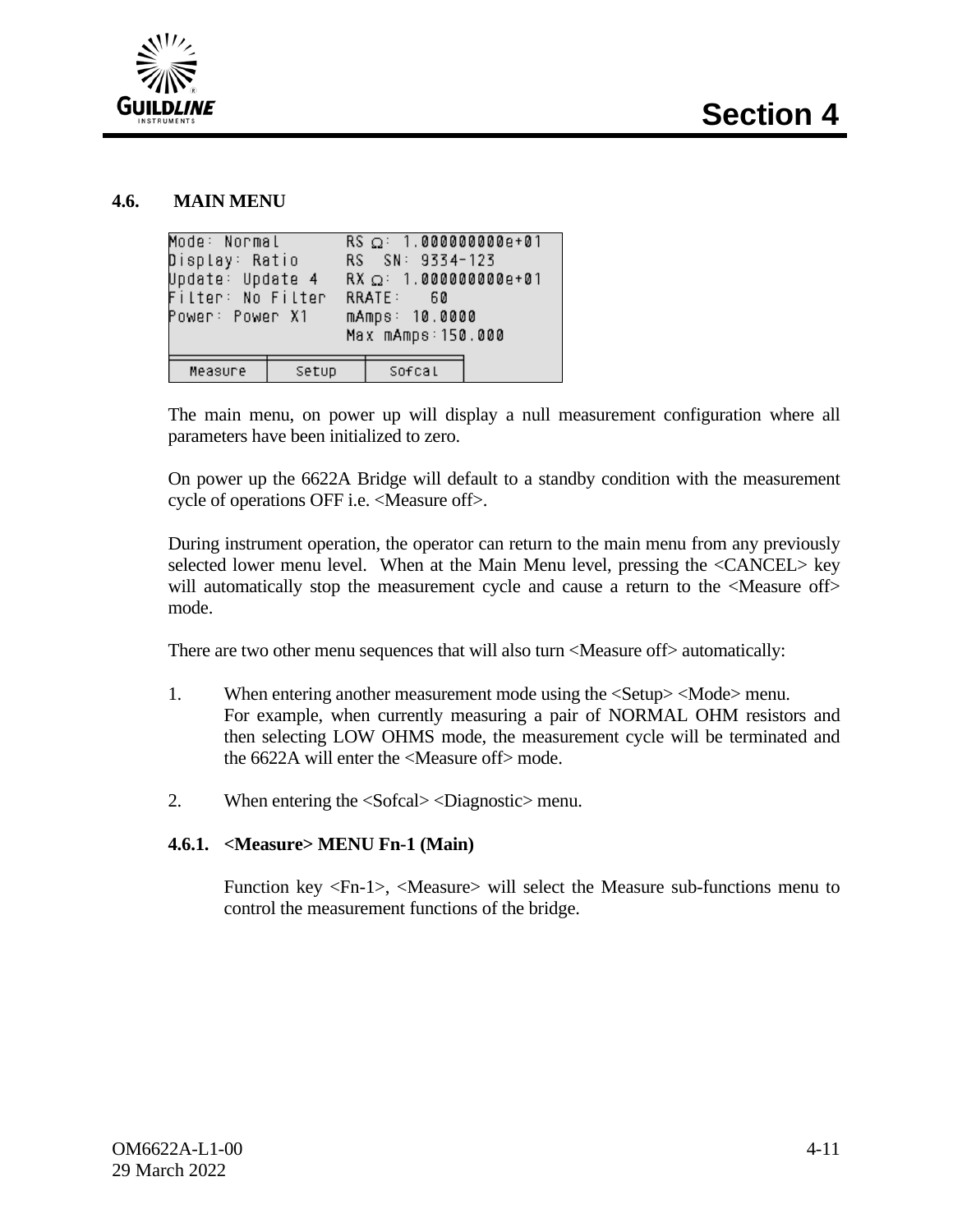

## **4.6.1.1. <Measure> MENU Fn-1 (MAIN) Page 1 of 3**



The <STATUS LINE> will only appear if the 6622A is currently making a measurement. The information displayed in the <STATUS LINE> depends on the options selected.

- 1. if <PPM>, <PPM SP>, <DELTA>, or <DELTA SP> is the current selection then the <STATUS LINE> will contain the Datum of proceeding numbers.
- 2. if <N AVERAGE> is selected the standard deviation will be displayed, on the <STATUS LINE>, for the raw unfiltered values.
- 3. if the current measurement mode is <LOW OHMS> then the extender ratio will also be displayed on the <STATUS LINE>.

Available functions (menu page 1 of 3).

Function key <Fn-1> toggles through the set of available measurement units for the displayed result; the displayed result can have units of <Ratio> or  $\langle$ Ohms>. The active engineering units will be displayed in the  $\langle$ Fn-1> function key descriptor position.

Function key <Fn-2> enables or disables the measurement cycle by turning  $\leq$ Measure ON $>$  or  $\leq$ Measure OFF $>$ . The state of the measurement cycle is displayed in the <Fn-2> function key window.

Function key<Fn-3>selects the View sub-system.

Function key <Fn-4> selects the next menu page of available functions.

#### **4.6.1.2. <Measure> MENU Fn-1 (MAIN) Page 2 of 3**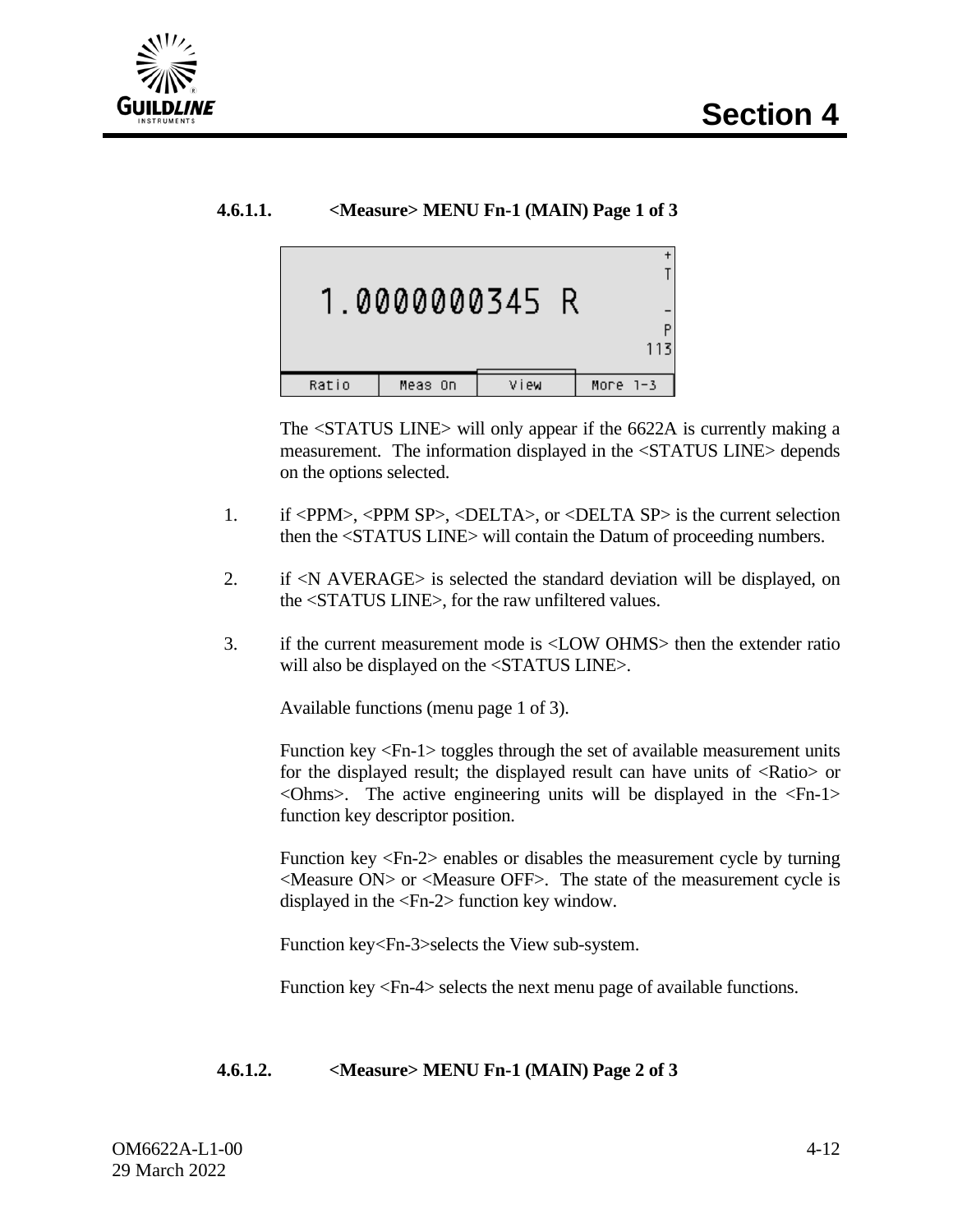

|          |          | 1.0000000345 R |          |
|----------|----------|----------------|----------|
| Update 4 | Power x1 | No Filter      | More 2-3 |

Available functions (menu page 2 of 3).

Function key <Fn-1> selects the screen measurement update rate as a function of the test current reversal rate. <Update 1> sets a screen update rate at twice the test current reversal rate; <Update 2> sets a screen update rate at the test current reversal rate; <Update 4> sets a screen update rate at half the test current reversal rate.

Function key <Fn-2> selects twice the rated power.

Function key <Fn-3> turns on the filter function to operate on the measurement data. Select from <No Filter>, <Decimation> and <N Average> where the sample size N can be entered from the keypad through the <Softcal> <Filter> menu.

Function key <Fn-4> displays next menu page of available functions.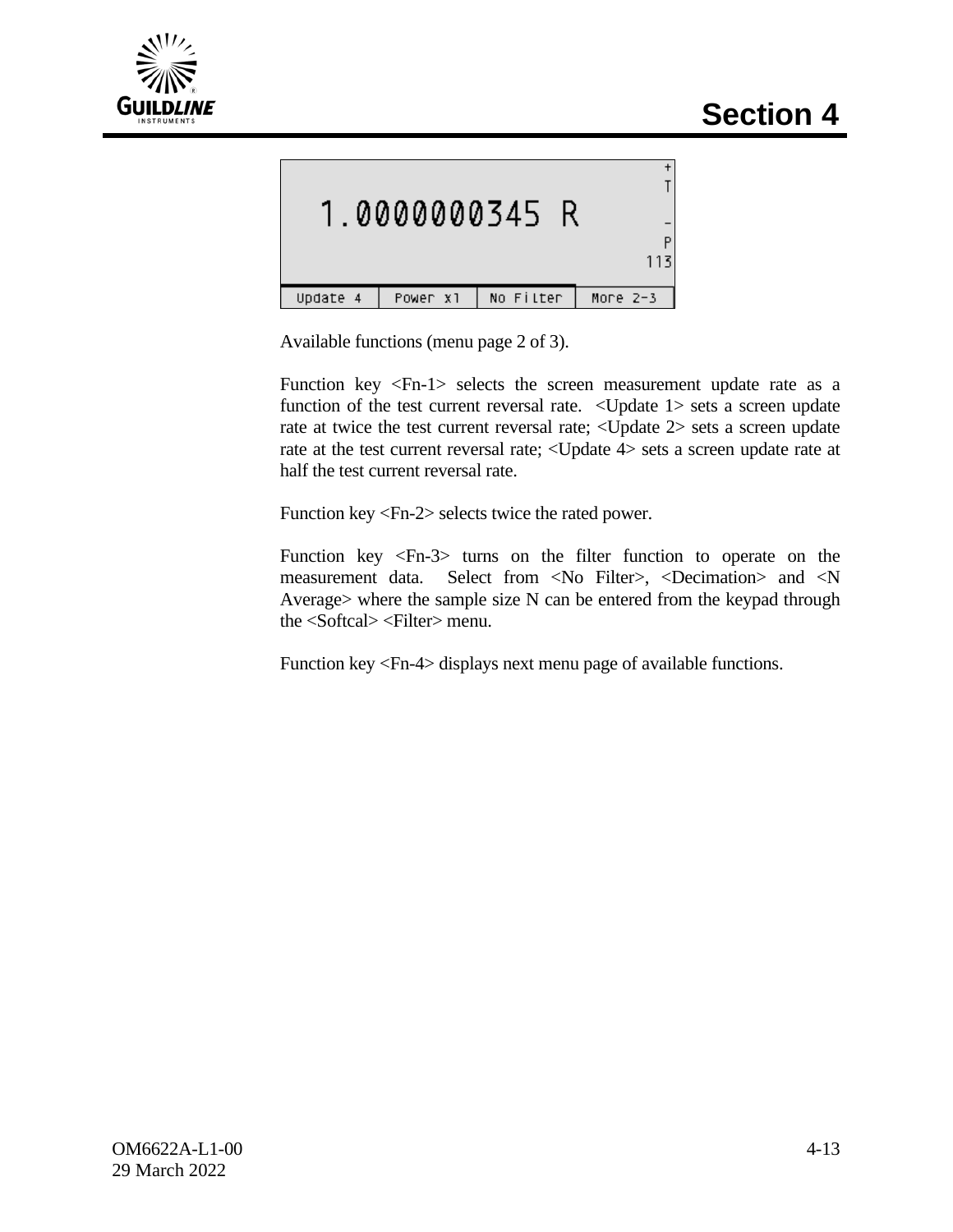

## **4.6.1.3. <Measure> MENU Fn-1 (MAIN) Page 3 of 3**



Available functions (menu page 3 of 3), last menu page.

Function key <Fn-1> selects the mode of displaying the measurement data as <Normal>; parts per million <PPM>; change <Delta>; change ppm from a set point <PPM SP>; and change from a set point <Delta SP>. When this function is enabled, the datum value will be displayed on the STATUS LINE of the display.

Function key <Fn-2> sets the display resolution in ppm of range. This affects Normal, Delta and Delta SP display modes only.

Available resolutions are;  $\langle 0.001 \text{ ppm} \rangle$ ,  $\langle 0.01 \text{ ppm} \rangle$ ,  $\langle 0.1 \text{ ppm} \rangle$ ,  $\langle 1.0 \text{ ppm} \rangle$ ,  $\langle 10 \text{ mm} \rangle$ ppm>.

Function key <Fn-3> toggles the quick measure mode on <Quick ON> and off <Quick OFF>. The quick measure function disables the internal software filters that are invoked for the four cycle precision measurements and are used in the calculation of resistance ratio. Disabling the software filter function decreases the time required to calculate and report the measured ratio. However, the data are now noisier, and so two least significant digits of available resolution are removed from the display when quick measure is turned on.

Function key <Fn-4> returns to menu page 1 of 3.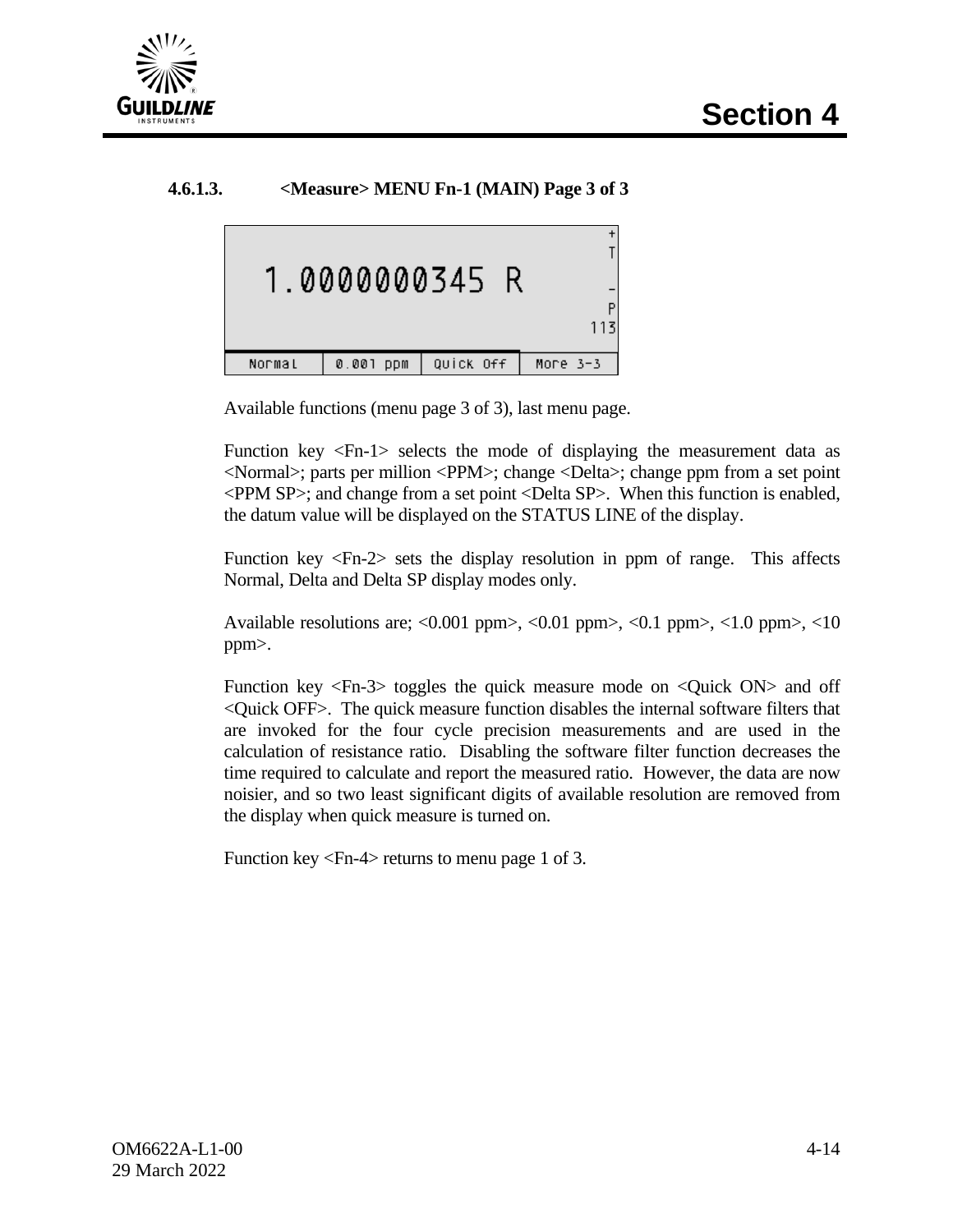

## **4.6.2. <Setup> MENU Fn-1 (Setup\_MAIN)**

```
Mode: Normal
                     RS \Omega = 1.0000000000e + 01Display: Ratio
                     RS SN: 9334-123
Update: Update 4
                     RX \Omega: 1.000000000e+01
Filter: No Filter
                     RRATE:
                               60
Power: Power X1
                     mAmps: 10.0000
                     Max mAmps: 150.000
 Profiles
             Edit Ohms
```
## **4.6.3. <Profiles> MENU Fn-1 (Profiles MAIN)**

Profiles allow the user to save resistor configuration files. 15 profiles are available.

| Resistors File: |      |        |  |
|-----------------|------|--------|--|
| Res. 9334-1     |      |        |  |
|                 |      |        |  |
|                 |      |        |  |
|                 |      |        |  |
|                 |      |        |  |
|                 |      |        |  |
| Select          | Save | Create |  |

Function key <Fn-1>, <Select>, allows the selection and deletion of profiles.

| Resistors File:<br>Res. 9334-1 |    |        |  |
|--------------------------------|----|--------|--|
| Select                         | ΟK | Delete |  |

Function key <Fn-2>, <Ok>, selects the highlighted profile.

Function key <Fn-3>, <Delete>, deletes the currently selected profile.

Function key <Fn-2>, <Save>, saves the Edit Ohms resistor configuration in the current profile.

Function key <Fn-3>, <Create>, allows the creation of a new profile.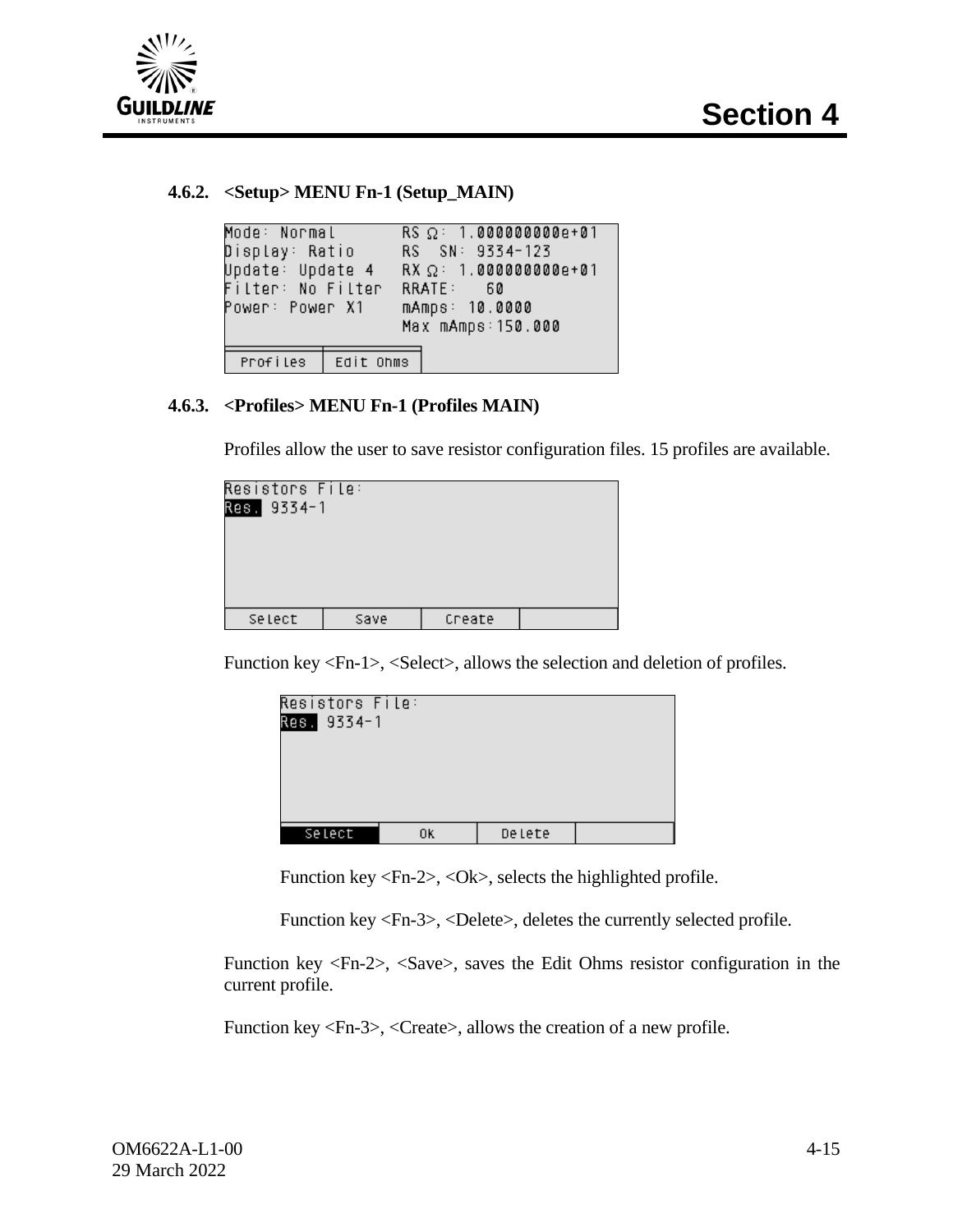

| Resistors File:<br>Res. 9334-1 |    |       |  |
|--------------------------------|----|-------|--|
|                                |    |       |  |
| Edit                           | ΟK | Scale |  |

Function key <Fn-2>, <Ok>, creates a new profile with the name as entered in the text.

Function key <Fn-3>, <Scale>, allows insertion of special text for defining the resistor value. It toggles between m Ohms, Ohms, k Ohms, M Ohms.

**4.6.4. View**

The **View Menu** allows the user to view the trace data in graphical and text format. The last 500 entries are kept in memory and the individual entries can be viewed. A summarization of the data is kept from the last **<Clear Sum>** point. A graphical summary is also maintained by averaging all samples within a 180 point array.



#### **4.6.4.1.Summary**

| Samples - | Detail<br>Minimum - 99.9979486 99.9979486<br>Maximum - 99.9989347 99.9992902<br>Average - 99.9983568 99.9985756<br>Std Dev - 2.96660102 3.88303008<br>24 | Summary<br>38 | Count<br>(PPM) |
|-----------|----------------------------------------------------------------------------------------------------------------------------------------------------------|---------------|----------------|
| Refresh   | Confirm                                                                                                                                                  | Cancel        | Detail         |

The **Count** entry indicates how many actual values have been averaged within the summary graph.

**<Refresh>** updates the detail and summary values.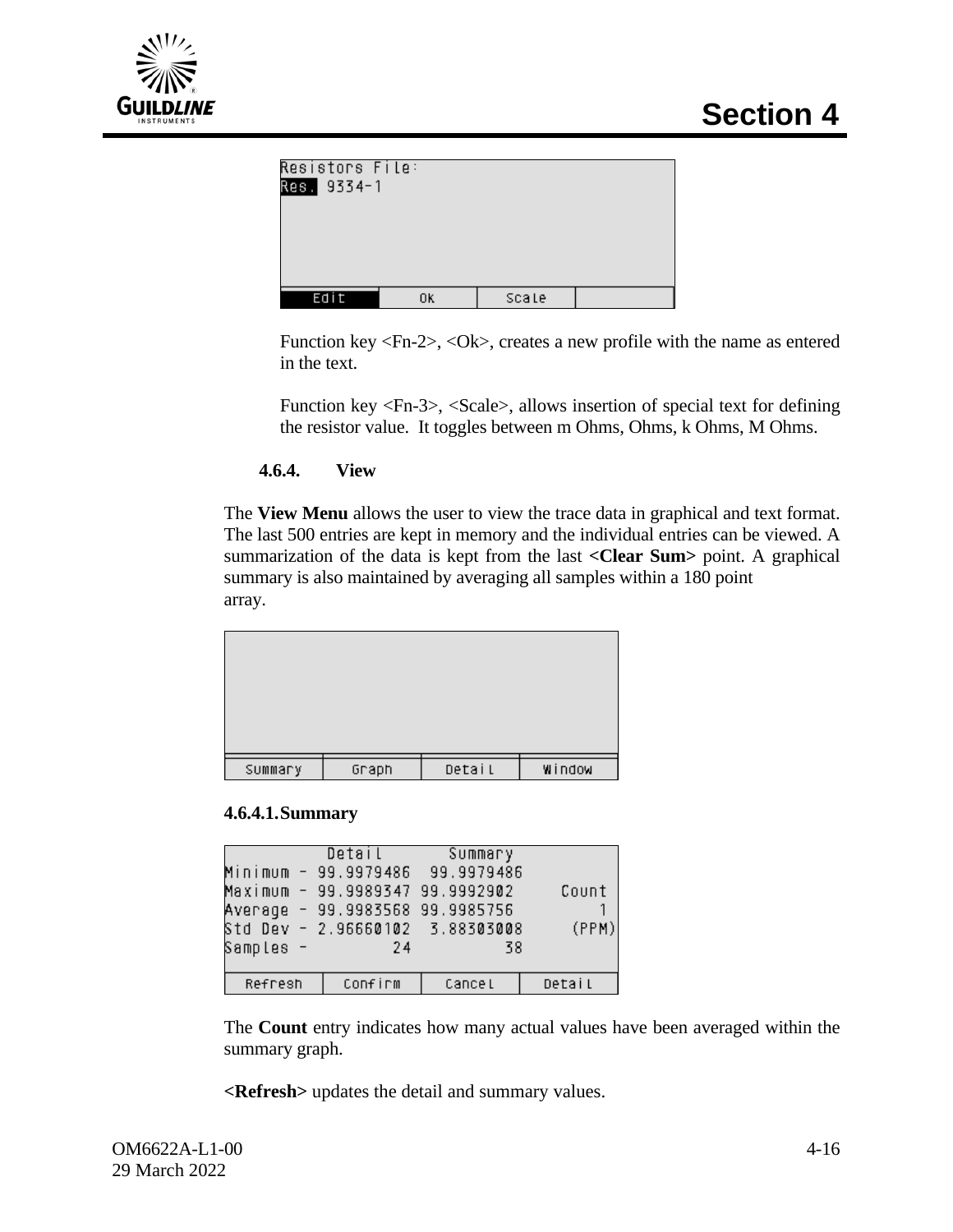

**<Detail>** switches to the Detail display.

**<Clear Det>** clears the trace buffer. It requires a confirmation to prevent accidental clearing.

**<Clear Sum>** clears the summary buffer

## **4.6.4.2.Detail Graph**

| $\blacksquare$ |          | >=   | Max-Min(PPM)<br>0.01621<br>Std Dev(PPM)<br>0.00368 |
|----------------|----------|------|----------------------------------------------------|
| Data           | Previous | Next | Summary                                            |

**<Data>** switches to the detail display.

**<Previous>** (if present) scrolls the trace buffer window left.

**<Next>** (if present) scrolls the trace buffer window right.

**<Summary>** switches to the summary display.

The Up arrow scrolls the trace buffer left by Up/Down Arrow Scroll Size.

The Down arrow scrolls the trace buffer right by Up/Down Arrow Scroll Size.

The Left Arrow scrolls to the beginning of the trace buffer.

The Right Arrow scrolls the end of the buffer and sets the trace in automatic update mode. The  $>=$  symbol in the display indicates that the auto update mode is enabled.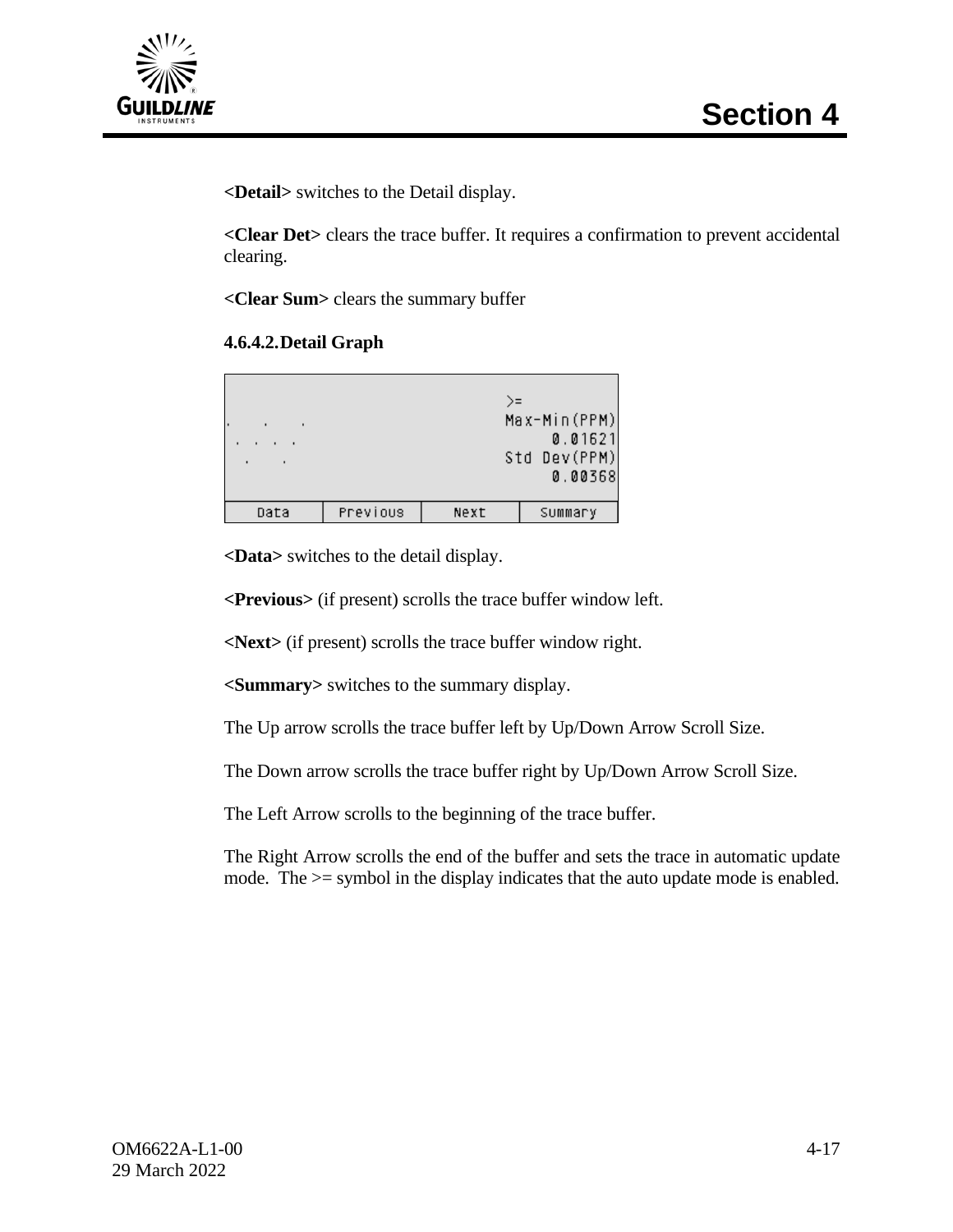



## **4.6.4.3.Detail**

| $\equiv$ )                | Time                      |  |         |
|---------------------------|---------------------------|--|---------|
| 99.9980954563 17:14:51,26 |                           |  |         |
| 99.9981951723 17:14:51.26 |                           |  |         |
|                           | 99.9982376892 17:14:51.26 |  |         |
| 99.9981986274 17:14:51.26 |                           |  |         |
| 99.9982593834 17:14:51.26 |                           |  |         |
|                           |                           |  |         |
| Graph                     | Previous                  |  | Summary |

**<Graph>** switches to the graph display.

**<Previous>** (if present) scrolls back by 5 entries.

**<Next>** (if present) scrolls forward by 5 entries.

The Up arrow scrolls the trace buffer up by one (1) entry.

The Down arrow scrolls the trace buffer down by one (1) entry.

The Left Arrow scrolls to the beginning of the trace buffer.

The Right Arrow scrolls the end of the buffer and sets the trace in automatic update mode.

#### **4.6.4.4.Window**

|                                 | View Detail Graph Setup |  |
|---------------------------------|-------------------------|--|
| Detail Graph Window Size: 180   |                         |  |
| Up/Down Arrow Scrott Size: 20   |                         |  |
| Refresh Minimum Scroll Size: 20 |                         |  |
|                                 |                         |  |
|                                 |                         |  |
|                                 |                         |  |
| Edit                            | 0K                      |  |
|                                 |                         |  |

Detail Graph Window Size is the number of trace entries to display on the graph.

Up/Down Arrow Scroll Size is the number of trace entries to scroll by during Up/Down arrow selection in the detail graph.

Refresh Minimum Scroll Size is the number of entries to leave available for update when the detail graph which is currently being viewed reaches the Detail Graph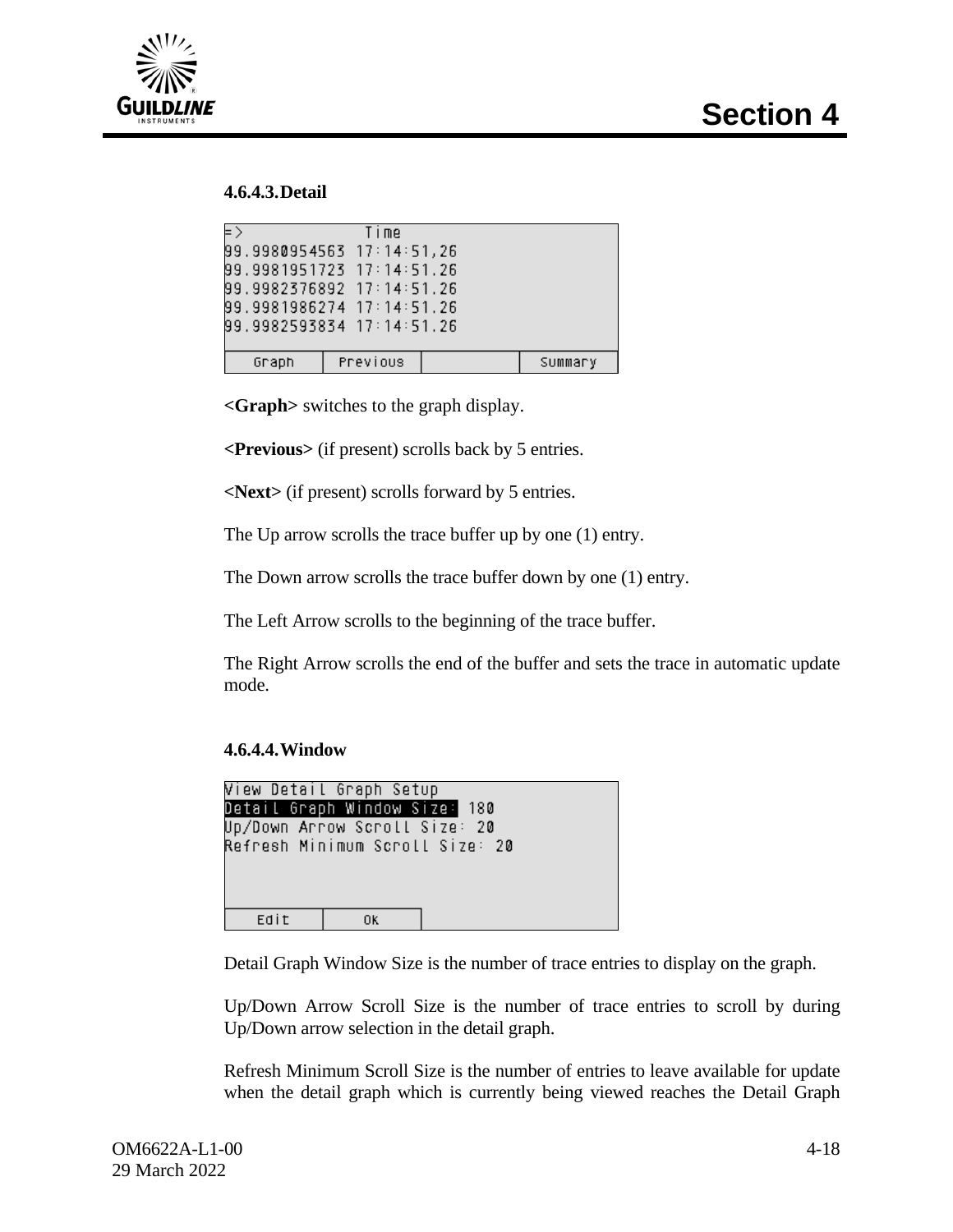

Window Size. This prevents the screen from doing a complete refresh on each new entry once the window size is less than the number of trace entries.

**4.6.5. <Edit Ohms> MENU Fn-2 (Edit\_Ohms MAIN)**

| Mode: Normal <b>Mode</b><br>Display: Ratio<br>Update: Update 4<br>Filter: No Filter<br>Power: Power X1 | $RS \Omega = 1.0000000000e + 01$<br>RS SN: 9334-123<br>$RX \Omega$ : 1.000000000e+01<br>RRATE: 60<br>mAmps: 10.0000<br>Max mAmps: 150.000 |  |
|--------------------------------------------------------------------------------------------------------|-------------------------------------------------------------------------------------------------------------------------------------------|--|
| Normal                                                                                                 | High Ohms   Low Ohms                                                                                                                      |  |

Function key <Fn-1>, <Normal>, will select the Normal Ohm measurement mode of operation.

Function key <Fn-2>, <High Ohms>, will select the High Ohms measurement mode of operation.

Function key <Fn-3>, <Low Ohms>, will select operation using the high current range extender for low value resistance measurements.

## **NOTE:**

**The measurement mode is affected immediately when the function key is pressed. If a measurement is in progress when a different mode is selected, then the measurement will stop. If the measurement is re-started, then it will operate in the new mode.**

## **4.6.5.1. <Normal> MENU Fn-1 (Edit Ohms MAIN)**

Enter configuration for Normal Ohm mode measurement to be made.

| Resistance RS: 1.0000000000e+01 |     |  |  |
|---------------------------------|-----|--|--|
| Serial No. RS: 9334-123         |     |  |  |
| Resistance RX: 1.0000000000e+01 |     |  |  |
| Reversal Rate : 60              |     |  |  |
| Test Current(mA): 50.000        |     |  |  |
| Max Current(mA): 150.000        |     |  |  |
|                                 |     |  |  |
| Edit                            | 0K. |  |  |
|                                 |     |  |  |

Press <Edit> and use arrow keys to move the highlight to the data line to be changed. Modify data and press <Ok>. Check resistance limits for Rs and Rx. Check also power limits set by test current.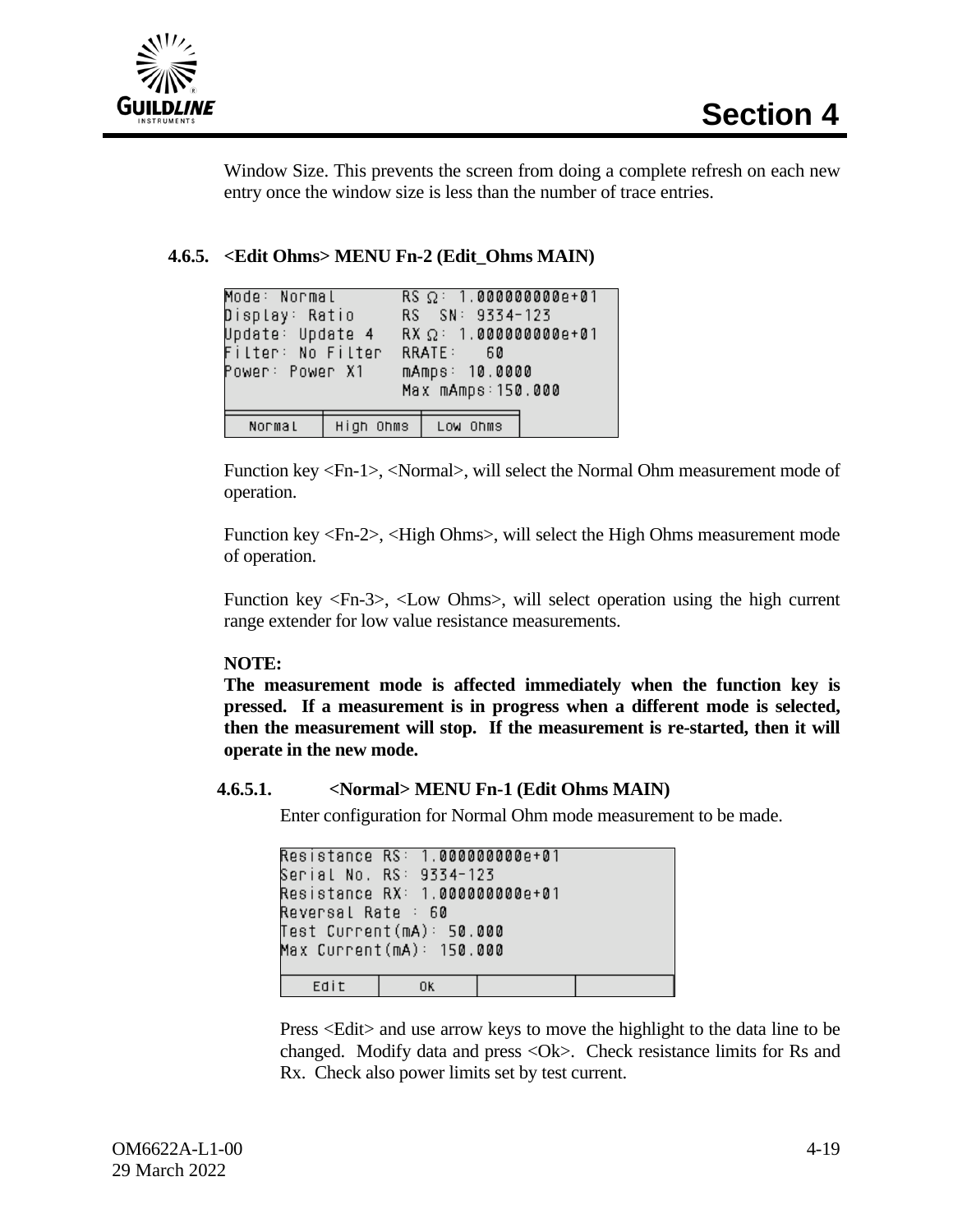

The Test Current value sets the current in the UNKNOWN RESISTOR (Rx).

If the condition:

[Test Current X (Rx/Rs)] >Max Current

is satisfied, then the test is terminated, and an error message is displayed.

The Max Current is the maximum current that can be carried by the STANDARD RESISTOR (Rs).

Note that the highest Test Current value and Max Current value is 150 mA.

The reported ratio is (Rx/Rs).

## **4.6.5.2. <High Ohms> MENU Fn-2 (Edit Ohms\_MAIN)**

| Resistance RS: 1.0000000000e+06<br>Serial No. RS: 9334-456<br>Resistance RX: 1.0000000000e+07<br>Reversal Rate : 120<br>Test Voltage(V): 100.000<br>Max Voltage(V): 100.000 |    |  |
|-----------------------------------------------------------------------------------------------------------------------------------------------------------------------------|----|--|
|                                                                                                                                                                             |    |  |
| Edit                                                                                                                                                                        | 0K |  |

Press <Edit> and use arrow keys to move the highlight to the data line to be changed. Modify data and press <Ok>.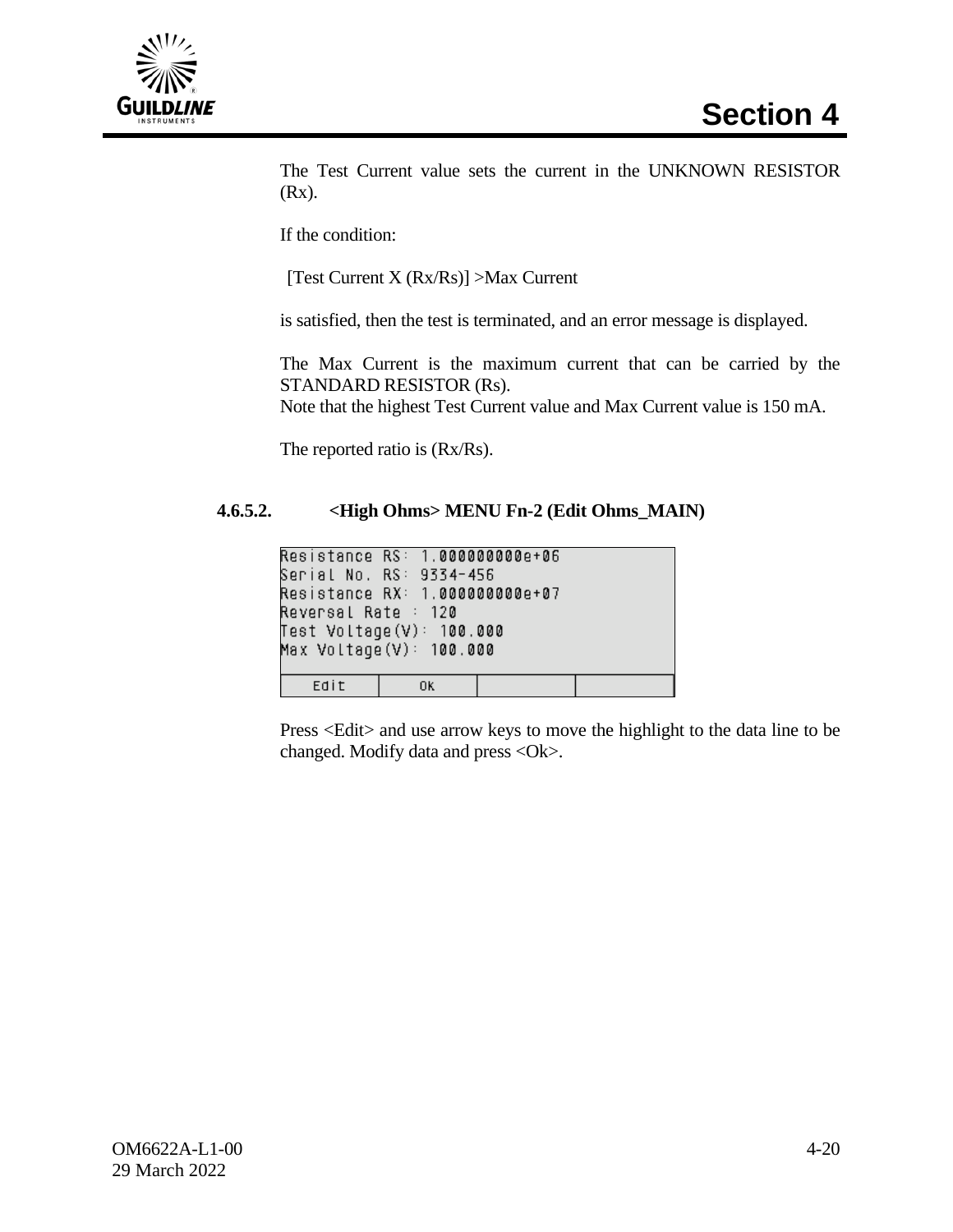

Where:

**Test Voltage(V)** is the common terminal voltage providing current for Rs and Rx.

and

**Max Voltage(V)** is the maximum voltage rating for Rs or Rx. Enter the lower of the two maximum voltage ratings.

## **4.6.5.3. <Low Ohms> MENU Fn-3 (Edit Ohms\_MAIN)**

Enter range extender configuration data.

| Resistance RS: 1.0000000000e+01 |    |      |  |
|---------------------------------|----|------|--|
| Serial No. RS: 9334-123         |    |      |  |
| Resistance RX: 1.0000000000e+01 |    |      |  |
| Reversal Rate : 60              |    |      |  |
| Extender Ratio: 100             |    |      |  |
| Max Current(mA): 150.000        |    |      |  |
|                                 |    |      |  |
| Edit                            | 0ĸ | 6623 |  |

```
Resistance RS: 1.0000000000e+00
Serial No. RS: 9334-123
Resistance RX: .01000000000e-01
Reversal Rate : 60
Extender Ratio: 20
Max RS Current(mA): 150.000
                        6623A-3A
   Edit
               0K
                                   Scrn 1-2
```

|      | Ext Curr(Amps): 2.00 |          |            |
|------|----------------------|----------|------------|
| Edit | 0K                   | 6623A-3A | $Scrn 2-2$ |

Press <Edit> and use arrow keys to move the highlight to the data line to be changed. Modify data and press <Ok>. Check resistance limits for Rx and Rs.

Function key <Fn-3> will select the different available current range extender modes such as <6623A-3A>, <6623A-300>,<6623A-3000, and  $<6623>$ .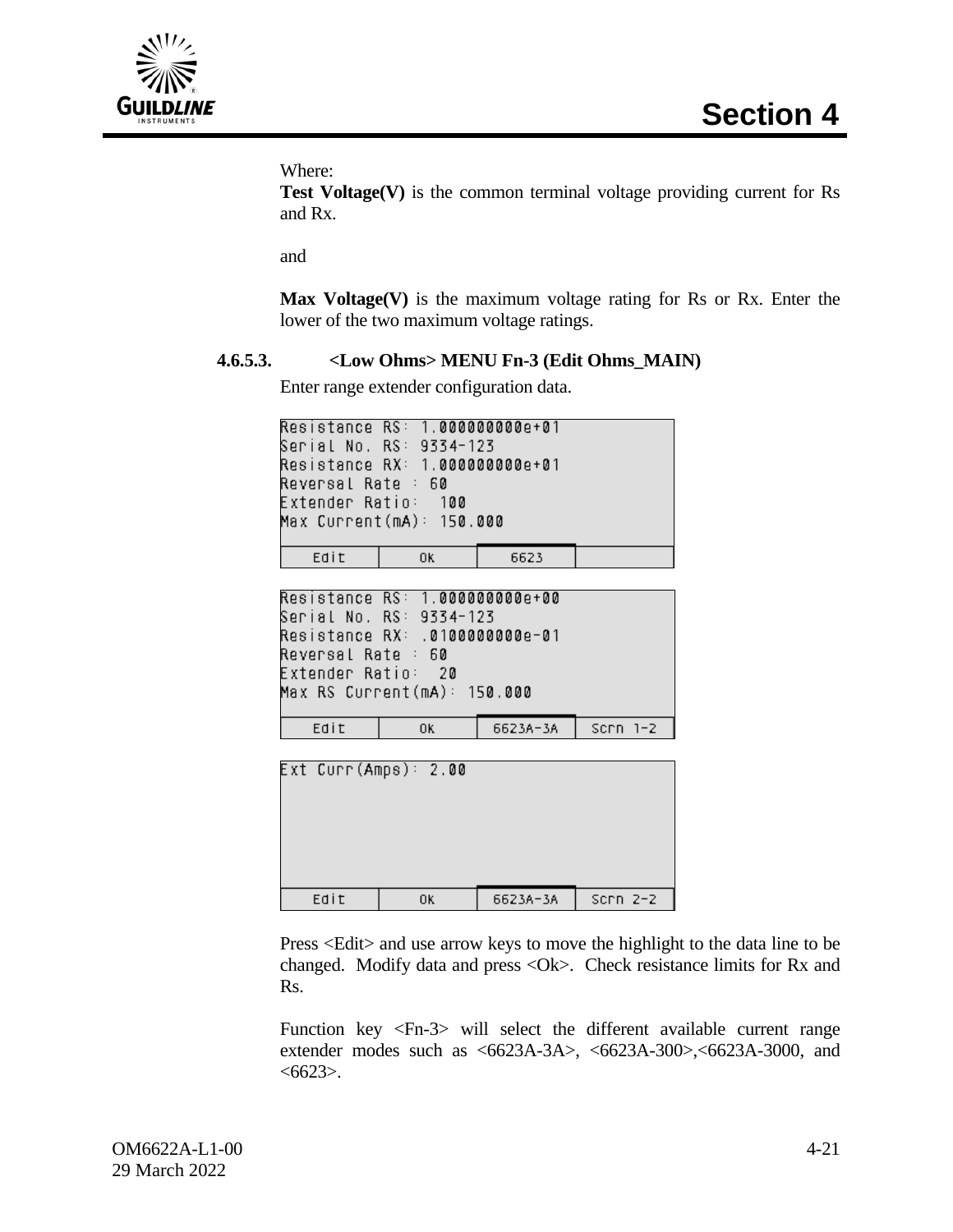

Check also power limits set by Test Current.

The Test Current value sets the current in the UNKNOWN RESISTOR (Rx) and can be selected up to 3 Amps with the 6623A-3A and 3000 Amps with the 6623A-3000. With the 6623 the drive current is not entered and is determined by an external power supply.

The Max RS Current value is the maximum current that can be carried by the STANDARD RESISTOR (Rs) and is limited to 150 mAmps.

If the condition:

[Test Current X (Rx/Rs)] > Max Current

is satisfied, then the test is terminated and an error message is displayed.

Note that the highest Test Current value is 3000 A for a 6623A-3000 but each stage has different defined limits (see Sofcal Extender) and the highest Max RS Current value is 150 mA.

#### **4.6.6. <Sofcal> MENU Fn-3 (MAIN)**

The menu options available through this function allow configuration setup and general modes of operation of the 6622A. Three pages of menu options are available for this Sofcal selection.

#### **WARNING:**

**The Sofcal menu has direct control of the hardware in your bridge. Improper use of these functions can result in permanent damage to your 6622A bridge.**

Sofcal menu page 1 of 4.

| Mode: Normal<br>Display: Ratio<br>Update: Update 4<br>Filter: No Filter RRATE: 60<br>Power: Power X1 |  | $RS \Omega: 1.0000000000e+01$<br>RS SN: 9334-123<br>$RX \Omega$ : 1.000000000e+01<br>mAmps: 10.0000<br>Max mAmps: 150.000 |  |
|------------------------------------------------------------------------------------------------------|--|---------------------------------------------------------------------------------------------------------------------------|--|
|                                                                                                      |  |                                                                                                                           |  |
| Gpib                                                                                                 |  | Coef Set   Diagnostics   More 1-4                                                                                         |  |

Function Key <Fn-1>, <GPIB>, allows selection of the device GPIB parameters including address and mode.

Function Key <Fn-2>, <Coef Set>, allows updates to the Line Frequency and ADC Beta.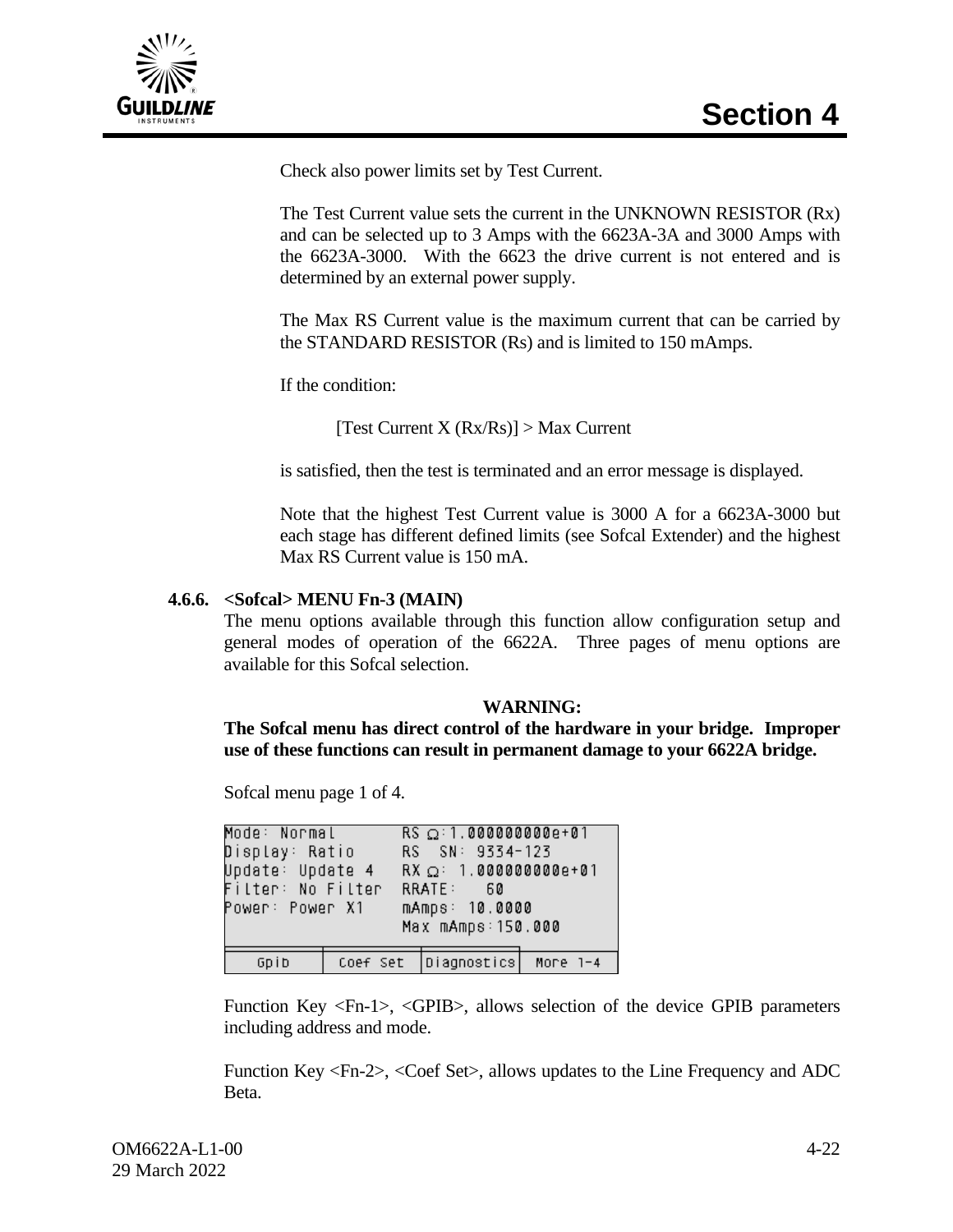

Function Key <Fn-3>, <Diagnostic>, allows selection of functions that control the hardware. This function is useful when diagnosing problems with the 6622A.

Sofcal menu selection menu page 2 of 4.

| Mode: Normal <b>Mode</b><br>Display: Ratio<br>Update: Update 4<br>Filter: No Filter<br>Power: Power X1 |        | $RS \Omega: 1.0000000000e+01$<br>RS SN: 9334-123<br>$RX \Omega$ : 1.000000000e+01<br>RRATE: 60<br>mAmps: 10.0000<br>Max mAmps: 150.000 |          |
|--------------------------------------------------------------------------------------------------------|--------|----------------------------------------------------------------------------------------------------------------------------------------|----------|
| P.0.5.T.                                                                                               | Filter | Datum                                                                                                                                  | More 2-4 |

Function Key <Fn-1>, <P.O.S.T.>, displays the result of the power on self test and the revision level of the installed software.

Function Key  $\langle Fn-2\rangle$ ,  $\langle Filter \rangle$ , allows setting of the filter constants for the AVERAGE and DECIMATION filters.

Function Key <Fn-3>, <Datum>, allows setting of reference/datum values for measurement display changes.

Sofcal menu selection menu page 3 of 4.

| Mode: Normal<br>Display: Ratio<br>Update: Update 4<br>Filter: No Filter<br>Power: Power X1 | $RS \Omega: 1.0000000000e+01$<br>RS SN: 9334-123<br>$RX \Omega$ : 1.000000000e+01<br>RRATE: 60<br>mAmps: 10.0000<br>Max mAmps: 150.000 |          |
|--------------------------------------------------------------------------------------------|----------------------------------------------------------------------------------------------------------------------------------------|----------|
|                                                                                            | RT Clock   Sys Time   Extender                                                                                                         | More 3-4 |

Function key  $\langle$ Fn-3 $>$  toggles the trace time mode  $\langle$ RT Clock $>$  and  $\langle$ Relative $>$ .

Function Key <Fn-2>, <Sys Time>, allows setting of the date and time.

Function Key <Fn-3>, <Extender>, allows creation and editing of low ohms extenders.

Sofcal menu selection menu page 4 of 4.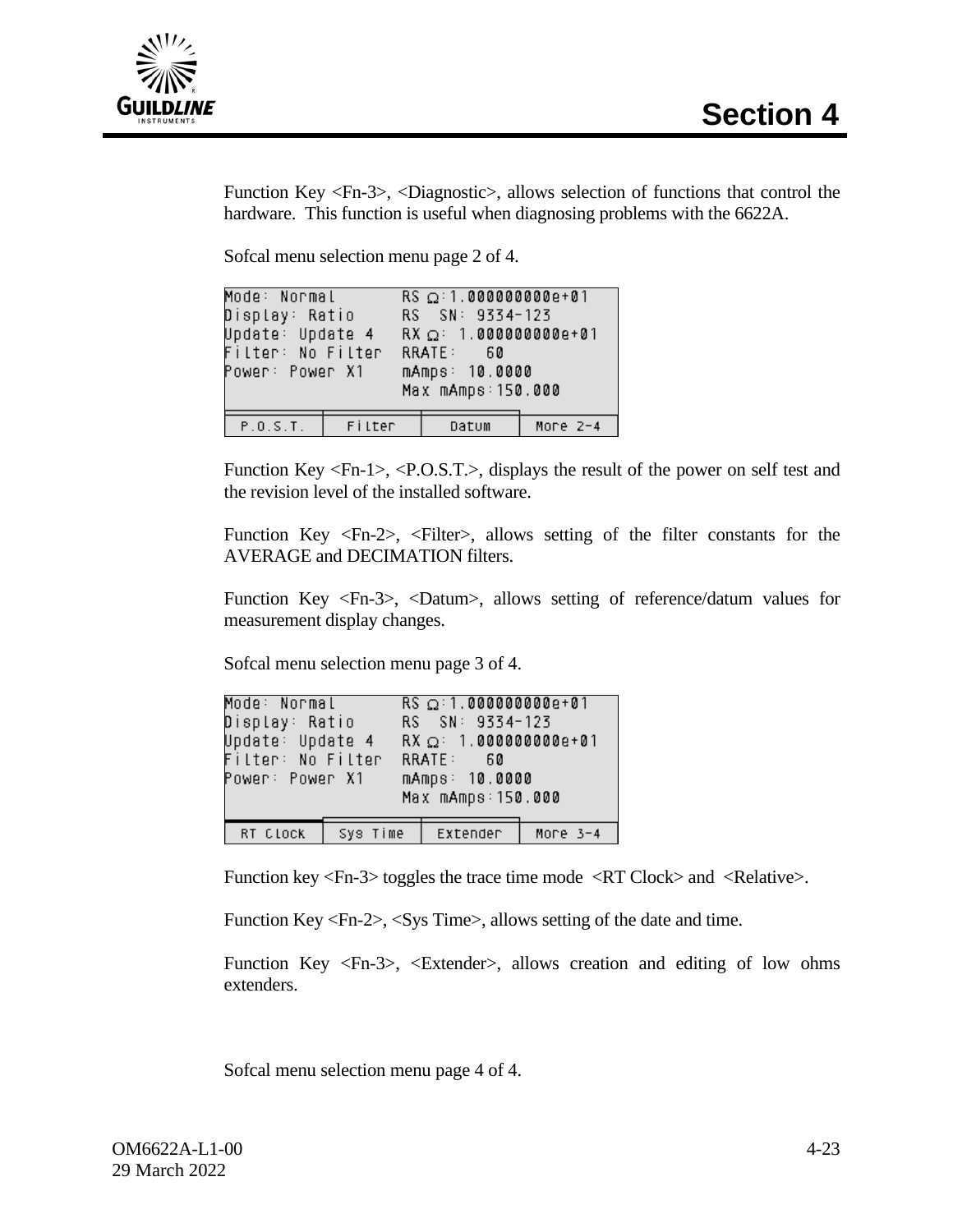

| Mode: Normal      | $RS \Omega: 1.0000000000e+01$ |
|-------------------|-------------------------------|
| Display: Ratio    | RS SN: 9334-123               |
| Update: Update 4  | $RX \Omega: 1.0000000000e+01$ |
| Filter: No Filter | RRATE: 60                     |
| Power: Power X1   | mAmps: 10.0000                |
|                   | Max mAmps: 150.000            |
|                   |                               |
| Password          | More $4-4$                    |

Function Key <Fn-1>, <PASSWORD>, allows setting of the unit password feature. By default the password is "6622"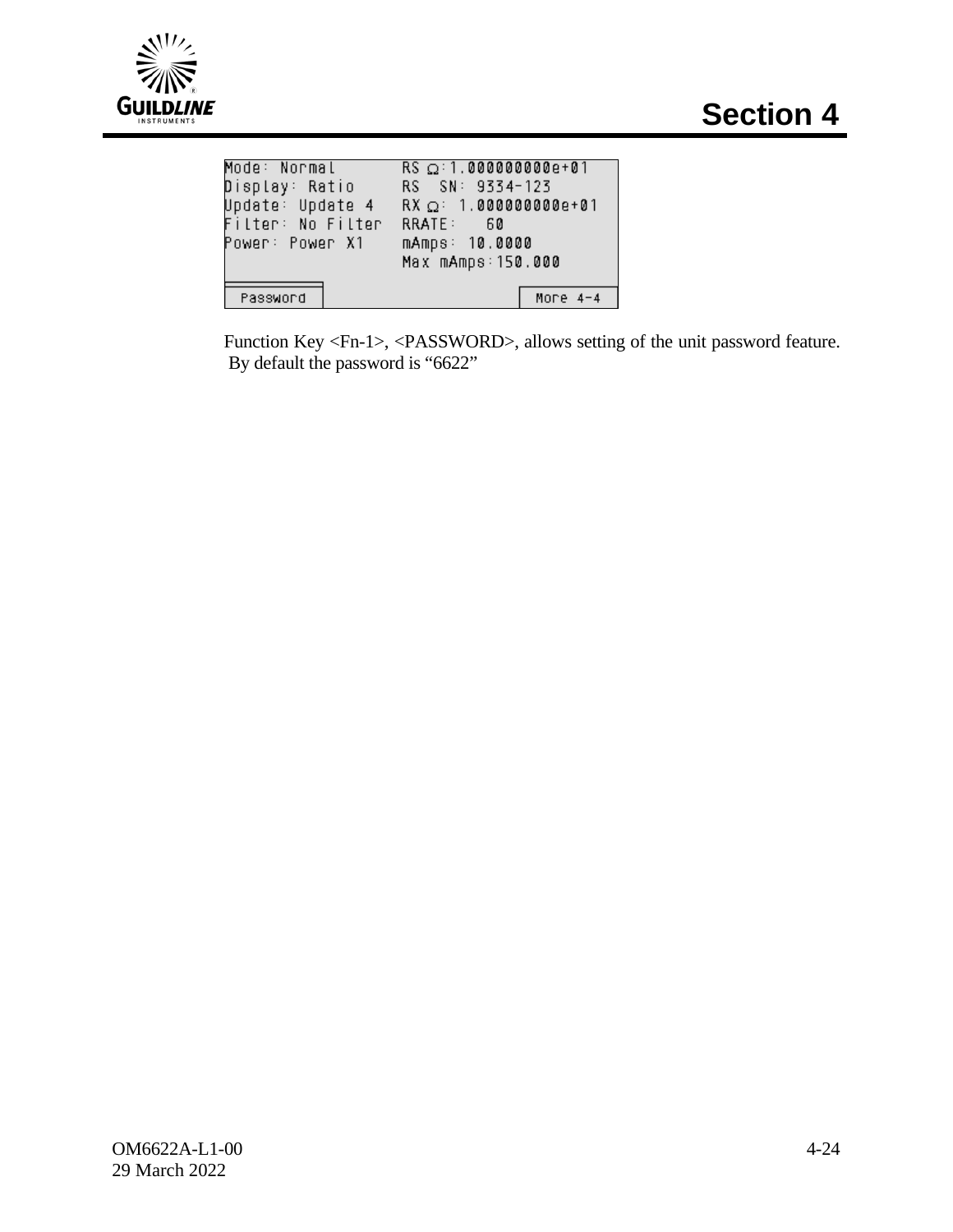

## **4.6.6.1. <GPIB>MENU Fn-1 (Sofcal\_MAIN)**

| Gpib Setup<br>Address: 4<br>Mode: Talk\Listen |      |    |  |
|-----------------------------------------------|------|----|--|
| Address                                       | Mode | ΟK |  |

<Address> function key Fn-1 sets the GPIB address.

<Mode> function key Fn-2 selects from the options <Talk/Listen>, <Talk Only>, <Disabled>.

No GPIB settings will be saved or acted upon until <FN-3> the <Ok>. key has been pressed.

#### **4.6.6.2. <Coef Set> MENU Fn-2 (Sofcal\_MAIN)**

To enter the Coef Set Edit window a password must be supplied.

| PASSWORD CHECK<br>Password: |     |  |  |
|-----------------------------|-----|--|--|
| Edit                        | 0K. |  |  |
|                             |     |  |  |

| Line Frequency: 60<br>ADC Beta: 278 |    |  |
|-------------------------------------|----|--|
| Edit                                | 0ĸ |  |

Line Frequency is either 60 Hz or 50 Hz.

ADC Beta must be between 225 and 330. This is a factory setting.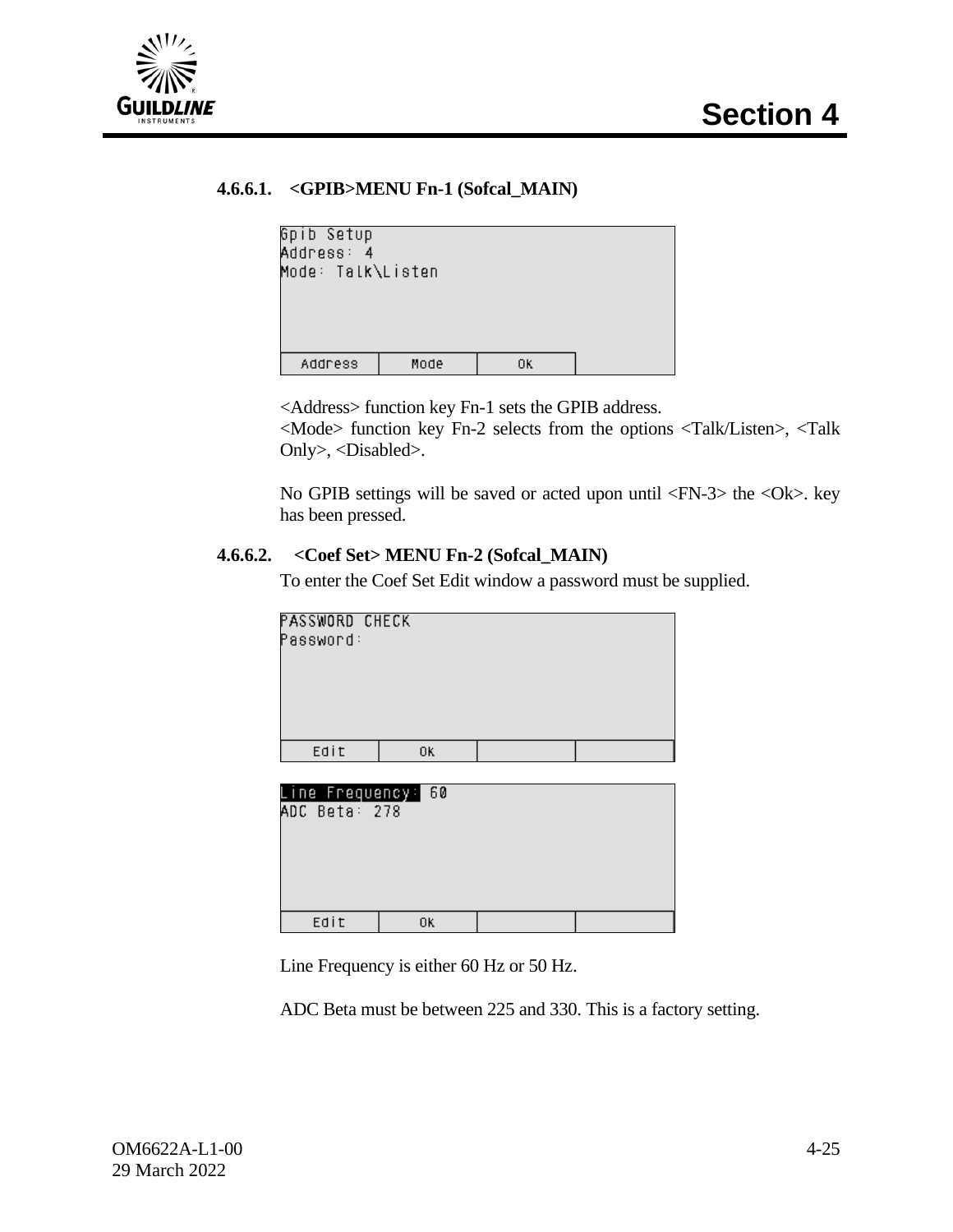



## **4.6.6.3. <Diagnostic> MENU Fn-3 (Sofcal\_MAIN)**

To enter the Diagnostics window a password must be supplied.

| PASSWORD CHECK<br>Password: |     |  |
|-----------------------------|-----|--|
|                             |     |  |
| Edit                        | 0K. |  |

Diagnostic menu selection page 1 of 4.

| Set Internal Values<br>Dac(+ 5V): 0.000<br>Turns: 0<br>Sign: Positive<br>milliAmps: 0.000<br>Volts: 0 |     | Range: 20V Range<br>Mode: Normal Ohm<br>Speed: Moderate<br>Cur Ramp: Off<br>Volt Ramp : Off |          |
|-------------------------------------------------------------------------------------------------------|-----|---------------------------------------------------------------------------------------------|----------|
| Monitor.                                                                                              | Dac | Turns                                                                                       | More 1-4 |

Function Key <Fn-1>, <Monitor> selects the monitor menu level and displays the value of the internal channels reported from the servo card assembly.

Function Key <Fn-2>, <Dac> selects the values for a 12-bit digital to analog converter on the servo card assembly.

Function key <Fn-3>, <Turns> allows the number of turns to be entered for the RX side, from  $0 \rightarrow 8747$  turns.

## **CAUTION: Do not enter a number larger than 8747.**

#### **4.6.6.3.1. <Monitor> MENU Fn-1 (Diagnostic\_Sofcal\_MAIN)**

This diagnostic menu allows monitoring of the signals on the servo board.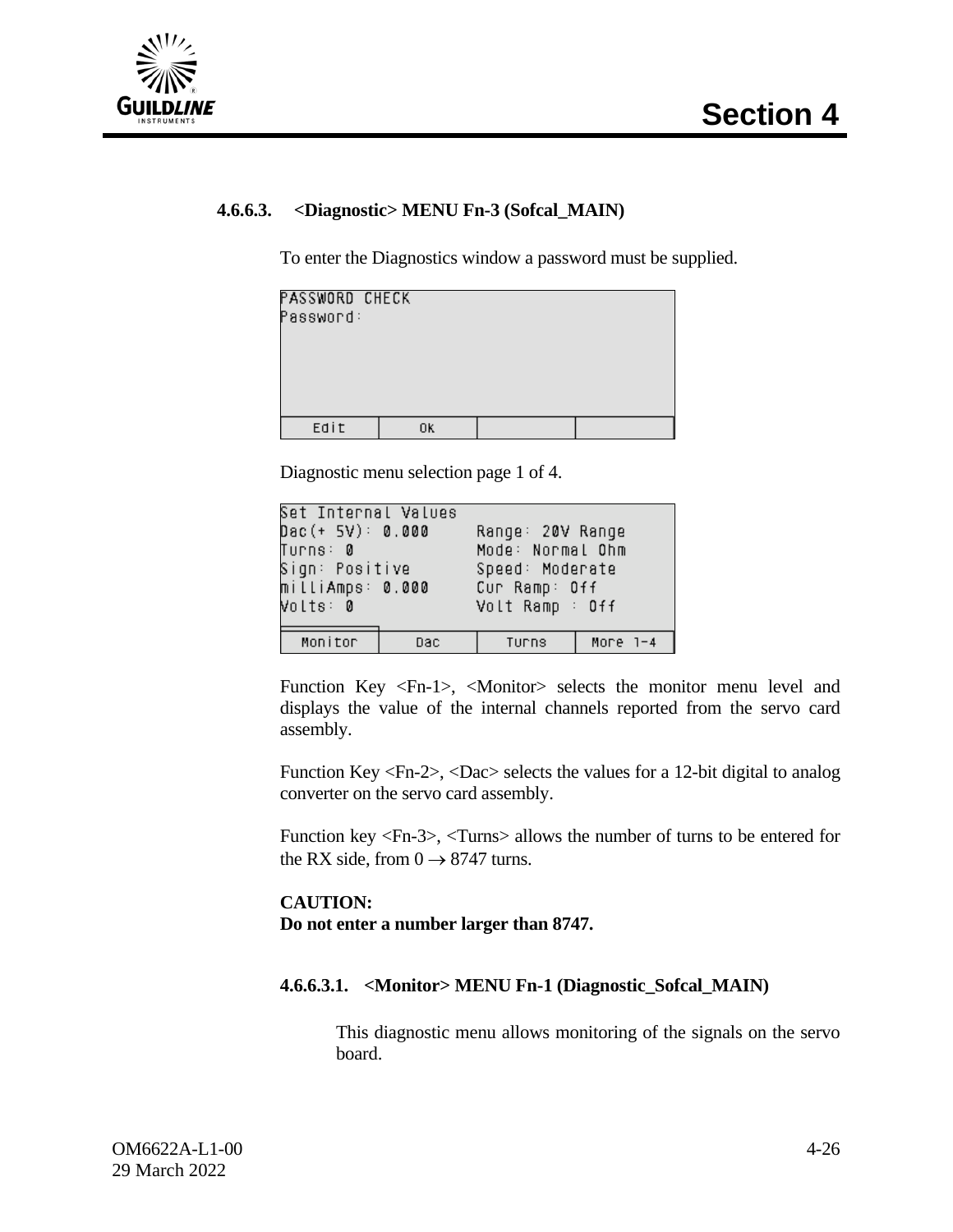

| Monitor Readings on Servo Board |                    |
|---------------------------------|--------------------|
| Servo: -0.0684                  | Prim. Cur: -15.894 |
| Speed Up: +0.0049               | $Calibrate: +1$    |
| Offset: +5.0099                 | NanoVolt: 0.0      |
| +40 Volts: +39.673              |                    |
| -40 Volts: -40.114              |                    |
|                                 |                    |
| $Exit \t $                      |                    |

## **4.6.6.3.2. <Diagnostic> MENU Fn-1 (Sofcal\_MAIN)**

Diagnostic menu selection page 2 of 4.

| Set Internal Values |           |                  |          |
|---------------------|-----------|------------------|----------|
| Dac(+ 5V): 0.000    |           | Range: 20V Range |          |
| Turns: 0            |           | Mode: Normal Ohm |          |
| Sign: Positive      |           | Speed: Moderate  |          |
| milliAmps: 0.000    |           | Cur Ramp: Off    |          |
| Volts: 0            |           | Volt Ramp: Off   |          |
|                     |           |                  |          |
| sign                | mittiAmps | Volts            | More 2-4 |

Function key <Fn-1>, <Sign> enables sets the direction of current flow and the polarity of the voltage outputs.

Function key  $\langle$ Fn-2 $\rangle$ ,  $\langle$ milliamps $\rangle$  sets the magnitude of the current output. For the current to flow to the Rs and Rx terminals <Mode> must be set to <Normal Ohm>. The current range is from 0 to 150 mA. This function is disabled when <High Ohms> is selected.

When <Mode> is set to <Low Ohms> the current range extender is activated and allowable current range is from 0 to 150 mA is used to drive the range extender. Set the <milliamps> between 0 to 100. The range extender then multiplies the current going through the unknown resistor.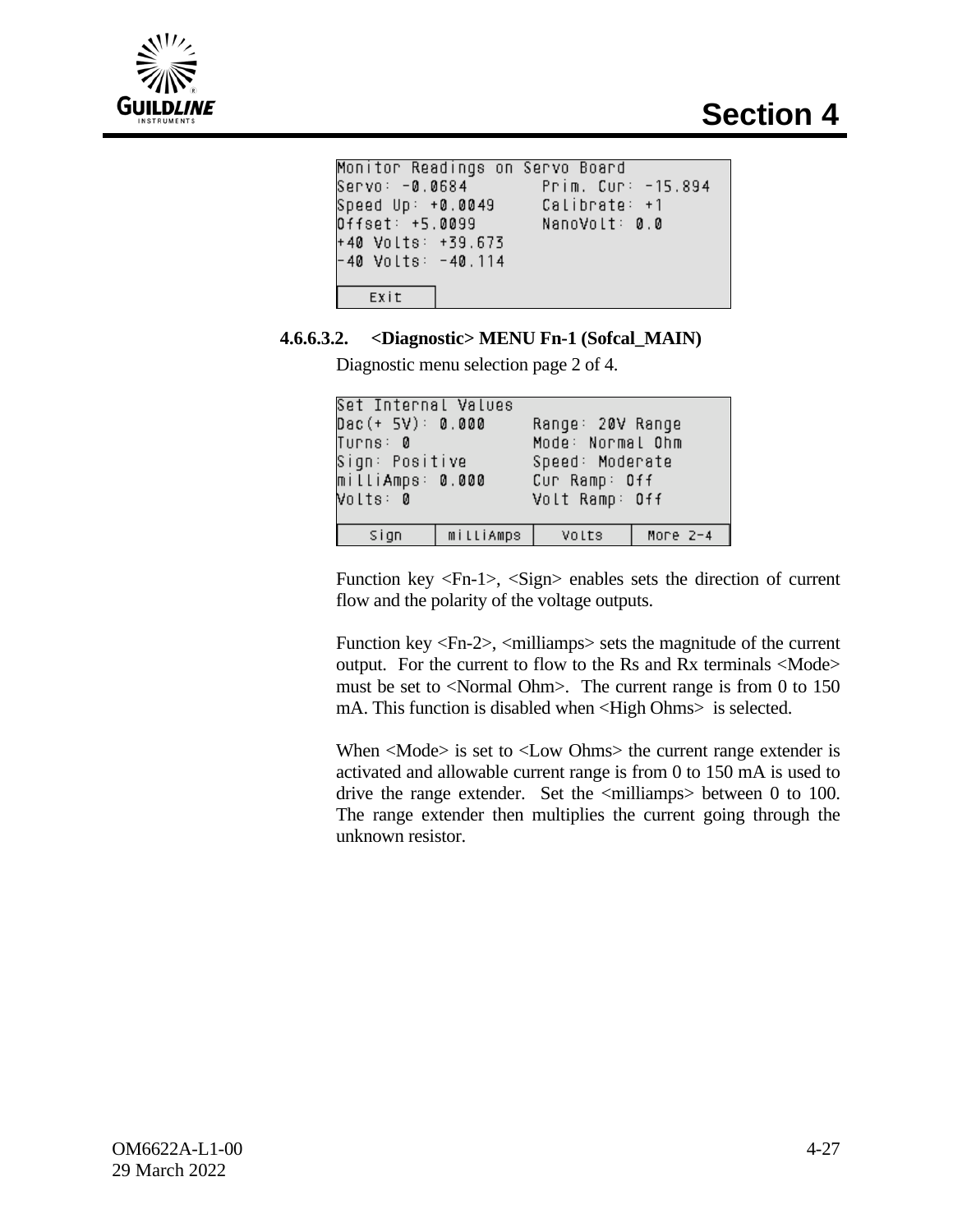

#### **WARNING:**

## **The 6622A bridge can produce dangerous voltages of up to 1000 V for the HV model and 100 V for the XR and XPR models. Exercise caution when setting output voltages as to avoid injury or equipment damage.**

Function key <Fn-3>, <Volts> sets magnitude of the voltage output. For the voltage to be set onto RS and RX terminals <Mode> must be set to <High Ohms>. The voltage range is from 0 V to 100 V in steps of 1V for the 6622A-XR and 6622A-XPR models. The voltage range is from 0 V to 1000 V in steps of 4 V for the 6622A-HV model. Voltage is not available in 6622A and 6622A-XP models. This function is disabled except when <High Ohms> is selected.

Diagnostic menu selection page 3 of 4.

| Set Internal Values<br>Dac(+ 5V): 0.000<br>Turns: 0<br>Sign: Positive<br>milliAmps: 0.000<br>Volts: 0 |      | Range: 20V Range<br>Mode: Normal Ohm<br>Speed: Moderate<br>Cur Ramp: Off<br>Volt Ramp: Off |          |
|-------------------------------------------------------------------------------------------------------|------|--------------------------------------------------------------------------------------------|----------|
| Range                                                                                                 | Mode | Speed                                                                                      | More 3-4 |

Function key <Fn-1>, <Range> selects the measurement voltage range for the built-in voltmeter from:  $\langle 20V \rangle$ ,  $\langle 2V \rangle$ ,  $\langle 200mV \rangle$ ,  $\langle 20mV \rangle$ ,  $\langle 2mV \rangle$ .

Function key <Fn-2>, <Mode> sets the measurement mode from the choice of <Normal> and <Low>.

Function key <Fn-3>, <Speed> sets the servo-loop speed from the choice of <Slowest>, <Slow>, <Moderate> and <Fast>. The servo loop is used for balancing the flux in the core.

Diagnostic menu selection page 4 of 4.

| Set Internal Values<br>Dac(+ 5V): 0.000<br>Turns: 0<br>Sign: Positive<br>milliAmps: 0.000<br>Volts: 0 |           | Range: 20V Range<br>Mode: Normal Ohm<br>Speed: Moderate<br>Cur Ramp: Off<br>Volt Ramp: Off |          |
|-------------------------------------------------------------------------------------------------------|-----------|--------------------------------------------------------------------------------------------|----------|
| Cur Ramp                                                                                              | Volt Ramp | NS NORMAL                                                                                  | More 4-4 |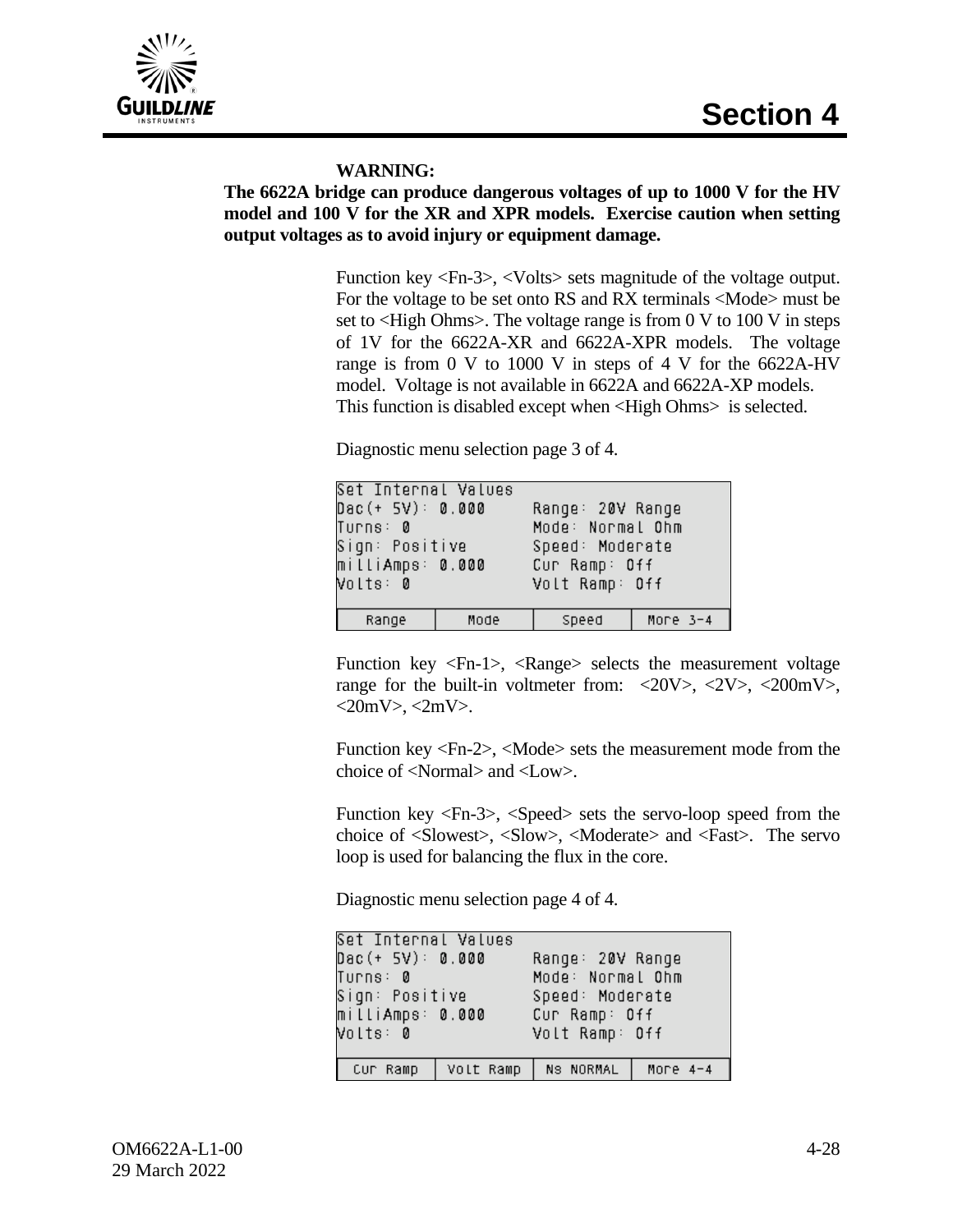

Function key <Fn-1>, enables or disables the automatic ramping feature for the Current. For current to flow to the Rs and Rx terminals, the <Mode> must be set to NORMAL.

Function key <Fn-2>, enables of disables the automatic ramping feature for Voltage. For the voltage to be set onto Rs and Rx terminals, the <Mode> must be set to <High Ohms>. This function is only available on voltage models (6622A-X, 6622A-XPR, and 6622A-HV)

Function key <Fn-3>, selects servo (Rs) toroid turns to 648 (Ns NORMAL) or 81 (Ns 100:1). The displayed information does not necessarily indicate the present state of the 6622A. Pressing key <Fn-3> will update the state of the 6622A.

## **4.6.6.4. <P.O.S.T.> MENU Fn-1 (Sofcal\_MAIN)**

This Sofcal menu selection displays the results of the internal self-test performed by the 6622A.

ERROR\_STATUS: 0\_0\_0\_0000\_0000  $(2EEE, FD15, 7AFA)$ ROM Checksum: 12014 EEROM Checksum: 26747 REV 1 40V Rails: OK 2005/11/02  $DAC A \_B: OK$ Calibration Channel: OK Exit

## **NOTE:**

**A restricted access password system has been implemented for certain Sofcal functions. If the password is changed it can be reset to the factory default password by entering this menu and pressing in order: Left Arrow, Right Arrow, Up Arrow, Down Arrow.**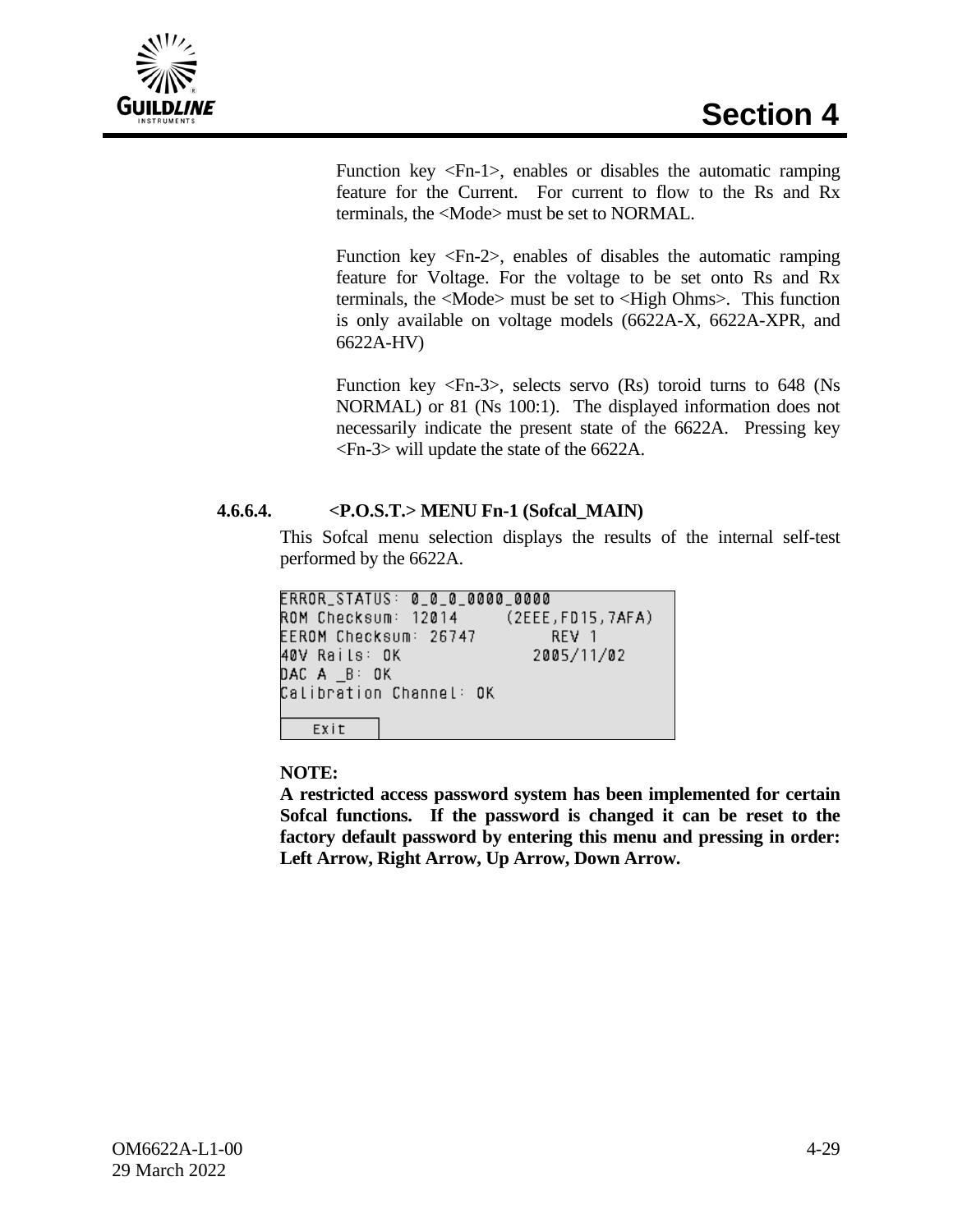



ERROR STATUS displays the error bits in hexadecimal notation.



**NOTE:**  $0 =$  Success,  $1 =$  Failure

**ROM CHECKSUM** is the sum of the CRC's of both PROMS. **EEROM CHECKSUM** is the CHECKSUM for the battery backed RAM.

## **4.6.6.5. <Filter> MENU Fn-2 (Sofcal\_MAIN)**



Function key Fn-1 <Average N> allows the number of data samples to be set for the simple averaging filter <1, 2, 4, 8, 16, 32, 64, and 128>.

Function key Fn-2 <Decimation> allows the setting of the decimation filter factor <0.001 through 0.500>.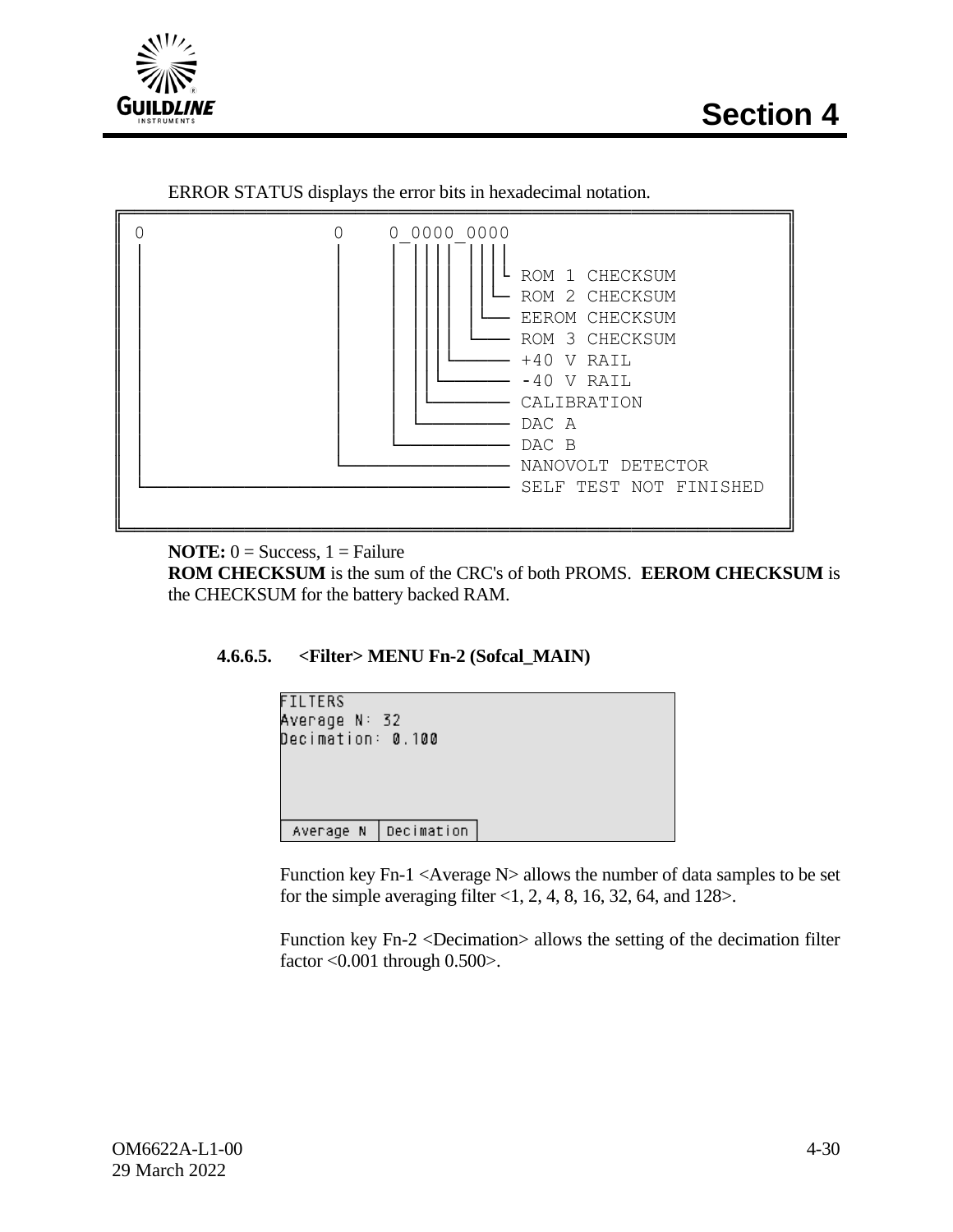

## **4.6.6.6. <Datum> MENU Fn-3 (Sofcal\_MAIN)**

| Ratio: 0.000000e+00<br>Ohms: 0.000000e+00 |    |  |
|-------------------------------------------|----|--|
| Edit                                      | 0ĸ |  |

The values displayed in this menu are used as datum values when the 6622A is measuring ratio or resistance.

The datum function is applied to the <Measure> menu.

## **4.6.6.7. <Sys Time>MENU Fn-2 (Sofcal MAIN)**



This allows the updating of the system date and time. The time is entered in 24 hour format.

#### **4.6.6.8. <Extender>MENU Fn-3 (SofcalMENU)**

| Low Ohms ext Extender File:<br>6623A-3A 176-1<br>6623A-150S 6596-1 |        |        |  |
|--------------------------------------------------------------------|--------|--------|--|
| Edit                                                               | Create | Delete |  |

This allows creation, deletion and editing of extenders.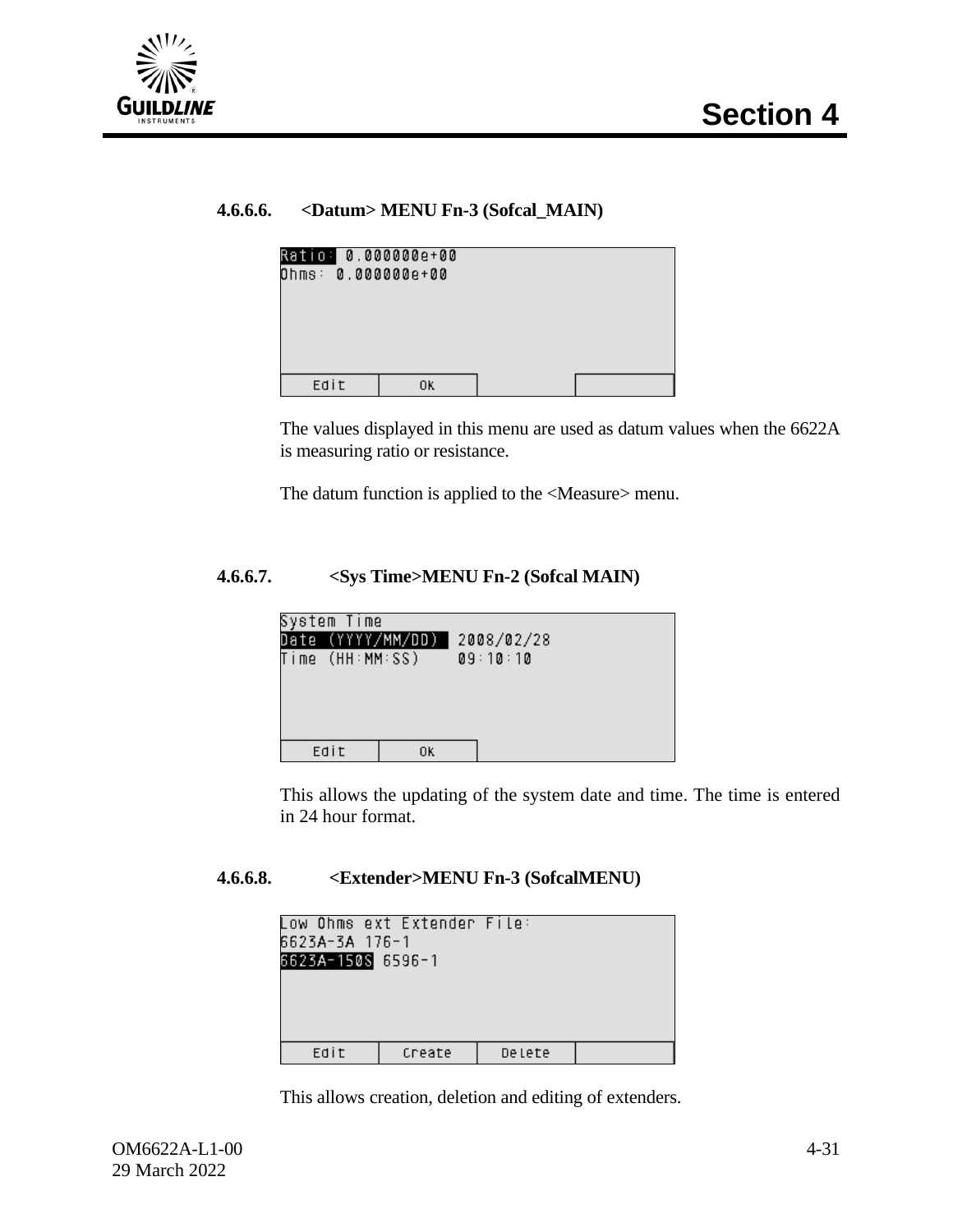

Existing extenders are selected with <UP> and <DOWN> arrows and the edit or delete acts on the highlighted extender.

## **4.6.6.8.1. Extender**

|                                 | Model: 6623A-150S |                     |  |  |  |
|---------------------------------|-------------------|---------------------|--|--|--|
| Serial Number : 6596-2          |                   |                     |  |  |  |
| Slave Count∶ 0                  |                   |                     |  |  |  |
| Stage1 Ramp Time (secs): 1.00   |                   |                     |  |  |  |
| Ratio: 20                       |                   |                     |  |  |  |
| Coefficient1 (PPM): 0.017000000 |                   |                     |  |  |  |
|                                 |                   |                     |  |  |  |
| Edit                            | $-0k$             | Alt Char   Scrn 1-9 |  |  |  |

**Model** is usually 6623A- …

 $3 - 3A$  $150 - 150$  A  $300 - 300 A$  $600 - 600$  A 1000 – 1000 A 3000 – 3000 A 6000 – 6000A  $10,000 - 10,000$  A

However custom extenders can be created also.

 $\langle$ Alt Char $>$  allows the insertion of  $\langle$ A $>$ ,  $\langle$ B $>$ ,  $\langle$ C $>$ , and  $\langle$ S $>$  into the text.

**Serial Number** is the serial number as indicated on the extender which is being created or edited.

**Slave Count** is used to specify the number of 150 A modules when more than one module is present. i.e. 6623A-3000 has a slave count of twenty $(20)$ .

**Stage 1 Ramp Time** is the ramp time in seconds for current. The 6622A always sets current to zero(0) and then sets the specified current during state changes. (turns or polarity) For a standard Guildline Product the setting for this stage is 1 second.

**Ratio** is the extender ratio for this stage. For a standard Guildline product this is twenty (20).

**Coefficient 1** is  $\pm$  PPM and is used when this stage is active.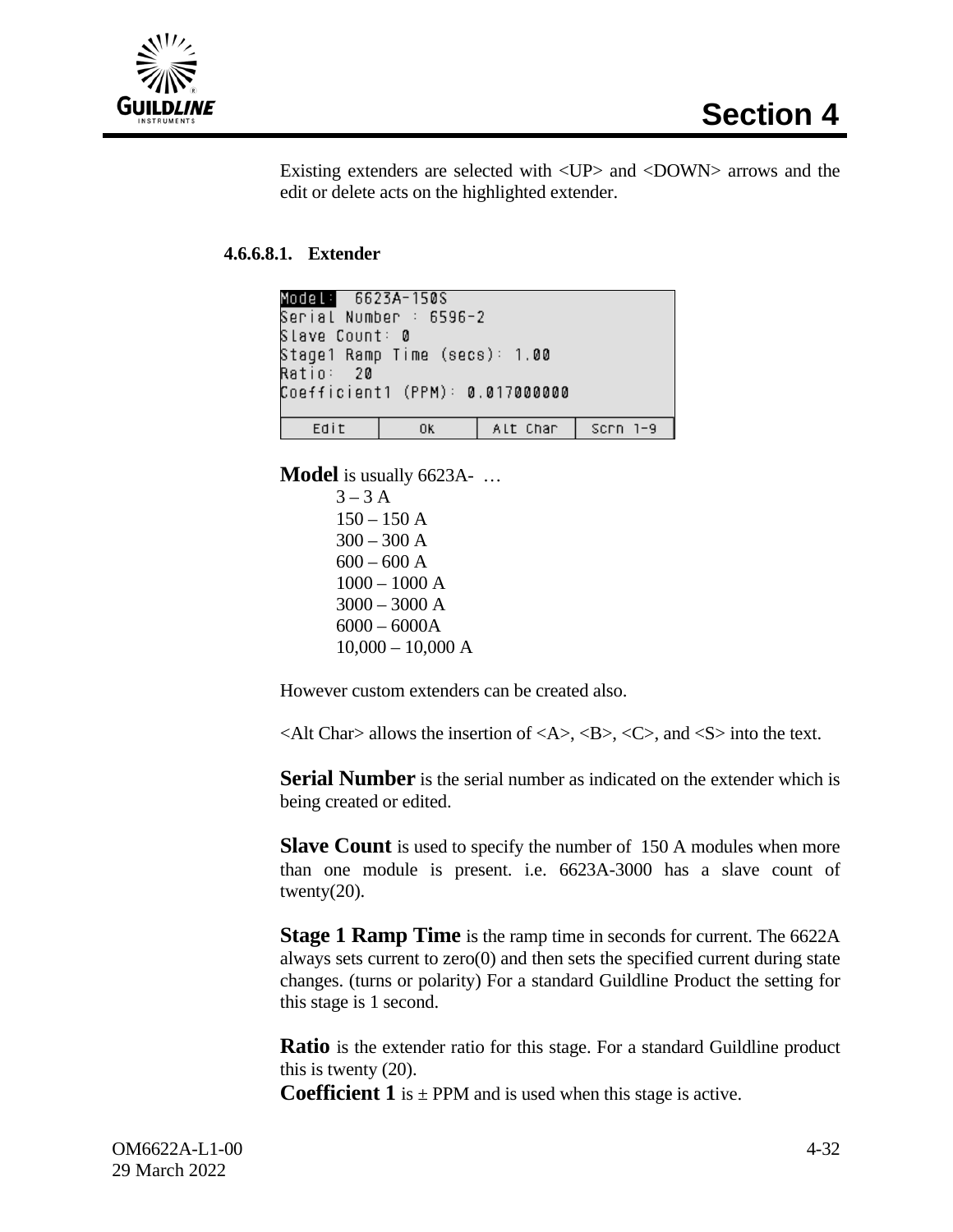

|                                | Coefficient2 (PPM): 0.000000000 |          |          |  |  |  |
|--------------------------------|---------------------------------|----------|----------|--|--|--|
| Minimum Amps: 0.100            |                                 |          |          |  |  |  |
| Maximum Amps: 3.00             |                                 |          |          |  |  |  |
| Cascade state:                 |                                 |          |          |  |  |  |
| Slave state∶                   |                                 |          |          |  |  |  |
| +ve Offset (+- mAmps): 0.00000 |                                 |          |          |  |  |  |
|                                |                                 |          |          |  |  |  |
| Edit                           | 0K                              | Alt Char | Scrn 2-9 |  |  |  |
|                                |                                 |          |          |  |  |  |

**Coefficient 2** is  $\pm$  PPM and is used when this stage is active.

**Minimum Amps** is used to specify the minimum current for this stage. For a standard Guildline product this is 0.1 A.

**Maximum Amps** is used to specify the minimum current for this stage. For a standard Guildline product this is 3.0 A.

**Cascade state** is used to select the stage. For a standard Guildline product this is 0 or blank.

**Slave state** is used to select the stage. For a standard Guildline product this is 0 or blank.

**+ve Offset** is used to offset the current with a milliampere correction. This is applied when positive current is sent by the 6622A. For a standard Guildline product this is 0.

| +ve Gain (+- mAmps): 0.00000      |      |          |          |  |  |  |
|-----------------------------------|------|----------|----------|--|--|--|
| -ve Offset (+- mAmps): 0.00000    |      |          |          |  |  |  |
| -ve Gain (+- mAmps): 0.00000      |      |          |          |  |  |  |
| Stage 2 Ramp Time (secs): 1.5     |      |          |          |  |  |  |
| Ratio: 100                        |      |          |          |  |  |  |
| Coefficient1 (PPM): 0.00000000000 |      |          |          |  |  |  |
|                                   |      |          |          |  |  |  |
| Edit                              | -OK. | Alt Char | Scrn 3-9 |  |  |  |

**+ve Gain** is used to adjust the current with a milliampere correction. The gain is multiplied by the requested current and then added to the requested current..This is applied when positive current is sent by the 6622A. For a standard Guildline product this is 0.

**-ve Offset** is used to offset the current with a milliampere correction. This is applied when negative current is sent by the 6622A. For a standard Guildline product this is 0.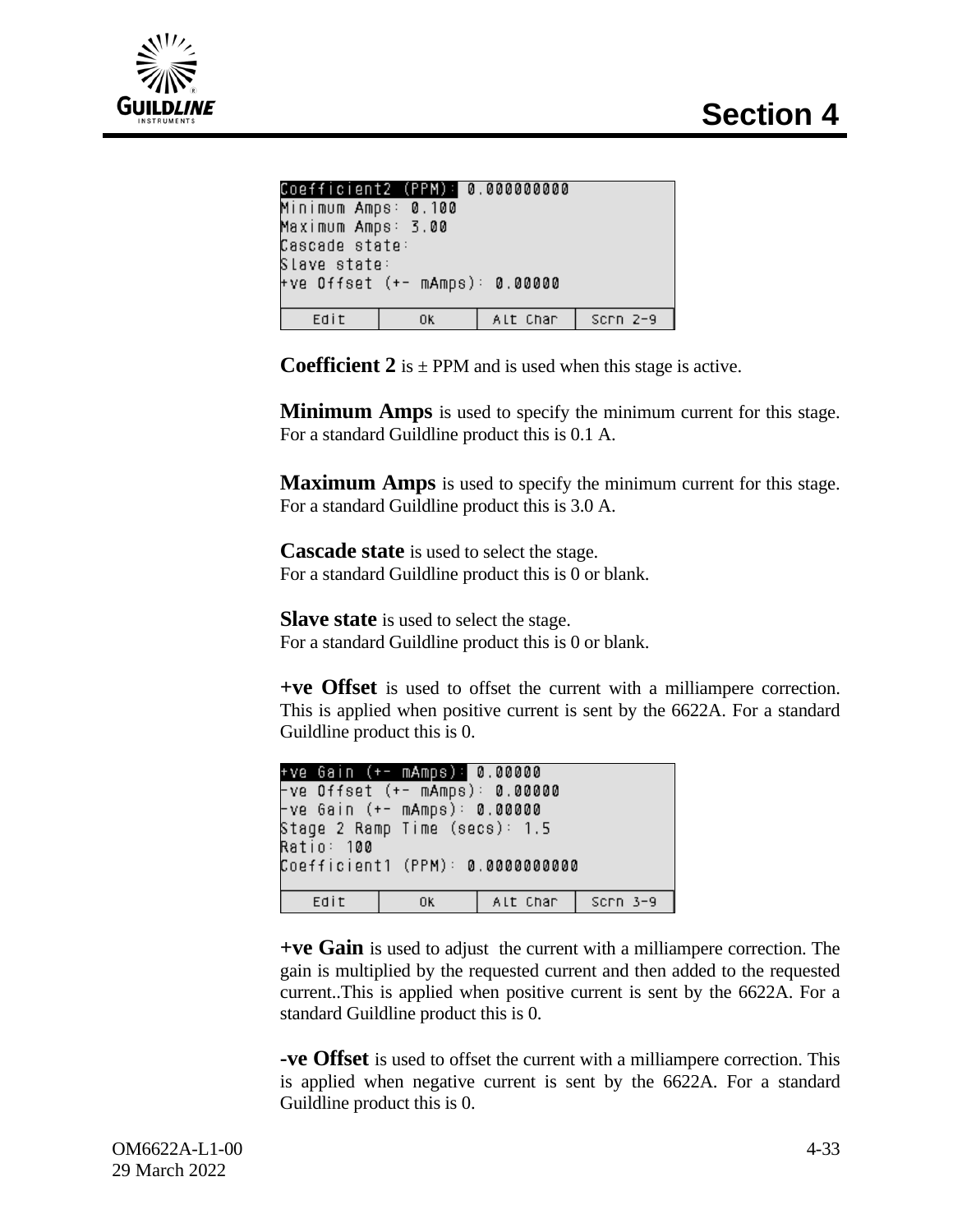

-**ve Gain** is used to adjust the current with a milliampere correction. The gain is multiplied by the requested current and then added to the requested current..This is applied when negative current is sent by the 6622A. For a standard Guildline product this is 0.

**If the extender is only one stage (6623A-3) then the remaining fields are not required. Except when the 6622A bridge is using Rev. Z Firmware. This firmware requires you to set the "Cascade" to 1 on the second stage, which is otherwise unused.**

**Stage 2 Ramp Time** is the ramp time in seconds for current. The 6622A always sets current to zero(0) and then sets the specified current during state changes. (turns or polarity) For a standard Guildline Product the setting for this stage is 1.5 seconds.

**Ratio** is the extender ratio for this stage. For a standard Guildline product this is one hundred(100).

| Minimum Amps: 3.00             |          |                                 |  |  |  |  |
|--------------------------------|----------|---------------------------------|--|--|--|--|
| Maximum Amps: 15.00            |          |                                 |  |  |  |  |
| Cascade state: 1               |          |                                 |  |  |  |  |
| Slave state:                   |          |                                 |  |  |  |  |
| +ve Offset (+- mAmps): 0.00000 |          |                                 |  |  |  |  |
|                                |          |                                 |  |  |  |  |
| 0K.                            | Alt Char | $Scrn$ 4-9                      |  |  |  |  |
|                                |          | Coefficient2 (PPM): 0.000000000 |  |  |  |  |

**Minimum Amps** is used to specify the minimum current for this stage. For a standard Guildline product this is 3.0 A.

**Maximum Amps** is used to specify the minimum current for this stage. For a standard Guildline product this is 15.0 A

**Cascade state** is used to select the stage. For a standard Guildline product this is 1.

**Slave state** is used to select the stage. For a standard Guildline product this is 0 or blank.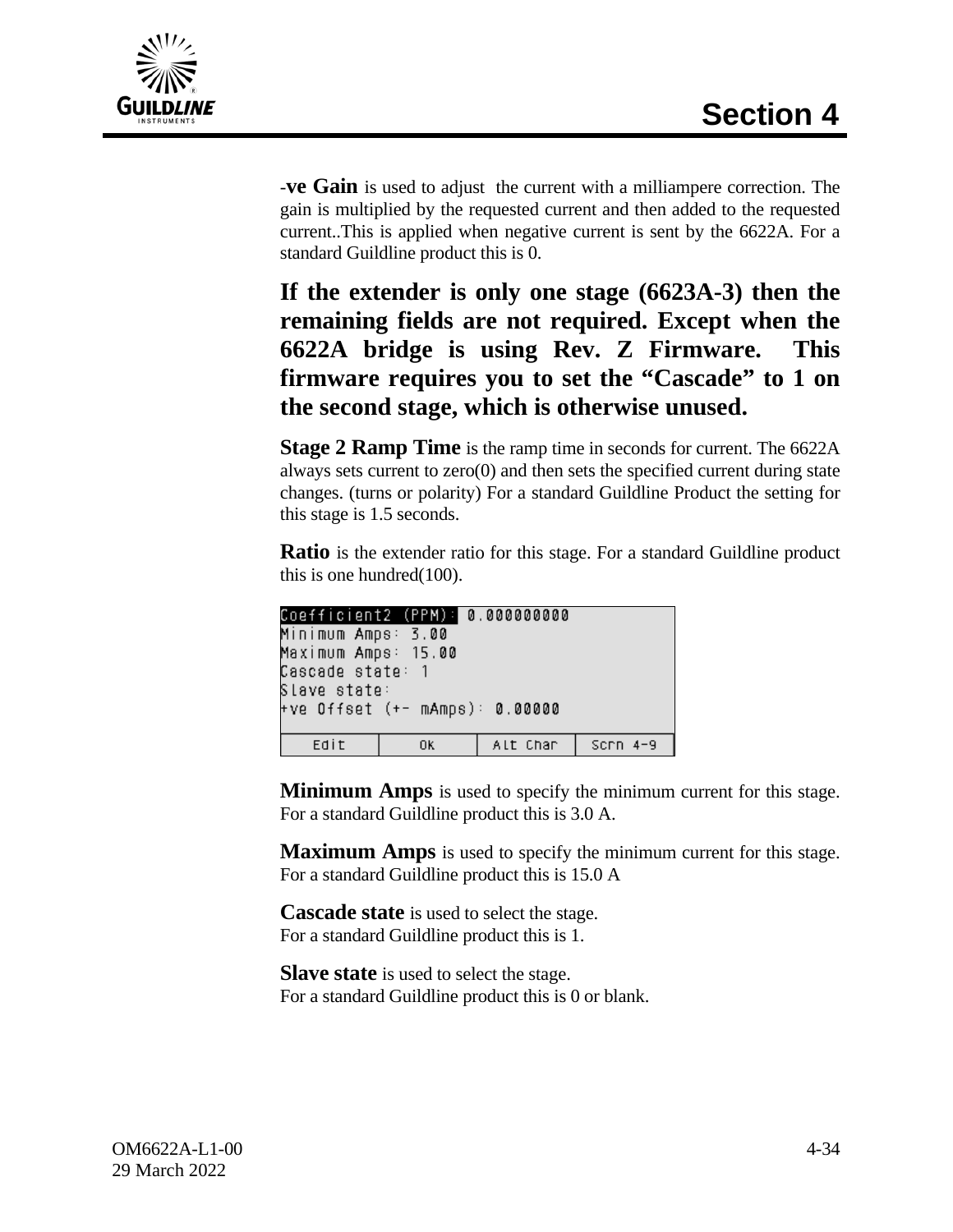

|                     | +ve Gain (+- mAmps): 0.00000   |                                   |  |
|---------------------|--------------------------------|-----------------------------------|--|
|                     | -ve Offset (+- mAmps): 0.00000 |                                   |  |
|                     | -ve Gain (+- mAmps): 0.00000   |                                   |  |
|                     | Stage 3 Ramp Time (secs): 2.0  |                                   |  |
| Ratio: 1 <b>000</b> |                                |                                   |  |
|                     |                                | Coefficient1 (PPM): 0.00000000000 |  |
|                     |                                |                                   |  |
| Edit                |                                | OK   Alt Char   Scrn 5-9          |  |
|                     |                                |                                   |  |

**Stage 3 Ramp Time** is the ramp time in seconds for current. The 6622A always sets current to zero(0) and then sets the specified current during state changes. (turns or polarity) For a standard Guildline Product the setting for this stage is 2.0 seconds.

**Ratio** is the extender ratio for this stage. For a standard Guildline product this is one thousand (1000).

| Coefficient2 (PPM): 0.000000000 |     |          |           |  |  |  |  |
|---------------------------------|-----|----------|-----------|--|--|--|--|
| Minimum Amps: 15.00             |     |          |           |  |  |  |  |
| Maximum Amps: 150.00            |     |          |           |  |  |  |  |
| Cascade state: 1                |     |          |           |  |  |  |  |
| Slave state:                    |     |          |           |  |  |  |  |
| +ve Offset (+- mAmps): 0.00000  |     |          |           |  |  |  |  |
|                                 |     |          |           |  |  |  |  |
| Edit                            | 0K. | Alt Char | $Scrn6-9$ |  |  |  |  |

**Minimum Amps** is used to specify the minimum current for this stage. For a standard Guildline product this is 15.0 A.

**Maximum Amps** is used to specify the maximum current for this stage. For a standard Guildline product this is 150.0 A, (Model 6623A-150)

**Cascade state** is used to select the stage. For a standard Guildline product this is 1.

**Slave state** is used to select the stage. For a standard Guildline product this is 0 or blank.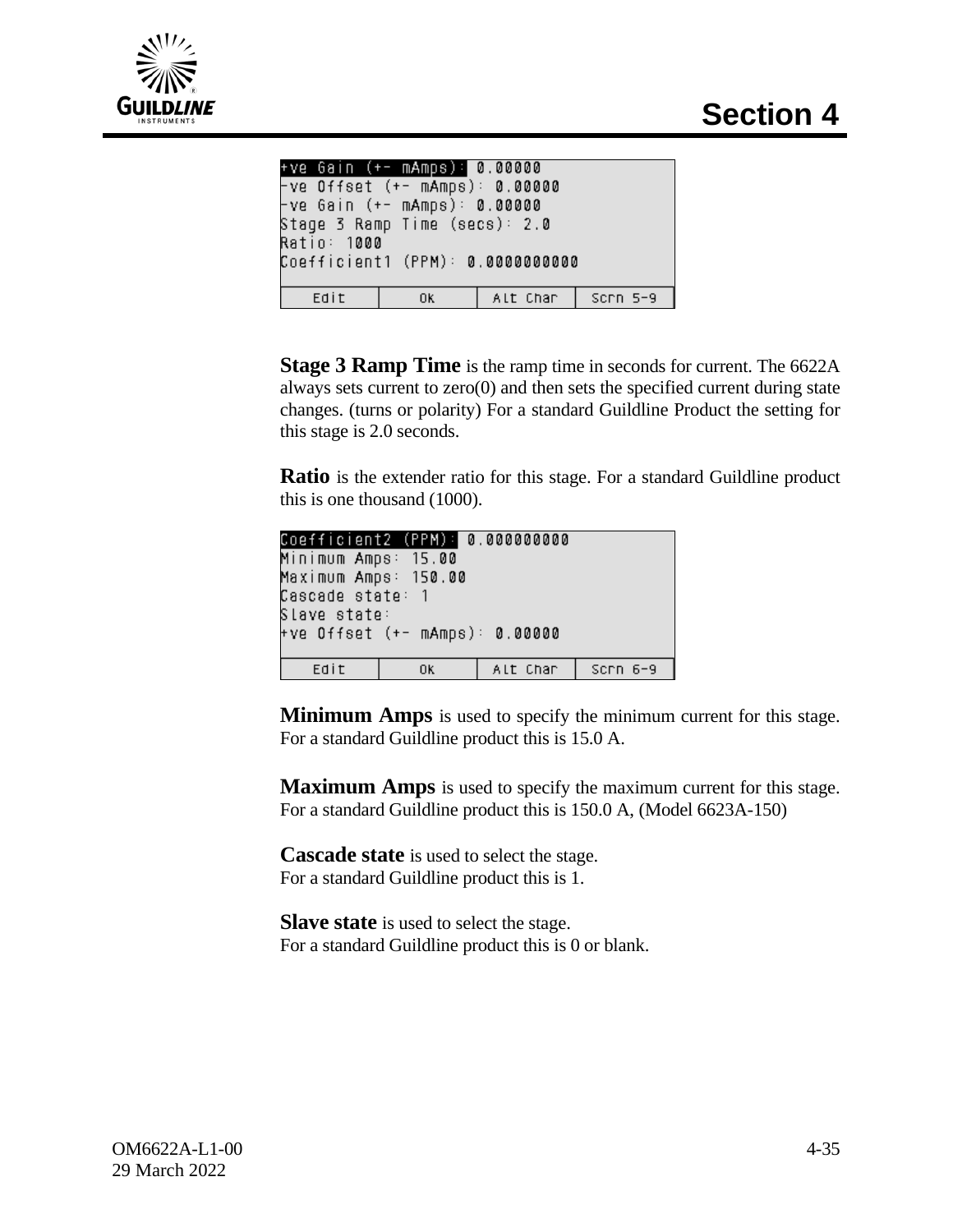

```
+ve Gain (+- mAmps): 0.00000
ve Offset (+– mAmps): 0.00000-
-ve Gain (+- mAmps): 0.00000
Stage 4 Ramp Time (secs): 2.0
Ratio:
          20000
Coefficient1 (PPM): 0.00000000000
   Edit
                0\mathrm{\,K}Alt Char
                                    Scrn 7-9
```
**Stage 4 Ramp Time** is the ramp time in seconds for current. The 6622A always sets current to zero(0) and then sets the specified current during state changes. (turns or polarity) For a standard Guildline Product the setting for this stage is 2.0 seconds.

**Ratio** is the extender ratio for this stage.

| Coefficient2 (PPM): 0.000000000 |                      |          |            |  |  |  |  |  |
|---------------------------------|----------------------|----------|------------|--|--|--|--|--|
|                                 | Minimum Amps: 300.00 |          |            |  |  |  |  |  |
| Maximum Amps: 3000.00           |                      |          |            |  |  |  |  |  |
|                                 | Cascade state: 1     |          |            |  |  |  |  |  |
|                                 | Slave state: 1       |          |            |  |  |  |  |  |
| +ve Offset (+- mAmps): 0.00000  |                      |          |            |  |  |  |  |  |
|                                 |                      |          |            |  |  |  |  |  |
| Edit                            | 0K.                  | Alt Char | $Scrn 8-9$ |  |  |  |  |  |

**Minimum Amps** is used to specify the minimum current for this stage. For a Guildline 6623A-3000 this is 150.0 A.

**Maximum Amps** is used to specify the maximum current for this stage. For a Guildline 6623A-3000 this is 3000.0 A.

**Cascade state** is used to select the stage. For a standard Guildline product this is 1.

**Slave state** is used to select the stage.

For a standard Guildline product this is 1. For a Guildline 6623A-3000 the slave count is set to 20.

|      | +ve Gain (+- mAmps): 0.00000   |                     |  |
|------|--------------------------------|---------------------|--|
|      | -ve Offset (+- mAmps): 0.00000 |                     |  |
|      | -ve Gain (+- mAmps): 0.00000   |                     |  |
|      |                                |                     |  |
|      |                                |                     |  |
|      |                                |                     |  |
|      |                                |                     |  |
| Edit | OK.                            | Alt Char   Scrn 9-9 |  |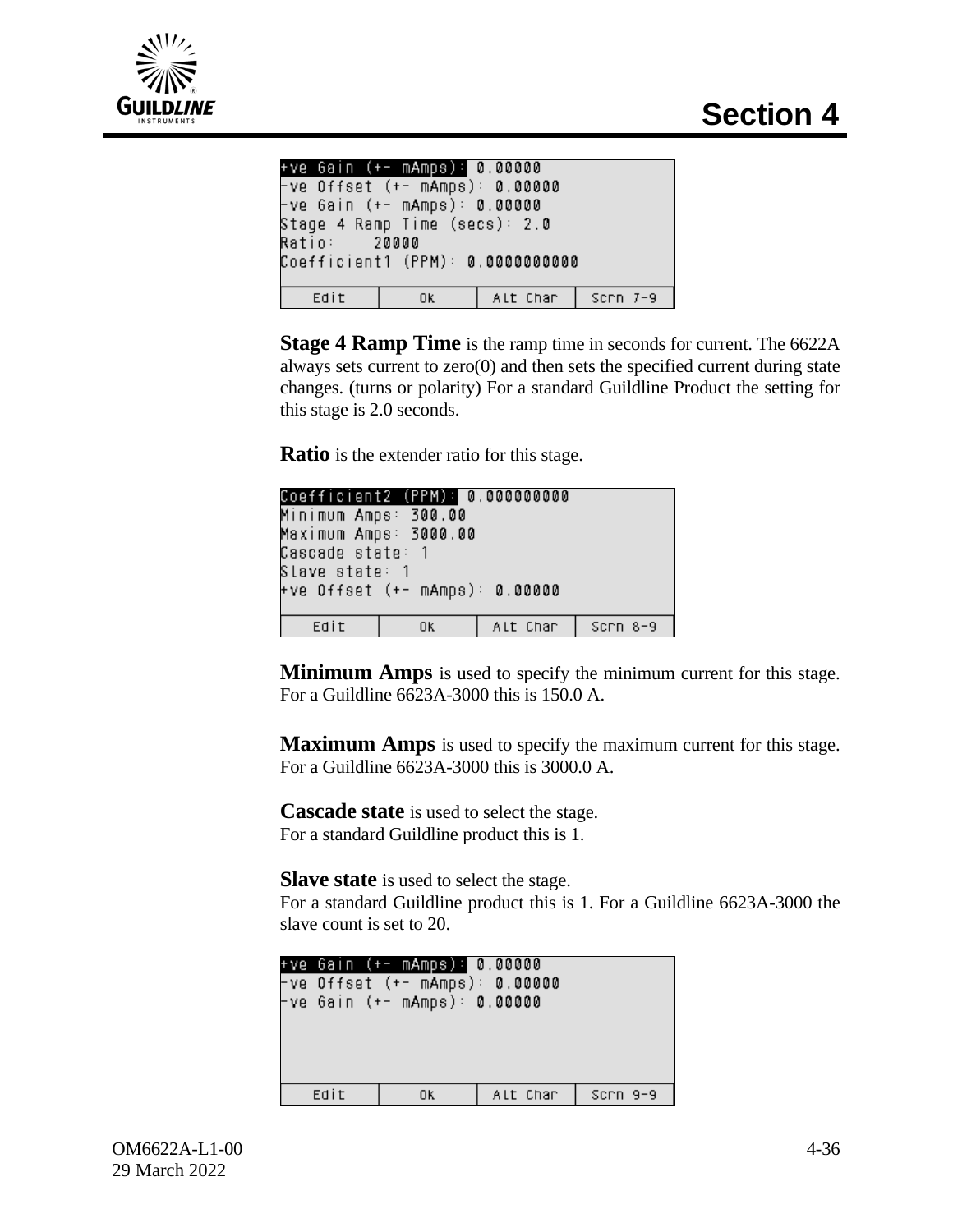

#### **4.6.6.9 PASSWORD> MENU Fn-1 (Sofcal\_MAIN)**

In order to obtain access to change the system password the current password must be supplied.

| PASSWORD CHECK<br>Password: |    |  |
|-----------------------------|----|--|
| Edit                        | 0K |  |

In enter the current password, first press the <Edit> key, enter the current password and press <OK>. An invalid password will not allow access. When the  $\leq$ Edit $>$  key is pressed again, the active password will be displayed.

| PASSWORD EDIT<br>Password: 6622 |    |  |
|---------------------------------|----|--|
|                                 |    |  |
|                                 |    |  |
| Edit                            | 0K |  |

The password can be changed using the keypad numeric keys. A string of up to nine (9) characters can be entered for the password. Function key <Ok> will accept the new password as entered.

#### **NOTE:**

#### **The factory default password is: 6622**

**If the password has been changed and subsequently misplaced, see Section 4.6.6.4 <P.O.S.T.>, to allow recovery of the factory default password setting.**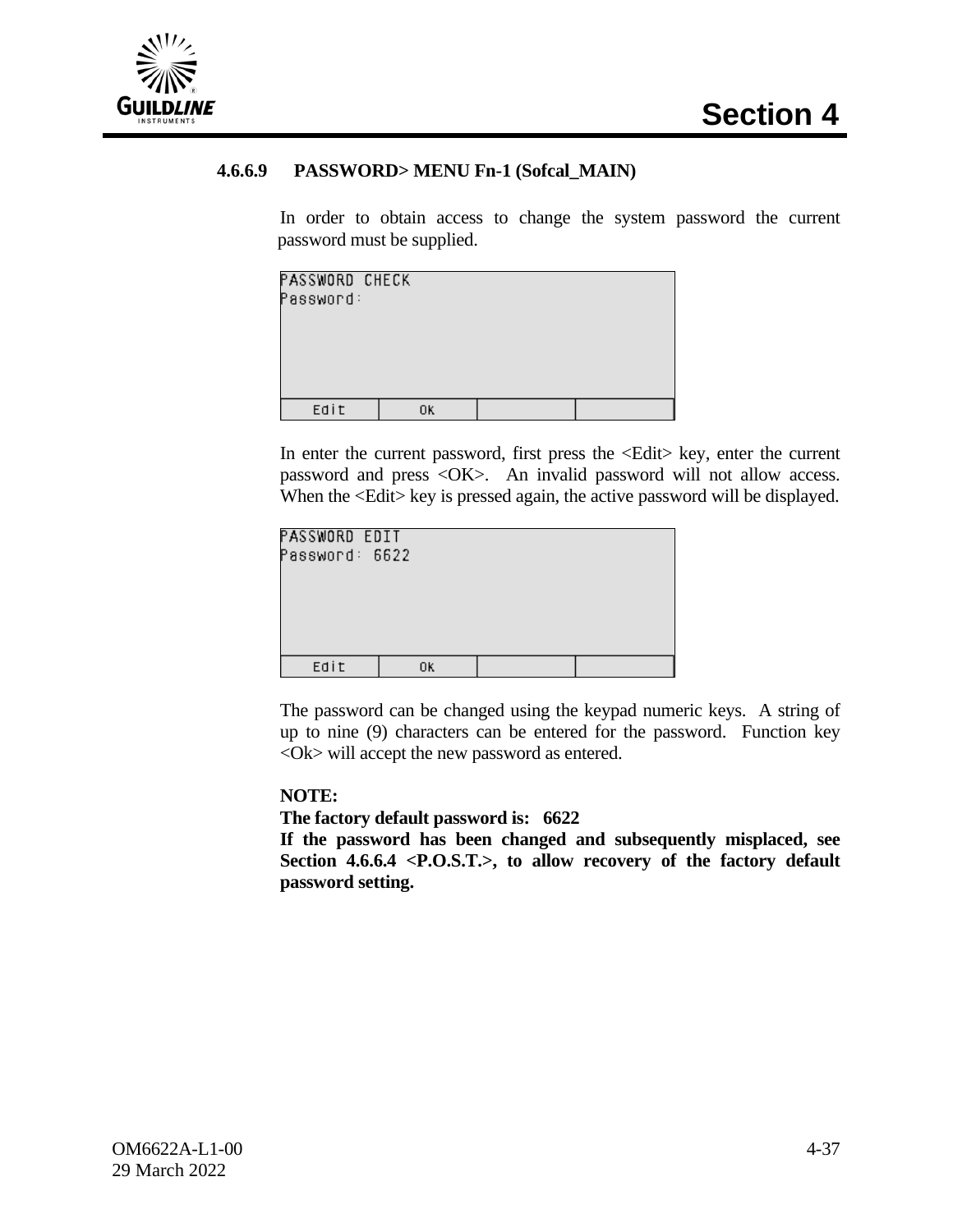

## **5. VERIFICATION AND CALIBRATION**

#### **5.1. RATIO ACCURACY VERIFICATION**

This procedure covers the ratio accuracy verification of the 6622A Automatic DCC Resistance Bridge. This procedure is not a self-calibration but an intermediary check on whether the bridge is operating within its specifications relative to its last calibration. The following procedure can be automated in using a test sequence Bridgeworks Data Acquisition Software if the 6622A is connected through a 6664C scanner.

#### **5.1.1. Purpose**

The purpose of this procedure is to assure that the 6622A Automatic DCC Resistance Bridge meets the manufacturer's specifications. It is recommended that these procedures be performed after any corrective maintenance activity, or if the operator perceives a problem with respect to ratio accuracy.

It is recommended that all of these procedures be performed on an annual basis to verify that the 6622A is performing within the manufacturer's specifications relative to its last calibration.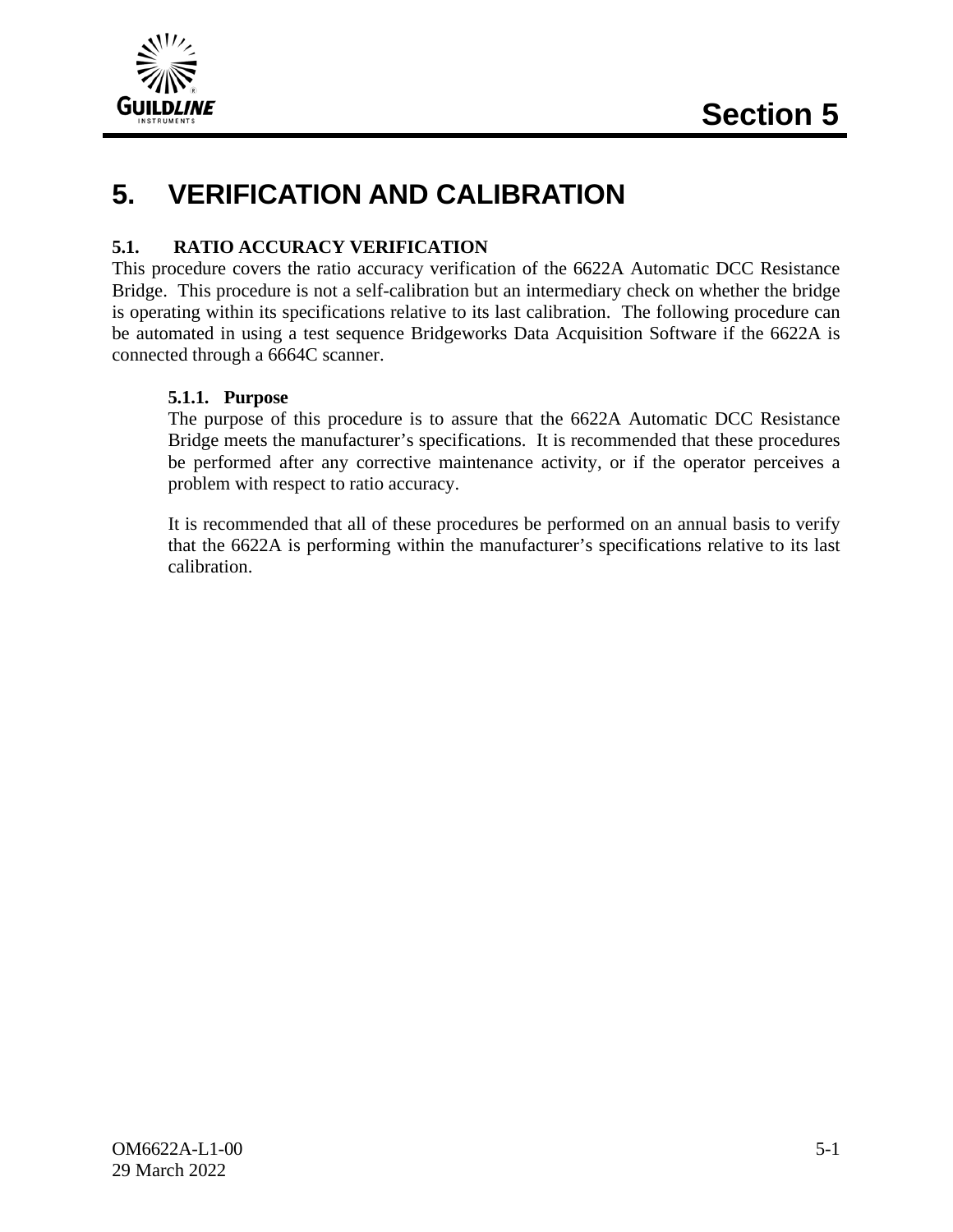



#### **5.1.2. Equipment Required**

The following equipment is required for all 6622A bridge models to execute the procedure outlined in this section.

- Temperature controlled environment sufficient to maintain the reference and working standard resistors to their specified uncertainties
- 1  $\Omega$  standard resistor, stable to  $\pm 0.01$  ppm over a 24 hour period (x2)
- $10 \Omega$  standard resistor, stable to  $\pm 0.01$  ppm over a 24 hour period
- 100  $\Omega$  standard resistor, stable to  $\pm 0.01$  ppm over a 24 hour period (x2)
- $1$  kΩ standard resistor, stable to  $\pm 0.01$  ppm over a 24 hour period
- $10 \text{ k}\Omega$  standard resistor, stable to  $\pm 0.01$  ppm over a 24 hour period (x2)

The following equipment is required for the 6622A-XR, 6622A-XPR and 6622A-HV bridge models to execute the procedure outlined in this section.

- $100 \text{ k}\Omega$  standard resistor, stable to  $\pm 0.02$  ppm over a 24 hour period
- 1 M $\Omega$  standard resistor, stable to  $\pm 0.04$  ppm over a 24 hour period (x2)
- $10 \text{ M}\Omega$  standard resistor, stable to  $\pm 0.2$  ppm over a 24 hour period
- 100 MΩ standard resistor, stable to  $\pm$ 0.5 ppm over a 24 hour period

The following equipment is required for only the 6622A-HV bridge models to execute the procedure outlined in this section.

An additional 100 M $\Omega$  standard resistor, stable to  $\pm 0.5$  ppm over a 24 hour period

#### **Note: Ten of these standard resistors are available in the optional model 6634A Resistance Standard and up to four reference resistors are available in the portable Guildline Instruments model 6634TS Resistance Standard.**

#### **5.1.3. Set Up**

- 1. Ensure that the 6622A Resistance Bridge is switched on and have the following resistors ready for connection to the 6622A or pre-connected to scanner channel leads from the optional 6664C scanner as defined above.
- 2. Set these standard resistors into the controlled temperature environment and allow time for them to stabilize. The Guildline model 6634A offers up to 10 of these resistors in a temperature stabilized rack mountable chamber. Open the BridgeWorks Data Acquisition Software in the computer.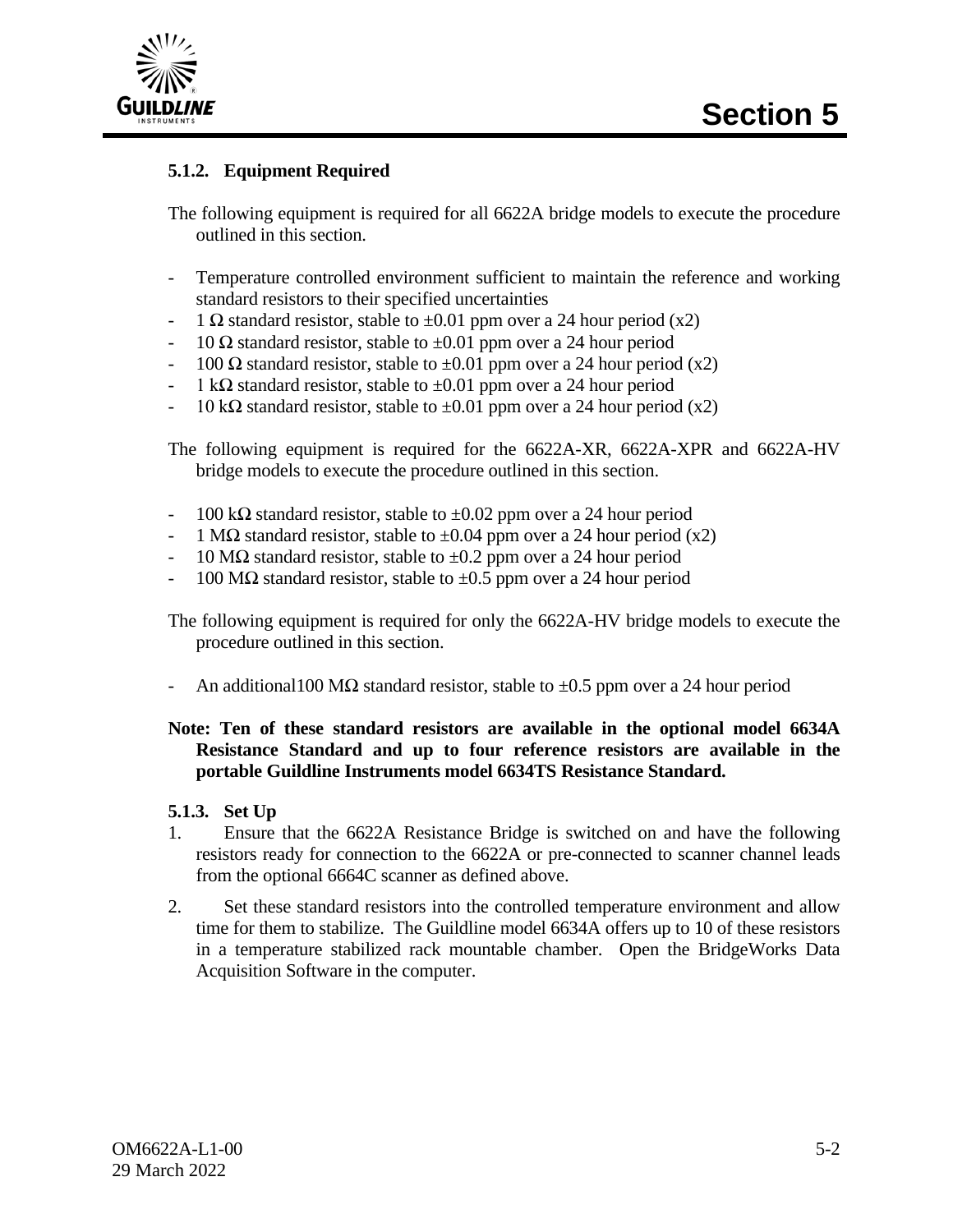

#### **5.1.4. Verification**

1. Use the "Test Sequence" function of the "Configuration" menu of the BridgeWorks Data Acquisition Software to measure the resistance ratio of each resistor pair with the corresponding excitation current and reversal rate listed below. See the BridgeWorks Software User's Manual for the particulars of running a test sequence. These measurements can also be made manually. If they are made manually, allow sufficient time for the measurement to settle  $(1 – 2 hours)$  and ensure that all measurements made that are related to a given closure are within 24 hour of each other.

| Meas.<br>No.   | Rx<br><b>Resistor</b> | R <sub>s</sub><br><b>Resistor</b> | Excitation<br>Current                                            | Reversal<br>Rate | Meas.<br>Mode    | Closure<br>Method |
|----------------|-----------------------|-----------------------------------|------------------------------------------------------------------|------------------|------------------|-------------------|
|                |                       |                                   |                                                                  |                  |                  |                   |
|                |                       |                                   | Tests $1 - 12$ for all 6622A bridges.                            |                  |                  |                   |
| $\overline{1}$ | $1\Omega$             | $1\Omega$                         | $100 \text{ mA}$                                                 | 20 s             | Normal           | Interchange       |
| $\overline{2}$ | $1\Omega$             | $1 \Omega$                        | $100 \text{ mA}$                                                 | 20 s             | Normal           |                   |
| 3              | $100 \Omega$          | $100 \Omega$                      | $10 \text{ mA}$                                                  | 20 s             | Normal           | Interchange       |
| $\overline{4}$ | $100 \Omega$          | $100 \Omega$                      | $10 \text{ mA}$                                                  | 20 s             | Normal           |                   |
| 5              | $10 \text{ k}\Omega$  | $10 \text{ k}\Omega$              | 1 <sub>m</sub> A                                                 | 60 s             | Normal           |                   |
| 6              | $10 \text{ k}\Omega$  | $10 k\Omega$                      | $1 \text{ mA}$                                                   | 60 s             | Normal           | Interchange       |
| $\overline{7}$ | $10 \Omega$           | $1\Omega$                         | $10 \text{ mA}$                                                  | 20 s             | Normal           |                   |
| 8              | $100 \Omega$          | $10 \Omega$                       | 1.0 <sub>mA</sub>                                                | 20 s             | Normal           | Ladder            |
| 9              | $100 \Omega$          | $1 \Omega$                        | 1.0 <sub>m</sub> A                                               | 20 s             | Normal           |                   |
| 10             | $1 \text{ k}\Omega$   | $100 \Omega$                      | 1.0 <sub>m</sub> A                                               | 40s              | Normal           |                   |
| 11             | $10 k\Omega$          | $1 k\Omega$                       | $0.1 \text{ mA}$                                                 | 60 s             | Normal           | Ladder            |
| 12             | $10 \text{ k}\Omega$  | $100 \Omega$                      | $0.10 \text{ mA}$                                                | 90 s             | Normal           |                   |
|                |                       |                                   | Additional tests $13 - 20$ for 6622A-XR, 6622A-XPR, and 6622A-HV |                  |                  |                   |
| 13             | $1 M\Omega$           | $1 M\Omega$                       | 100 V                                                            | 90 s             | <b>High Ohms</b> | Interchange       |
| 14             | $1 M\Omega$           | 1 $M\Omega$                       | 100 V                                                            | 90 s             | <b>High Ohms</b> |                   |
| 15             | $100 \text{ k}\Omega$ | $10 k\Omega$                      | $0.10 \text{ mA}$                                                | 90 s             | Normal           |                   |
| 16             | $1 M\Omega$           | $100 \text{ k}\Omega$             | 10 <sub>V</sub>                                                  | 90 s             | <b>High Ohms</b> | Ladder            |
| 17             | $1 M\Omega$           | $10 k\Omega$                      | 10 V                                                             | 90 s             | <b>High Ohms</b> |                   |
| 18             | $10 \text{ M}\Omega$  | $1 M\Omega$                       | 100 V                                                            | 90 s             | <b>High Ohms</b> |                   |
| 19             | $100 \text{ M}\Omega$ | $10 \text{ M}\Omega$              | 100 V                                                            | 120 s            | <b>High Ohms</b> | Ladder            |
| 20             | $100 \text{ M}\Omega$ | $1 M\Omega$                       | 100 V                                                            | 120 s            | <b>High Ohms</b> |                   |
|                |                       |                                   | Additional tests 21 and 22 for 6622A-HV only                     |                  |                  |                   |
| 21             | $100 \text{ M}\Omega$ | $100 \text{ M}\Omega$             | 1000 V                                                           | 150 s            | <b>High Ohms</b> | Interchange       |
| 22             | $100 \text{ M}\Omega$ | $100 \text{ M}\Omega$             | 1000 V                                                           | 150 s            | <b>High Ohms</b> |                   |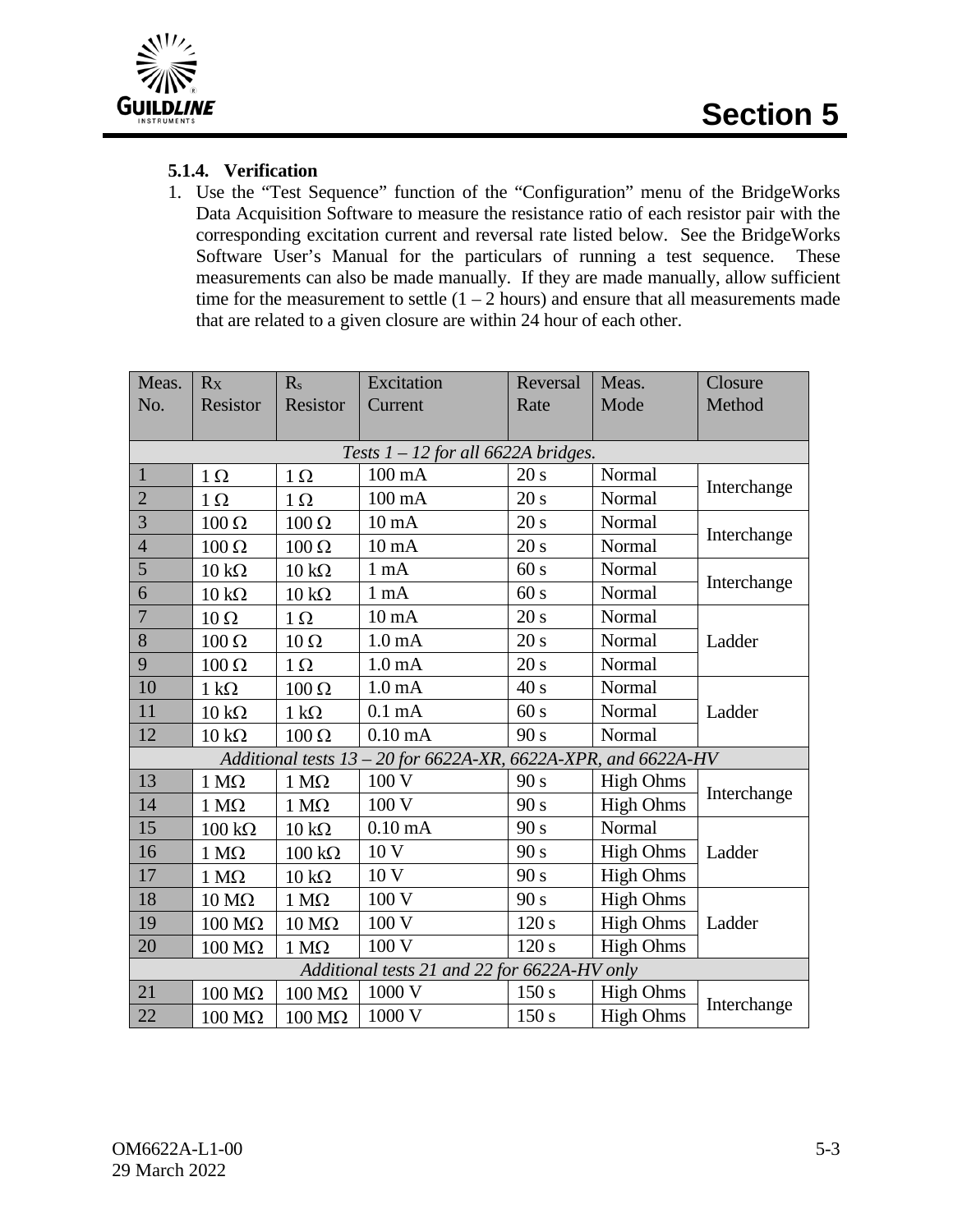

2. For each resistor pair, calculate and report the interchange closure error. For example, if the Rx:Rs ratio of the first measurement is  $R_a$  and the Rx:Rs ratio of the second measurement, where the two resistors are exchanged with one another, is  $R_b$ , then the interchange error ei in ppm of the nominal ratio is:

$$
e_i = (1/2) \mathbf{X} | (R_a \mathbf{X} R_b) - 1 | \mathbf{X} 10^6
$$

3. The maximum allowable interchange closure errors (ppm) for the following resistor pairs are:

| Resistor              | Resistor              | <b>Interchange Closure Error</b> |       |      |       |      |      |
|-----------------------|-----------------------|----------------------------------|-------|------|-------|------|------|
|                       |                       | $-B$                             | $-XP$ | -XPS | $-XR$ | -XPR | -HV  |
| $\mid 1 \Omega$       | $1~\Omega$            | 0.1                              | 0.05  | 0.02 | 0.1   | 0.05 | 0.04 |
| $100 \Omega$          | $100 \Omega$          | 0.1                              | 0.05  | 0.02 | 0.1   | 0.05 | 0.04 |
| $10 k\Omega$          | $10 k\Omega$          | 0.1                              | 0.05  | 0.05 | 0.1   | 0.05 | 0.05 |
| $1 M\Omega$           | $M\Omega$             |                                  |       |      | 0.6   | 0.4  | 0.4  |
| $100 \text{ M}\Omega$ | $100 \text{ M}\Omega$ |                                  |       |      |       |      | 3.5  |

4. For the 100:1 ladder up closure errors, the 100:1 ratio must agree to within the specification of the nominal ratio for either directly measuring the 100:1 ratio, or calculating the ratio from the product of the 100:10 ratio and the 10:1 ratio, as follows:

$$
e_i = (1/3) \times | R_a - (R_b \times R_c) | / R_a \times 10^6
$$

Where:

Ra is the 100:1 ratio  $R<sub>b</sub>$  is the 100:10 ratio Rc is the 10:1 ratio

5. The maximum allowable ladder up errors (ppm) for the following resistor sets are:

| Resistor        | Resistor              | Resistor              | <b>Interchange Closure Error</b> |       |       |       |       |       |
|-----------------|-----------------------|-----------------------|----------------------------------|-------|-------|-------|-------|-------|
|                 |                       |                       | $-B$                             | $-XP$ | -XPS  | $-XR$ | -XPR  | $-HV$ |
| $\mid 1 \Omega$ | $10 \Omega$           | $100 \Omega$          | 0.100                            | 0.067 | 0.053 | 0.100 | 0.067 | 0.060 |
| $100 \Omega$    | $1 \text{ k}\Omega$   | $10 k\Omega$          | 0.167                            | 0.133 | 0.120 | 0.167 | 0.133 | 0.127 |
| $10 k\Omega$    | $100 \text{ k}\Omega$ | $1 M\Omega$           |                                  |       |       | 1.233 | 1.150 | 1.150 |
| $1 M\Omega$     | $10 \text{ M}\Omega$  | $100 \text{ M}\Omega$ |                                  |       |       | 5.600 | 4.200 | 3.533 |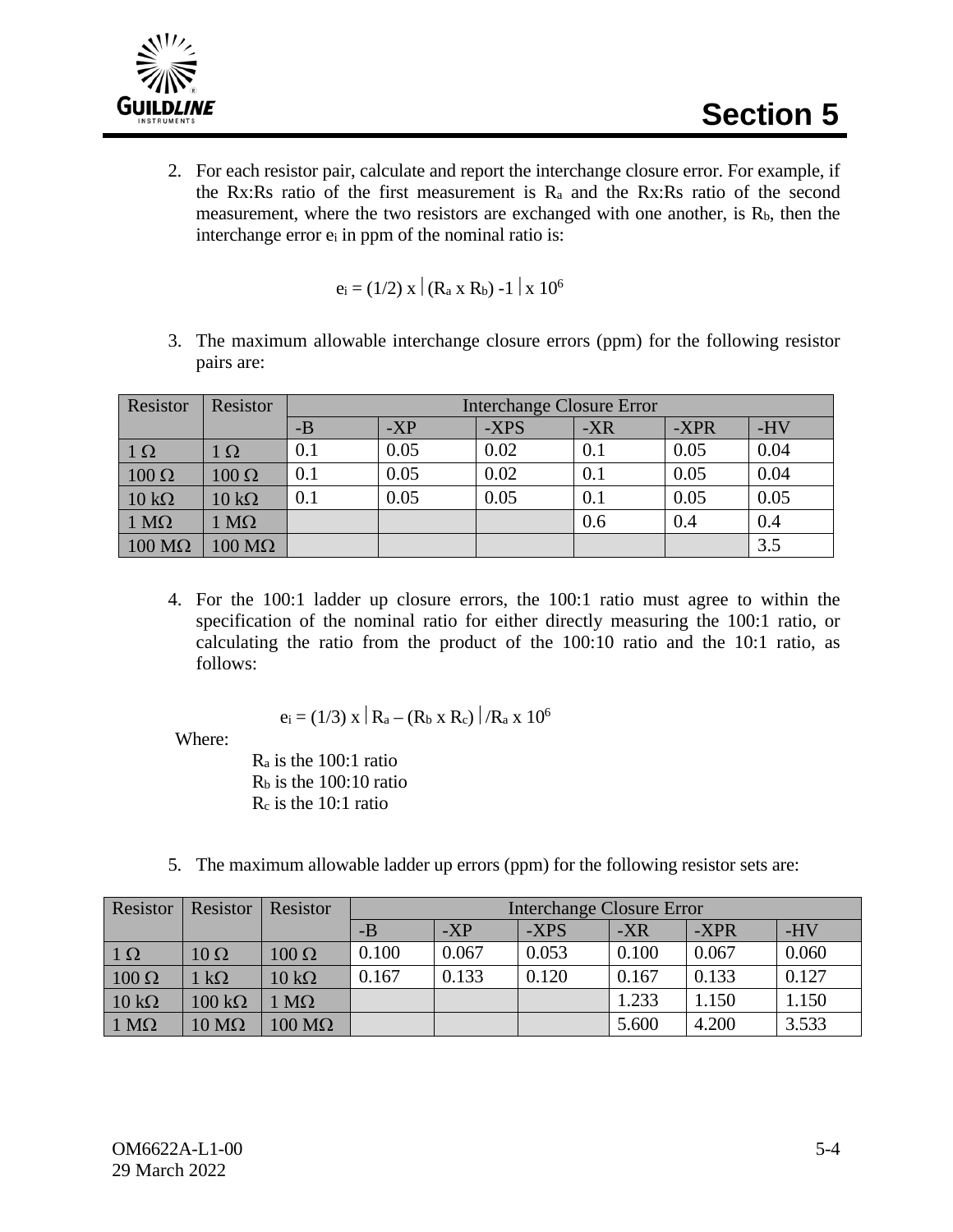

## **6. TROUBLESHOOTING AND MAINTENANCE**

#### **6.1. INTRODUCTION**

This section covers troubleshooting, repair and verification of the 6622A Automatic DCC Resistance Bridge.

#### **6.1.1. Error Messages**

The 6622A Automatic DCC Resistance Bridge will display error messages either on the front panel display of the 6622A Resistance Bridge in manual mode or on the computer monitor when using the BridgeWorks Data Acquisition Software. The error messages and their corrective measures are summarized in Table 6-1. See also of the BridgeWorks Software User's Manual. The 6622A will display the error messages until the next GPIB or keyboard event. The BridgeWorks Data Acquisition Software will display the error messages until acknowledged by the user.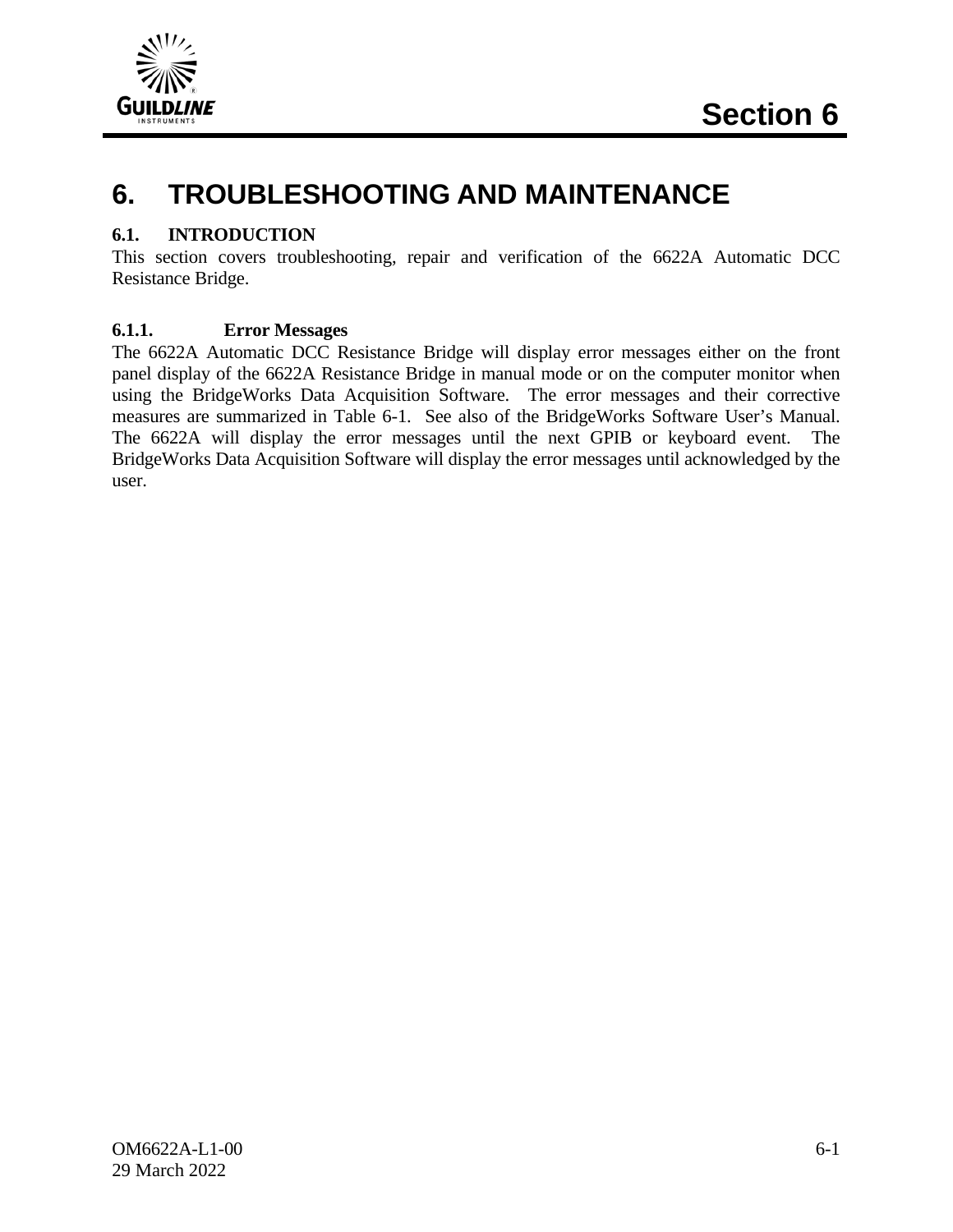



| <b>Error Number</b> | <b>Error</b>                                             | <b>Corrective Measures</b>                                                                                                                                                                                                                                                             |  |  |  |  |
|---------------------|----------------------------------------------------------|----------------------------------------------------------------------------------------------------------------------------------------------------------------------------------------------------------------------------------------------------------------------------------------|--|--|--|--|
| 0                   | nV Detector Communication<br>Failure                     | -None, fatal hardware error (try power<br>switch)                                                                                                                                                                                                                                      |  |  |  |  |
| 1                   | <b>Invalid Test Setup</b>                                | -Resistors not wired to Rx and Rs<br>terminals properly, improper test setup                                                                                                                                                                                                           |  |  |  |  |
| $\overline{2}$      | <b>Servo Railed</b>                                      | -No current path on Rx or Rs terminals                                                                                                                                                                                                                                                 |  |  |  |  |
| 3                   | Nano Zero, nVoltmeter not<br>responding                  | -Cycle<br>power<br>switch,<br>else<br>fatal<br>hardware error                                                                                                                                                                                                                          |  |  |  |  |
| $\overline{4}$      | Null out of Range                                        | -Autoranger having problems, so enter<br>in approx. ratio                                                                                                                                                                                                                              |  |  |  |  |
| 5                   | Max Test Exceeded                                        | -Exceeded max current or Rs resistor                                                                                                                                                                                                                                                   |  |  |  |  |
| 6                   | <b>EEROM Failure, Resetting all</b><br>values to default | - Corrupted or lost stored configuration<br>data. You will need to reset your GPIB<br>address to 4 (refer to Sections 4.6.6.1<br>and 6.1.3) then run the 'Coefficients'<br>utility located in the 'Utilities' menu of<br><b>BridgeWorks</b><br>the<br>Data<br>Acquisition<br>Software. |  |  |  |  |
| 7                   | No Serial Number Specified,<br>File not saved            | -Rs Serial number left blank in setup,<br>put one in                                                                                                                                                                                                                                   |  |  |  |  |
| 8                   | Nano Railed, Out of<br>Nanovoltmeter range               | -Resistors not wired to Rx and Rs<br>terminals properly, invalid Test setup                                                                                                                                                                                                            |  |  |  |  |
| 9                   | <b>Failed Self Test</b>                                  | -None, fatal error (try power switch)                                                                                                                                                                                                                                                  |  |  |  |  |

Table 6-1 : Model 6622A Error Messages

**Note: The 'Coefficient' utility described for error 6 is a dedicated program that can read in the stored ratio correction coefficients as well as load them into the 6622A DCC Bridge. It can also store and load these values in a file as well as print them out. If error number 6 occurs, you should use this utility to verify that your 6622A has the proper coefficients loaded, by cross referencing them to the coefficient printout supplied with your system. If they are wrong, re-enter the correct values and update your 6622A bridge to reflect these coefficients. This will return the bridge's alignment to the** '**as shipped**' **settings.**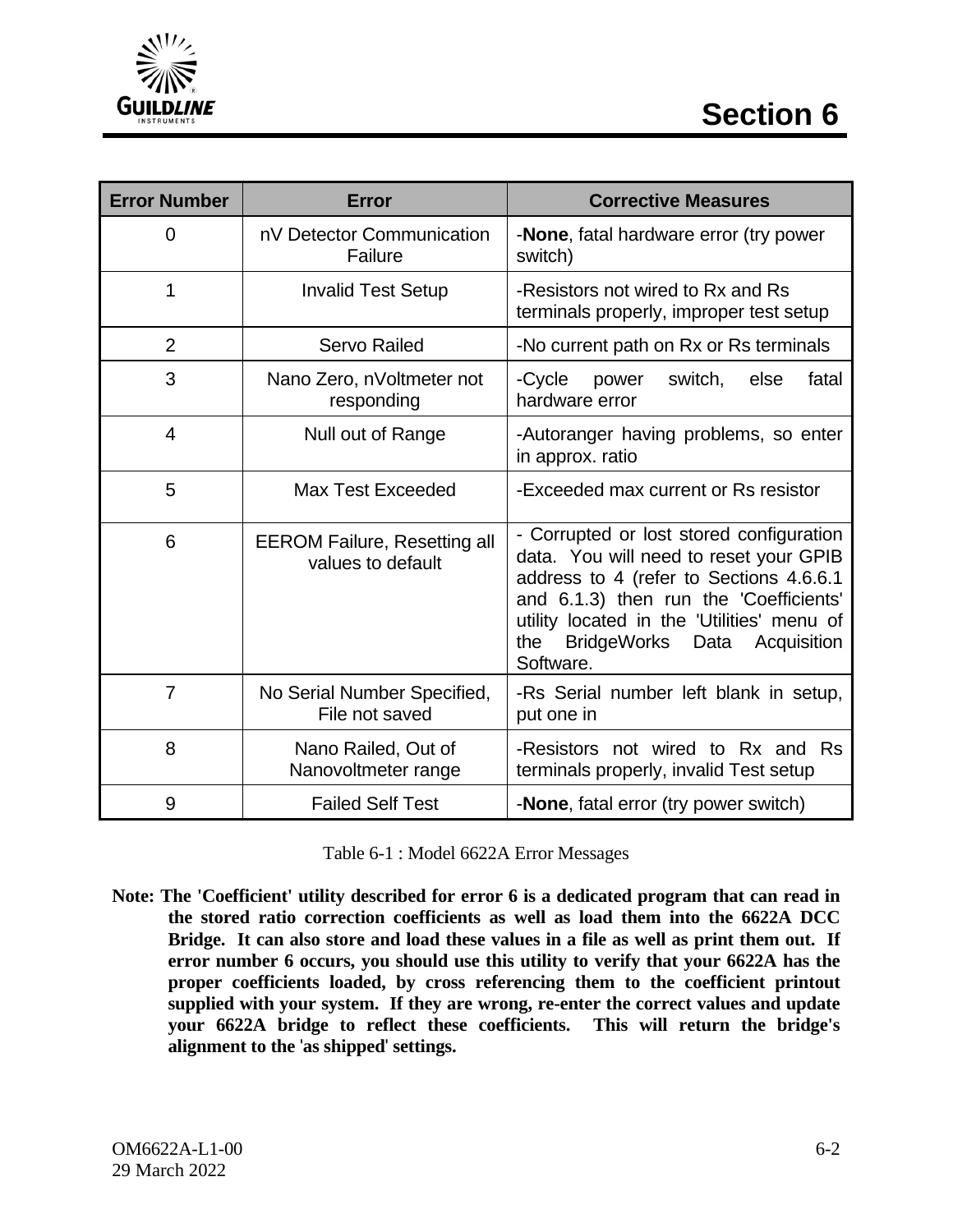

#### **6.1.2. Model 6622A Setup Warnings**

The model 6622A Resistance Bridge provides limit checks for variables that can be setup during the configuration of a measurement. Below is a listing of the warnings that may appear on its display in manual operation or on the computer monitor when the BridgeWorks Data Acquisition Software is used. Corrective measures can be made as appropriate before the measurement or other function is initiated. See also the BridgeWorks Software User's Manual. The model 6622A will display the warning messages until the next GPIB or keyboard event. The BridgeWorks Data Acquisition Software will display the warning messages until acknowledged by the user.

- **-** Reversal Rate too low or not set!! Minimum reversal rate is 4 seconds!!
- Rs value has not been set!!
- Extender Ratio not set
- Test Value not set
- Max Test Value has not been set
- Test Value EXCEEDS Max Test Value
- Test Value Exceeds Maximum Current Output!!
- Test Value is below minimum current output!!!
- Maximum Current Value exceeds Maximum Current output!!!
- Set internal Values. This menu allows full control of the model 6622A. Great care should be taken when using these functions
- Self test not completed

#### **6.1.3. Bridge Coefficients**

- 1. Run the BridgeWorks Data Acquisition Software in the computer.
- 2. From BridgeWorks Software User's Manual SUM66XX for the particulars of running this test.
	- Warning: This utility has the potential to modify your 6622A's software coefficients. Improper use of this program can uncalibrate your hardware. In particular, do not press the "Update" button.
- 3. Press the 'Display' button in the Coefficients window. Once all of the coefficients have been downloaded from the 6622A and displayed in the window, press the 'Print' button in the window to print a copy of the Bridge Coefficient Report. Verify that the coefficients in this report are identical to those in the previous Bridge Coefficient Report for the same 6622A as identified by the 6622A serial number.
- 4. Press the 'Close' button in the Coefficients window to close the Coefficients utility.

#### **6.2. QUICK RATIO CHECK**

This procedure covers the quick ratio check of the 6622A Automatic DCC Resistance Bridge. The following procedure is can be automated in using a test sequence BridgeWorks Data Acquisition Software if the 6622A is connected through a 6664C scanner.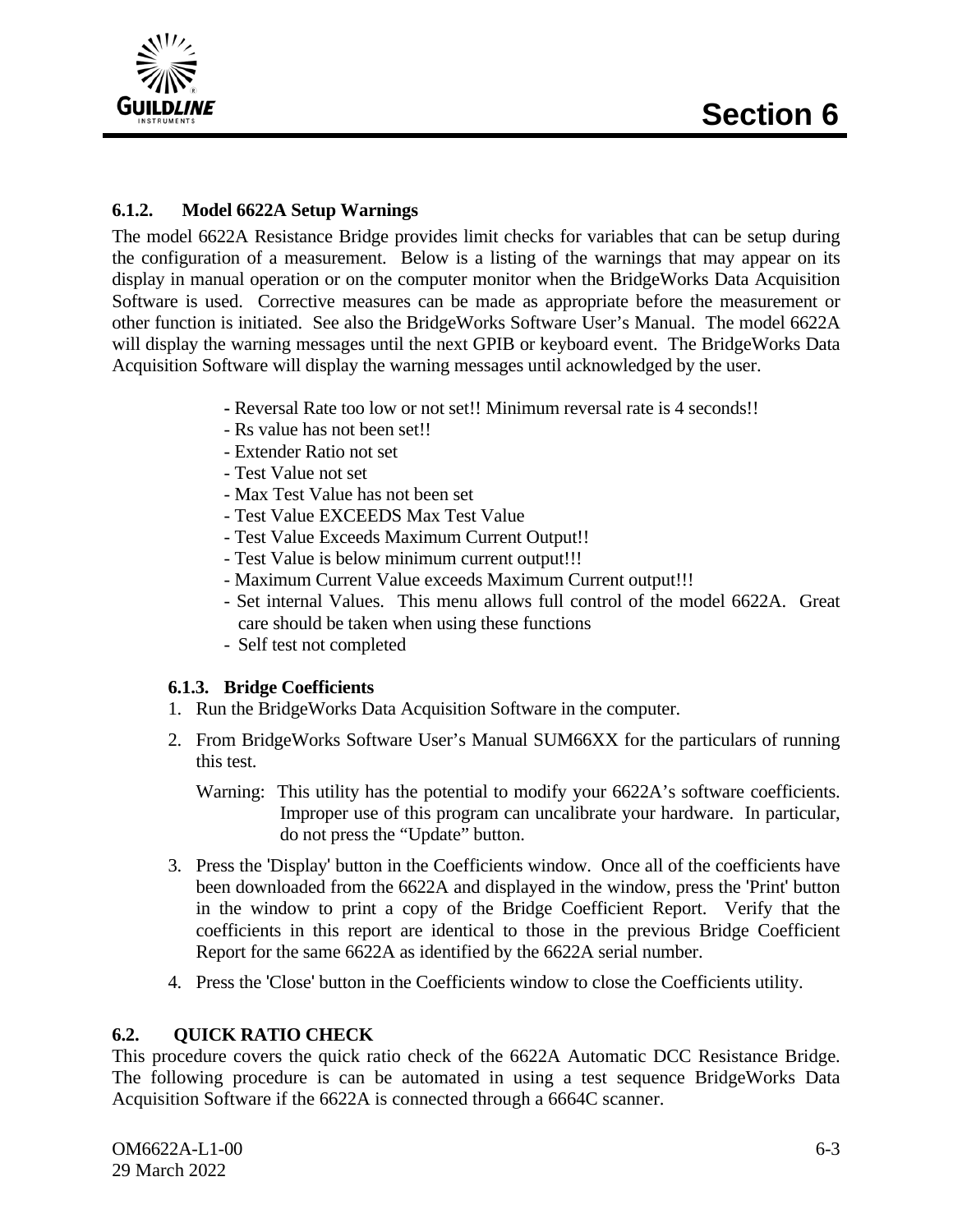



#### **6.2.1. Purpose**

The purpose of this procedure is to assure that the 6622A Automatic DCC Resistance Bridge is fully operational by testing all ratio ranges and basic measurement modes. It is not a test for full rated accuracy. To test the 6622A to full rated accuracy see Section 5 for verification and calibration. It is recommended that these procedures be performed if the operator perceives a problem with the operation of the 6622A or a reported error or warning appears on the display. It is also recommended that these procedures be performed after any corrective maintenance activity to confirm the operation of the 6622A.

It is recommended that all of these procedures be performed on an annual basis to verify performance of the 6622A for its recertification.

#### **6.2.2. Equipment Required**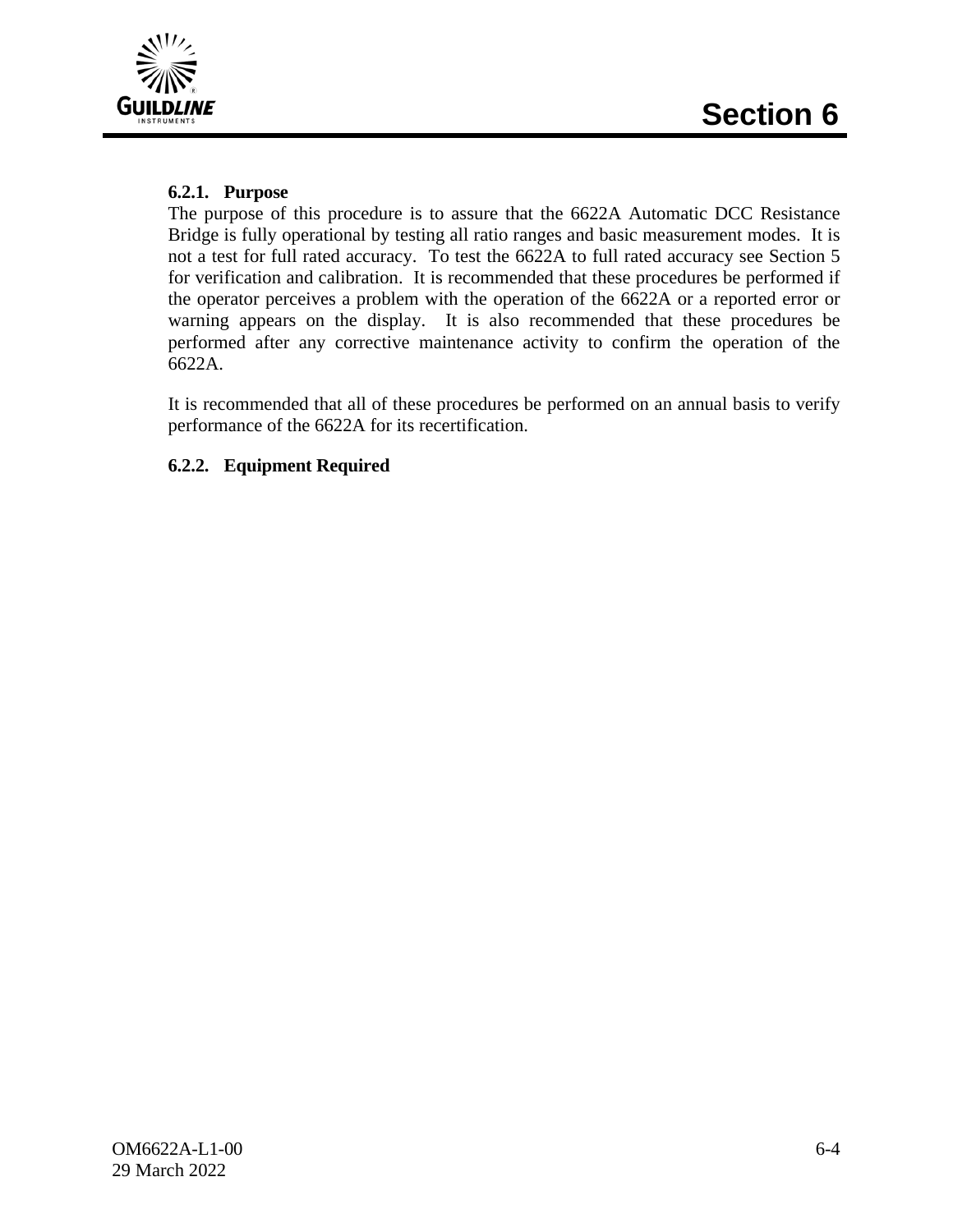

The following equipment is required for all 6622A bridge models to execute the procedure outlined in this section.

- 1  $\Omega$  resistor, stable to  $\pm 10$  ppm over a 24 hour period (x2)
- 10  $\Omega$  resistor, stable to  $\pm 10$  ppm over a 24 hour period
- 100  $\Omega$  resistor, stable to  $\pm 10$  ppm over a 24 hour period

The following equipment is required for the 6622A-XR, 6622A-XPR and 6622A-HV bridge models to execute the procedure outlined in this section.

- 10 kΩ resistor, stable to  $\pm 10$  ppm over a 24 hour period (x2)
- $100 \text{ k}\Omega$  resistor, stable to  $\pm 10$  ppm over a 24 hour period
- 1 M $\Omega$  resistor, stable to  $\pm 10$  ppm over a 24 hour period

#### **6.2.3. Set Up**

Ensure that the 6622A Resistance Bridge is switched on and have the following resistors ready for connection to the 6622A or pre-connected to scanner channel leads from the optional 6664C scanner as defined above.

#### **6.2.4. Check Procedure**

1. Use the "Test Sequence" function of the "Configuration" menu of the BridgeWorks Data Acquisition Software to measure the resistance ratio of each resistor pair with the corresponding excitation current and reversal rate listed below. See the BridgeWorks Software User's Manual for the particulars of running a test sequence. These measurements can also be made manually. If they are made manually, allow sufficient time for the measurement to settle (5-10 minutes) and ensure that all measurements made that are related to a given closure are with in 4 hours of each other.

| Meas.           | Rx                    | $R_{s}$               | Excitation                                           | Reversal        | Meas.            | <b>Closure</b> |
|-----------------|-----------------------|-----------------------|------------------------------------------------------|-----------------|------------------|----------------|
| No.             | Resistor              | Resistor              | Current                                              | Rate            | Mode             | Method         |
|                 |                       |                       |                                                      |                 |                  |                |
|                 |                       |                       | Tests $1 - 5$ for 6622A and 6622A-XP bridges.        |                 |                  |                |
|                 | $1\Omega$             | $1\Omega$             | $100 \text{ mA}$                                     | 15 s            | Normal           | Interchange    |
| 2               | $1\Omega$             | $1 \Omega$            | $100 \text{ mA}$                                     | 15 s            | Normal           |                |
| $\overline{3}$  | $10 \Omega$           | $1\Omega$             | $10 \text{ mA}$                                      | 15 s            | Normal           |                |
| $\overline{4}$  | $100 \Omega$          | $10 \Omega$           | $3.16 \text{ mA}$                                    | 15 s            | Normal           | Ladder         |
| $5\overline{)}$ | $100 \Omega$          | $1\Omega$             | 1.0 <sub>mA</sub>                                    | 15 <sub>s</sub> | Normal           |                |
|                 |                       |                       | Tests $6 - 10$ for 6622A-XR, 6622A-XPR, and 6622A-HV |                 |                  |                |
| 6               | $10 \text{ k}\Omega$  | $10 \text{ k}\Omega$  | $1 \text{ mA}$                                       | 15 s            | Normal           |                |
| $\overline{7}$  | $10 \text{ k}\Omega$  | $10 k\Omega$          | $1 \text{ mA}$                                       | 15 s            | Normal           | Interchange    |
| 8               | $100 \text{ k}\Omega$ | $10 k\Omega$          | $0.10 \text{ mA}$                                    | 30 s            | Normal           |                |
| 9               | $1 M\Omega$           | $100 \text{ k}\Omega$ | 32 V                                                 | 30 s            | <b>High Ohms</b> | Ladder         |
| <sup>10</sup>   | $1 M\Omega$           | $10 k\Omega$          | 10 <sub>V</sub>                                      | 30 s            | <b>High Ohms</b> |                |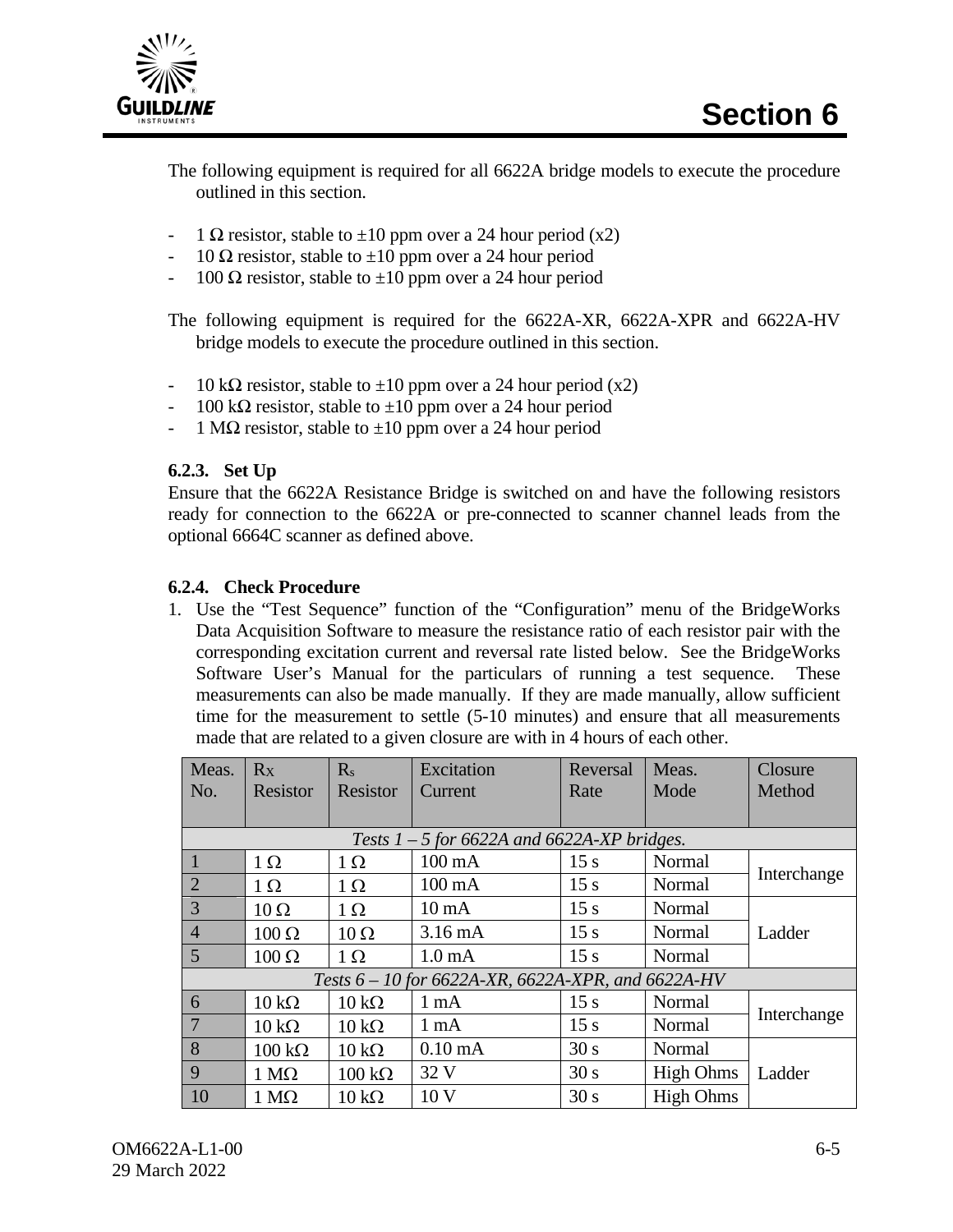

2. For the resistor pair, calculate and report the interchange closure error. For example, if the Rx:Rs ratio of the first measurement is  $R_a$  and the Rx:Rs ratio of the second measurement, where the two resistors are exchanged with one another, is Rb, then the interchange error ei in ppm of the nominal ratio is:

 $e_i = (1/2) \times R_a \times R_b - 1 \times 10^6$ 

- 3. The maximum allowable interchange closure errors (ppm) for the resistor pairs are  $\pm 100$  ppm.
- 4. For the 100:1 ladder up closure errors, the 100:1 ratio must agree to within the specification of the nominal ratio for either directly measuring the 100:1 ratio, or calculating the ratio from the product of the 100:10 ratio and the 10:1 ratio, as follows:

$$
e_i = (1/3) \times |R_a - R_b \times R_c| / 100 \times 10^6
$$

Where:

Ra is the 100:1 ratio  $R<sub>b</sub>$  is the 100:10 ratio Rc is the 10:1 ratio

5. The maximum allowable ladder up errors (ppm) for the resistor sets are  $\pm 100$  ppm.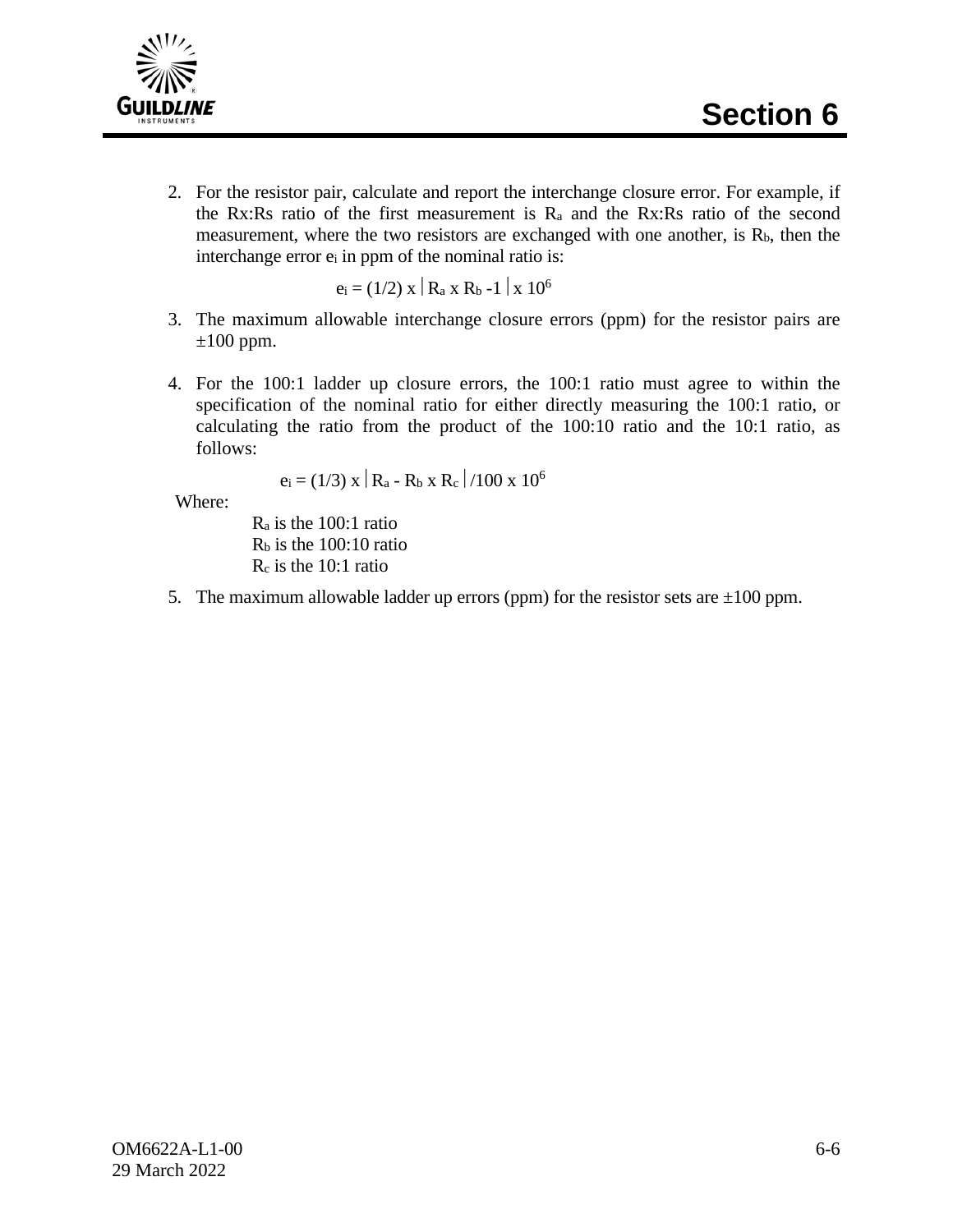

## **7. REMOTE CONTROL**

The model 6622A Automatic DCC Resistance Bridge series operates directly from the front panels or under remote control of the computer supplied with the system. Remote control can be interactive, with the user controlling each step from a terminal (not supplied with the system), or under the control of the computer running the model 6622A as an automated system with the use of the BridgeWorks Data Acquisition Software.

This chapter describes the IEEE-488 interfaces and the commands to which the model 6622A will respond. A detailed description of the remote control command set is included in Section 5.5 of this manual.

**WARNING: In general, local control from the front panels should be performed only when remote control is inactive. This occurs when the BridgeWorks Data Acquisition Software is either closed or displaying an error message. During remote control, the front panel controls, particularly those of the model 6622A, may appear to be inactive, due to the frequency of communication by the computer system, which acts as the GPIB controller.**

#### **7.1. INTERFACES**

The model 6622A system has an external IEEE-488 interface.

The IEEE-488 connector is mounted on the rear panel of the model 6622A bridge. This connector can optionally be daisy chained together to other components such as the 6664A and 6664A-2A Scanners as well as to connect to the IEEE-488 connector of the computer system.

The factory settings for the IEEE interface are shown in the Table 5-1. The factory setting also includes a set bus speed for the controller of 2 usec.

#### **7.2. IEEE-488 (GPIB) INTERFACE**

The model 6622A is fully programmable for use on the IEEE 488 interface bus (also known as the General Purpose Interface Bus (GPIB)). The model 6622A interface is designed in compliance with the supplemental standard IEEE-488.2. Devices connected to the bus in a system are designated as talkers, listeners, talker/listeners, or controllers. The model 6622A is operated on the IEEE-488 bus as a talker/listener. This manual assumes that the user is familiar with the basics of the IEEE-488 interface bus.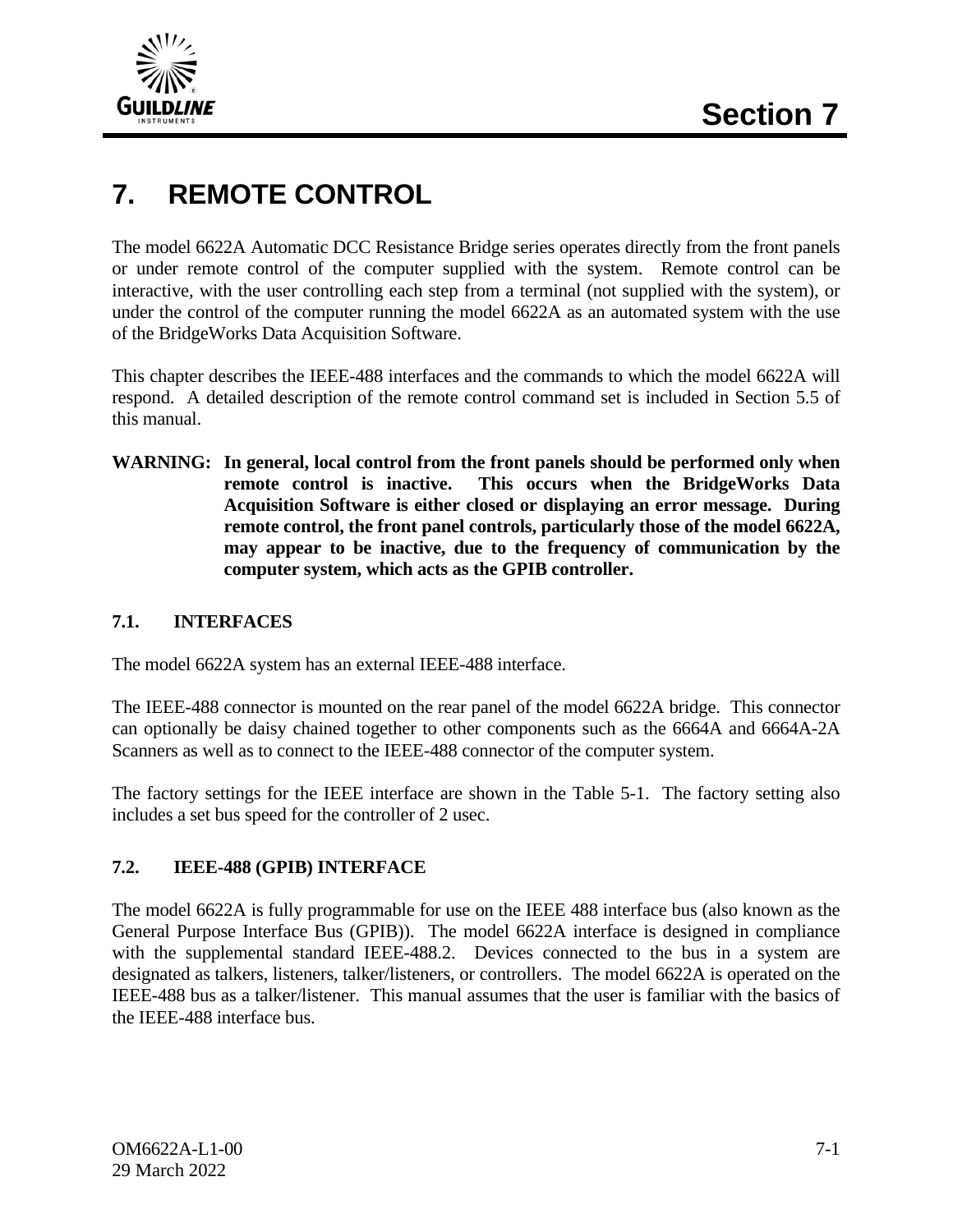

| Instrument         | IEEE-488 Address<br>Setting | Remote/Local Setting | Controller Type<br>Setting |
|--------------------|-----------------------------|----------------------|----------------------------|
| Model 6622A Bridge |                             | N/A                  | N/A                        |

#### Table 7-1 : Factory Setting-GPIB

#### **7.2.1. Controller**

There can be only one designated controller in charge on the IEEE-488 bus. This device exercises overall bus control and is capable of both receiving and sending data. The rest of the devices can be designated as listener, talker or talker/listener.

The controller can address other devices and command them to listen, address one device to talk and wait till the data is sent. Data routes are set by the controller but it need not take part in the data interchange.

All controller query and command sequences should be terminated with the line-feed character (0x0A) and or optionally, the controller should assert the EOI data byte control signal to terminate the query command sequence.

The controller of the model 6622A is the computer system, which the user controls through the BridgeWorks Data Acquisition Software.

#### **7.2.2. IEEE-488 Responses**

The reply to any IEEE-488 query command will be a sequence of ASCII characters followed by a line-feed character (0x0A). The line-feed character may also be expressed as  $0A_{16}$  or  $10_{10}$  or  $12_8$  or control-J. Throughout this manual, the "C" programming language notation is used for expressing numbers in base 16. Specifically, 0x0A indicates that 0A is to be interpreted in base 16 (hex).

#### **7.2.3. Interconnecting Cable And IEEE-488 Connector**

The interconnecting cable of IEEE-488 1978 consists of 24 conductors; of which 16 conductors are for carrying signals and 8 conductors are for grounding. The individual cable assembly could be up to 4 meters long. The cable should be double shielded and should have both a shielded plug and a receptacle connector type at each end of the cable. Guildline Instruments Part Number 996-23006 is a suitable IEEE-488 cable assembly of length 2 meters. Each connector assembly is fitted with a pair of captive locking screws.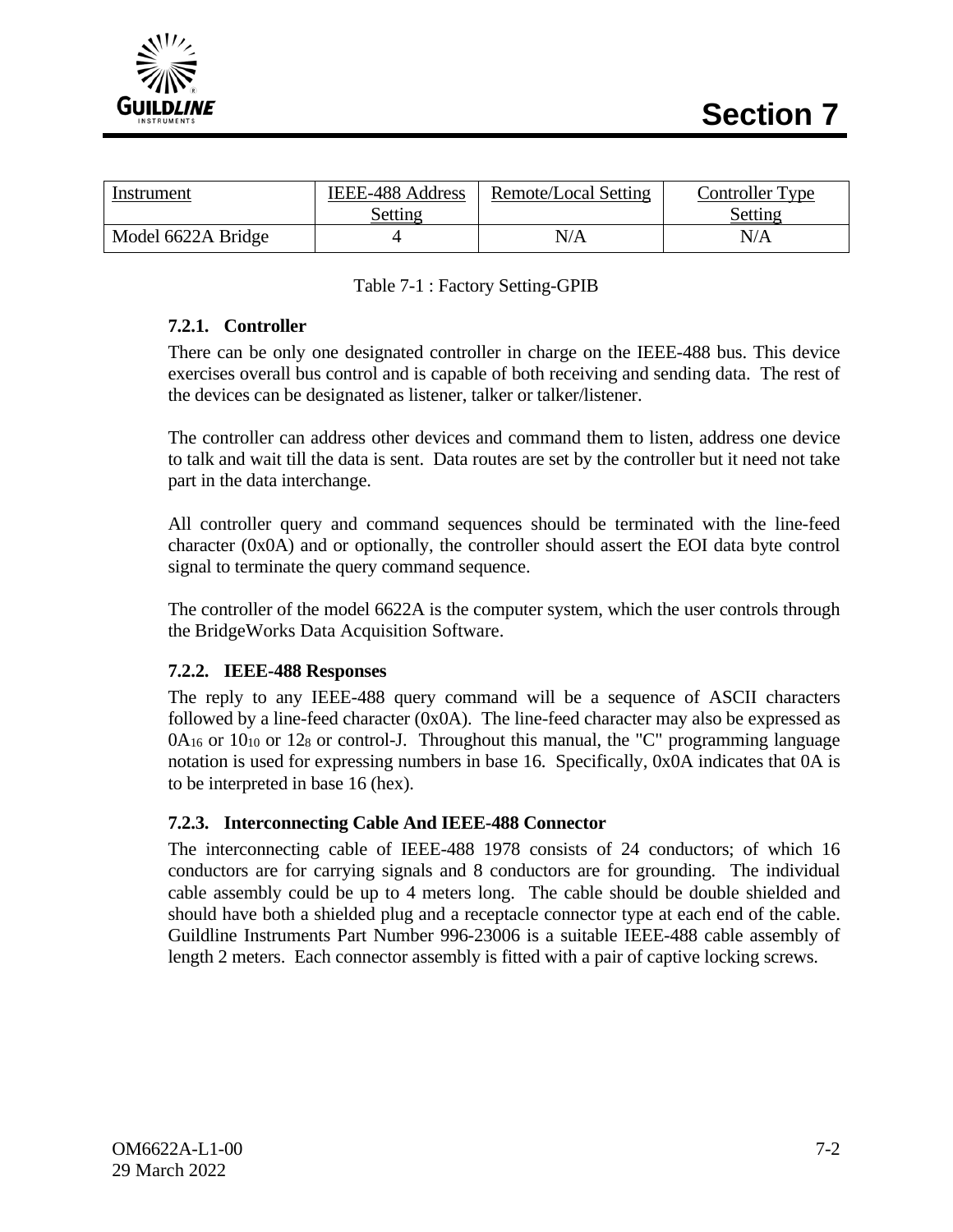

#### **7.2.4. Typical System**

The 8-Data Input/Output Lines form the data bus over which data between the various devices is transmitted under the supervision of the controller. The message bytes are carried on Data I/O signal lines in a bit parallel byte serial form, asynchronously and generally in a bi-directional manner.

Handshake or Data Byte Control - The three interface signals are used to effect the transfer of each byte of data on the DIO signal lines from a talker or controller or one or more listeners.

- 1. DAV (DATA VALID) is used to indicate the condition of (availability and validity) information on the DIO signal lines.
- 2. NDAC (NOT DATA ACCEPTED)
- 3. NRFD (NOT READY FOR DATA) is used to indicate the condition of readiness of devices to accept data.
- 4. SRQ (SERVICE REQUEST) is used by a device to indicate the need for attention and to request an interruption of the current sequence of events.
- 5. REN (REMOTE ENABLE) is used (by a controller) in conjunction with other messages to select between two alternate sources of device programming data.
- 6. EOI (END OR INDENTIFY) is used (by a talker) to indicate the end of a multiple byte transfer sequence or in conjunction with ATN (by a controller) to execute a polling sequence.
- 7. ATN (ATTENTION)
- 8. IFC (INTERFACE CLEAR)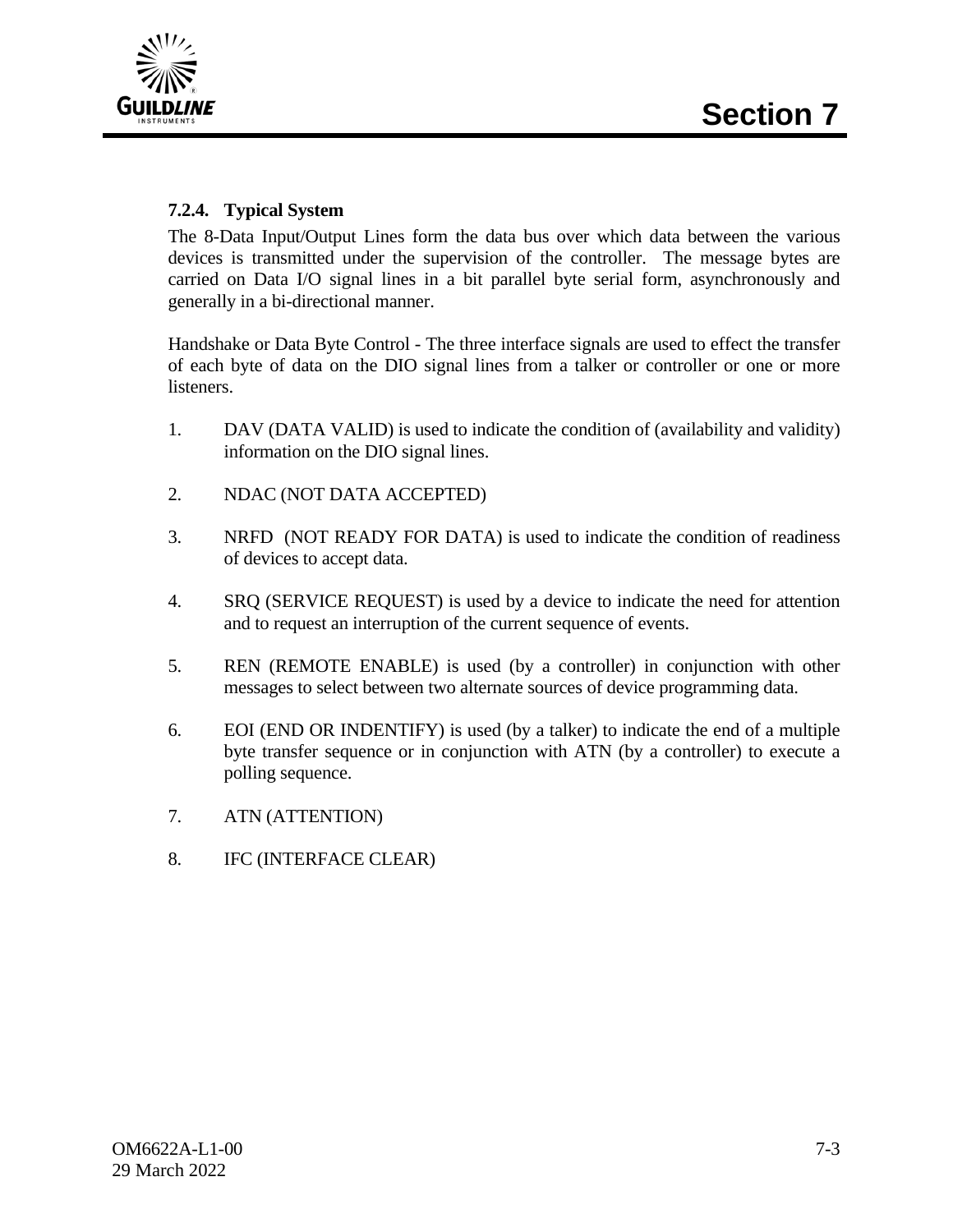

#### **7.2.5. Address And Talk/Listen Selection**

The IEEE-488 Address and Talk/Listen status can be set using the front panel controls as directed by the operator menu system.

If there is no controller and the model 6622A is hooked up to a printer for hard copy, then Talk Only mode should be selected as the preferred mode of operation.

#### **7.2.6. IEEE-488 Electrical Interface**

The model 6622A meets the subsets of the IEEE-488 interface specification IEEE-488.1 shown in Table 5-3. The pin connections on the IEEE-488 interface connector are shown in Table 5-2.

#### **7.2.7. IEEE-488 Input Buffering**

The IEEE-488 input buffer is 256 bytes long. The input full bit is set when the buffer is above 75% full, 64 bytes remaining.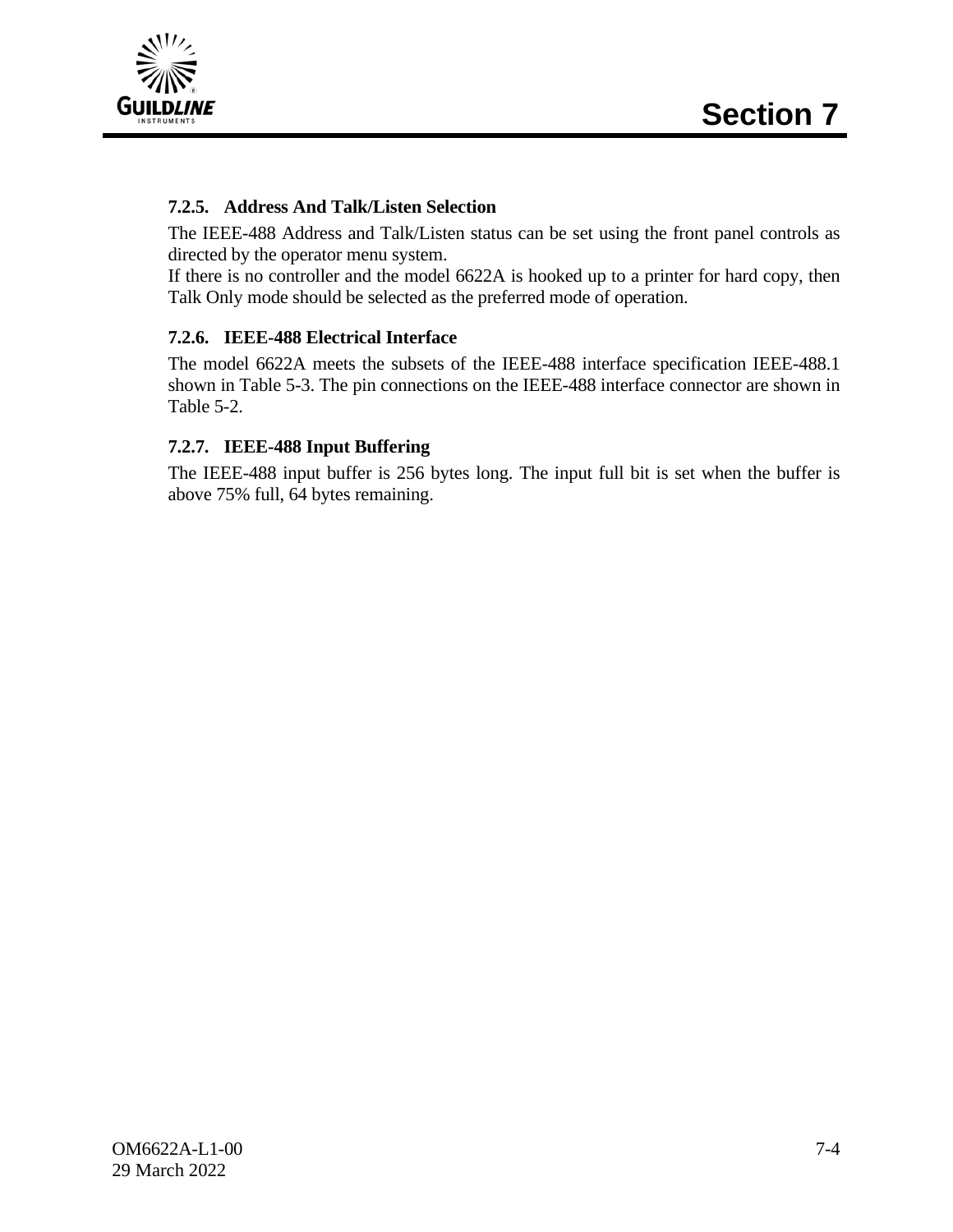## **Section 7**



| PIN            | NAME       | DESCRIPTION                              |
|----------------|------------|------------------------------------------|
| 1              | DIO1       | Data Input Output Line 1                 |
| $\overline{2}$ | DIO2       | Data Input Output Line 2                 |
| 3              | DIO3       | Data Input Output Line 3                 |
| 4              | DIO4       | Data Input Output Line 4                 |
| 5              | EIO        | End or Identify                          |
| 6              | DAV        | Data Valid                               |
| 7              | NRFD       | Not Ready for Data                       |
| 8              | NDAC       | Not Data Accepted                        |
| 9              | IFC        | Interface Clear                          |
| 10             | SRQ.       | Service Request                          |
| 11             | ATN        | Attention                                |
| 12             | SHIELD     | Screening on Cable (connected to ground) |
| 13             | DIO5       | Data Input Output Line 5                 |
| 14             | DI06       | Data Input Output Line 6                 |
| 15             | DIO7       | Data Input Output Line 7                 |
| 16             | DIO8       | Data Input Output Line 8                 |
| 17             | <b>REN</b> | Remote Enable                            |
| 18             | GND6       | Ground wire of twisted pair with DAV     |
| 19             | GND7       | Ground wire of twisted pair with NRFD    |
| 20             | GND8       | Ground wire of twisted pair with NDAC    |
| 21             | GND9       | Ground wire of twisted pair with IFC     |
| 22             | GND10      | Ground wire of twisted pair with SRQ     |
| 23             | GND11      | Ground wire of twisted pair with ATN     |
| 24             | GND.       | Logic Ground                             |

| Table 7-2 : IEEE-488 Connector Pin Designations |  |  |  |
|-------------------------------------------------|--|--|--|
|-------------------------------------------------|--|--|--|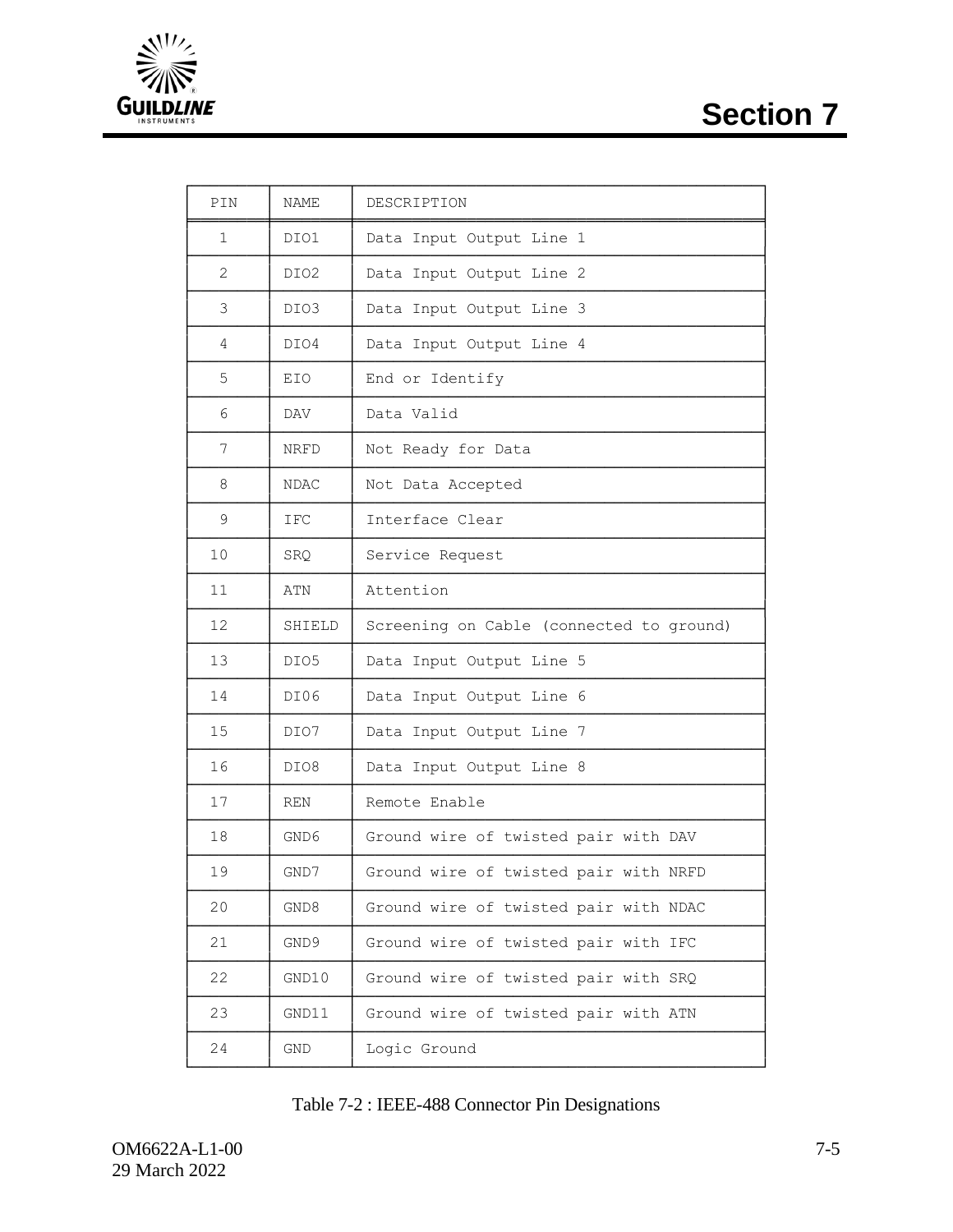**Section 7**



| Source Handshake     | SH1  |
|----------------------|------|
| Acceptor Handshake   | AH 1 |
| Talker               | T6   |
| Listener             | L4   |
| Service Request      | SR1  |
| Remote Local         | RT.1 |
| Parallel Poll        | PP() |
| Device Clear         | DC1  |
| Device Trigger       | DT0  |
| Controller           | CO   |
| Electrical Interface | E2   |

Table 7-3 : Model 6622A IEEE-488 Device Capabilities

└──────────────────────┴───────┘

#### **7.2.8. IEEE-488 Output Buffering**

Output from query commands are placed into a 256 byte output buffer. If for some reason the controller does not read the responses from its query commands the output buffer will overflow, in this case the first data into the buffer will still be valid and the later data will be lost. When output data is lost the query error bit in the status register will be set. When the output buffer is not empty then the message available (MAV) bit will be set in the status register.

#### **7.2.9. IEEE-488 Deadlock**

If the controller demands a byte of data from the model 6622A and the buffer is empty, the model 6622A will set the Query Error flag in the Event Status Register.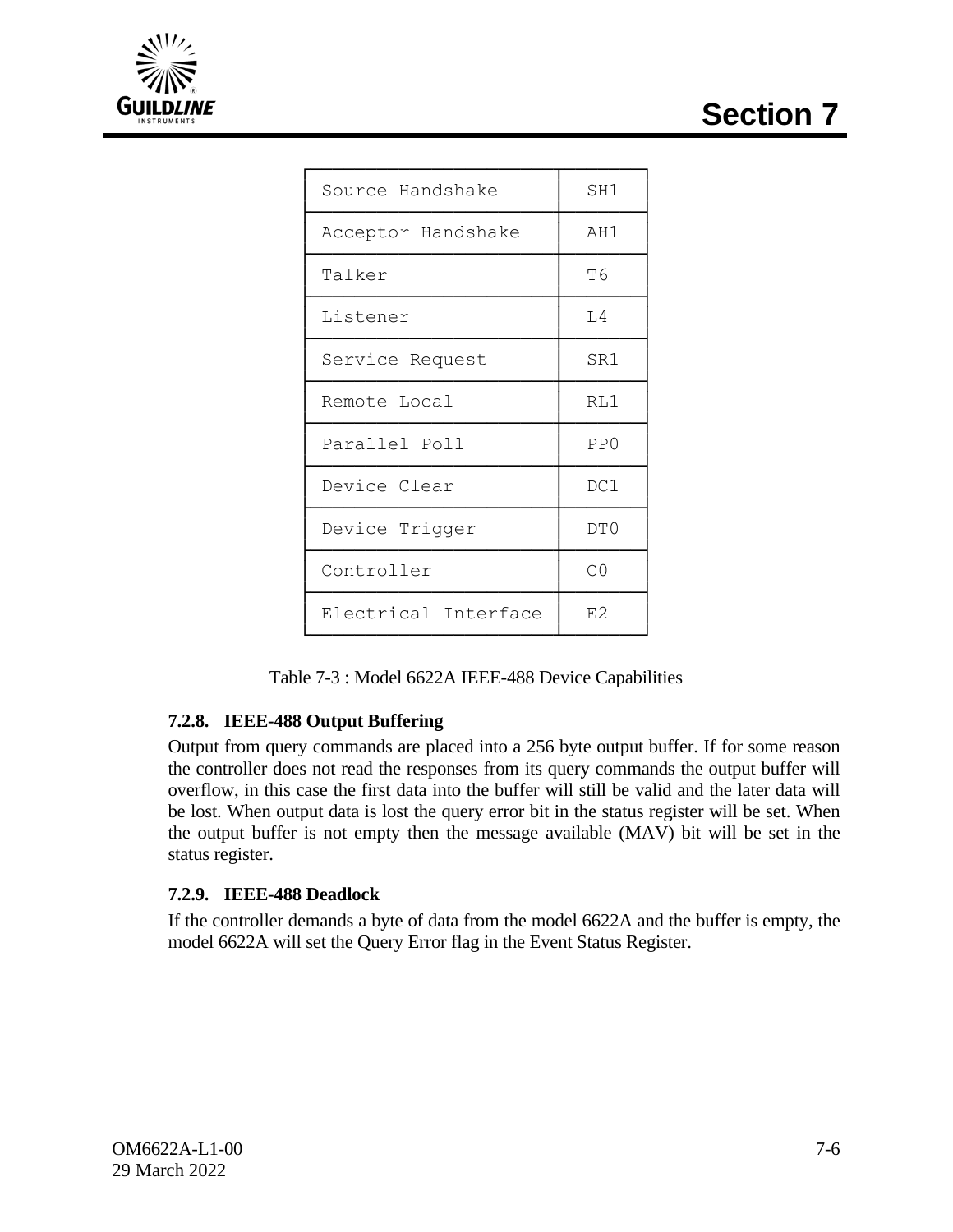

#### **7.3. COMMAND LANGUAGE**

The commands for IEEE-488 mainly correspond to the labels assigned to the front panel menus. The examples will not show the termination character.

#### **7.3.1. General Syntax For Commands**

The model 6622A uses a sophisticated command parser which can usually determine which command was desired, even if the command is entered incorrectly.

No command used in the model 6622A has an embedded space in its name, spaces (0x20) are used only to separate command names from their parameters.

The comma "," must delimit all multiple arguments used in a command sequence.

#### **7.3.2. General Syntax For Numbers**

Numeric parameters may have up to 30 characters, and although the 6622A will accept numeric parameters in the range  $\pm 2.2E$ -308 through  $\pm 1.8E$ 308, the useful range of numbers is between  $+1.0E-8$  and  $1.0E5$ .

#### **7.4. MODEL 6622A REMOTE AND LOCAL OPERATION**

The model 6622A can be operated locally using the front panel keys, or it can be operated remotely using a remote controller. In addition, the model 6622A can be placed in a local lockout condition at any time by a command from the controller. When combined; the local, remote and lockout conditions yield four possible operating states:

#### **Local:**

The model 6622A responds to local and remote commands. This is also called "Front Panel Operation". Only remote commands that do not affect the state of the model 6622A are allowed to execute.

#### **Local With Lockout:**

Local with lockout is identical to Local, except that the model 6622A will go into remote with lockout instead of the remote state when the model 6622A receives a remote command.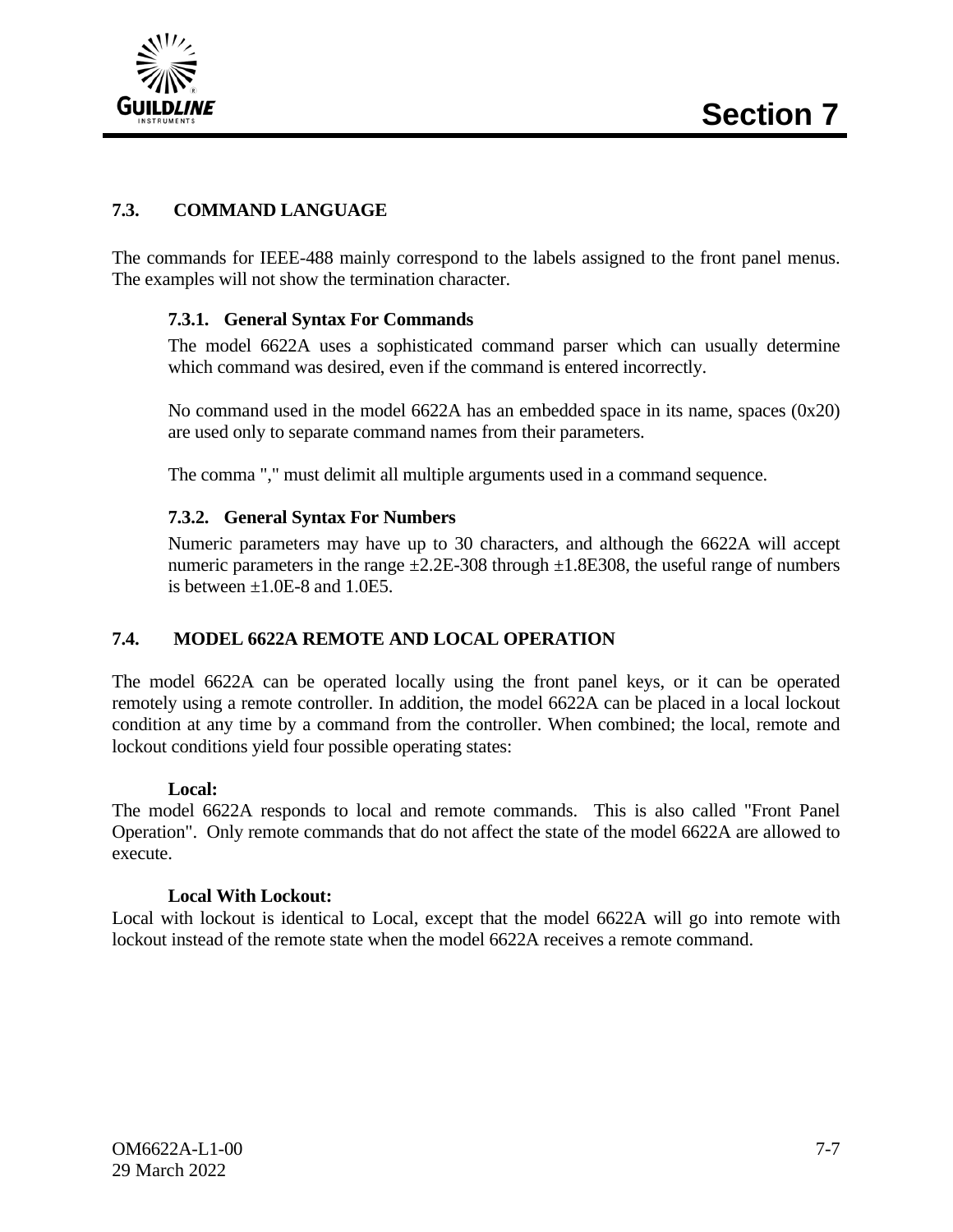



#### **Remote:**

When the Remote Enable (REN) line is asserted and the controller addresses the model 6622A as a listener, the model 6622A enters the remote state. Front panel operation is restricted to the use of the Remote softkey/pushbutton. Pressing the Remote softkey or sending the GTL (Go To Local) interface message returns the model 6622A to the local state. While the BridgeWorks Data Acquisition Software is open, the model 6622A is in the remote state most of the time, due to the frequency of communication.

#### **Remote With Lockout:**

The remote with lockout state can be entered from remote or local with lockout, but not directly from local. To enter the remote with lockout state, the controller must send the commands UNL, MLA and LLO in that order, and then a valid data message must be sent while REN is true. As long as REN remains true and the command GTL is not received, the model 6622A will remain in the remote with lockout state. Remote with lockout is similar to the remote state but restricted: The Remote softkey will not return to the local state. To return the model 6622A to the local with lockout state, the controller must send a GTL interface command. To return the model 6622A to the local state, the controller must unassert the REN control line.

### **7.5. MODEL 6622A PROGRAMMING COMMAND SUMMARY**

A brief description of each of the possible remote IEEE-488 commands and their syntax in BNF (Backus Naur Form) follows:

- words inside angle brackets (ie. < and > ) are defined items
- :== means "is defined to be"
- | means "or"
- [] means optional
- required letters are shown in upper case but may be upper or lower case.

| $\langle \text{digit}\rangle := 0 1 2 3 4 5 6 7 8 9$ |                                                                               |                                 |
|------------------------------------------------------|-------------------------------------------------------------------------------|---------------------------------|
| $<$ letter $>$                                       | $:=$ A B C  Z a b c  z                                                        |                                 |
| $\langle$ string $\rangle$                           | $:=$ <letter> <math>\vert</math> <letter> <string></string></letter></letter> |                                 |
| <boolean></boolean>                                  | $:==0 1$                                                                      |                                 |
| $\langle$ unsigned $\rangle$                         | $:=$ <digit>   <digit> <digit> <digit></digit></digit></digit></digit>        |                                 |
| $\langle$ nr1 $>$                                    | $:=$ [+ -] <unsigned></unsigned>                                              |                                 |
| $\langle nr3\rangle$                                 | $:=$ <nr1>[.[<unsigned>]][E<nr1>]</nr1></unsigned></nr1>                      |                                 |
| $\langle$ ?>                                         | $:=$ <letter> <math>\vert</math> <digit></digit></letter>                     |                                 |
| $<^*>$                                               | $:= [<^*>]$                                                                   | :not to be confused with $*$    |
| $<$ DD>                                              | $:=<$ unsigned>                                                               | : limited to range 131          |
| $<$ MM $>$                                           | $:=<$ unsigned>                                                               | : limited to range 112          |
| $<$ YYYY>                                            | $:=<$ unsigned>                                                               | : limited to ranges 1999 and up |
|                                                      |                                                                               |                                 |

```
The STB Bits are as follows:
bit 7 = (unused)bit 6 = SRQ (service request)
      ; set when (SRO_mask|GPIB_STAT_PORT) != 0
```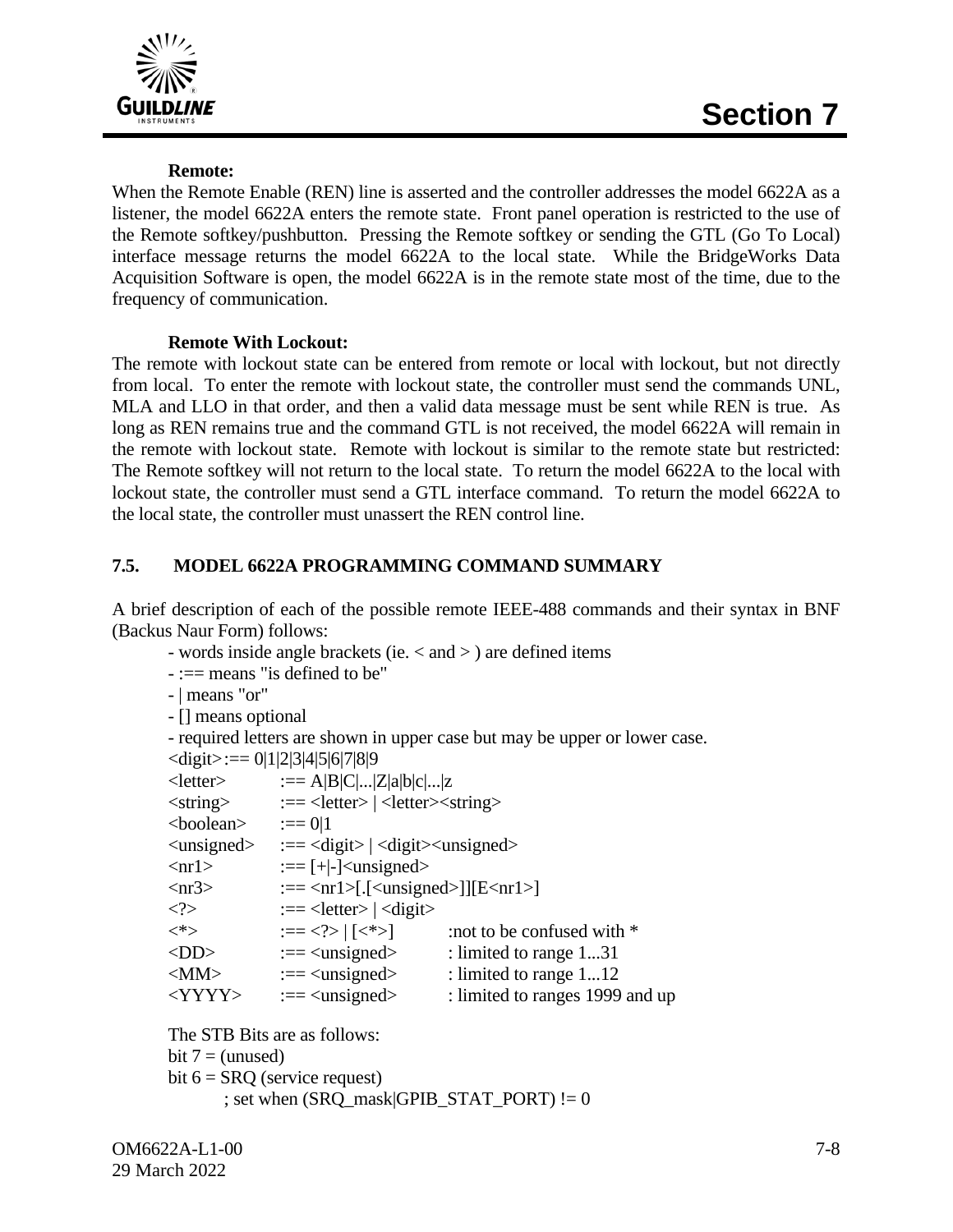

| bit $5 = ESB$ (event summary)<br>bit $4 = MAX$ (message available)<br>; set when GPIB Tx buffer has data available<br>; cleared when the buffer is empty<br>bit $3 = IFL$ (input buffer full)<br>; set when input buffer is over 80% full                      | ; set when bitwise AND of ESE, register is not zero<br>; cleared when input buffer drops under 20% full                                                                                                                    |
|----------------------------------------------------------------------------------------------------------------------------------------------------------------------------------------------------------------------------------------------------------------|----------------------------------------------------------------------------------------------------------------------------------------------------------------------------------------------------------------------------|
| bit $2 = CHK$ (Checksum calculation complete)<br>bit $1 = RDY$ (ready)<br>; set when unit has a stable reading<br>; cleared when unit is working<br>bit $0 = OVR$ (over range)<br>; set when over range detected (in ISR)<br>; cleared when over range cleared |                                                                                                                                                                                                                            |
| <b>COMMAND</b><br>$*CLS$<br>$*ESR?$<br>*ESE?<br>$*ESE \langle \text{unsigned} \rangle$<br>$*IDN?$<br>*OPT?                                                                                                                                                     | <b>COMMENT</b><br>clear status register<br>query, display event status register<br>query, display event status enable<br>set event status enable<br>query, display identity of unit<br>query, display any reportable optio |

| $*ESE \langle \text{unsigned} \rangle$ | set event status enable                             |
|----------------------------------------|-----------------------------------------------------|
| $*IDN?$                                | query, display identity of unit                     |
| *OPT?                                  | query, display any reportable options               |
| *OPC?                                  | query, operation complete                           |
| *OPC                                   | set operation complete bit in event status register |
| *RST                                   | reset the instrument to a known defined state       |
| $*STB?$                                | query, display serial poll status byte              |
| *SRE?                                  | query, display service request mask                 |
| *SRE <unsigned></unsigned>             | set the service request mask                        |
| $*TST?$                                | query, display results of self test                 |
| FETCh?                                 | fetch the most recent data value                    |
|                                        | MEASure - set the measurement parameters            |
| $MEASure <$ state>                     | select the measurement state                        |
|                                        | $<$ state>:== 0 1                                   |
|                                        | type $<$ boolean $>$                                |
|                                        | $0 := OFF$                                          |
|                                        | $1 := ON$                                           |
| MEASure?                               | query, display the measurement state of the         |
|                                        | instrument                                          |
| MEASure: UNIT <unit></unit>            | select the units of measurement and instrument      |
|                                        | operation                                           |
|                                        |                                                     |
|                                        | $\langle \text{unit} \rangle := R  O V$             |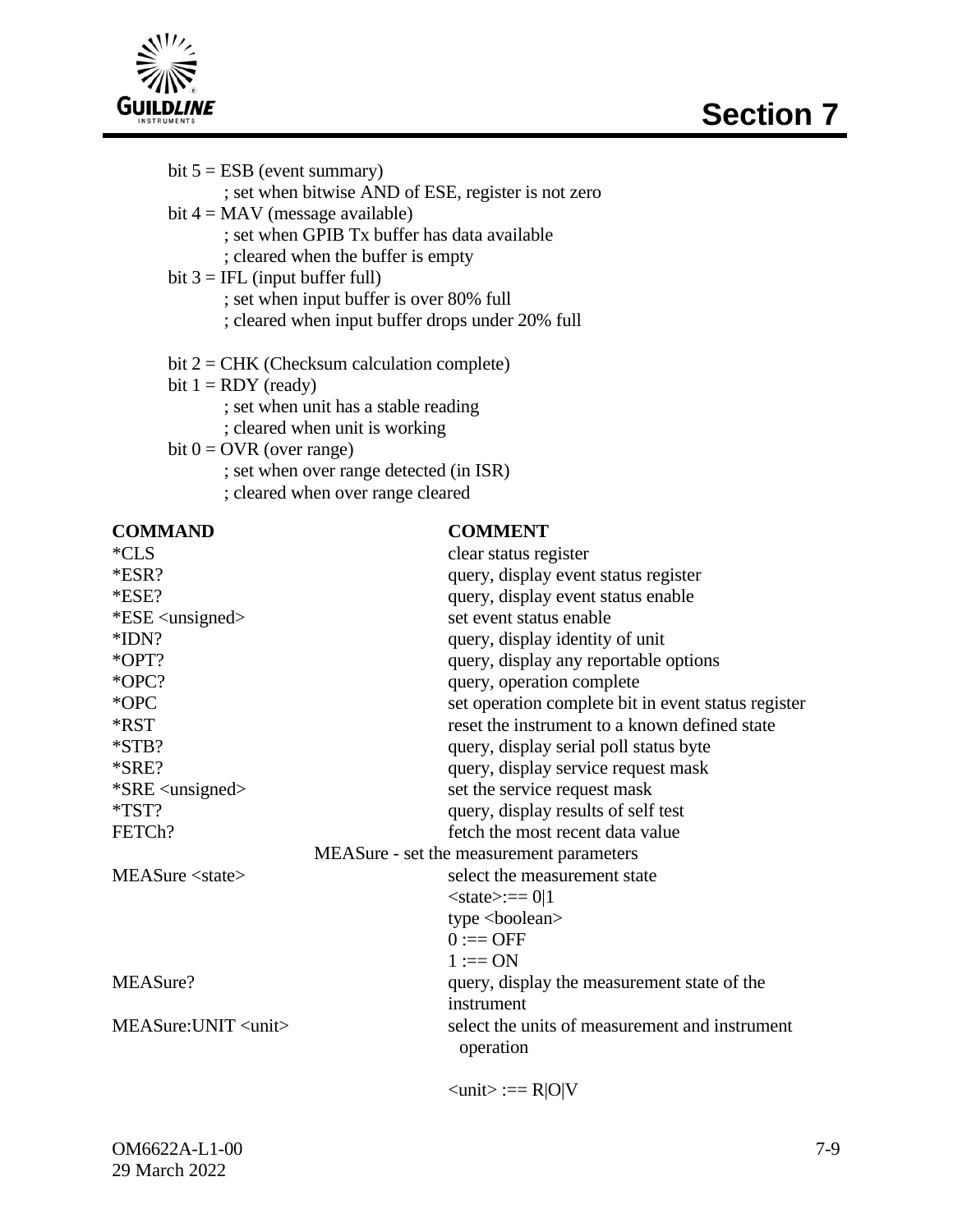

| <b>COMMAND</b>                       | <b>COMMENT</b>                                        |
|--------------------------------------|-------------------------------------------------------|
|                                      | type <letter></letter>                                |
|                                      | $R:=Ratio$                                            |
|                                      | $O:=Ohms$                                             |
|                                      | $V:==Volt$                                            |
| MEASure: UNIT?                       | query, display the units of measurement               |
| MEASure:FILTer <function></function> | setup the digital filter for the display data         |
|                                      | $\le$ function>:== 0 1 2                              |
|                                      | type $\langle$ digit $\rangle$                        |
|                                      | $0 :=$ Filter OFF                                     |
|                                      | $1 := Decimation$                                     |
|                                      | $2 :=$ Simple average                                 |
| MEASure:FILTer?                      | query, display the filter setup                       |
| MEASure: UPDAte <rate></rate>        | set the number of screen updates for each             |
|                                      | measurement cycle                                     |
|                                      | $\langle \text{rate}\rangle := 0 1 2$                 |
|                                      | type $\langle$ digit $\rangle$                        |
|                                      | $0:=1$ updates/cycle                                  |
|                                      | $1:=2$ updates/cycle                                  |
|                                      | $2:==4$ updates/cycle                                 |
| MEASure: UPDAte?                     | query, display the screen update rate setting         |
| MEASure:DEVIation <diff></diff>      | select the method of reporting the difference data    |
|                                      | $<$ diff>:==0 1 2 3 4                                 |
|                                      | type $\langle$ digit $\rangle$                        |
|                                      | $0 :=$ disable/normal                                 |
|                                      | $1 :=$ parts per million                              |
|                                      | $2 :=$ delta change                                   |
|                                      | $3 :=$ ppm from datum                                 |
|                                      | $4 :=$ delta from datum                               |
| MEASure:DEVIation?                   | query, display the method of reporting the difference |
|                                      | data                                                  |
| MEASure:RESOlution <prec></prec>     | select the precision of reporting the data            |
|                                      | $<$ prec>:==0 1 2 3 4                                 |
|                                      | type $\langle$ digit $\rangle$                        |
|                                      | $0 := 0.001$ ppm                                      |
|                                      | $1 := 0.01$ ppm                                       |
|                                      | $2 := 0.1$ ppm                                        |
|                                      | $3 := 1.0$ ppm                                        |
|                                      | $4 := 10.0$ ppm                                       |
| MEASure:DEVIation?                   | query, display the precision of reporting the         |
|                                      | data                                                  |
|                                      | type <boolean></boolean>                              |
|                                      |                                                       |

### $0:=$  OFF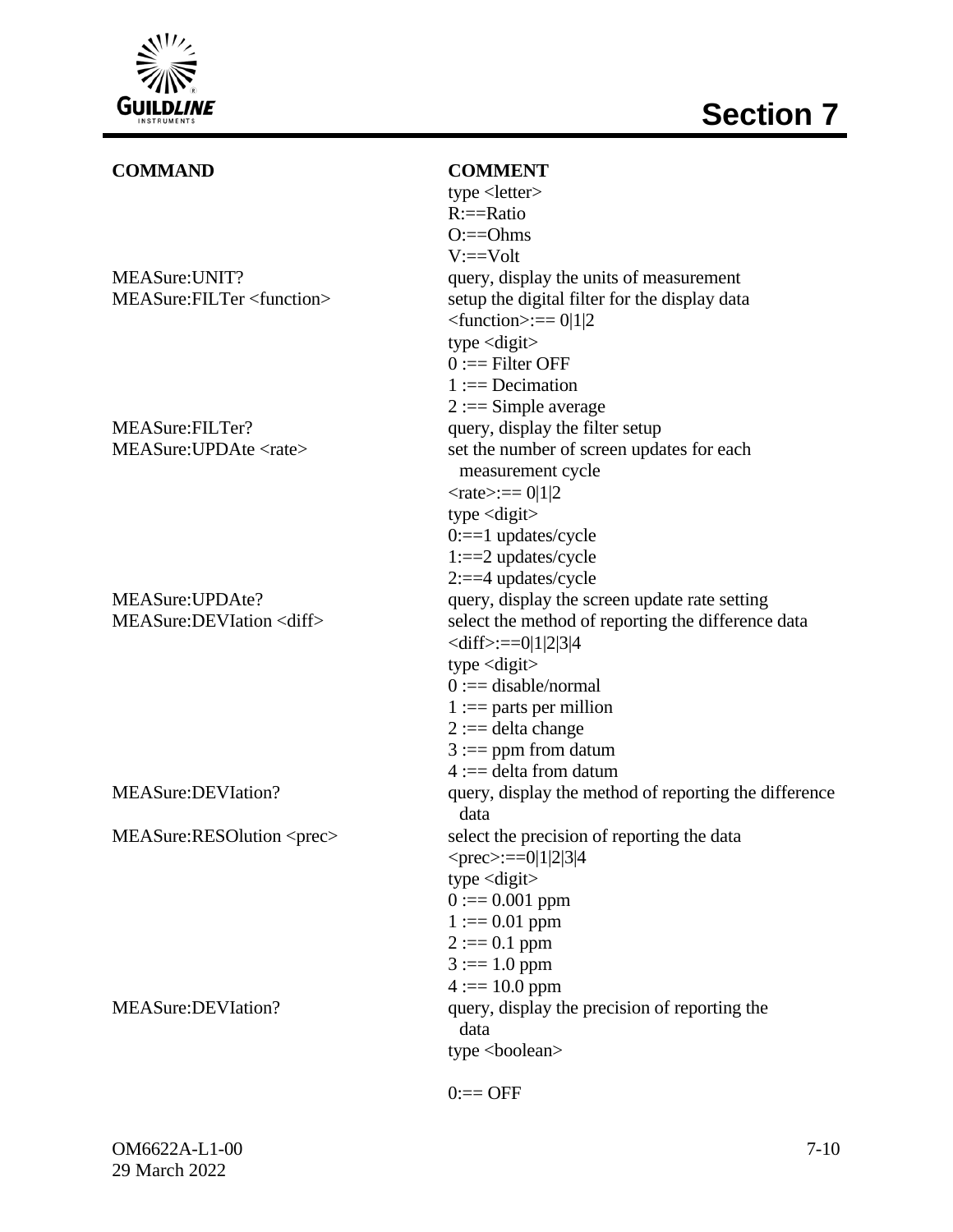

| <b>COMMAND</b>                                                                                                                 | <b>COMMENT</b>                                             |
|--------------------------------------------------------------------------------------------------------------------------------|------------------------------------------------------------|
|                                                                                                                                | $1:=ON$                                                    |
| MEASure: VOLT?                                                                                                                 | query nanovoltmeter status                                 |
|                                                                                                                                | CONFigure - configure<br>instrument<br>operating           |
|                                                                                                                                | parameters                                                 |
| MEASure:SELF <state></state>                                                                                                   | initiate or terminate the internal self test process       |
| CONFigure:DATUm <unit>, <value></value></unit>                                                                                 | initialize the datum to be used as the set point           |
|                                                                                                                                | in all difference calculations                             |
|                                                                                                                                | $\langle \text{unit} \rangle := R  O V$                    |
|                                                                                                                                | type <letter></letter>                                     |
|                                                                                                                                | $R:=$ $Rati$                                               |
|                                                                                                                                | $O:=Ohms$                                                  |
|                                                                                                                                | $V:=Volts$                                                 |
|                                                                                                                                | $\langle \text{value}\rangle := \langle \text{nr3}\rangle$ |
| CONFigure:DATUm?                                                                                                               | query, display the datum used as the set point             |
|                                                                                                                                | in all difference calculations                             |
| CONFigure:FILTer <size1>, <size2></size2></size1>                                                                              | initialize the filter coefficients                         |
|                                                                                                                                | $<$ size1> :== $<$ nr3>                                    |
|                                                                                                                                | decimation filter coefficient                              |
|                                                                                                                                | $\langle$ size2> :== $\langle$ unsigned>                   |
|                                                                                                                                | N average filter coefficient                               |
| CONFigure:FILTer?                                                                                                              | query the filter coefficients                              |
| CONFigure:RESIstor <md>, <rs>, <sn>, <rx>, <rev_rate>, <tst_val>, <tst_max></tst_max></tst_val></rev_rate></rx></sn></rs></md> |                                                            |
|                                                                                                                                | set the active resistor measurement                        |
|                                                                                                                                | configuration                                              |
|                                                                                                                                | $\text{<}$ mode $\text{>=}$ $0 1 2 $                       |
|                                                                                                                                | type $\langle$ digit $\rangle$                             |
|                                                                                                                                | $0:=$ =normal mode                                         |
|                                                                                                                                | $1:=$ =high ohms mode                                      |
|                                                                                                                                | $2:=$ low ohms mode                                        |
|                                                                                                                                | $\langle RS \rangle := \langle nr3 \rangle$                |
|                                                                                                                                | ref. resistor value                                        |
|                                                                                                                                | $\langle RS\_Sn \rangle := \langle string \rangle$         |
|                                                                                                                                | ref. resistor serial #                                     |
|                                                                                                                                | $\langle RX \rangle := \langle nr3 \rangle$                |
|                                                                                                                                | approximate value Rx                                       |
|                                                                                                                                | $\langle Rev\_rate \rangle := \langle nr3 \rangle$         |
|                                                                                                                                | test current reversal rate                                 |
|                                                                                                                                | $\langle$ Tst Val>:== $\langle$ nr3>                       |
|                                                                                                                                | test current/volts                                         |
|                                                                                                                                | $<$ Tst_Max>:== $<$ nr3>                                   |
|                                                                                                                                | $max$ current(Is)/volts for ref resistor                   |
| CONFigure:RESIstor?                                                                                                            | query, display active resistor configuration               |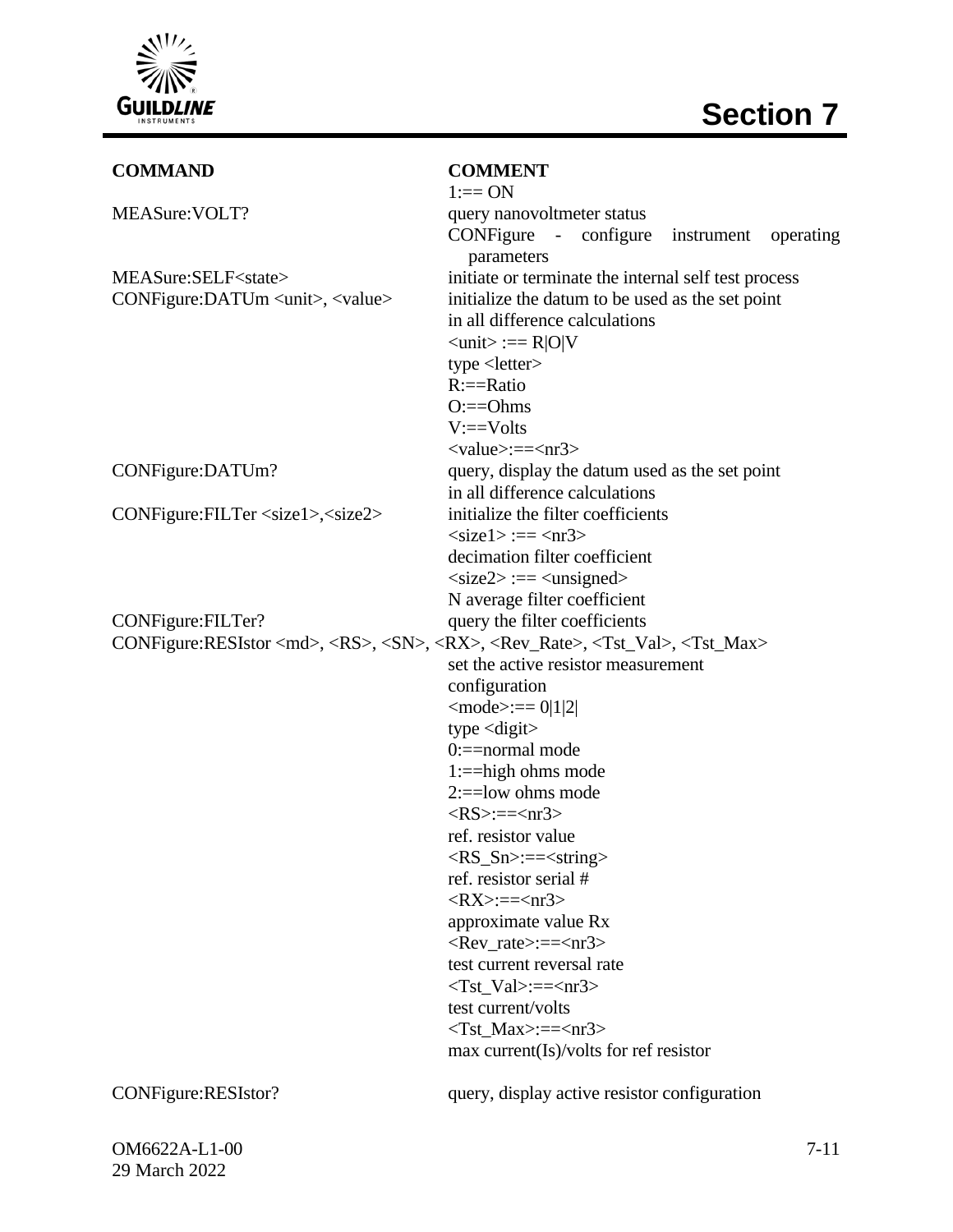

### **COMMAND COMMENT**

|                                                                                                            | information                                                                                   |
|------------------------------------------------------------------------------------------------------------|-----------------------------------------------------------------------------------------------|
| CONFigure:RESIstor:DISPlay <unit>, <rate>, <filter>, <size>, <power></power></size></filter></rate></unit> |                                                                                               |
|                                                                                                            | set the active display parameters for resistor                                                |
|                                                                                                            | measurements                                                                                  |
|                                                                                                            | $\langle \text{unit} \rangle := R 0$                                                          |
|                                                                                                            | type $\leq$ letter $>$                                                                        |
|                                                                                                            | $R:=Ratio$                                                                                    |
|                                                                                                            | $O:=Ohms$                                                                                     |
|                                                                                                            | $\langle \text{rate} \rangle := 0 1 2$                                                        |
|                                                                                                            | type $\langle$ digit $\rangle$                                                                |
|                                                                                                            | $0:=1$ updates/cycle                                                                          |
|                                                                                                            | $1:=2$ updates/cycle                                                                          |
|                                                                                                            | $2:==4$ updates/cycle                                                                         |
|                                                                                                            | $\text{If} \text{iter} \geq \text{:=} 0 1 2$                                                  |
|                                                                                                            | type $\langle$ digit $\rangle$                                                                |
|                                                                                                            | $0 :=$ none                                                                                   |
|                                                                                                            | $1 := decimation$                                                                             |
|                                                                                                            | $2 := simple average$                                                                         |
|                                                                                                            | $\langle size \rangle := \langle unsigned \rangle$                                            |
|                                                                                                            | size = $\%$ for decimation                                                                    |
|                                                                                                            | $=$ sample size for simple average                                                            |
|                                                                                                            | $<$ power>:== 0 1 2                                                                           |
|                                                                                                            | type $\langle$ digit $\rangle$                                                                |
|                                                                                                            | $0 :=$ power normal X1                                                                        |
|                                                                                                            | $1 := power X2$                                                                               |
| CONFigure:RESIstor:DISPlay?                                                                                | query, display the active display setup                                                       |
| CONFigure: VOLTmeter <range>, <zero>, <high>, <ref></ref></high></zero></range>                            |                                                                                               |
|                                                                                                            | set the voltmeter calibration coefficients                                                    |
|                                                                                                            | $\langle \text{range} \rangle := 0 1 2 3 4$                                                   |
|                                                                                                            | type $\langle$ digit $\rangle$                                                                |
|                                                                                                            | $0 := 20V$ range                                                                              |
|                                                                                                            | $1 == 2V$ range                                                                               |
|                                                                                                            | $2 == 200$ mV range                                                                           |
|                                                                                                            | $3 == 20mV$ range                                                                             |
|                                                                                                            | $4 == 2mV$ range                                                                              |
|                                                                                                            | <zero>:==<unsigned></unsigned></zero>                                                         |
|                                                                                                            | $\langle$ high>:== $\langle$ unsigned>                                                        |
|                                                                                                            | $<$ ref>:== $<$ nr1>                                                                          |
| CONFigure: VOLTmeter? <range></range>                                                                      | query, display the voltmeter calibration setup<br>$\langle \text{range} \rangle := 0 1 2 3 4$ |
|                                                                                                            | type $\langle$ digit $\rangle$                                                                |
|                                                                                                            |                                                                                               |
|                                                                                                            | $0 := 20V$ range                                                                              |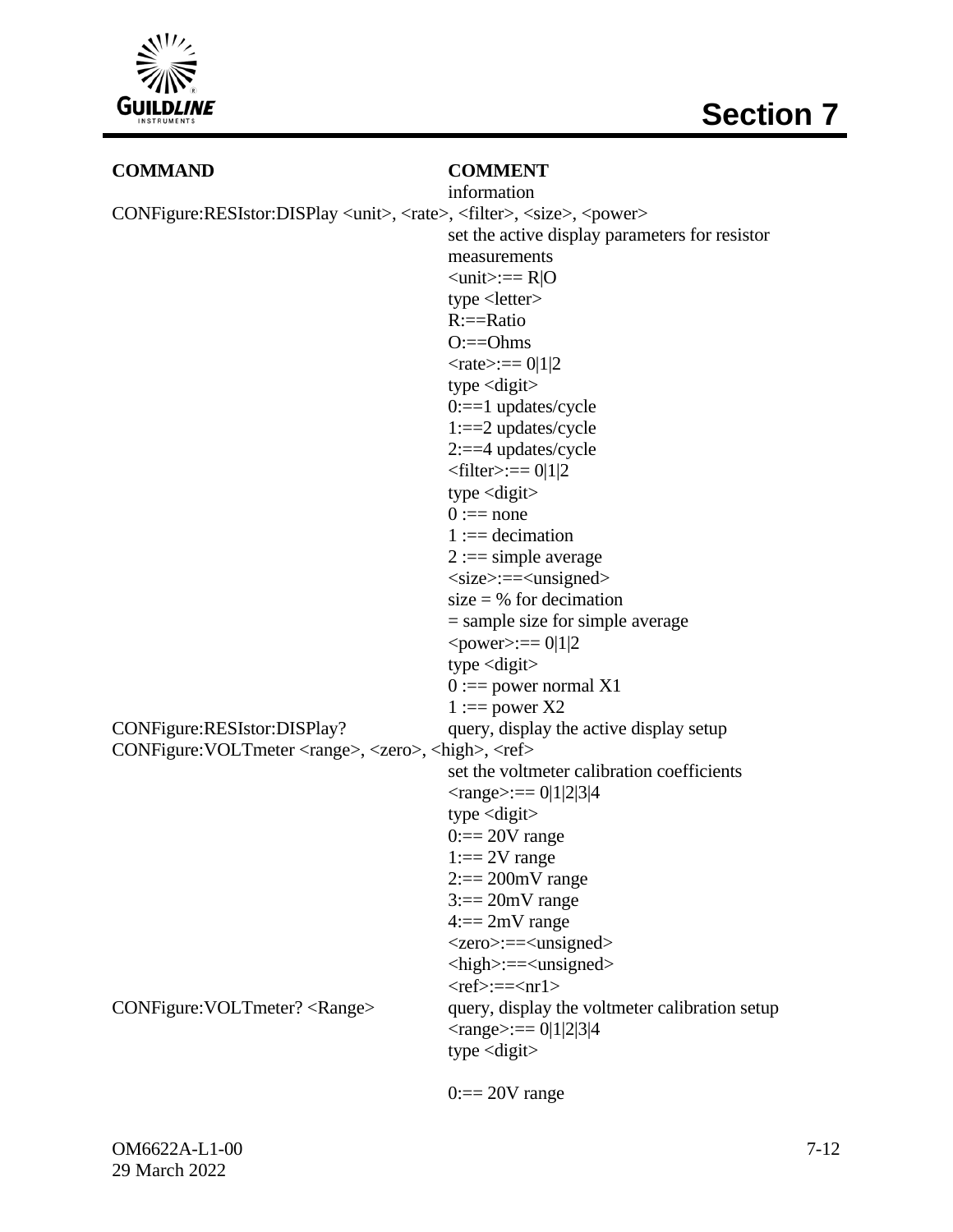

| <b>COMMAND</b>                                             | <b>COMMENT</b>                                      |
|------------------------------------------------------------|-----------------------------------------------------|
|                                                            | $1 := 2V$ range                                     |
|                                                            | $2 == 200$ mV range                                 |
|                                                            | $3 == 20mV$ range                                   |
|                                                            | $4 == 2mV$ range                                    |
|                                                            | $SYSTem - set$ the unit operating conditions        |
| SYSTem:COMMunicate:GPIB <address>, <mode></mode></address> |                                                     |
|                                                            | setup GPIB communications                           |
|                                                            | <address>:== <unsigned></unsigned></address>        |
|                                                            | $\text{<}$ mode $\text{>=}$ == 0 1 2                |
|                                                            | type $\langle$ digit $\rangle$                      |
|                                                            | $0 :=$ disable                                      |
|                                                            | $1 :=$ talk only                                    |
|                                                            | $2 := =$ talk/listen                                |
| SYSTem:COMMunicate:GPIB?                                   | query, display GPIB set up                          |
| SYSTem:TERSe                                               | respond to commands with a minimum data             |
|                                                            | set                                                 |
| <b>SYSTem:VERBose</b>                                      | respond to commands with a minimum data             |
|                                                            | set                                                 |
| SYSTem:VERSion?                                            | query, display the installed software version       |
| SYSTem:DIAGnostic:ROMChecksum?                             | query, display rom checksum                         |
| SYSTem:DIAGnostic:SERialNumber <number></number>           |                                                     |
|                                                            | assign serial number                                |
|                                                            | <number>:==<unsigned></unsigned></number>           |
|                                                            | Diagnostic Command Set                              |
| SYSTem:CHECK                                               | invoke the internal self check                      |
| SYSTem:RESULT?                                             | query, display the results from the last self check |
| ADconvRead?                                                | query, display adc reading in engineering units     |
| ADconvB?                                                   | query, display adc in raw binary units              |
| Filter?                                                    | query, display the nano voltmeter filter setting    |
| Filter <function></function>                               | set the nano voltmeter filter                       |
|                                                            | $\text{-(function)}:=0 1$                           |
|                                                            | type $<$ boolean $>$                                |
|                                                            | $0 := OFF$                                          |
|                                                            | $1:=ON$                                             |
| Highres?                                                   | query, display the high resolution mode setting     |
| Highres <resolution></resolution>                          | set the high resolution mode                        |
|                                                            | <resolution>:==0 1</resolution>                     |
|                                                            | type <boolean></boolean>                            |
|                                                            | $0:=OPF$                                            |
|                                                            | $1:=ON$                                             |
| HardWareFilter?                                            | query, display the hardware filter status           |
|                                                            |                                                     |
| HardWareFilter <status></status>                           | set the hardware filter status                      |
|                                                            |                                                     |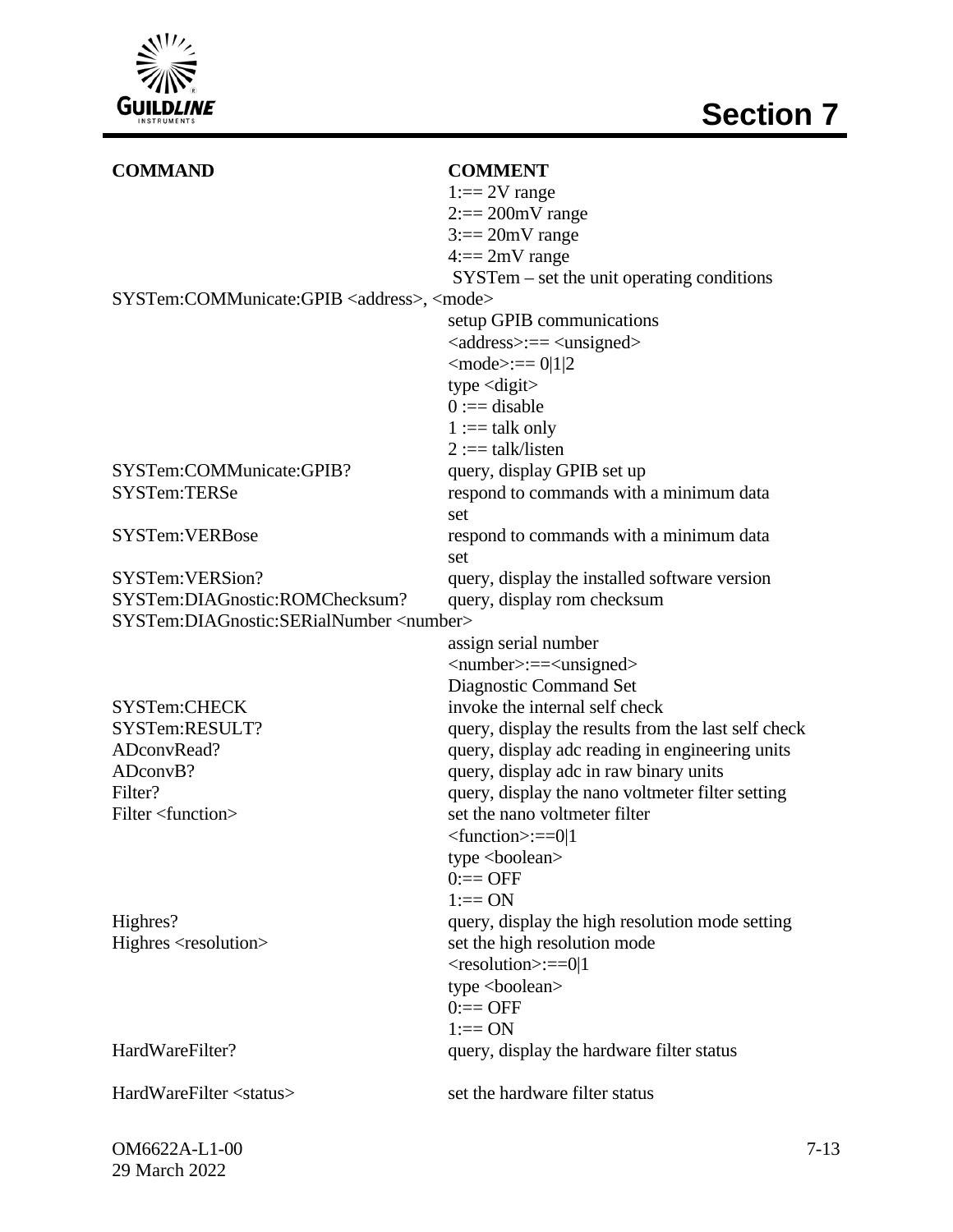

# IXTurns? query, display relay turns setting IXTurns <turns> set relay turns ISDAC <value> set dac setting ISMux? query, display the multiplexer channel ISMux <channel> set the multiplexer channel ISResolution? query, display the resolution setting

ISResolution <resolution> set the resolution

ISSpeed <speed> set the speed

OHmmode  $\langle$  mode> set the ohm mode

**COMMAND COMMENT**  $<$ status $>=$ =0|1 type <br/>boolean>  $0 := OFF$  $1:=ON$ <turns>:==<unsigned> 0≤turns≤8747 <value>:==<nr1> value  $== \pm 5$  Volts  $\le$ channel>:==0|1|2|3|4|5|7 type  $\langle$ digit $\rangle$  $0:=$  servo  $1:=$  speedup  $2 ==$  offset  $3 == +40$  Volts  $4 == -40$  Volts 5:== primary current 7:== calibrate  $<$ resolution $>==0|1|2$ type  $\langle$ digit $\rangle$  $0 :=$ high  $1 := median$  $2 := \text{low}$ ISSpeed? query, display the speed setting  $<$ speed>:==0|1|2|3 type <digit>  $0 :=$ reset  $1 :=$ slow  $2 :=$  moderate  $3 :=$ fast OHmmode? Query, display the ohm mode  $<$ mode $>=$  $=$ 0|1|2 type  $\langle$ digit $\rangle$ 

 $0 := normal$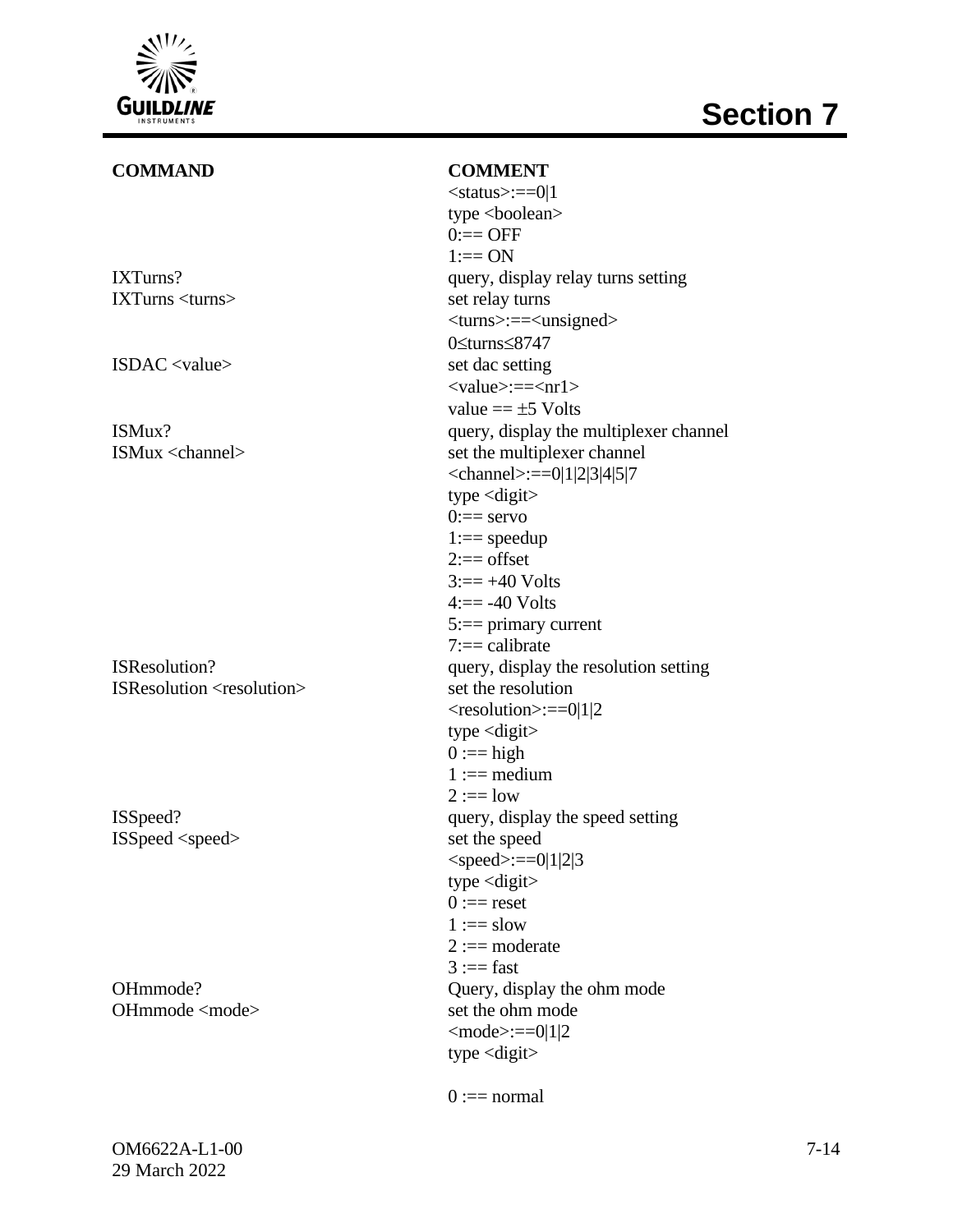

## **Section 7**

#### **COMMAND COMMENT**

|                                                                                | $2 := low ohms$                             |
|--------------------------------------------------------------------------------|---------------------------------------------|
| <b>RESET</b>                                                                   | reset instrument to power on reset state    |
| Range?                                                                         | query, display the selected range           |
| Range <range></range>                                                          | set the nanovoltmeter range                 |
|                                                                                | <range>:==<unsigned></unsigned></range>     |
|                                                                                | range any one of                            |
|                                                                                | 0.002, 0.02, 0.2, 2.0, 20.0                 |
| SOFCAL:COEF? <ratio>, <range></range></ratio>                                  | query, display ratio correction coefficient |
|                                                                                | $\langle \text{ratio} \rangle := 0.1 2 3 4$ |
|                                                                                | type <digit></digit>                        |
|                                                                                | $0:=0.1:1$ ratio                            |
|                                                                                | $1:=1:1$ ratio                              |
|                                                                                | $2:=10:1$ ratio (648 turns)                 |
|                                                                                | $3:=10:1$ ratio (81 turns)                  |
|                                                                                | $4:=100:1$ ratio                            |
|                                                                                | $\langle \text{range} \rangle := 0.1234567$ |
|                                                                                | $type$ <digit></digit>                      |
|                                                                                | $0 := 1$ ohm Rs range                       |
|                                                                                | $1:=10$ ohm Rs range                        |
|                                                                                | $2:=100$ ohm Rs range                       |
|                                                                                | $3:=1k$ ohm Rs range                        |
|                                                                                | $4:=10k$ ohm Rs range                       |
| SOFCAL:COEF <ratio>, <range>, <corr>, <uncert></uncert></corr></range></ratio> |                                             |
|                                                                                | set ratio correction coefficient            |
|                                                                                | $\langle \text{ratio} \rangle := 0 1 2 3 4$ |
|                                                                                | type <digit></digit>                        |
|                                                                                | $0:=0.1:1$ ratio                            |
|                                                                                | $1:=1:1$ ratio                              |
|                                                                                | $2:=10:1$ ratio (648 turns)                 |
|                                                                                | $3:=10:1$ ratio (81 turns)                  |
|                                                                                | $4:=100:1$ ratio                            |
|                                                                                | $\langle \text{range} \rangle := 0.1234567$ |
|                                                                                | $type <$ digit $>$                          |
|                                                                                | $0 := 1$ ohm Rs range                       |
|                                                                                | $1:=10$ ohm Rs range                        |
|                                                                                | $2:=100$ ohm Rs range                       |
|                                                                                | $3:=1k$ ohm Rs range                        |
|                                                                                | $4:=10k$ ohm Rs range                       |
|                                                                                | $<$ corr> $:=<$ nr3>                        |
|                                                                                | correction coefficient (ppm of ratio)       |
|                                                                                | $\langle$ uncert>:== $\langle$ nr3>         |
|                                                                                |                                             |

uncertainty (ppm of ratio)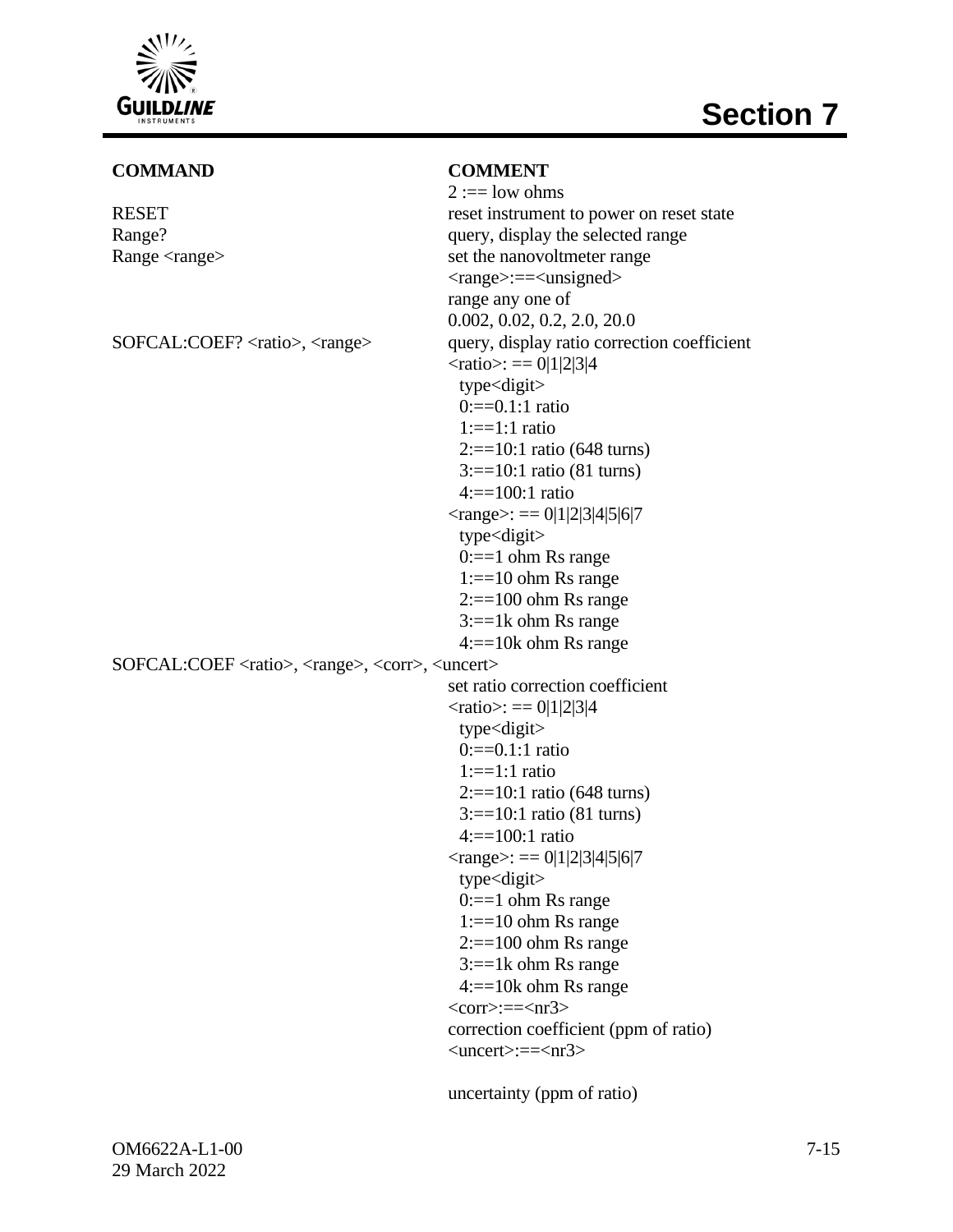

## **COMMAND COMMENT**

SOFCAL:DATE? query, display the calibration date SOFCAL:DATE<YYYY>,<MM>,<DD> set the calibration date

SOFCAL <br/>beta> set adc beta  $\text{} := \text{}$  $200 \leq \beta \leq 300$ SOFCAL <br/>beta> ? query, display adc beta for the nanovolt detector SOFCAL: FREQuency <Hz> set the line frequency option  $\langle Hz \rangle$ : = = 011 type  $\langle$ digit $\rangle$  $0 := 60$  Hz  $1 := 50$  Hz SOFCAL:GET? Calculate adc beta for the nanovolt detector <YYYY> calibration year <MM> calibration month <DD> calibration day SOFCAL:PRIM? query, display the 81 primary turns lock SOFCAL:PRIM<state>
set the 81 primary turns lock  $<$ state $> 0|1$ type<boolean>  $0:=$  unlocked  $1:=$  locked to 81 turns Voltage?  $\frac{1}{2}$  query, display the nano voltmeter measurement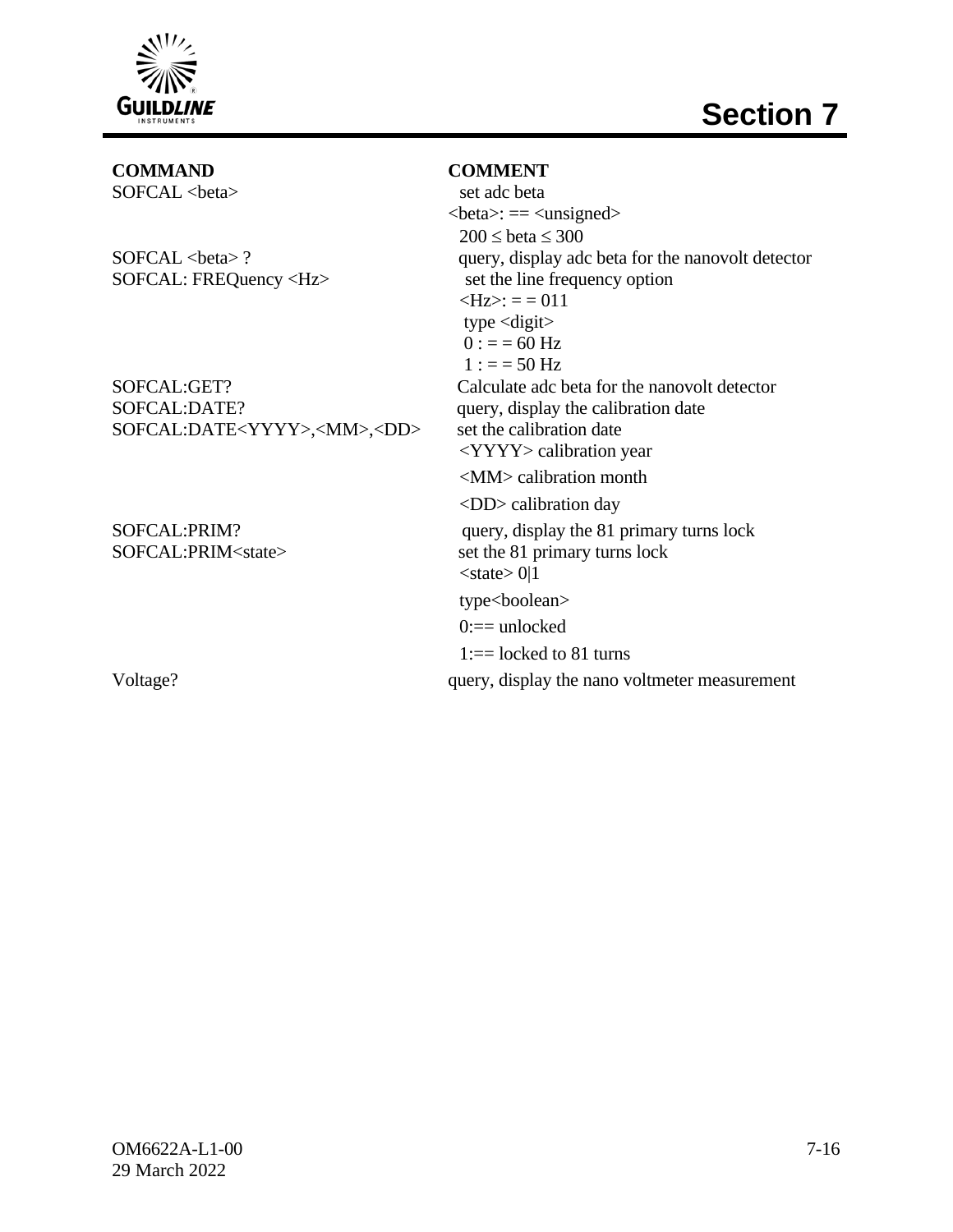



## **8. APPENDICES**

#### **8.1. GENERAL SPECIFICATIONS**

| 6622A Series Automatic DCC Resistance Bridge<br><b>General Specifications</b> |                              |                 |  |
|-------------------------------------------------------------------------------|------------------------------|-----------------|--|
| <b>Operating Temperature to Full</b>                                          | $+23 \pm +3$                 | $^{\circ}C$     |  |
| Specification                                                                 | $+73.4 \pm +5.4$             | °F              |  |
| <b>Operating Temperature Maximum</b>                                          | $+18$ to $+28$               | $^{\circ}C$     |  |
| Range <50% RH                                                                 | $+64.4$ to $+82.4$           | $\overline{F}$  |  |
| Storage Temperature Maximum Range                                             | $-20$ to $+60$               | $\rm ^{\circ}C$ |  |
|                                                                               | $-4$ to $+140$               | $\circ$ F       |  |
| <b>Operating Humidity</b>                                                     | 20 to 50                     | % RH            |  |
| <b>Storage Humidity</b>                                                       | 15 to 80                     | %RH             |  |
| Power Requirements (Maximum):                                                 | 200                          | VA              |  |
| Voltage Requirements (1)                                                      | 100, 120, 220 or 240 ±10 %   | <b>VAC</b>      |  |
| Line Frequency (1)                                                            | $50 \pm 5$ % or 60 $\pm$ 5 % | Hz              |  |
| Weight (Nominal)                                                              | 58                           | <b>lbs</b>      |  |
|                                                                               | 27                           | kg              |  |
| Dimensions (Bench Unit):                                                      | D 441, W 525, H 230          | mm              |  |
|                                                                               | D 17.36, W 20.67, H 9.06     | <i>in</i>       |  |
| Dimensions (Rack Unit):                                                       | D 467, W 525, H 222          | mm              |  |
|                                                                               | D 18.36, W 20.67, H 8.75     | in              |  |

Table 8-1 : General Specifications

- **NOTE: 1. The 6622A Series bridges are always configured for 240 VAC. It is configured to other customer requirements for line frequency at the time of order.**
	- **2. The voltage setting at the power entry on the back of the instrument must be set for the correct line voltage and the correct fuse must be installed by the customer.**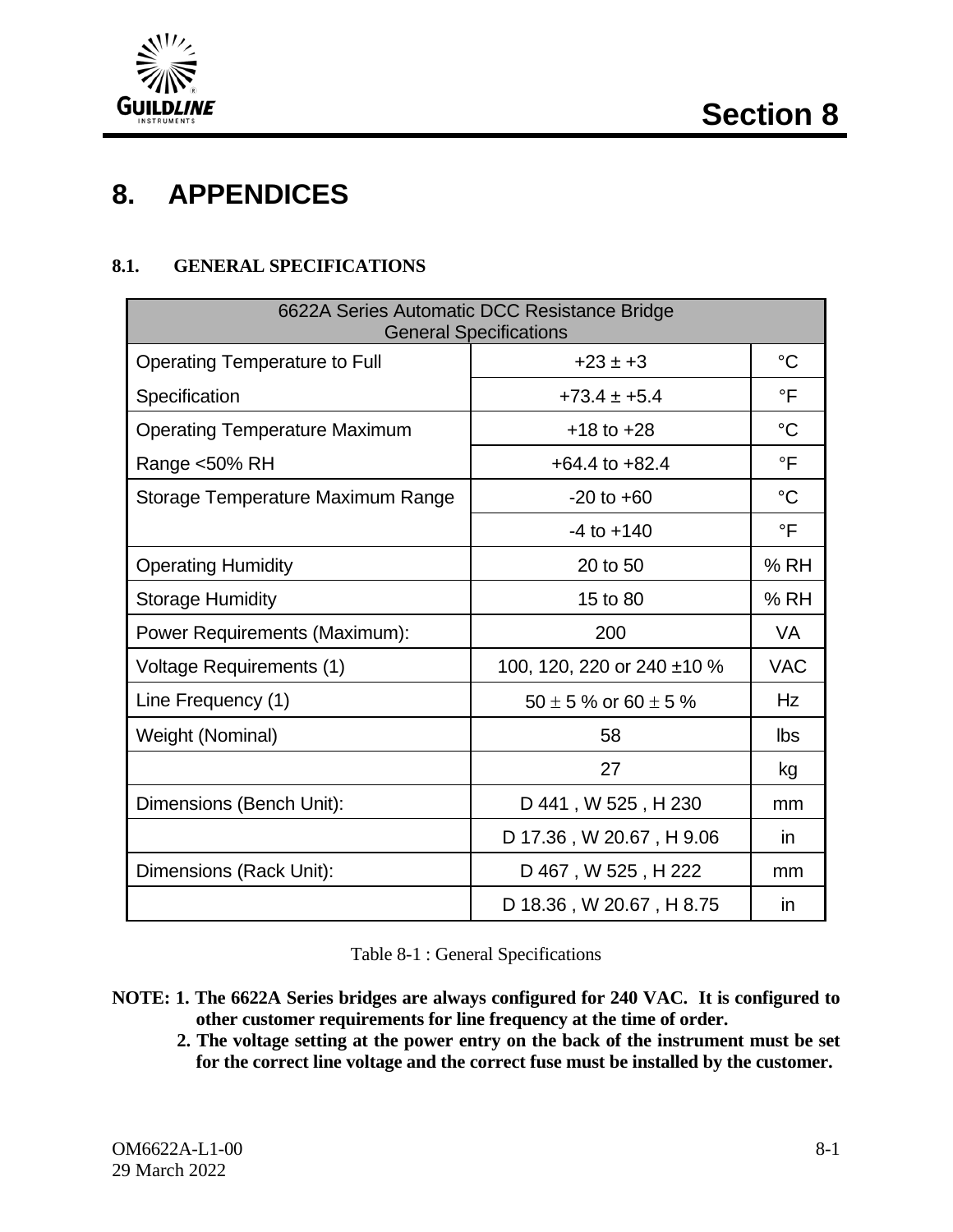

## **8.2. GENERAL SPECIFICATIONS (continued)**

| <b>6622A Series General Specifications</b>                 |  |                                         |  |                                                                               |        |  |                      |
|------------------------------------------------------------|--|-----------------------------------------|--|-------------------------------------------------------------------------------|--------|--|----------------------|
| Linearity                                                  |  |                                         |  | $\pm$ 0.01 ppm of full scale (Full scale defined as 13.4:1 and 100:1)         |        |  |                      |
| Display resolution (ppm)                                   |  |                                         |  | Selectable (Programmable) from 0.0001 ppm to 10 ppm                           |        |  |                      |
| <b>Temperature Coefficient</b>                             |  |                                         |  | 0.01 ppm/ $\degree$ C of reading                                              |        |  |                      |
| Automatic current reversal rate (in seconds) s             |  |                                         |  | 4 s to 1637 s programmable, increment of 1second                              |        |  |                      |
| Communication                                              |  |                                         |  | IEEE 488.2 (SCPI Based Language Instructions)                                 |        |  |                      |
| (for<br>Test current                                       |  | Usable range (±30 V) compliance) (A)    |  | 10 $\mu$ A ~ 150 mA (extension to 10,000 A available)                         |        |  |                      |
| measurement<br>to                                          |  | Resolution $(\mu A)$                    |  | 1 μA                                                                          |        |  |                      |
| 100 k $\Omega$ )                                           |  | Accuracy [error(ppm) + offset(A)]       |  | $\pm 100$ ppm $\pm 10$ $\mu$ A                                                |        |  |                      |
| Test voltage<br>(for                                       |  | $V_{DC}$ Range ( $\pm 1$ mA compliance) |  | $0 \sim 100$ Vdc (XR and XPR models). HV Model has $0 \sim 1000$ Vdc          |        |  |                      |
| measurement                                                |  | Resolution (V)                          |  | 1 V for Bridges with 100 Volt Module, 256 bit for 1000 Volt Model (≈4V)       |        |  |                      |
| above 100 k $\Omega$ )                                     |  | Accuracy error (%)                      |  | $\pm$ 0.2% of full scale voltage output                                       |        |  |                      |
| <b>Bridge Operating Temperature to Full Specifications</b> |  |                                         |  | $23 °C \pm 3 °C$                                                              |        |  | 73.4 °F $\pm$ 5.4 °F |
| Bridge Maximum Operating Range (<50 % RH)                  |  |                                         |  | +18 °C to +25 °C                                                              |        |  | +64.4 °F to +82.4 °F |
| <b>Bridge Temperature Storage Range</b>                    |  |                                         |  | $-20$ °C to $+60$ °C                                                          |        |  | $-4$ °F to $+140$ °F |
| <b>Power Requirements</b>                                  |  |                                         |  | VAC: 100 V, 120 V, 220 V and 240 V $\pm$ 10 % / 50 or 60 Hz $\pm$ 5 %, 200 VA |        |  |                      |
|                                                            |  | Dimensions (Width x Height x Depth)     |  |                                                                               | Weight |  |                      |
| 440 mm x 200 mm x 465 mm                                   |  | 17.3" x 7.8" x 18.3"                    |  |                                                                               | 27 kg  |  | 59.5 lbs             |

Table 8-2 : General Specifications (continued)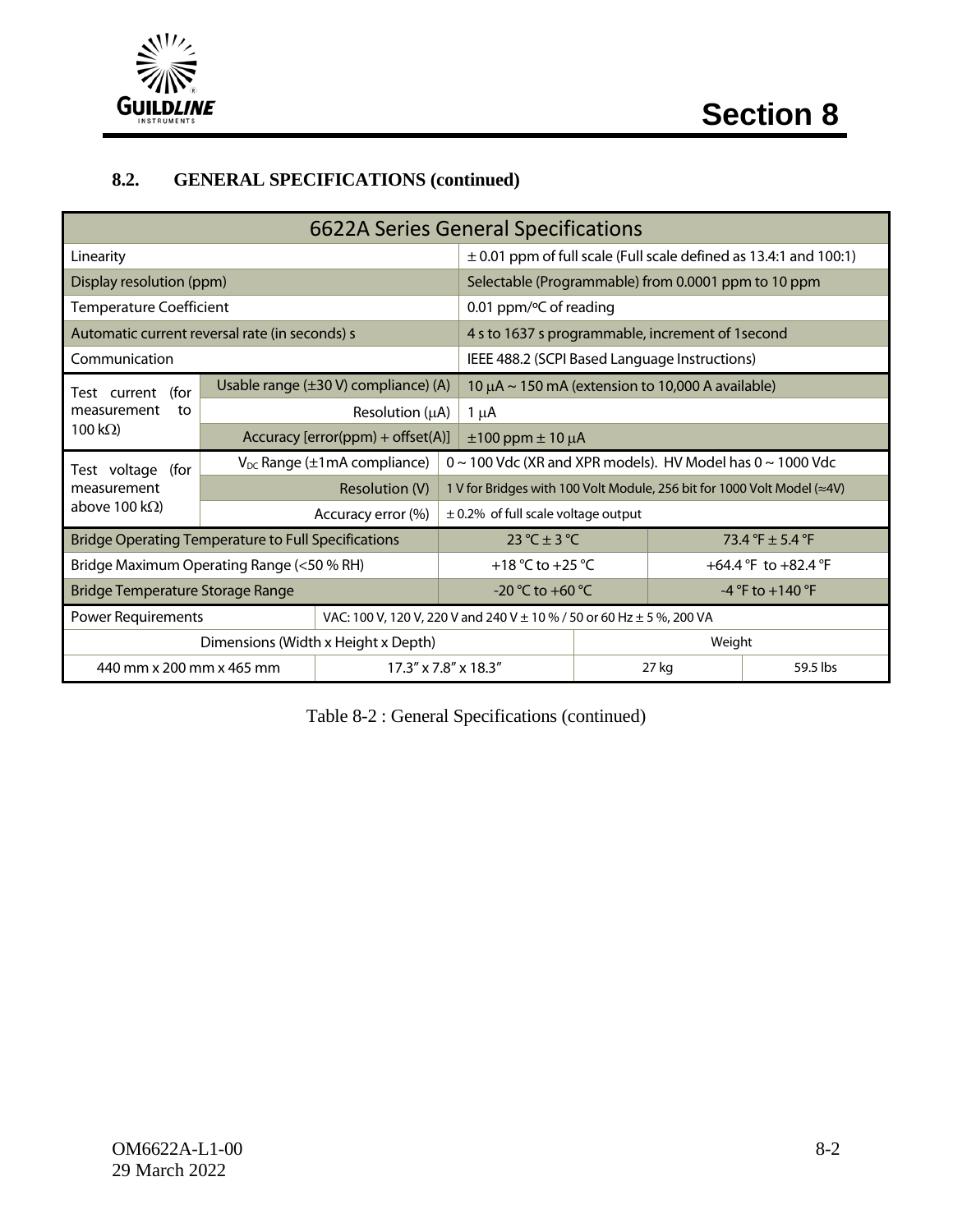

#### **8.3. RESISTANCE MEASUREMENT SPECIFICATION**

**Note:** The 6622A-Base, 6622A-XP and 6622A-XPS models are limited to a maximum of 100 kΩ with a maximum Rs (Resistance Standard) of 10 kΩ. Because of the unique variable ratios available on all models, it is possible to measure UUT's with a variety of Rs Standards. For example, a 10 kΩ UUT could be measured with a 100 Ω, 1 kΩ and 10 kΩ Resistance Standard (Rs). To determine the measurement uncertainty due to the bridge, simply look at the Rs you are using, and then go to the appropriate UUT Sub range.

|                                                        |   |                                      |   |                 | Low Ohms Ratios <sup>1</sup> |           |                       |                                          |  |  |
|--------------------------------------------------------|---|--------------------------------------|---|-----------------|------------------------------|-----------|-----------------------|------------------------------------------|--|--|
| <b>6622A-BASE</b>                                      |   |                                      |   |                 | $R_s 1 \Omega \rightarrow$   |           | $\pm$ 0.8 $\mu\Omega$ | ± 0.7 ppm                                |  |  |
|                                                        |   |                                      |   |                 | NOMINAL RATIO                |           | 0.001:1               | 0.01:1                                   |  |  |
| XP Range: 1 mΩ < $\blacktriangleright$ 100 kΩ          |   |                                      |   |                 | ACTUAL RATIO                 |           | 0.8m > Rx < 0.008     | 0.008 > Rx < 0.08                        |  |  |
| <b>INTERCHANGE<sup>1</sup></b><br><b>SPECIFICATION</b> |   | <b>RESISTANCE</b><br><b>STANDARD</b> |   |                 |                              |           |                       | 3 YEAR RATIO SPECIFICATIONS <sup>2</sup> |  |  |
| 0.8 > Rx < 6.3                                         | ◀ | <b>ACTUAL RATIO</b>                  | ▶ | 0.08 > Rx < 0.8 | 0.8 > Rx < 6.3               |           | 6.3 > Rx < 13.4       | 13.4 > Rx < 107.5                        |  |  |
| 1:1                                                    | ◀ | NOMINAL RATIO                        | ▶ | 0.1:1           |                              | 1:1       | 10:1                  | 100:1                                    |  |  |
| ± 0.03 ppm                                             |   | $1 \Omega$                           | ▶ | $± 0.6$ ppm     | ± 0.1 ppm                    |           | ± 0.1 ppm             | ± 0.1 ppm                                |  |  |
| ± 0.03 ppm                                             | ◀ | $10 \Omega$                          | ▶ | $± 0.6$ ppm     | $± 0.1$ ppm                  |           | $± 0.1$ ppm           | ± 0.1 ppm                                |  |  |
| ± 0.03 ppm                                             |   | $100 \Omega$                         | ▶ | $± 0.6$ ppm     | ± 0.1 ppm                    |           | ± 0.1 ppm             | ± 0.3 ppm                                |  |  |
| ± 0.03 ppm                                             |   | 1 $k\Omega$                          | ▶ | $± 0.6$ ppm     | ± 0.1 ppm                    |           | $± 0.1$ ppm           | $± 0.8$ ppm                              |  |  |
| $± 0.05$ ppm                                           |   | 10 $k\Omega$                         | ▶ | $± 0.6$ ppm     |                              | ± 0.1 ppm | ± 0.2 ppm             | [XR MODEL]                               |  |  |

|                                                                                  |   |                                      |   | Low Ohms Ratios <sup>1</sup>             |                            |  |                   |                   |                   |  |
|----------------------------------------------------------------------------------|---|--------------------------------------|---|------------------------------------------|----------------------------|--|-------------------|-------------------|-------------------|--|
|                                                                                  |   | 6622A-XR                             |   |                                          | $R_s 1 \Omega \rightarrow$ |  | $± 0.8$ ppm       |                   | ± 0.7 ppm         |  |
|                                                                                  |   |                                      |   | NOMINAL RATIO                            |                            |  | 0.001:1           |                   | 0.01:1            |  |
| Base Range: $1 \text{ mA} \blacktriangleleft \blacktriangleright 100 \text{ MA}$ |   |                                      |   |                                          | ACTUAL RATIO               |  | 0.8m > Rx < 0.008 | 0.008 > Rx < 0.08 |                   |  |
| <b>INTERCHANGE<sup>1</sup></b><br><b>SPECIFICATION</b>                           |   | <b>RESISTANCE</b><br><b>STANDARD</b> |   | 3 YEAR RATIO SPECIFICATIONS <sup>2</sup> |                            |  |                   |                   |                   |  |
| 0.8 > Rx < 6.3                                                                   | ◀ | <b>ACTUAL RATIO</b>                  | ▶ | 0.08 > Rx < 0.8                          | 0.8 > Rx < 6.3             |  | 6.3 > Rx < 13.4   |                   | 13.4 > Rx < 107.5 |  |
| 1:1                                                                              | ◀ | <b>NOMINAL RATIO</b>                 | ▶ | 0.1:1                                    | 1:1                        |  | 10:1              |                   | 100:1             |  |
| ± 0.03 ppm                                                                       | ◀ | $1 \Omega$                           | ▶ | $± 0.6$ ppm                              | ± 0.1 ppm                  |  | ± 0.1 ppm         |                   | $\pm$ 0.1 ppm     |  |
| ± 0.03 ppm                                                                       | ◀ | $10 \Omega$                          | ▶ | $± 0.6$ ppm                              | ± 0.1 ppm                  |  | ± 0.1 ppm         |                   | ± 0.1 ppm         |  |
| ± 0.03 ppm                                                                       | ◀ | $100 \Omega$                         | ▶ | $± 0.6$ ppm                              | ± 0.1 ppm                  |  | ± 0.1 ppm         |                   | $\pm$ 0.3 ppm     |  |
| ± 0.03 ppm                                                                       | ◀ | 1 k $\Omega$                         | ▶ | $± 0.6$ ppm                              | ± 0.1 ppm                  |  | ± 0.1 ppm         |                   | $± 0.8$ ppm       |  |
| $± 0.05$ ppm                                                                     | ◀ | 10 $k\Omega$                         | ▶ | $± 0.6$ ppm                              | ± 0.1 ppm                  |  | ± 0.2 ppm         |                   | ± 3 ppm           |  |
| $± 0.15$ ppm                                                                     | ◀ | $100 k\Omega$                        | ▶ | ± 1 ppm                                  | ± 0.3 ppm                  |  | $± 0.5$ ppm       |                   | $± 6$ ppm         |  |
| $± 0.25$ ppm                                                                     | ◀ | 1 M $\Omega$                         | ▶ | $±2.5$ ppm                               | $± 0.6$ ppm                |  | $± 0.8$ ppm       |                   | $± 8$ ppm         |  |
| ± 2.0 ppm                                                                        | ◀ | $10 M\Omega$                         | ▶ | $± 8$ ppm                                | ± 4 ppm                    |  | $± 8$ ppm         |                   | [HV MODEL]        |  |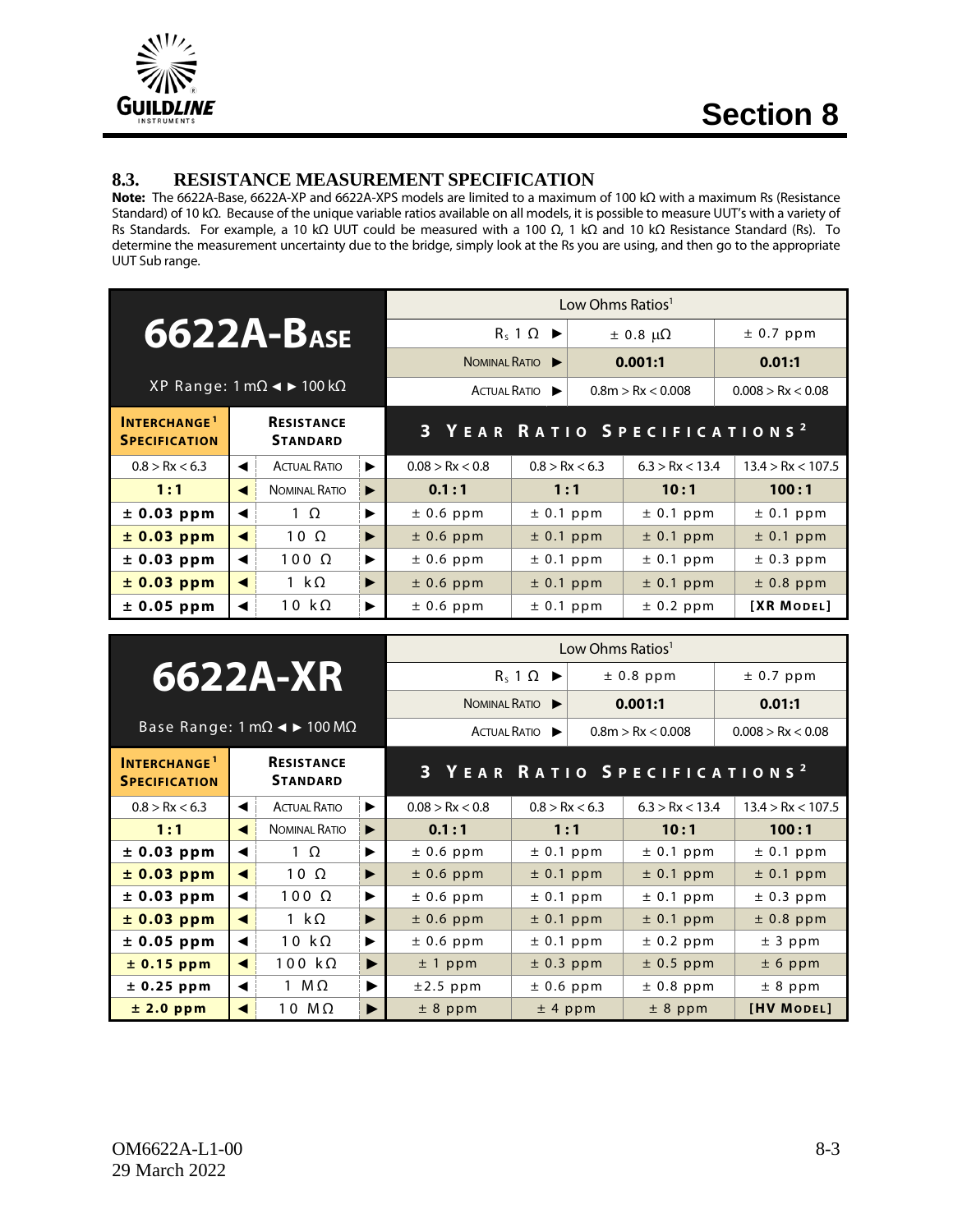

# **Section 8**

|                                                        |                                      |                     |   |                 | Low Ohms Ratios <sup>1</sup>             |  |                   |                   |                   |  |
|--------------------------------------------------------|--------------------------------------|---------------------|---|-----------------|------------------------------------------|--|-------------------|-------------------|-------------------|--|
| 6622A-XP                                               |                                      |                     |   |                 | $R_s 1 \Omega \rightarrow$               |  | $± 0.7$ ppm       |                   | $± 0.6$ ppm       |  |
|                                                        |                                      |                     |   |                 | NOMINAL RATIO                            |  | 0.001:1           |                   | 0.01:1            |  |
| XP Range: 1 mΩ < $\blacktriangleright$ 100 kΩ          |                                      |                     |   |                 | ACTUAL RATIO                             |  | 0.8m > Rx < 0.008 | 0.008 > Rx < 0.08 |                   |  |
| <b>INTERCHANGE<sup>1</sup></b><br><b>SPECIFICATION</b> | <b>RESISTANCE</b><br><b>STANDARD</b> |                     |   |                 | 3 YEAR RATIO SPECIFICATIONS <sup>2</sup> |  |                   |                   |                   |  |
| 0.8 > Rx < 6.3                                         | ◀                                    | <b>ACTUAL RATIO</b> | ▶ | 0.08 > Rx < 0.8 | 0.8 > Rx < 6.3                           |  | 6.3 > Rx < 13.4   |                   | 13.4 > Rx < 107.5 |  |
| 1:1                                                    | ◀                                    | NOMINAL RATIO       | ▶ | 0.1:1           | 1:1                                      |  | 10:1              |                   | 100:1             |  |
| ± 0.02 ppm                                             | ◀                                    | $1 \Omega$          | ▶ | ± 0.4 ppm       | $± 0.05$ ppm                             |  | $± 0.05$ ppm      |                   | ± 0.1 ppm         |  |
| ± 0.02 ppm                                             | ◀                                    | $10\Omega$          | ▶ | $± 0.4$ ppm     | $± 0.05$ ppm                             |  | $± 0.05$ ppm      |                   | ± 0.1 ppm         |  |
| ± 0.02 ppm                                             | ◀                                    | $100 \Omega$        | ▶ | ± 0.4 ppm       | $± 0.05$ ppm                             |  | $± 0.05$ ppm      |                   | ± 0.3 ppm         |  |
| ± 0.02 ppm                                             | ◀                                    | 1 k $\Omega$        | ▶ | $± 0.4$ ppm     | $± 0.05$ ppm                             |  | $± 0.05$ ppm      |                   | $± 0.8$ ppm       |  |
| ± 0.03 ppm                                             |                                      | 10 $k\Omega$        | ▶ | $± 0.4$ ppm     | $± 0.05$ ppm                             |  | $± 0.15$ ppm      |                   | [XPR MODEL]       |  |

Low Ohms Ratios<sup>1</sup>

 $R_s$  1  $\Omega$   $\blacktriangleright$   $\vert$   $\pm$  0.7 ppm  $\vert$   $\pm$  0.6 ppm

# **6622A-XPR**

|                                                                     | NOMINAL RATIO  | 0.001:1           | 0.01:1            |
|---------------------------------------------------------------------|----------------|-------------------|-------------------|
| $XPR$ Range: 1 mΩ $\blacktriangleleft$ $\blacktriangleright$ 100 MΩ | ACTUAL RATIO ▶ | 0.8m > Rx < 0.008 | 0.008 > Rx < 0.08 |

| <b>INTERCHANGE</b> <sup>1</sup><br><b>SPECIFICATION</b> |   | <b>RESISTANCE</b><br><b>STANDARD</b> |                       |                 | 3 YEAR RATIO SPECIFICATIONS <sup>2</sup> |                 |                   |
|---------------------------------------------------------|---|--------------------------------------|-----------------------|-----------------|------------------------------------------|-----------------|-------------------|
| 0.8 > Rx < 6.3                                          | ◀ | <b>ACTUAL RATIO</b>                  | ▶                     | 0.08 > Rx < 0.8 | 0.8 > Rx < 6.3                           | 6.3 > Rx < 13.4 | 13.4 > Rx < 107.5 |
| 1:1                                                     | ◀ | <b>NOMINAL RATIO</b>                 | ▶                     | 0.1:1           | 1:1                                      | 10:1            | 100:1             |
| ± 0.02 ppm                                              |   | $1 \Omega$                           | ▶                     | $± 0.4$ ppm     | $± 0.05$ ppm                             | $\pm$ 0.05 ppm  | $± 0.1$ ppm       |
| ± 0.02 ppm                                              | ◀ | $10 \Omega$                          | ▶                     | $± 0.4$ ppm     | $± 0.05$ ppm                             | $± 0.05$ ppm    | $± 0.1$ ppm       |
| ± 0.02 ppm                                              | ◀ | $100 \Omega$                         | ▶                     | $± 0.4$ ppm     | $± 0.05$ ppm                             | $± 0.05$ ppm    | $\pm$ 0.3 ppm     |
| ± 0.02 ppm                                              |   | 1 k $\Omega$                         | ▶                     | $± 0.4$ ppm     | $± 0.05$ ppm                             | $± 0.05$ ppm    | $±$ 0.8 ppm       |
| ± 0.03 ppm                                              | ◀ | 10 $k\Omega$                         | ▶                     | $± 0.4$ ppm     | $± 0.05$ ppm                             | $± 0.15$ ppm    | ± 3 ppm           |
| ± 0.1 ppm                                               | ◀ | 100 k $\Omega$                       | $\blacktriangleright$ | $± 0.7$ ppm     | ± 0.2 ppm                                | ± 0.3 ppm       | ± 6 ppm           |
| ± 0.2 ppm                                               | ◀ | 1 M $\Omega$                         | ▶                     | $±1.5$ ppm      | ± 0.4 ppm                                |                 | $± 8$ ppm         |
| $± 1.5$ ppm                                             |   | 10 $M\Omega$                         | ▶                     | $± 8$ ppm       | $±$ 2.5 ppm                              | ± 4 ppm         | [HV MODEL]        |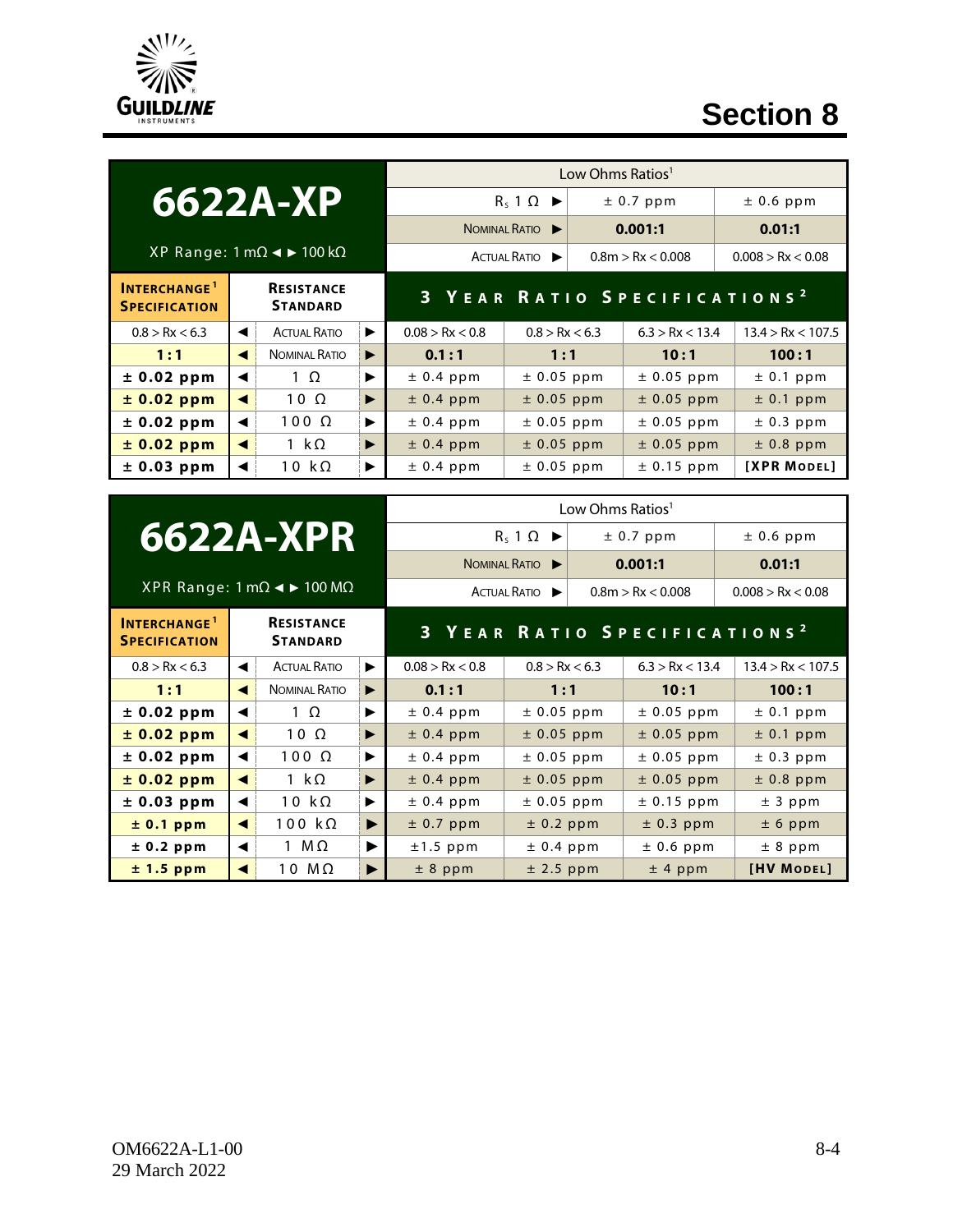

## **Section 8**

|                                                                                                |   |                     |   |                 | Low Ohms Ratios <sup>1</sup> |           |                                          |  |                   |  |
|------------------------------------------------------------------------------------------------|---|---------------------|---|-----------------|------------------------------|-----------|------------------------------------------|--|-------------------|--|
| 6622A-XPS                                                                                      |   |                     |   |                 | $R_s 1 \Omega \rightarrow$   | ± 0.7 ppm |                                          |  | $± 0.6$ ppm       |  |
|                                                                                                |   |                     |   | NOMINAL RATIO   |                              | 0.001:1   |                                          |  | 0.01:1            |  |
| XPS Range: 1 mΩ < $\blacktriangleright$ 100 kΩ                                                 |   |                     |   |                 | ACTUAL RATIO                 |           | 0.8m > Rx < 0.008                        |  | 0.008 > Rx < 0.08 |  |
| <b>INTERCHANGE<sup>1</sup></b><br><b>RESISTANCE</b><br><b>STANDARD</b><br><b>SPECIFICATION</b> |   |                     |   |                 |                              |           | 3 YEAR RATIO SPECIFICATIONS <sup>2</sup> |  |                   |  |
| 0.8 > Rx < 6.3                                                                                 | ◀ | <b>ACTUAL RATIO</b> | ▶ | 0.08 > Rx < 0.8 | 0.8 > Rx < 6.3               |           | 6.3 > Rx < 13.4                          |  | 13.4 > Rx < 107.5 |  |
| 1:1                                                                                            | ◀ | NOMINAL RATIO       | ▶ | 0.1:1           | 1:1                          |           | 10:1                                     |  | 100:1             |  |
| $± 0.015$ ppm                                                                                  | ◀ | $1 \Omega$          | ▶ | $± 0.4$ ppm     | $± 0.02$ ppm                 |           | $± 0.03$ ppm                             |  | ± 0.1 ppm         |  |
| $± 0.015$ ppm                                                                                  | ◀ | $10\Omega$          | ▶ | $± 0.4$ ppm     | ± 0.02 ppm                   |           | $± 0.03$ ppm                             |  | $± 0.1$ ppm       |  |
| $± 0.015$ ppm                                                                                  | ◀ | $100 \Omega$        | ▶ | $± 0.4$ ppm     | $± 0.02$ ppm                 |           | $± 0.03$ ppm                             |  | ± 0.3 ppm         |  |
| $± 0.015$ ppm                                                                                  | ◀ | 1 k $\Omega$        | ▶ | $± 0.4$ ppm     | $± 0.02$ ppm                 |           | $± 0.03$ ppm                             |  | $± 0.8$ ppm       |  |
| ± 0.03 ppm                                                                                     |   | 10 k $\Omega$       | ▶ | ± 0.4 ppm       | $± 0.05$ ppm                 |           | $± 0.15$ ppm                             |  | [HV MODEL]        |  |

| 6622A-HV |  |  |
|----------|--|--|
|          |  |  |

| Low Ohms Ratios <sup>1</sup> |                            |                   |  |  |  |  |  |  |
|------------------------------|----------------------------|-------------------|--|--|--|--|--|--|
| $R_5 1 \Omega \rightarrow$   | $± 0.6$ ppm<br>$± 0.7$ ppm |                   |  |  |  |  |  |  |
| NOMINAL RATIO                | 0.001:1                    | 0.01:1            |  |  |  |  |  |  |
| ACTUAL RATIO                 | 0.8m > Rx < 0.008          | 0.008 > Rx < 0.08 |  |  |  |  |  |  |

#### HV Range:  $1 \text{ mA} \blacktriangleleft \blacktriangleright 1 \text{ GA}$

| <b>INTERCHANGE<sup>1</sup></b><br><b>SPECIFICATION</b> |   | <b>RESISTANCE</b><br><b>STANDARD</b> |   | 3 YEAR RATIO SPECIFICATIONS <sup>2</sup> |                |                 |                   |  |
|--------------------------------------------------------|---|--------------------------------------|---|------------------------------------------|----------------|-----------------|-------------------|--|
| 0.8 > Rx < 6.3                                         | ◀ | <b>ACTUAL RATIO</b>                  | ▶ | 0.08 > Rx < 0.8                          | 0.8 > Rx < 6.3 | 6.3 > Rx < 13.4 | 13.4 > Rx < 107.5 |  |
| 1:1                                                    | ◀ | <b>NOMINAL RATIO</b>                 | ▶ | 0.1:1                                    | 1:1            | 10:1            | 100:1             |  |
| ± 0.02 ppm                                             | ◀ | $1 \Omega$                           | ▶ | $± 0.4$ ppm                              | $± 0.04$ ppm   | $± 0.04$ ppm    | ± 0.1 ppm         |  |
| ± 0.02 ppm                                             | ◀ | $10 \Omega$                          | ▶ | $± 0.4$ ppm                              | $± 0.04$ ppm   | $± 0.04$ ppm    | $± 0.1$ ppm       |  |
| ± 0.02 ppm                                             | ◀ | $100 \Omega$                         | ▶ | $± 0.4$ ppm                              | $± 0.04$ ppm   | $± 0.04$ ppm    | $± 0.3$ ppm       |  |
| ± 0.02 ppm                                             | ◀ | 1 k $\Omega$                         | ▶ | $± 0.4$ ppm                              | $± 0.04$ ppm   | $± 0.04$ ppm    | $± 0.8$ ppm       |  |
| ± 0.03 ppm                                             | ◀ | 10 $k\Omega$                         | ▶ | $± 0.4$ ppm                              | $± 0.05$ ppm   | $± 0.15$ ppm    | ± 3 ppm           |  |
| ± 0.1 ppm                                              | ◀ | 100 $k\Omega$                        | ▶ | $± 0.7$ ppm                              | ± 0.2 ppm      | ± 0.3 ppm       | ± 6 ppm           |  |
| ± 0.2 ppm                                              | ◀ | 1 M $\Omega$                         | ▶ | $±1.5$ ppm                               | $± 0.4$ ppm    | $± 0.6$ ppm     | $± 8$ ppm         |  |
| ± 0.7 ppm                                              | ◀ | 10 $M\Omega$                         | ▶ | $±4$ ppm                                 | ± 1.0 ppm      | ± 2 ppm         | [MODEL 6530]      |  |
| ± 2.5 ppm                                              | ◀ | $100$ $M\Omega$                      | ▶ | $± 8$ ppm                                | $± 3.5$ ppm    | ± 6 ppm         | [MODEL 6530]      |  |

1 - Interchange specification (i.e. sometimes referred to as a self-calibration) and Low Ohms Ratio specifications - refer to 6622A Manual for additional information about Low Ohms and Interchange specifications.

2 - 3 Year Calibration interval with annual performance verification (automated).

3 - Specifications are based on 10 mW Rs power dissipation or the maximum current in Rs or the limit of 6622A output and temperature of 23°C  $±3°C.$ 

4 - Ratio uncertainties Less than 0.08 :1 for Rs 10 Ohm and below are calculated using 6623A Range Extender Series with the 6622A Series Bridge.

5 - Lowest possible R<sub>x</sub> Ratio is defined as R<sub>xlow</sub> = R<sub>s</sub> x .08 and Maximum possible R<sub>x</sub> Ratio is determined by R<sub>xhigh</sub> = R<sub>s</sub> x 107.5.

6 - Maximum Upper Range is limited to 134 kΩ for 6622A, 6622A-XP and 6622A-XPS with the maximum Rs allowed as 10 kΩ.

7 - Maximum Upper Range is limited to 134 MΩ for 6622A-XR and 6622A-XPR with the maximum Rs allowed as 10 MΩ.

8 - Maximum Upper Range is limited to 1.34 GΩ for 6622A-HV with the maximum R<sub>s</sub> allowed as 100MΩ based on 1000 V.

#### **Table 8-3 : Resistance Measurement Specification (All 6622A Models)**